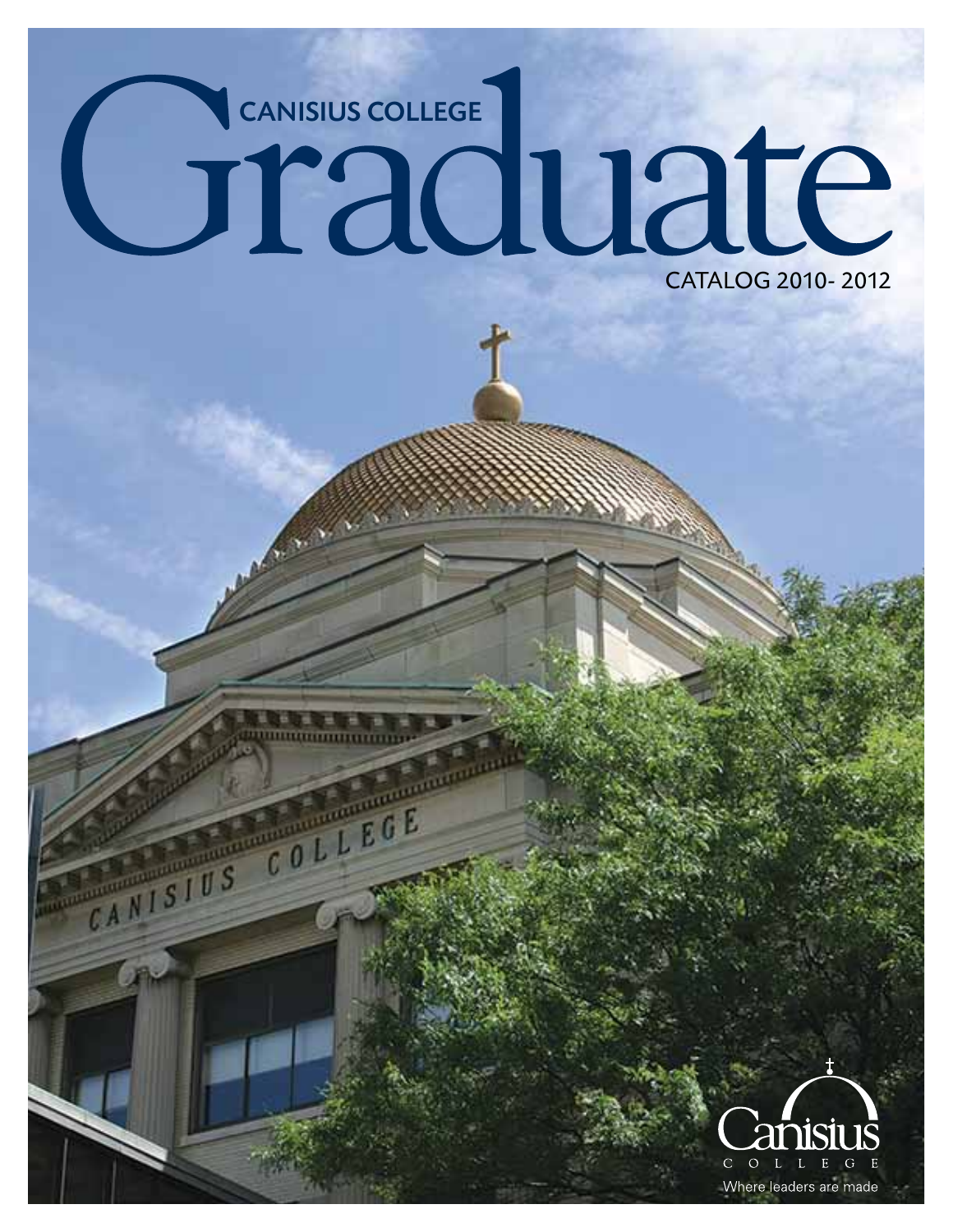# Table of Contents

| Educators of Deaf/Hard of Hearing Students  69 |  |
|------------------------------------------------|--|
|                                                |  |
|                                                |  |
|                                                |  |
|                                                |  |
|                                                |  |
| Physical Education, Health & Sport Studies 80  |  |
|                                                |  |
|                                                |  |
|                                                |  |
|                                                |  |
|                                                |  |
|                                                |  |

For more information about the programs, please contact the appropriate number below:

Business 716-888-2140, 1-800-543-7906 Graduate Education/Admissions 716-888-2545, 1-800-950-2505 Education of Deaf and Hard of Hearing 716-888-2260 Communication and Leadership 716-888-2115 Sport Administration 716-888-3179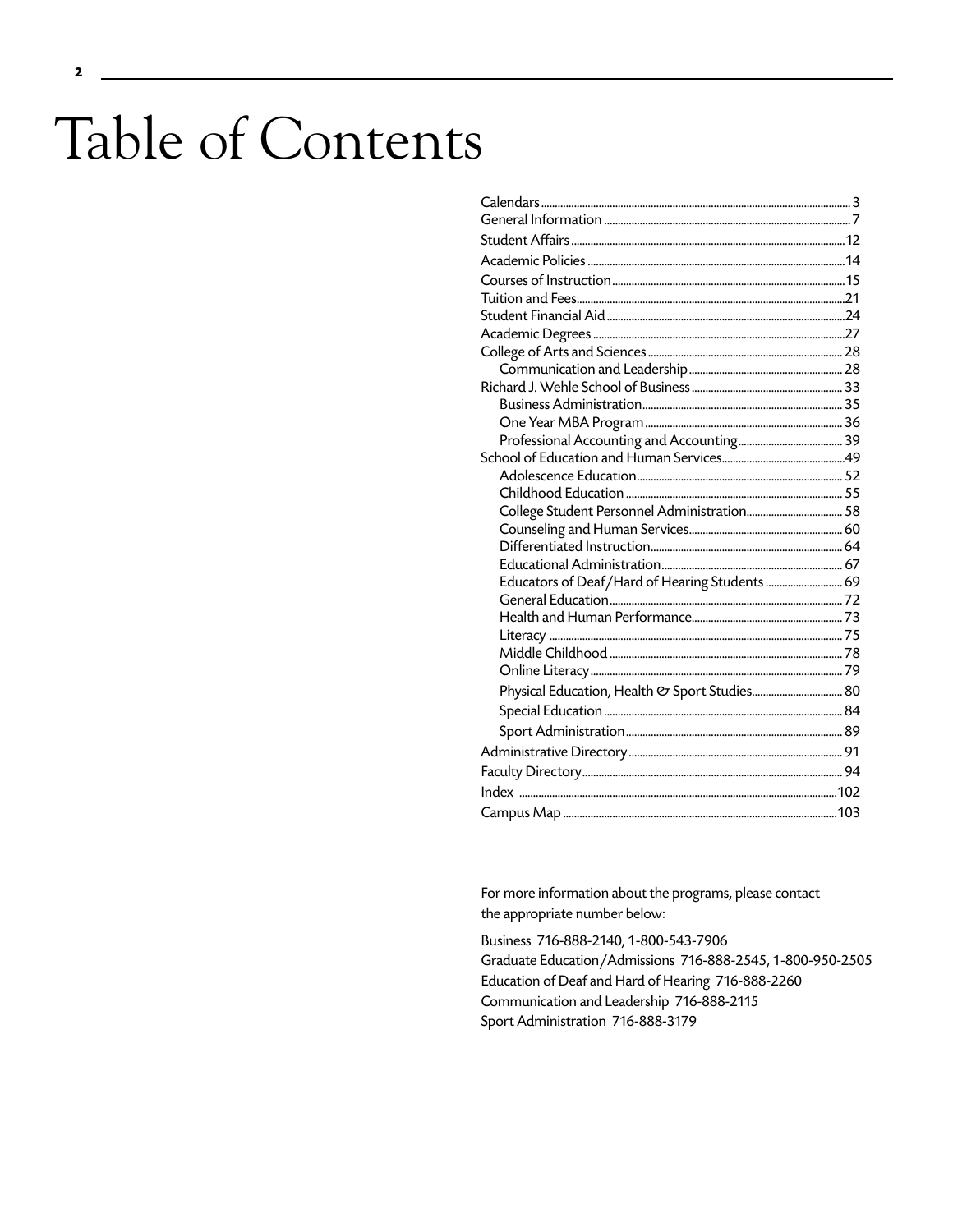# Calendar 2010- 2012

### Fall 2010

29 Monday Classes resume.

### December

Summer 2011 registration begins.

| August         |           |                                                                                                  |         |                  |                                                                                                                                                                   |
|----------------|-----------|--------------------------------------------------------------------------------------------------|---------|------------------|-------------------------------------------------------------------------------------------------------------------------------------------------------------------|
| 30             | Monday    | Classes begin in all divisions.<br>First day to apply for a course through<br>pass/fail program. | 6<br>10 | Monday<br>Friday | First day to withdraw from pass/fail program.<br>Undergraduate classes end.<br>Last day to withdraw from a class.<br>Last day to withdraw from pass/fail program. |
|                | September |                                                                                                  | 11      | Saturday         | Graduate classes end.                                                                                                                                             |
| 3              | Friday    | Last day to apply for a course through                                                           | 13      | Monday           | Final exams begin.                                                                                                                                                |
|                |           | pass/fail program.                                                                               | 17      | Friday           | Undergraduate final exams end.                                                                                                                                    |
| $\overline{4}$ | Saturday  | Drop/Add period ends.                                                                            | 18      | Saturday         | Graduate final exams end.                                                                                                                                         |
|                |           | Graduate Education classes in session.                                                           | 22      |                  | Wednesday Final grades due 9 a.m.                                                                                                                                 |
| 6              | Monday    | Labor Day - No classes.                                                                          | 23      | Thursday         | Final grades available on the Web.                                                                                                                                |
| 7              | Tuesday   | Withdrawal from classes begins.                                                                  | 24      | Friday           | College closes for Christmas holiday.                                                                                                                             |
|                |           | 90% withdrawal refund.                                                                           |         |                  |                                                                                                                                                                   |
| 14             | Tuesday   | 50% withdrawal refund.                                                                           |         | Spring 2011      |                                                                                                                                                                   |
| 21             | Tuesday   | 50% withdrawal refund.                                                                           | January |                  |                                                                                                                                                                   |
| 28             | Tuesday   | 25% withdrawal refund.                                                                           | 3       | Monday           | College reopens                                                                                                                                                   |
|                |           |                                                                                                  | 17      | Monday           | Martin Luther King Day - No classes.                                                                                                                              |
| October        |           |                                                                                                  | 18      | Tuesday          | Classes begin in all divisions.                                                                                                                                   |
| 5              | Tuesday   | 25% withdrawal refund.                                                                           |         |                  | First day to apply for a course through                                                                                                                           |
| 9              | Saturday  | Graduate Education classes in session.                                                           |         |                  | pass/fail program.                                                                                                                                                |
| 11             | Monday    | Fall Holiday - No classes.                                                                       | 24      | Monday           | Drop/Add ends.                                                                                                                                                    |
|                |           | Graduate Business Classes in session                                                             | 25      | Tuesday          | Withdrawal from classes begins.                                                                                                                                   |
| 12             | Tuesday   | Fall Holiday - No classes.                                                                       |         |                  | 90% withdrawal refund.                                                                                                                                            |
|                |           | 25% withdrawal refund.                                                                           |         |                  |                                                                                                                                                                   |
| 18             | Monday    | Spring 2011 schedule and                                                                         |         | February         |                                                                                                                                                                   |
|                |           | Advisement Guide available on the web.                                                           | 1       | Tuesday          | 50% withdrawal refund.                                                                                                                                            |
| 19             | Tuesday   | 25% withdrawal refund.                                                                           | 8       | Tuesday          | 50% withdrawal refund.                                                                                                                                            |
| 21             | Thursday  | First Graduate Business module ends.                                                             | 15      | Tuesday          | 25% withdrawal refund.                                                                                                                                            |
| 25             | Monday    | Second Graduate Business module begins.                                                          | 19      | Saturday         | Graduate Education classes in session.                                                                                                                            |
| 26             | Tuesday   | No withdrawal refund.                                                                            | 21      | Monday           | President's Holiday - No classes.                                                                                                                                 |
| 30             | Saturday  | Spring 2011 undergraduate registration begins.                                                   |         |                  | Graduate Business classes in session.                                                                                                                             |
|                |           | Students with 84.0 or more credit hours                                                          | 22      | Tuesday          | President's Holiday - No classes.                                                                                                                                 |
|                |           | begin to register.                                                                               |         |                  | 25% withdrawal refund.                                                                                                                                            |
|                | November  |                                                                                                  | March   |                  |                                                                                                                                                                   |
| 1              | Monday    | Spring 2011 graduate registration begins.                                                        | 1       | Tuesday          | 25% withdrawal refund.                                                                                                                                            |
| 6              | Saturday  | Spring 2011 undergraduate registration.                                                          | 7       | Monday           | Summer 2011 schedule available on the web.                                                                                                                        |
|                |           | Students with 54.0 - 83.0 credit hours                                                           | 8       | Tuesday          | 25% withdrawal refund.                                                                                                                                            |
|                |           | begin to register.                                                                               | 10      | Thursday         | First Graduate Business module ends.                                                                                                                              |
| 11             | Thursday  | Veteran's Day - Classes in session.                                                              | 14      | Monday           | Second Graduate Business Module begins.                                                                                                                           |
| 13             | Saturday  | Spring 2011 registration.                                                                        | 15      | Tuesday          | No withdrawal refund.                                                                                                                                             |
|                |           | Students with 24.0 - 53.0 credit hours                                                           | 18      | Friday           | Fall 2011 schedule and advisement guide                                                                                                                           |
|                |           | begin to register.                                                                               |         |                  | available on the web.                                                                                                                                             |
| 20             | Saturday  | Spring 2011 registration.                                                                        | 19      | Saturday         | Graduate Education classes in session                                                                                                                             |
|                |           | Students with 0.0 - 23.0 credit hours                                                            | 21      | Monday           | Spring recess begins - No classes.                                                                                                                                |
|                |           | begin to register.                                                                               | 28      | Monday           | Classes resume.                                                                                                                                                   |
| 24             |           | Wednesday Thanksgiving recess begins - No classes.                                               |         |                  | Summer 2011 registration begins.                                                                                                                                  |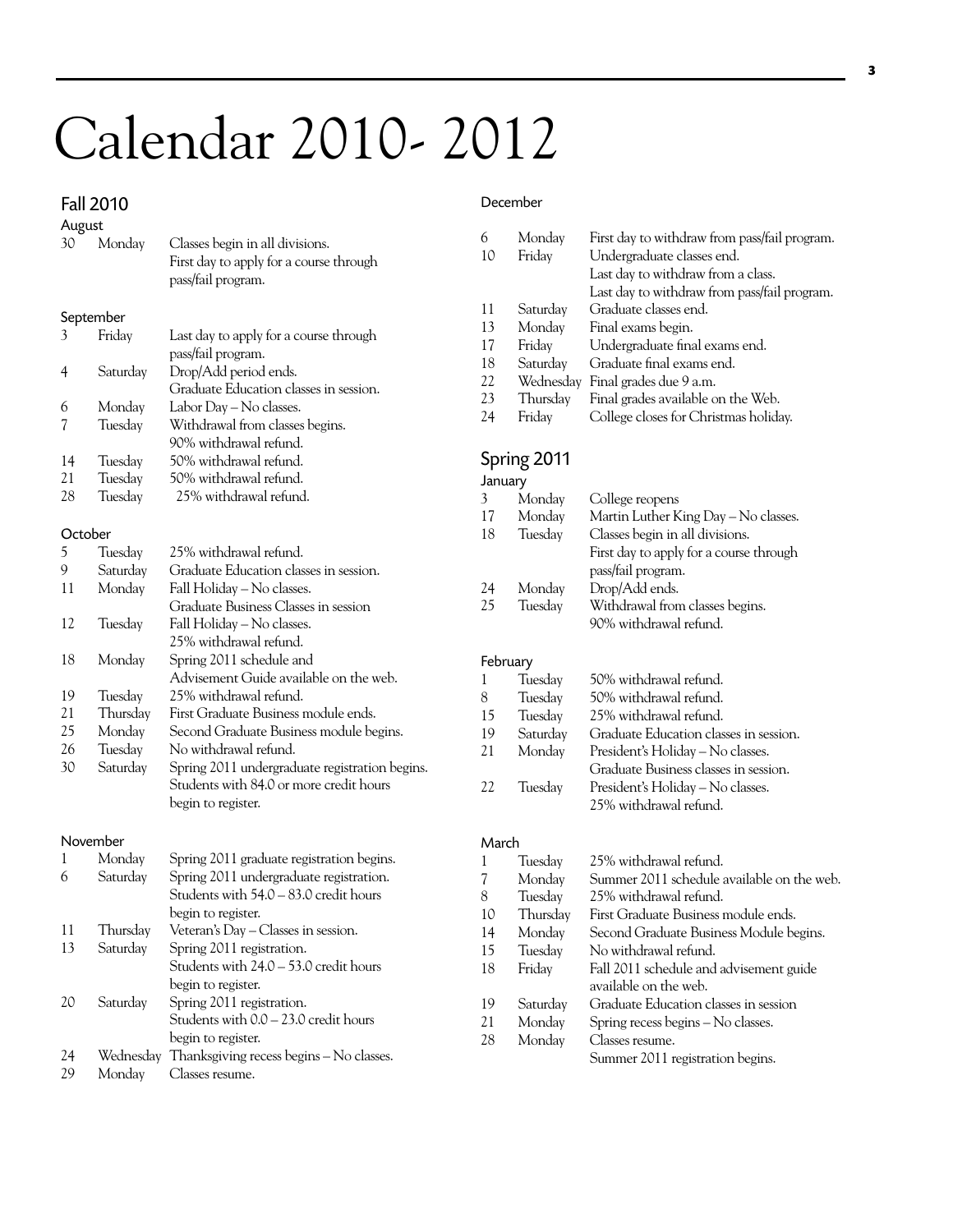**4**

### April

| יייץ <i>י</i> |             |                                                                                                               |
|---------------|-------------|---------------------------------------------------------------------------------------------------------------|
| 2             | Saturday    | Fall 2011 undergraduate registration begins.<br>Students with 72.0 or more credit hours<br>begin to register. |
| 4             | Monday      | Fall 2011 graduate student registration begins.                                                               |
| 6             | Wednesday   | Graduation checkout begins.                                                                                   |
| 9             | Saturday    | Fall 2011 undergraduate registration.                                                                         |
|               |             | Students with 42.0 - 71.0 credit hours begin                                                                  |
|               |             |                                                                                                               |
|               |             | to register.                                                                                                  |
| 16            | Saturday    | Saturday Fall 2011 registration.                                                                              |
|               |             | Students with 0.0 - 41.0 credit hours begin                                                                   |
|               |             | to register.                                                                                                  |
| 21            | Thursday    | Easter recess - No classes.                                                                                   |
| 25            | Monday      | Graduate Business classes in session.                                                                         |
| 26            | Tuesday     | Classes resume.                                                                                               |
|               |             |                                                                                                               |
| May           |             |                                                                                                               |
| 2             | Monday      | First day to withdraw from pass/fail program.                                                                 |
| 6             | Friday      | Undergraduate classes end.                                                                                    |
|               |             | Last day to withdraw from a class.                                                                            |
|               |             | Last day to withdraw from pass/fail option.                                                                   |
| 7             | Saturday    | Graduate classes end.                                                                                         |
| 9             | Monday      | Final exams begin.                                                                                            |
| 13            | Friday      | Final exams end in undergraduate divisions.                                                                   |
| 14            |             |                                                                                                               |
| 18            | Saturday    | Final exams end in graduate divisions                                                                         |
|               | Wednesday   | Final grades due at 9:00 am.                                                                                  |
|               |             | Graduate Commencement Ceremony                                                                                |
| 19            | Thursday    | Spring final grades available on the web.                                                                     |
| 20            | Friday      | Baccalaureate Mass for the undergraduate                                                                      |
|               |             | and graduate Class of 2011.                                                                                   |
| 21            | Saturday    | Undergraduate Commencement Ceremony                                                                           |
|               | Summer 2011 |                                                                                                               |
| May           |             |                                                                                                               |
| 23            | Monday      | First Undergraduate 5 week summer session begins                                                              |
|               |             | First Graduate Business 6 week summer                                                                         |
|               |             | session begins.                                                                                               |
|               |             | First 5 week Graduate Education 5 week summer                                                                 |
|               |             | session begins.                                                                                               |
| 30            | Monday      | Memorial Day - No classes.                                                                                    |
|               |             |                                                                                                               |
| June          |             |                                                                                                               |
| 3             | Friday      | Graduate Business Make-up class for Memorial Day.                                                             |
|               |             |                                                                                                               |
| 23            | Thursday    | First Undergraduate 5 week summer session ends.                                                               |
|               |             | First Graduate Education 5 week summer session ends.                                                          |
| 27            | Monday      | Second Undergraduate 5 week summer session begins.                                                            |
| 30            | Thursday    | First Graduate Business 6 week session ends.                                                                  |
|               |             |                                                                                                               |
| July          |             |                                                                                                               |
| 4             | Monday      | Fourth of July – No classes.                                                                                  |
| 6             | Tuesday     | Second Graduate Business 6 week session begins.                                                               |
|               |             | Second Graduate Education 5 week session begins                                                               |
| 28            | Thursday    | Second Undergraduate 5 week summer session ends.                                                              |
|               |             |                                                                                                               |
| August        |             |                                                                                                               |
| 8             | Monday      | Second Graduate Education 5 week summer                                                                       |
|               |             | session ends.                                                                                                 |

12 Thursday Second Graduate Business 6 week session ends.

# Fall 2011

# August

| 23 | Tuesdav | New Faculty Orientation.                   |
|----|---------|--------------------------------------------|
| 29 |         | Monday Classes begin in all divisions.     |
|    |         | First day to apply for a course pass/fail. |

# September

| 2  | Friday   | Last day to apply for a course pass/fail.    |
|----|----------|----------------------------------------------|
| 3  | Saturday | Last day to drop/add a class.                |
|    |          | Graduate Education classes in session.       |
| 5  | Monday   | Labor Day - No classes.                      |
| 6  | Tuesday  | Withdrawal from classes begins.              |
|    |          | 90% withdrawal refund.                       |
| 13 | Tuesday  | 50% withdrawal refund.                       |
| 16 | Friday   | Spring 2012 schedule and advisement guide    |
|    |          | information to department chairs.            |
| 20 | Tuesday  | 50% withdrawal refund.                       |
| 27 | Tuesday  | 25% withdrawal refund.                       |
| 30 | Friday   | Spring 2012 schedule due to associate deans. |
|    |          | Student Progress Report submission begins.   |
|    |          |                                              |

#### October

| 4  | Tuesday   | 25% withdrawal refund.                              |
|----|-----------|-----------------------------------------------------|
| 5  | Wednesday | Spring 2012 advisement guide information due.       |
| 8  | Saturday  | Graduate Education classes in session.              |
| 10 | Monday    | Fall Holiday - No classes.                          |
|    |           | Graduate Business classes in session.               |
| 11 | Tuesday   | Fall Holiday – No classes.                          |
|    |           | 25% withdrawal refund.                              |
| 12 | Wednesday | Student Progress Reports due.                       |
| 14 | Friday    | Spring 2012 schedule and advisement guide online.   |
|    |           | End of first quarter.                               |
| 17 | Monday    | Student progress report meetings with               |
|    |           | advisors begin.                                     |
| 18 | Tuesday   | 25% withdrawal refund.                              |
| 25 | Tuesday   | No withdrawal refund.                               |
| 28 | Friday    | Deficiency reporting begins.                        |
|    |           | Web entry on.                                       |
|    |           | Student Progress Report meetings with advisors end. |
| 29 | Saturday  | Spring 2012 undergraduate registration begins.      |
|    |           | Students with 84.0 or more credit hours earned      |
|    |           | begin to register.                                  |
| 31 | Monday    | Spring 2012 graduate registrations begins.          |
|    | November  |                                                     |
| 4  | Friday    | Deficiency reporting ends.                          |
|    |           | Web entry off.                                      |
| 5  | Saturday  | Spring 2012 undergraduate registration.             |
|    |           | Students with 54.0 - 83.0 credit hours earned       |
|    |           | begin to register.                                  |
| 7  | Monday    | Deficiency notices mailed to students.              |
| 11 | Friday    | Veteran's Day - Classes in session.                 |
| 12 | Saturday  | Spring 2012 undergraduate registration.             |
|    |           | Students with 24.0 - 53.0 credit hours earned       |
|    |           | begin to register.                                  |
| 19 | Saturday  | Spring 2012 undergraduate registration.             |
|    |           | Students with 0.0 - 23.0 credit hours earned        |
|    |           | begin to register.                                  |
|    |           |                                                     |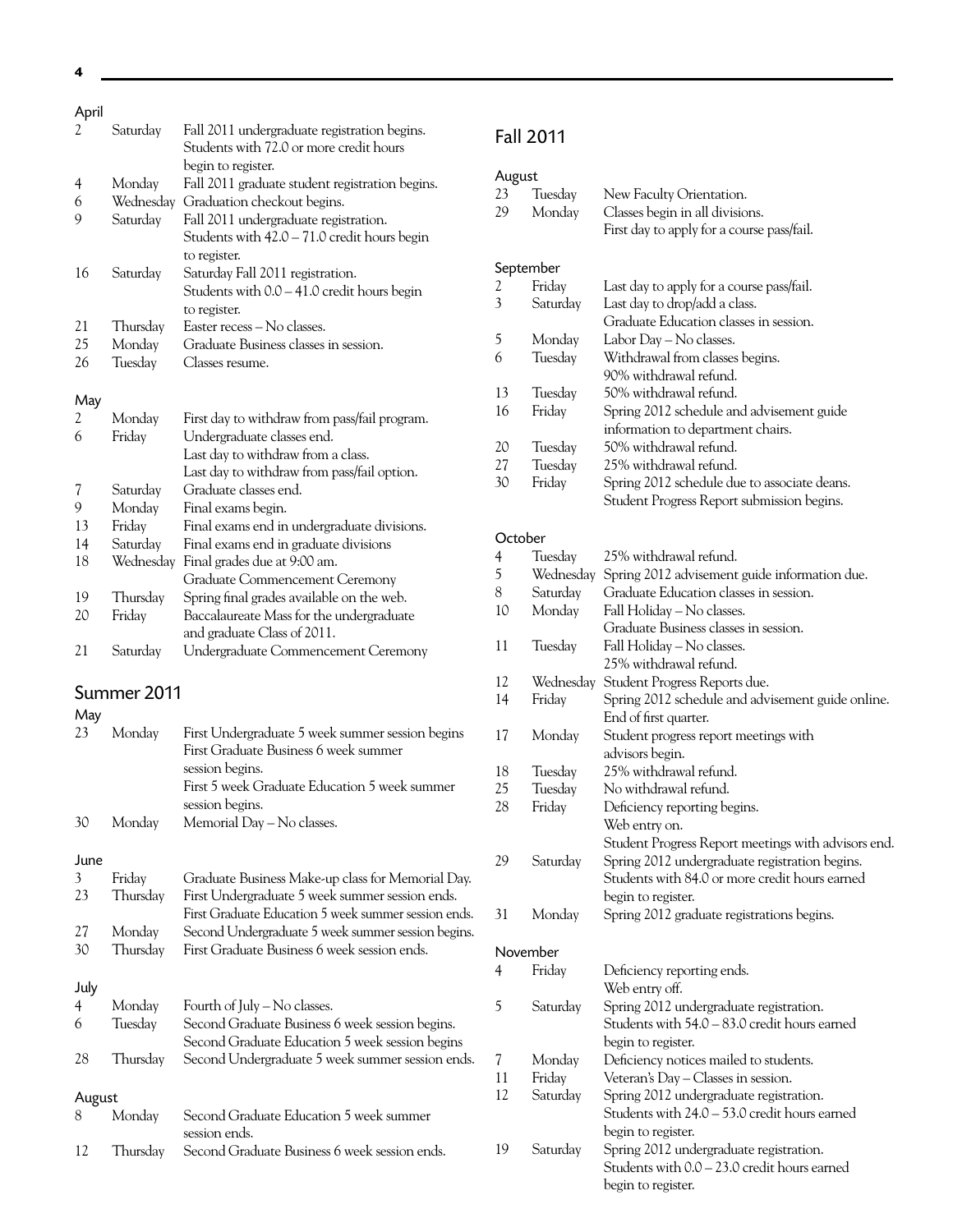| 21       | Monday               | Summer session 2012 information to                 |
|----------|----------------------|----------------------------------------------------|
|          |                      | department chairs.                                 |
| 23       |                      | Wednesday Thanksgiving recess begins – No classes. |
| 24       | Thursday             | Thanksgiving.                                      |
| 25       | Friday               | No classes.                                        |
| 26       | Saturday No classes. |                                                    |
| 28       | Monday               | Classes resume.                                    |
| December |                      |                                                    |
| 5        |                      |                                                    |
|          | Monday               | First day to withdraw from a course pass/fail.     |
| 9        | Friday               | Undergraduate Classes end.                         |
|          |                      | Last day to withdraw from a class.                 |
|          |                      | Last day to withdraw from a course pass/fail.      |
| 10       | Saturday             | Graduate classes end.                              |
| 12       | Monday               | Final exams begin.                                 |
|          |                      | Final grade web entry on.                          |
| 16       | Friday               | Undergraduate final exams end.                     |
| 17       | Saturday             | Graduate final exams end.                          |
| 21       | Wednesdav            | Final grades due 9 a.m.                            |
|          |                      | Final grade web entry off.                         |
| 22       | Thursday             | Final grades available on the web.                 |
| 24       | Saturday             | Holiday shutdown begins.                           |

# Spring 2012

|    | Tuesday | College reopens.                           |
|----|---------|--------------------------------------------|
| 16 | Monday  | Martin Luther King Day - No classes.       |
| 17 | Tuesday | Classes begin in all divisions.            |
|    |         | First day to apply for a course pass/fail. |
| 23 | Monday  | Last day to drop/add a class.              |
|    |         | Last day to apply for a course pass/fail.  |
| 24 | Tuesday | Withdrawal from classes begins.            |
|    |         | 90% withdrawal refund                      |
| 31 | Tuesday | 50% withdrawal refund.                     |
|    |         |                                            |

# February

| $\mathbf{1}$ |          | Wednesday Summer 2012 schedules due.        |
|--------------|----------|---------------------------------------------|
| 6            | Tuesday  | 50% withdrawal refund.                      |
| 10           | Friday   | Fall 2012 schedule and advisement guide     |
|              |          | information to department chairs.           |
| 13           | Tuesday  | 25% withdrawal refund.                      |
| 17           | Friday   | Student Progress Report submission begins.  |
| 18           | Saturday | Graduate Education classes in session.      |
| 20           | Monday   | President's Day holiday – No classes.       |
|              |          | Graduate Business classes in session.       |
| 21           | Tuesday  | President's Day holiday – No classes.       |
|              |          | 25% withdrawal refund.                      |
| 27           | Monday   | Fall 2012 schedules due to associate deans. |
| 28           | Tuesday  | 25% withdrawal refund.                      |
|              |          | Student Progress Reports due.               |
|              |          |                                             |

#### March

|    | Fridav  | Advisement guide information due.          |    |        |
|----|---------|--------------------------------------------|----|--------|
| -5 | Monday  | Summer 2012 schedule available on the web. |    |        |
|    |         | Student Progress Report meetings with      | 28 | Monday |
|    |         | advisors begin.                            |    |        |
| 6  | Tuesday | 25% withdrawal refund.                     |    |        |
| 9  | Fridav  | End of third quarter.                      |    |        |

| 12             | Monday   | Spring break begins - No classes.                   |
|----------------|----------|-----------------------------------------------------|
|                |          | No withdrawal refund.                               |
| 19             | Monday   | Classes resume.                                     |
|                |          | Fall 2012 schedule and advisement guide a           |
|                |          | available on the web.                               |
| 23 Friday      |          | Deficiency reporting begins.                        |
|                |          | Web entry on.                                       |
|                |          | Student Progress Report meetings with advisors end. |
| 26             | Monday   | Summer 2012 registration begins.                    |
| 30             | Friday   | Deficiency reporting end.                           |
|                |          | Web entry off.                                      |
| 31             | Saturday | Fall 2012 undergraduate registration begins.        |
|                |          | Students with 72.0 or more credit hours             |
|                |          | earned begin to register.                           |
|                |          |                                                     |
| April          |          |                                                     |
| 2              | Monday   | Deficiency notices mailed to students.              |
|                |          | Fall 2012 graduate registration begins.             |
| $\overline{4}$ |          | Wednesday Graduation check-out begins.              |
| 5              | Thursday | Easter Recess begins - No classes.                  |
| 9              | Monday   | Easter recess - No classes.                         |
|                |          | Graduate Business classes in session.               |
| 10             | Tuesday  | Classes resume.                                     |
|                |          | Summer 2012 registration begins.                    |
| 14             | Saturday | Fall 2012 undergraduate registration.               |
|                |          | Students with 42.0 - 71.0 credit hours              |
|                |          | earned begin to register.                           |
| 20             | Friday   | Ignatian Scholarship Day.                           |
| 21             | Saturday | Fall 2012 undergraduate registration.               |
|                |          | Students with 0.0 - 41.0 credit hours               |
|                |          | earned begin to register.                           |
| 30             | Monday   | First day to withdraw from pass/fail program.       |
|                |          |                                                     |
| May            |          |                                                     |

10 Saturday Graduate Education classes in session.

| 4  | Friday   | Undergraduate classes end.                        |
|----|----------|---------------------------------------------------|
|    |          | Last day to withdraw from a course.               |
|    |          | Last day to withdraw from pass/fail program.      |
| 5  | Saturday | Graduate classes end.                             |
| 7  | Monday   | Final Exams begins.                               |
|    |          | Final grade web entry on.                         |
| 11 | Friday   | Undergraduate final exams end.                    |
| 12 | Saturday | Graduate final exams end.                         |
| 16 |          | Wednesday Final grades due 9:00 a.m.              |
|    |          | Final grade web grade entry off.                  |
|    |          | Graduate Commencement Ceremony                    |
| 17 | Thursday | Final grades available on the web.                |
| 18 | Friday   | Spring Honors Convocation.                        |
|    |          | Baccalaureate Mass.                               |
| 19 | Saturday | Undergraduate Commencement Ceremony               |
|    |          | Semester Class Meeting Summary                    |
| 21 | Monday   | First Undergraduate 5 week summer session begins. |
|    |          | First Graduate Business 6 week summer             |
|    |          | session begins.                                   |
|    |          | First Graduate Education 5 week summer            |
|    |          | session begins.                                   |
| 28 | Monday   | Memorial Day - No classes.                        |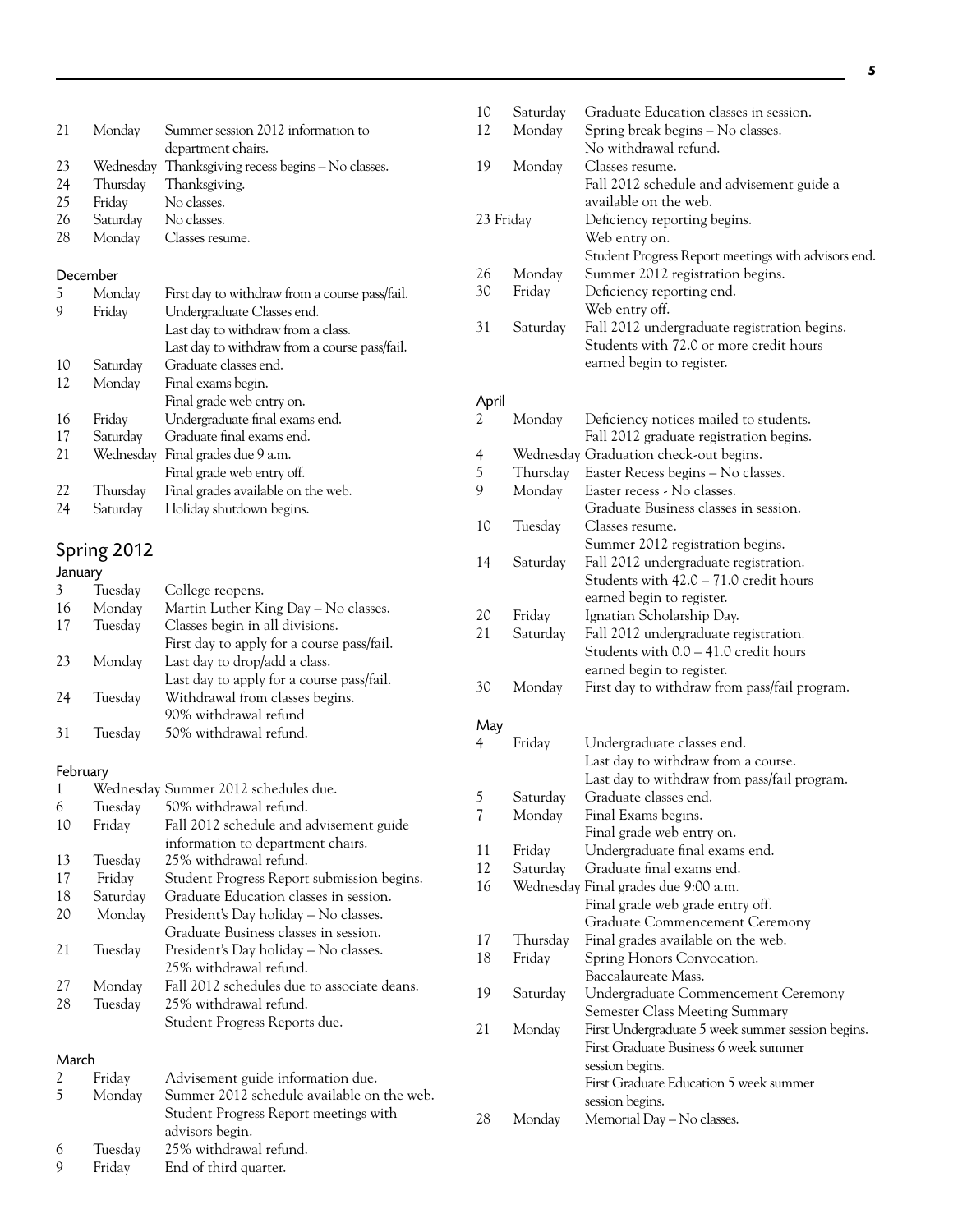| June<br>1      | Friday             | Graduate Business make-up classes for                                                                                                                                         | 23<br>26                 |
|----------------|--------------------|-------------------------------------------------------------------------------------------------------------------------------------------------------------------------------|--------------------------|
| 21             | Thursday           | Memorial Day.<br>First Undergraduate 5 week summer session ends.<br>First Graduate Education 5 week summer session ends.                                                      | 27                       |
| 25<br>28       | Monday<br>Thursday | Second Undergraduate 5 week summer session begins.<br>First Graduate Business 6 week summer session ends.                                                                     |                          |
|                |                    |                                                                                                                                                                               | 29                       |
| July<br>2      | Monday             | Second Graduate Education 5 week summer<br>session begins.<br>Second Graduate Business 6 week summer s                                                                        | Nove<br>2                |
| 4<br>6<br>26   | Friday<br>July     | ession begins.<br>Wednesday Fourth of July Holiday - No classes.<br>Graduate Business make-up classes for Fourth of July.<br>Second Undergraduate 5 week summer session ends. | $\mathfrak{Z}$<br>5      |
| August         |                    |                                                                                                                                                                               | 10                       |
| 2              | Thursday           | Second Graduate Education 5 week summer                                                                                                                                       |                          |
| 9              | Thursday           | session ends.<br>Second Graduate Business 6 week summer<br>session ends.                                                                                                      | 11<br>17                 |
|                | <b>Fall 2012</b>   |                                                                                                                                                                               | 19                       |
| August         |                    |                                                                                                                                                                               | 21                       |
| 21<br>27       | Tuesday<br>Monday  | New faculty orientation.<br>Classes begin in all divisions.                                                                                                                   | 22                       |
|                |                    | First day to apply for a course pass/fail.                                                                                                                                    | 23                       |
| 31             | Friday             | Last day to apply for a course pass/fail.                                                                                                                                     | 24<br>26                 |
|                |                    |                                                                                                                                                                               |                          |
|                |                    |                                                                                                                                                                               |                          |
| September<br>1 | Saturday           | Last day to drop/add a class.<br>Graduate Education classes in session.                                                                                                       | Dece<br>3                |
| 3              | Monday             | Labor Day - No classes.                                                                                                                                                       | $\overline{\mathcal{U}}$ |
| $\overline{4}$ | Tuesday            | Withdrawal from classes begins.                                                                                                                                               |                          |
| 11             |                    | 90% withdrawal refund.                                                                                                                                                        | 8                        |
| 14             | Tuesday<br>Friday  | 50% withdrawal refund.<br>Spring 2013 schedule and advisement guide                                                                                                           | 10                       |
|                |                    | information to department chairs.                                                                                                                                             | 14                       |
| 18             | Tuesday            | 50% withdrawal refund.                                                                                                                                                        | 15                       |
| 25             | Tuesday            | 25% withdrawal refund.                                                                                                                                                        | 19                       |
| 28             | Friday             | Spring 2013 schedule due to associate deans.                                                                                                                                  |                          |
|                |                    | Student Progress Report submissions begins.                                                                                                                                   | 20                       |
| October        |                    |                                                                                                                                                                               | 22                       |
| 2              | Tuesday            | 25% withdrawal refund.                                                                                                                                                        |                          |
| 5              | Friday             | Advisement guide information due.                                                                                                                                             |                          |
| 8              | Monday             | Fall Holiday - No classes.<br>Graduate Business classes in session.                                                                                                           |                          |
| 9              | Tuesday            | Fall Holiday – No classes.<br>25% withdrawal refund.                                                                                                                          |                          |
| 10             | Wednesday          | Student Progress Reports due.                                                                                                                                                 |                          |
| 12             | Friday             | End of first quarter.                                                                                                                                                         |                          |
| 15             | Monday             | Spring 2013 schedule and advisement guide<br>available on the web.                                                                                                            |                          |
|                |                    | Student Progress Report meetings with                                                                                                                                         |                          |
| 16             | Tuesday            | advisors begin.<br>25% withdrawal refund.                                                                                                                                     |                          |

| 23<br>26 | Tuesday<br>Friday | No withdrawal refund.                                                                                                                                   |
|----------|-------------------|---------------------------------------------------------------------------------------------------------------------------------------------------------|
|          |                   | Deficiency reporting begins.<br>Web entry on.                                                                                                           |
| 27       | Saturday          | Student Progress Report meetings with advisors end.<br>Spring 2013 undergraduate registration begins.<br>Students with 84.0 or more credit hours earned |
| 29       | Monday            | begin to register.<br>Spring 2013 graduate registration begins.                                                                                         |
|          | November          |                                                                                                                                                         |
| 2        | Friday            | Deficiency reporting ends.                                                                                                                              |
|          |                   | Web entry off.                                                                                                                                          |
| 3        | Saturday          | Spring 2013 undergraduate registration.                                                                                                                 |
|          |                   | Students with 54.0 – 83.0 credit hours earned                                                                                                           |
|          |                   | begin to register.                                                                                                                                      |
| 5        | Monday            | Deficiency notices mailed to students.                                                                                                                  |
| 10       | Saturday          | Spring 2013 undergraduate registration.                                                                                                                 |
|          |                   | Students with 24.0 - 53.0 credit hours earned                                                                                                           |
|          |                   | begin to register.                                                                                                                                      |
| 11       | Sunday            | Veteran's Day.                                                                                                                                          |
| 17       | Saturday          | Spring 2013 undergraduate registration.                                                                                                                 |
|          |                   | Students with $0.0 - 23.0$ credit hours earned                                                                                                          |
|          |                   | begin to register.                                                                                                                                      |
| 19       | Monday            | Summer 2013 schedule information to                                                                                                                     |
|          |                   | department chairs.                                                                                                                                      |
| 21       | Wednesday         | Thanksgiving recess begins - No classes.                                                                                                                |
| 22       | Thursday          | Thanksgiving.                                                                                                                                           |
| 23       | Friday            | No classes.                                                                                                                                             |
| 24       | Saturday          | No classes.                                                                                                                                             |
| 26       | Monday            | Classes resume.                                                                                                                                         |
|          | December          |                                                                                                                                                         |
| 3        | Monday            | First day to withdraw from pass/fail option.                                                                                                            |
| 7        | Friday            | Undergraduate classes end.                                                                                                                              |
|          |                   | Last day to withdraw from a course.                                                                                                                     |
|          |                   | Last day to withdraw from pass/fail option.                                                                                                             |
| 8        | Saturday          | Graduate classes end.                                                                                                                                   |
| 10       | Monday            | Final exams begin.                                                                                                                                      |
|          |                   | Final grade web entry on.                                                                                                                               |
| 14       | Friday            | Undergraduate final exams end.                                                                                                                          |
| 15       | Saturday          | Graduate final exams end.                                                                                                                               |
| 19       | Wednesday         | Final grades due 9:00 a.m.                                                                                                                              |
|          |                   | Final grade web entry off.                                                                                                                              |
| 20       | Thursday          | Final grades available on the web.                                                                                                                      |
| 22       | Saturday          | College shutdown begins.                                                                                                                                |

**6**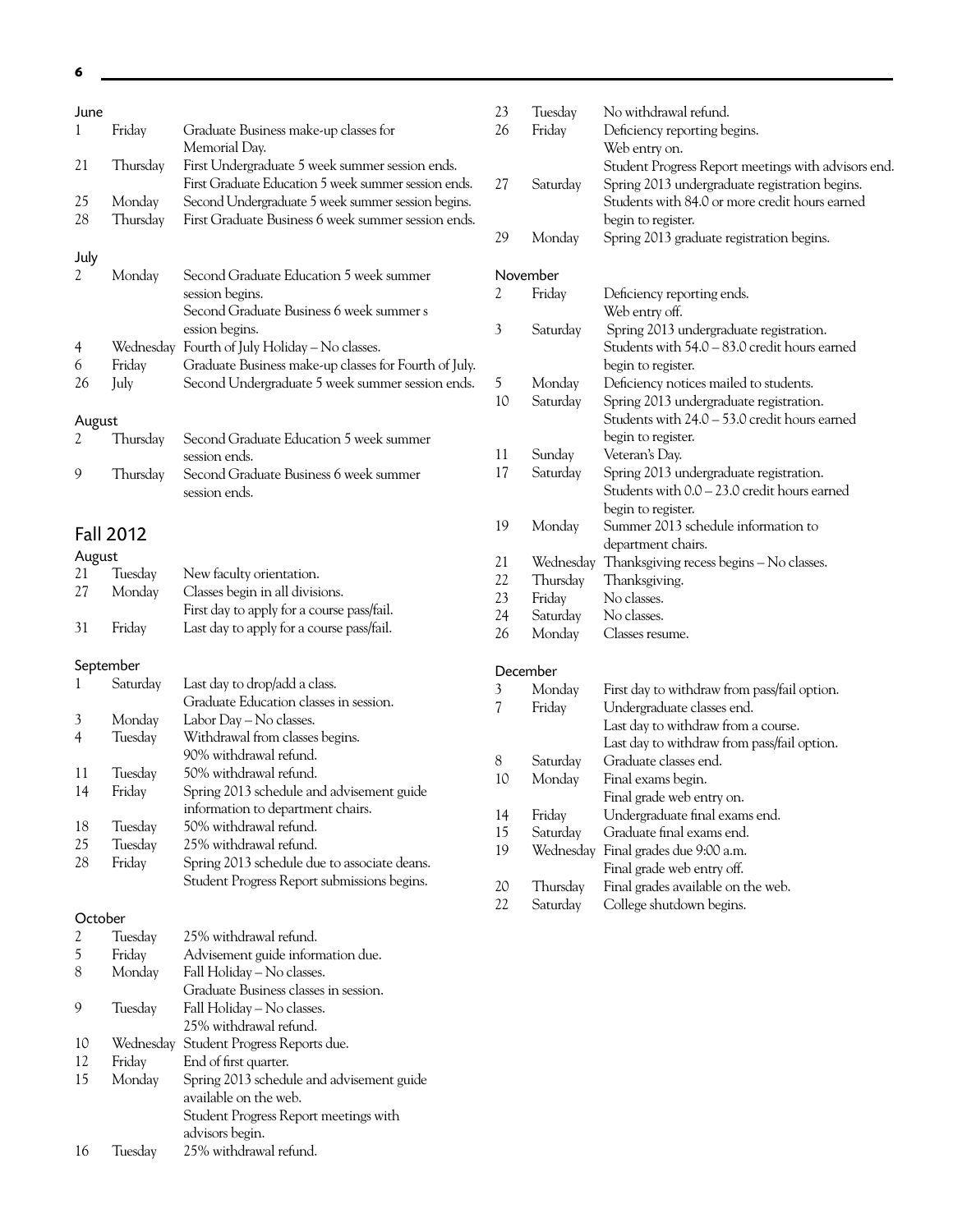# General Information

#### The college and its mission

Founded by the Jesuits in 1870, Canisius College is an independent, co-educational, medium sized institution of higher education conducted in the Catholic and Jesuit tradition. It offers undergraduate programs built upon a liberal arts core curriculum, leading to associate and baccalaureate degrees, plus graduate programs in business, education and other professional fields leading to the master's degree.

Canisius espouses the ideal of academic excellence along with a sense of responsibility to use one's gifts for the service of others and the benefit of society. It seeks to promote the intellectual and ethical life of its students, helping to prepare them for productive careers as well as for meaningful personal lives and positive contributions to human progress. Its curricular and co-curricular programs are designed to educate the whole person through the development of intellectual, moral, spiritual and social qualities. It aims to promote the contemporary Jesuit mission of the service of faith and the promotion of justice.

As a Catholic institution which welcomes all who share in its quest, Canisius will:

- foster an atmosphere of understanding and respect in dialog with other intellectual and spiritual traditions.
- teach the responsible use of human freedom in a value-oriented curriculum and co-curriculum which incorporate concern for spiritual and human factors as well as more pragmatic ones.
- continue the Jesuit principle of care for individual persons.
- emphasize excellence in teaching, marked by intellectual vigor, close student-faculty relations, and an expectation of active rather than passive learning.
- prepare students to assume positions of leadership in church and society.
- foster a sense of community among its students and staff through personal interaction marked by friendliness, respect, openness and integrity.

As an urban college, Canisius enjoys a special relationship with the city of Buffalo. The concept of community service on which the college prides itself is best evidenced by the large number of Canisius graduates who have occupied important positions in the professional, educational, commercial and political life of the city and its surrounding communities.

Buffalo's largest private college is named after Saint Peter Canisius, a 16th-century Dutch scholar. The college's founders were guided by the same educational ideals which inspired several European universities and initiated a tradition of service to student and community.

Starting out as a single building in the center of downtown Buffalo, Canisius College has since expanded to cover the more than 72 acres and 36 academic buildings on its campus on Main Street. It is easily accessible by expressway, subway and bus routes.

In addition to the College of Arts and Sciences, Canisius includes the Richard J. Wehle School of Business, the School of Education and Human Services, a Graduate Division and a Summer Session, with a total enrollment for 2010-2011 of nearly 5,100 students.

Canisius College is a private, independent Roman Catholic college. It is governed by an independent self-perpetuating Board of Trustees under a charter granted by the Board of Regents of the University of the State of New York.

#### Institutional learning goals

These broad learning goals express the college's expectations and hopes for all students who study within its walls, no matter what path the student takes through the college experience. All of the college's efforts will be in support of one or more of the goals, but not every student will achieve each goal in the same way.

The goal statements are declarative sentences in the present tense. In practice, students move at different paces toward these goals, and assessment of goals occurs at appropriate times and places throughout the educational experience.

#### Goal 1. Academic Excellence — Canisius students:

- a. in the Jesuit tradition, are intentional learners who can adapt to new environments, integrate knowledge, and continue learning throughout their lives.
- b. demonstrate a breadth of knowledge across many humanistic, scientific, and social scientific fields.
- c. demonstrate a depth of knowledge in one or more fields of learning; they demonstrate the skills and habits of mind that derive from that knowledge and sustain its further growth.

#### Goal 2. Communication Skills — Canisius students:

a. demonstrate that they can write and speak with clarity and precision in both their academic disciplines and in more general situations.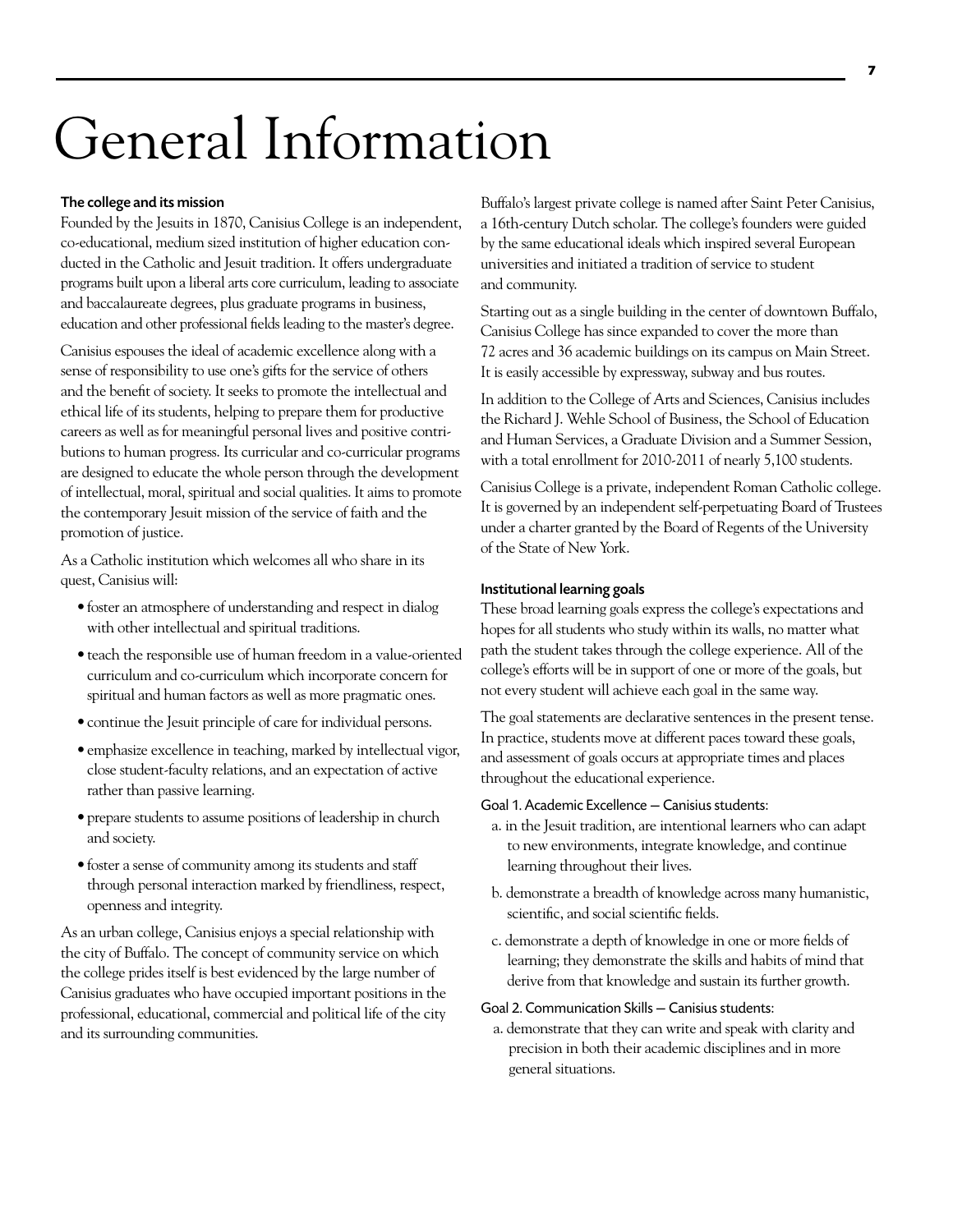- b. demonstrate that they can listen and read with both literal comprehension and critical awareness in both their academic disciplines and more general situations.
- c. integrate current technologies into research and communication.

#### Goal 3. Integrity and Civility — Canisius students:

- a. demonstrate knowledge of general ethical and moral issues as well as ones specific to their fields of study.
- b. act with civility and integrity in pursuit of the responsible use of human freedom.

#### Goal 4. Critical Thinking and Problem Solving — Canisius students:

- a. synthesize new knowledge and apply it to present and future problems.
- b. identify, analyze, and comprehend the assumptions and underlying premises in a variety of academic and real-world arguments, conflicts and debates.
- c. demonstrate that they can find, evaluate and effectively use information while understanding the ethical and legal issues governing academic and professional work.

#### Goal 5. Community Involvement and Leadership — Canisius students:

- a. demonstrate leadership in the service of others, in intellectual and spiritual inquiry and in assuming positions of responsibility in the community and marketplace.
- b. use their gifts for the service of others and the benefit of society.

#### Goal 6. Catholic Jesuit Intellectual Tradition — Canisius students:

a. demonstrate a familiarity with dimensions of the Catholic and Jesuit intellectual traditions as they occur in literature, art, science and social teaching.

#### Graduate division

Although Canisius College awarded its first master's degree as far back as 1887, graduate-level coursework was not offered on a regular basis until much later. Primarily to meet the needs of the public schools which were just starting to require a bachelor's degree for elementary teaching and a master's degree for teaching on the secondary level, an extension school was opened in 1919. From this beginning, a separate graduate division began to emerge a few years later, and by the late 1930s there was a formally designated Regent of the Graduate School.

Over the years, Canisius College has offered graduate programs in English, history, chemistry, biology and religious studies at various times, but the two largest areas have always been education and business. Master's degrees have been awarded on a regular basis in education since 1930 and in business since 1969. These programs have been joined in recent years by curricula in sport administration, communication and leadership, international business, and forensic accounting.

The college's graduate programs have become increasing prominent over the years. Over 1500 individuals, or about 30 per cent of the student body, are currently enrolled in the graduate division.

#### Accreditation

Canisius College received its authority to confer bachelor's degrees in 1883 when it was incorporated by the Regents of the University of the State of New York. In 1894, the college offered its first course in the graduate program leading to the degree of master of arts.

Canisius College is an accredited member of the Middle States Association of Colleges and Schools, Commission on Higher Education<sup>1</sup>. All of the college's programs are registered by the Regents of the University of the State of New York through the State Education Department<sup>2</sup>. The undergraduate programs in Business Administration and the M.B.A. program are accredited by the Association to Advance Collegiate Schools of Business International.3 The chemistry major is accredited by the American Chemical Society<sup>4</sup>, and the athletic training major by the Commission on Accreditation of Allied Health Education Programs<sup>5</sup>. The programs of the School of Education and Human Services designed to prepare students for school-based careers are accredited by the National Council for Accreditation of Teacher Education.<sup>6</sup> The Graduate Program for Teachers of the Deaf is accredited by the Council on the Education of the Deaf.7 The Graduate Programs in Counseling are accredited by the Council for the Accreditation of Counseling and Related Educational Programs.8

#### Campus Ministry

Campus Ministry supports the spiritual and religious life of the campus with activities open to students and staff of all faiths. Campus Ministry seeks to empower students, faculty, administrators, staff and alumni as persons of faith "for and with others" in the Catholic, Jesuit tradition.

In addition to providing for a vital Roman Catholic liturgical and sacramental life, the campus ministry team:

offers opportunities for spiritual retreats.

organizes opportunities for prayer and small faith communities.

- promotes opportunities for service to those in need, both locally and through domestic and international service-immersion trips.
- promotes ethical values and educates and organizes around issues of social justice and peace.
- provides pastoral counseling and spiritual direction.

#### Mission statement

"Campus Ministry at Canisius College is missioned to empower our students, faculty, administrators, staff and alumni to grow as leaders and persons for others within Church and community. We do this in the spirit of Jesus and the Jesuit tradition. We are guided by the cornerstones of spirituality, community, simplicity of life and service and are committed to work toward justice with people of all faiths."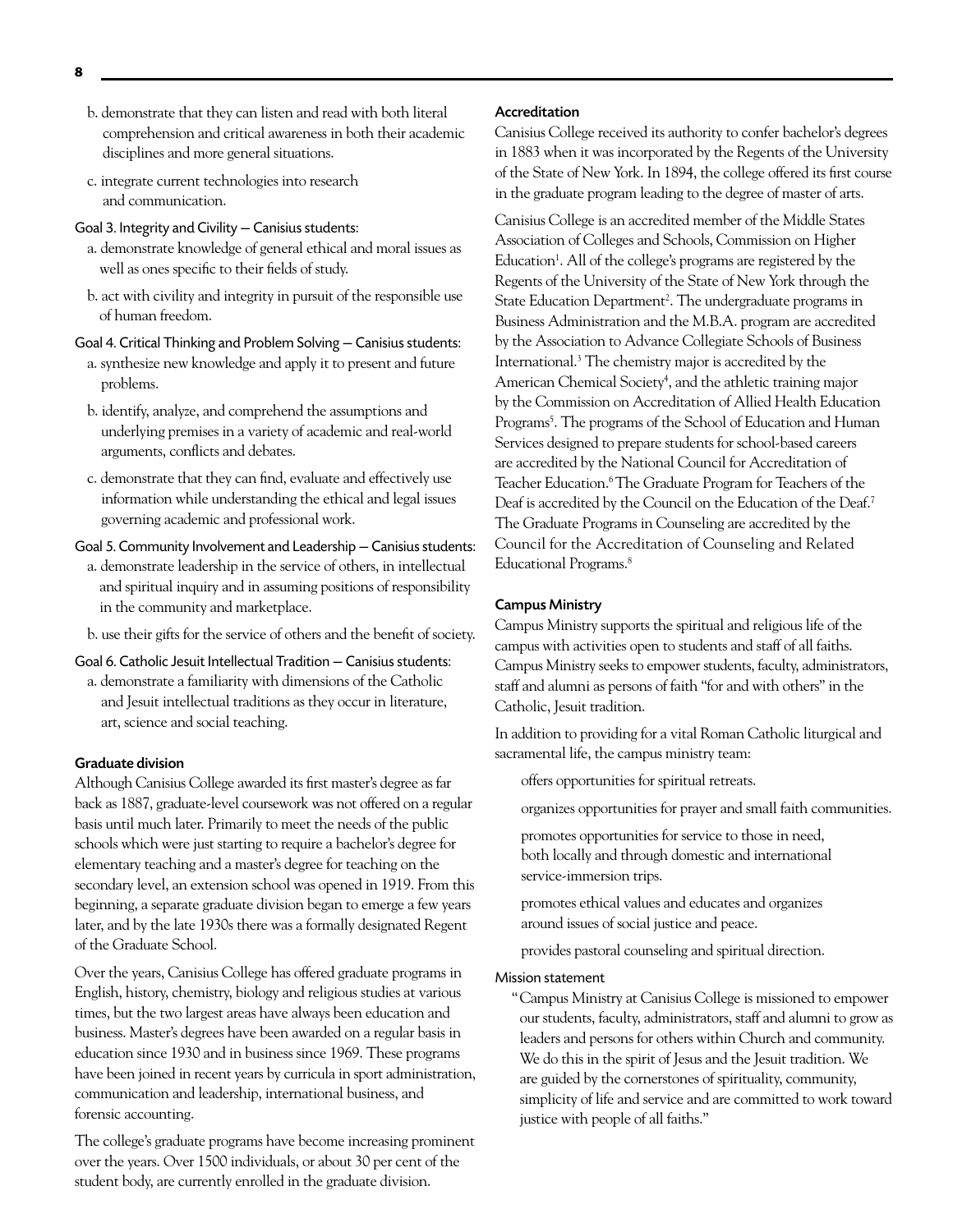#### The Faculty

The college considers itself primarily a teaching institution, where research is valued for its contribution to the learning experiences of the students. Small class size is the norm and interaction among students and faculty is easy and natural. Each of the faculty members has been chosen for his or her academic competence, ability to teach, interest in research and moral integrity. The college's present faculty is a group of highly trained, dedicated individuals who take a personal interest in the students under their charge.

#### The Library

The quality of any educational institution is determined largely by the proficiency of its faculty and the excellence of the information resources available to support the curriculum.

The Andrew L. Bouwhuis Library is evolving into a learning commons to better accommodate collaborative learning styles and to provide additional support for student learning. The building now has ample study facilities, computers, a curriculum materials center for K-12 teacher training, group work rooms, audio-visual areas, and a Tim Hortons coffee shop. Canisius students have at their disposal an excellent library collection of over 400,000 volumes of books, periodicals, microforms and other materials. The Library subscribes to over 27,000 full text electronic periodicals as well as to hundreds of paper journal subscriptions. Electronic resources can also be accessed from computer labs and residence halls through the campus network and from off-campus via the web. The Library has a substantial complement of computer equipment to access these resources, including over 50 laptop computers with wireless network access that may be used by students within the building.

Canisius students have convenient and rapid access to over eight million volumes in the ConnectNY consortium and to the extensive research collections of the Center for Research Libraries. Additional library materials are available via Interlibrary Loan.

When school is in session, the Library is open every day of the week for study and research and is open nights until 2:00 a.m. from Sunday through Thursday. Assistance and guidance in the use of the Library and its facilities are provided by a highly competent staff of professional librarians and technical assistants.

The Rev. J. Clayton Murray, S.J. Archives, located in Bouwhuis Library, houses information related to the history of Canisius College. Visitors and researchers are welcome.

#### Computer Facilities

Wireless networking is available throughout the campus. Instructional computing facilities include over 300 personal computers, as well as scanners and printers. Computers in student labs have access to word processing, spreadsheet, database, presentation, web development, and statistical analysis software. There are several Internet Plazas located around campus where students may check their electronic mail or access the web. All computers are connected to

Canisius College has an extensive web site at *www.canisius.edu* that includes web-based electronic mail, course materials, course discussion boards and course registration.

Residence halls are wired for satellite TV (including several Canisius-oriented channels) and Internet access. Most classrooms provide video and computer projection for the instructor.

Several departments, including Digital Media Arts and Computer Science, maintain a substantial complement of computing equipment specific to their needs.

#### Online Programs

The School of Education and Human Services (SEHS) offers online programs at the master's level in Physical Education, Literacy, Educational Administration, and Sport Administration. Applicants for admission to the Graduate Division online programs may be accepted as matriculates (master's degree candidates) in a particular department, or as non-matriculates (graduate course credit students). The same admission standards apply for online students as for all others: possess a baccalaureate degree (submit one transcript of all previous undergraduate studies), application for admission, and additional admissions requirements as found in the description of each graduate program. The degree in Literacy requires a clinical component that must be completed in the Literacy Center on campus during a two-week summer session.

Similar to the on campus programs, the online academic programs offer courses three times a year, summer, fall, and spring. Students in the online programs are held to the same academic and administrative policies as the on campus students. These include withdrawal from courses/college, refund policy, academic misconduct, and grade grievance. All administrative and financial transactions with the college can be completed online.

Upon registration, all online students will receive both an ANGEL account and a college e-mail account, and will be required to check both regularly. All Windows users must use Mozilla Firefox 3.x (preferred) or Internet Explorer 8. Mac users must use Firefox 3.x. The course management system, ANGEL, will function as long as the student's computer has the four required components (AJAX, JAVA, Javascript, Popups enabled). Some courses may also include content that will need one or more of the following: Acrobat Reader, Flash Player, Quicktime, and Windows Media. Students are encouraged to visit the Readiness Web site before starting their online courses, www.canisius.edu/readiness.

The Canisius College ITS Help Desk is available to assist students with their technical questions.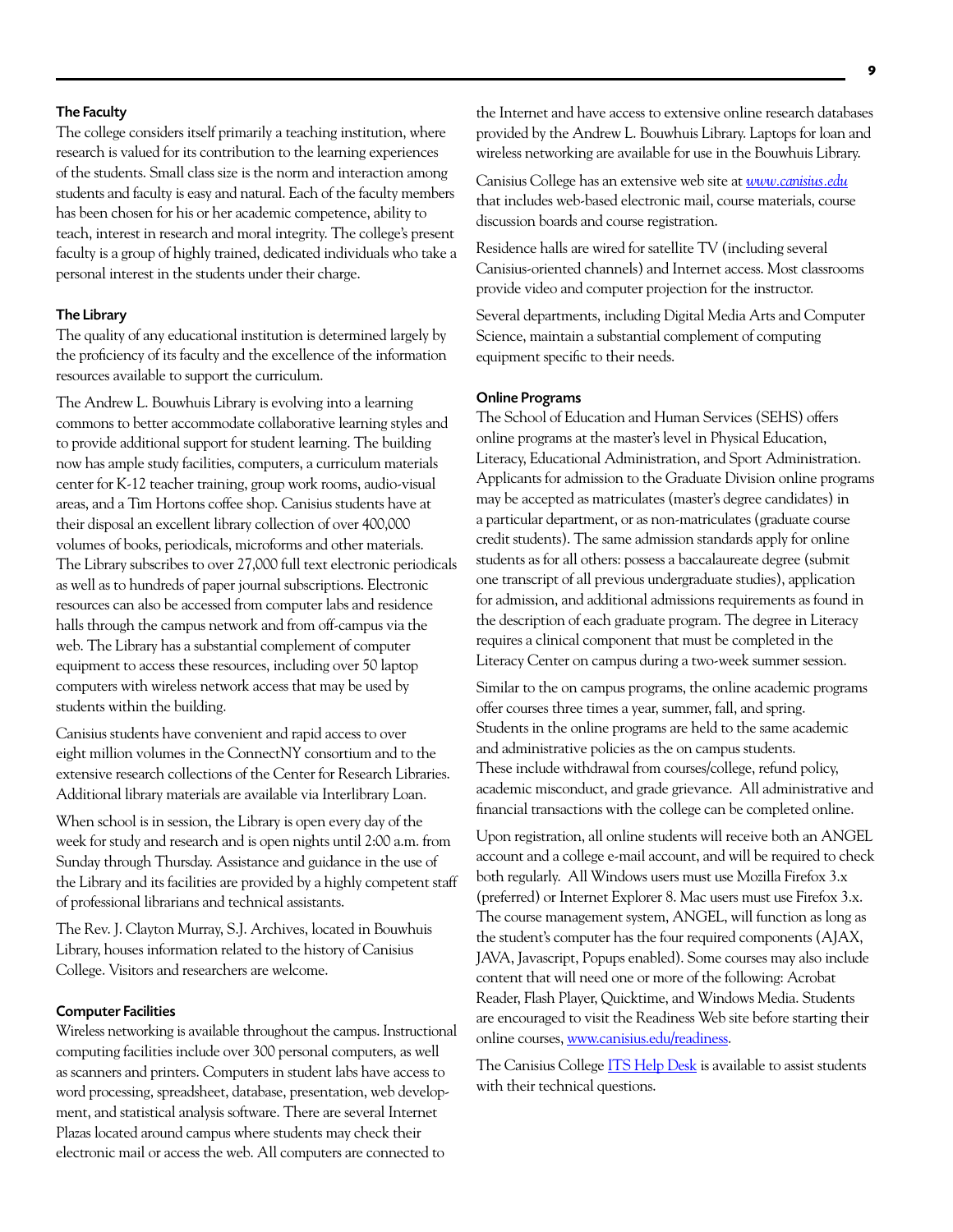#### Non-discrimination

Canisius College does not discriminate on the basis of age, race, religion or creed, color, sex, national or ethnic origin, sexual orientation, marital status, veteran's status, genetic predisposition or carrier status, or disability in administration of its educational policies, employment practices, admissions policies, scholarship and loan programs, and athletic and other school administered programs.

Canisius admits students of any age, race, religion or creed, color, sex, national or ethnic origin, sexual orientation, marital status, or veteran's status to all rights, privileges, programs and activities generally accorded or made available to students at the college.

It continues to be the policy of Canisius College not to discriminate on the basis of handicap. No person is denied employment, admission, or access solely because of any physical, mental, or medical impairment which is unrelated to the ability to engage in the activities involved in the education requirements or occupation for which application has been made.

#### International Programs and Partnerships

Students who study abroad say that it is a life-changing experience. Whether you spend a semester or a year abroad, living and learning in another country will open the doors to unique personal and professional experiences as well as improve foreign language skills. Some programs enable students to work as volunteers or interns during their stays and combine language and culture courses with their academic work. The Office of International Programs and Partnerships is continually improving and increasing the options made available to Canisius students interested in expanding their horizons. There are both undergraduate and graduate programs that promote or allow for study abroad opportunities. Canisius offers study abroad programs in the following cities:

Strasbourg, France and Antwerp, Belgium — Atlantis Grant Study Abroad Opportunity

Antwerp, Belgium — University of Antwerp

Beijing, China — The Beijing Center for Chinese Studies

Berlin, Germany — Berlin School of Economics

Dortmund, Germany — Technical University of Dortmund

Eichstaett, Germany — Catholic University of Eichstaett

El Salvador — Casa de Solidaridad

Florence, Italy — Lorenzo De'Medici

Galway, Ireland — National University of Ireland at Galway

Lille, France — The Catholic University of Lille

London, England — London Metropolitan University

Madrid, Spain — Pontifical University Comillas Madrid

Oviedo, Spain — University of Oviedo

Porto Alegre, Brazil — Federal University Rio Grande do Sul

Puerto Rico — Sacred Heart University

Rio de Janeiro, Brazil — Pontifical Catholic University Queensland, Australia — University of the Sunshine Coast Rome, Italy — Lorenzo De'Medici Tokyo, Japan — Sophia University Uppsala, Sweden — Uppsala University

#### Campus Security

Canisius College complies with the Jeanne Clery Disclosure of Campus Security Policy and Campus Crime Statistics Act by making available information on campus security and personal safety. This information includes crime prevention, public safety, law-enforcement authority, crime reporting policies, disciplinary procedures and other important matters about security on campus. Also available are statistics for the three previous calendar years on reported crimes that occurred on campus, in certain off-campus buildings or property owned or controlled by Canisius College and on public property within or immediately adjacent to and accessible from the campus. The Canisius College Advisory Committee on Campus Safety will provide upon request all campus crime statistics as reported to the United States Department of Education. This information is available on-line at www.ope.ed.gov/security. A PDF of the full report is available on the Canisius College Web site at public safety/stats.pdf. A printed copy may be obtained by calling Dr. Terri L. Mangione, dean of students, at 716-888-2130.

#### Office Of Professional Studies

Khalid W. Bibi, Ph.D., Executive Director

#### Mission Statement

The mission of the Office of Professional Studies is to help adult learners, non-traditional students and working professionals further their education and career opportunities. Wide-ranging and academically innovative programs are being developed to respond to the needs of today's professionals. These new areas of study are co-developed by Canisius faculty and outside partners including industry experts, professional associations, consulting organizations and businesses. The programs are provided in creative scheduling formats and education delivery methods designed to meet the needs of working professionals. Focused on academic excellence, the Office of Professional Studies is committed to continual self-assessment with the goal of achieving outstanding results.

#### General Goals

To demonstrate a dedication to the mission and goals of Jesuit education, including the promotion of lifelong learning;

To respond to local and national markets by providing innovative and unique programs of study in a variety of formats;

To serve the community;

To provide the foundation for additional studies and higher degrees;

To provide administrative support services consistent with the special needs of adult learners.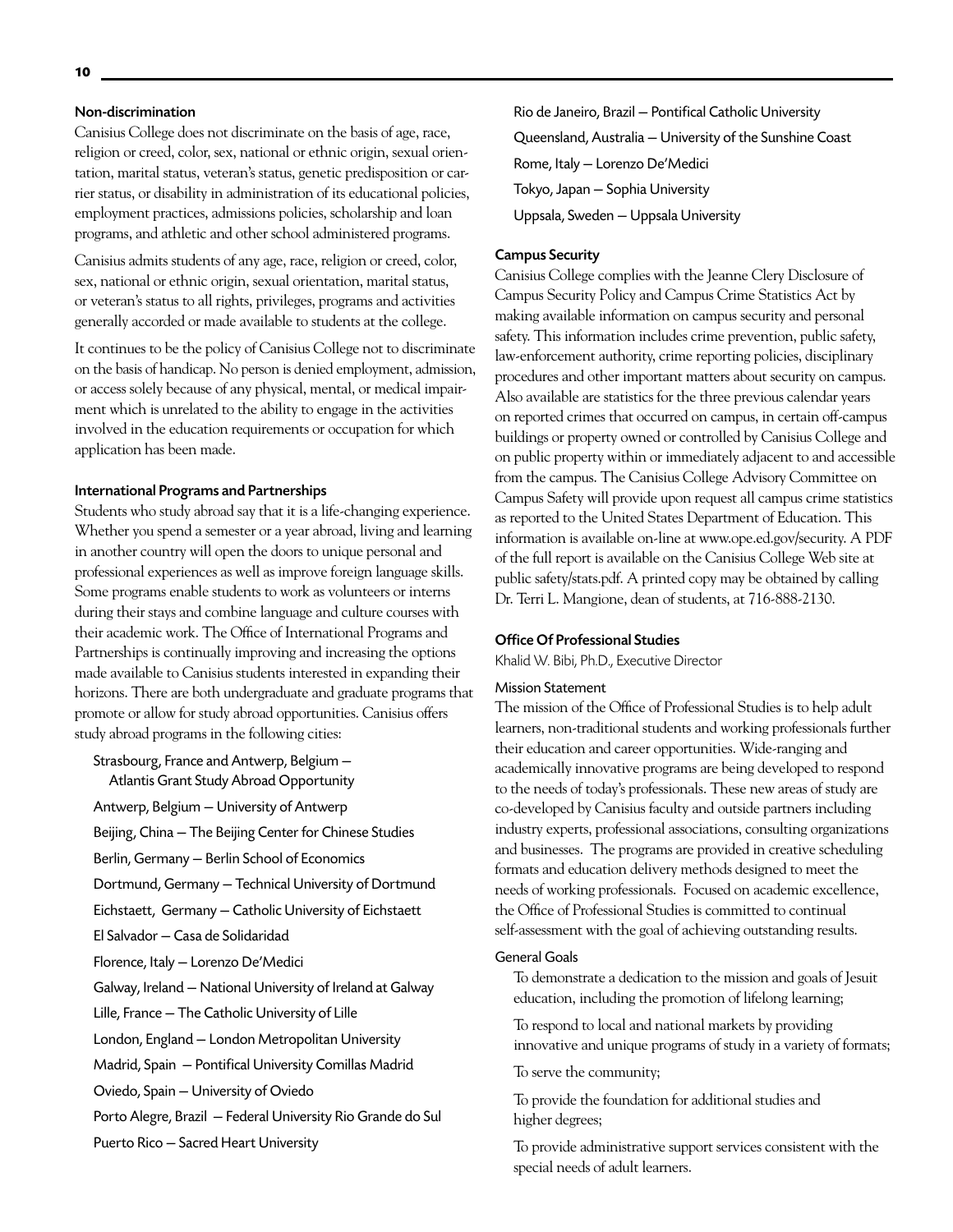#### General Admission Criteria

Canisius College seeks applications from candidates with strong academic preparation, leadership potential, and demonstrated commitment to the field of study. In order to be admitted, prospective students must have successfully completed a bachelor's degree from an accredited institution and meet the following requirements:

A bachelor's degree with a minimum 2.75 GPA;

When needed, hold a current license or certificate in the appropriate field;

When needed, demonstrate the specified years of relevant work experience;

Provide a statement of purpose explaining motivation for pursuing the selected graduate program;

Two letters of recommendation, one from an individual who can attest to the applicant's academic aptitude for graduate work, and another to speak to the applicant's professional competence.

- 1 Commission on Higher Education, Middle States Association of Colleges and Schools, 3624 Market Street, Philadelphia, PA 19104 Telephone: (215) 662-5606
- 2 University of the State of New York, State Education Department, Board of Regents, Room 110EB, Albany, NY 12234 Telephone: (518) 474-5889
- 3 Association to Advance Collegiate Schools of Business-International, 777 South Harbour Island Blvd, Suite 750, Tampa, FL 33602-5730 Telephone: (813) 769-6500
- 4 American Chemical Society, 1155 Sixteenth St, NW, Washington, DC 20036 Telephone: (800) 227-5558 (US only) 202-872-4600
- 5 Commission on Accreditation of Allied Health Education Programs, 1361 Park St, Clearwater, FL 33756 Telephone: (727) 210-2354
- 6 National Council for Accreditation of Teacher Education, 2010 Massachusetts Ave, NW, Suite 500, Washington, DC 20036-1023 Telephone (202) 466-7496
- 7 Council on the Education of the Deaf, Dr. Tony Martin, Lamar University, PO Box 10076, Beaumont, TX 77710 Telephone (409) 880-8175
- 8 Council for Accreditation of Counseling and Related Educational Programs, 1001 North Fairfax Street, Suite 510, Alexandria, VA 22314, Telephone (703) 535-5990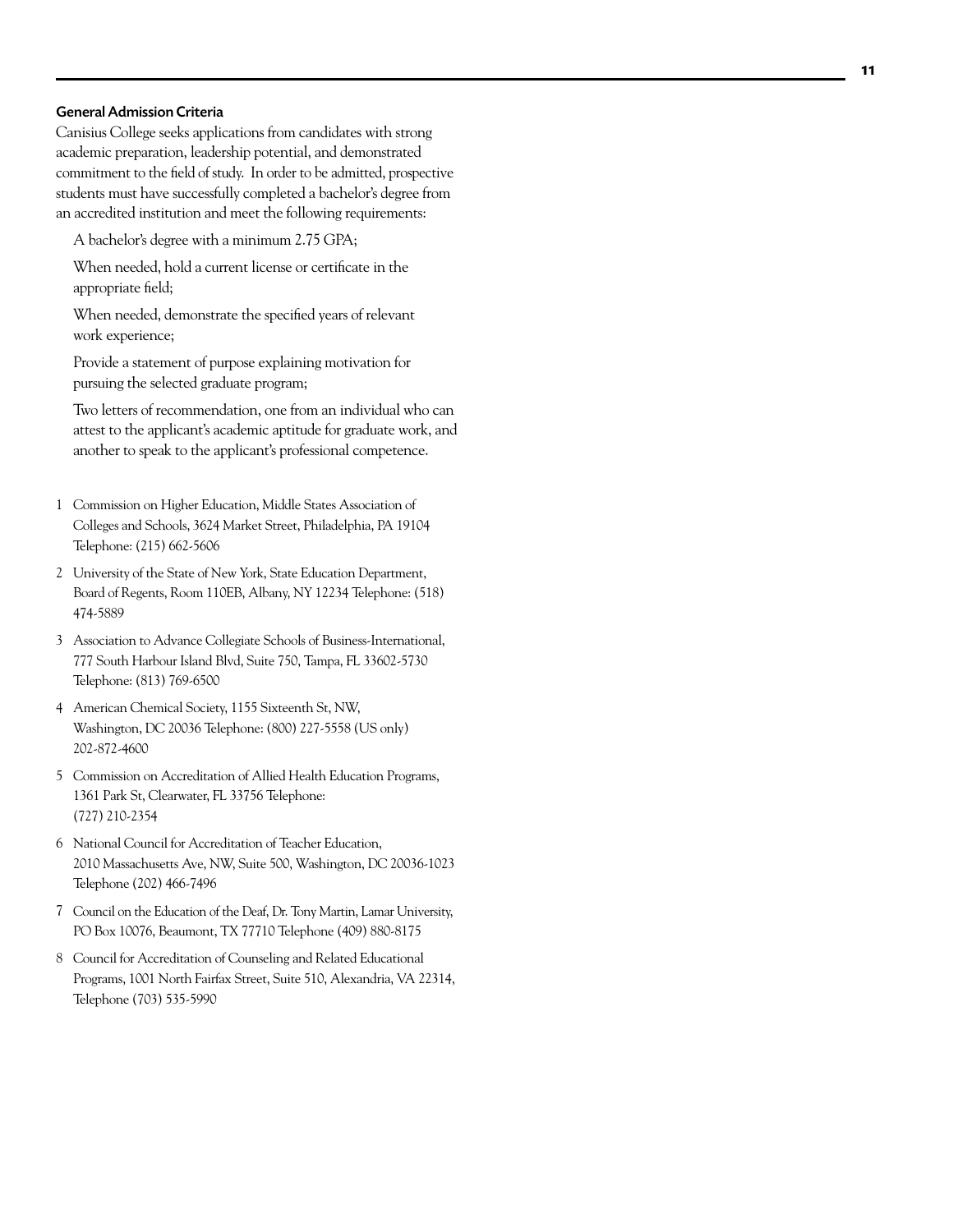# Student Affairs

Graduate students' needs are different from the needs of undergraduate students. Many of the activities, developmental concerns and extra-curricular interests which characterize the undergraduate student become less important in the pursuit of an advanced degree. Nonetheless, there still remains an interest in extra-curricular activities and a need for support services and assistance with problems. The availability of these services and programs is largely managed at Canisius by the Division of Student Affairs.

#### Division of Student Affairs

The Vice President for Student Affairs and the Dean of Students and their staff determine all student affairs policies and procedures for the college, subject to the approval of the president. Assistance to graduate students is provided by the following offices, programs and functions:

Campus Programming and Leadership Development Counseling Center Student Academic Support Services Intercollegiate Athletics International Student Programs Intramural Athletics Multicultural Programs Public Safety Residence Life Student Health Center Student Handbook

#### Athletics and Intramural Athletics

Canisius College conducts an extensive program of intercollegiate athletics at the N.C.A.A. Division I level. While participation in intercollegiate athletics by an incoming graduate student is somewhat rare, there are occasionally opportunities for graduate students to participate. Interested individuals should contact the head coach of the program to inquire about their tryout opportunities. Griffin teams also provide an excellent venue for the sports spectator. Information on schedules is available from the Athletics Department at the Koessler Athletic Center. Graduate students are encouraged to participate in both club and intramural sports. Club sports include rugby and volleyball for men, and co-educational bowling, skiing and scuba. Intramural sports include basketball, football, indoor soccer and softball for men, basketball and softball for women, and co-educational racquetball, volleyball, floor hockey and tennis.

#### Student Health Center Frisch Hall 001 Phone 888-2610 **www.canisius.edu/studenthealth**

The Student Health Center, located on the tunnel level of Frisch Hall, Room 101, provides service to graduate students, Monday through Friday during the academic year. The specific clinic hours are circulated on campus at the beginning of each semester. The clinic is staffed by a physician, a nurse practitioner, a physician assistant and registered nurses. Graduate students needing more complex medical care and treatment are referred off-campus. Appointments are recommended and may be made by phone or online using GriffMed. A link to GriffMed is located on the Student Health Center web site.

#### Sickness and Accident Insurance

Canisius College students should have health insurance to prevent the financial burdens associated with an illness or injury. Students who do not have health insurance are encouraged to consider purchasing the sickness and accident plan offered by the college. Information about plan benefits, eligibility, cost and enrollment periods is available on the Student Health Center web site.

International students are required to purchase the college's health insurance plan written specifically for those studying away from their home countries. Information about this plan is available from the Office of International Student Programs.

All students must carry proof of their health insurance coverage while on campus. Most health insurance companies issue a health insurance card for that purpose. To prevent confusion, it is also recommended that all students know how their health insurance program is administered if a need for health care arises while they are at school.

#### New York State Immunization Requirement for Measles, Mumps and Rubella

New York State law requires all graduate students taking six or more credits and born on or after January 1, 1957 to provide proof of immunity against measles, mumps and rubella to the Student Health Center prior to class attendance. Graduate students must submit proof of two doses of measles (rubeola) vaccine, one dose of rubella (German measles) vaccine and one dose of mumps vaccine, given on or after their first birthday and after 1967. Non-compliance with this law results in exclusion from class and inability to register for future courses. Immunization forms are available at the Student Health Center or may be obtained by calling the center at (716) 888-2610.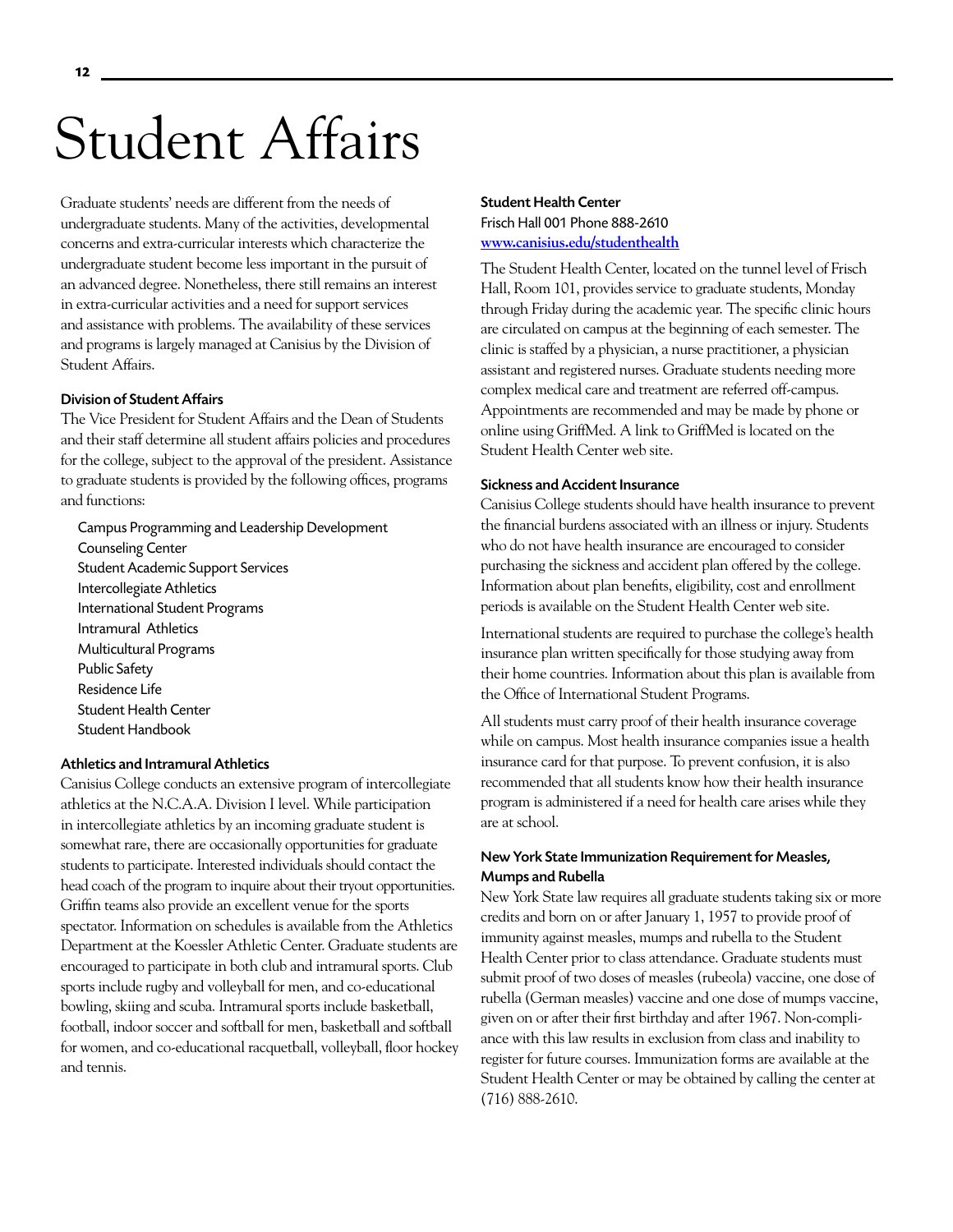#### Meningitis Requirement

All students registered for 6 or more credits, regardless of birth date, are required to receive information about the risk of meningococcal disease and the benefit of vaccination. Students are required to read the information and either obtain the meningitis vaccine or sign a vaccine refusal statement within thirty days of first class attendance. To read the information about meningococcal disease, go to the center's web site, where you may also submit your meningitis response form on-line.

#### The Counseling Center

The Counseling Center, as an integral service within the Office of Student Affairs, actively supports the educational mission of the college. Counseling is intended to assist students toward personal growth. A counselor supports and encourages the student to reflect on personal choices and actions in order to progress as a responsible adult. Participation in counseling may help students improve self esteem, manage time and life better, and make reasoned decisions. Counseling may help an individual cope with difficult experiences, overcome self-defeating behavior and deal with feelings of anxiety, confusion, anger or loneliness. Through the counseling process, students can also learn to reduce stress and relax. Counseling services are available to all registered graduate students free of charge, from a staff of professionally qualified college counselors who act as objective, responsive listeners and supportive educators.

#### Residence Life

Housing for graduate students is available on a limited basis. For more information about the types of graduate housing Canisius offers, contact the Office of Residence Life at 716-888-8300 or reslife@canisius.edu.

#### Student Academic Support Services

Canisius College offers a variety of comprehensive academic resources to help students achieve academic success. Student Academic Support Services (SASS) is a program that provides services to assist students to successfully complete their academic careers. The goal is to provide students with the academic support and assistance they need to become successful lifelong learners.

#### SASS Components:

The Tutoring Center provides a variety of opportunities for students to achieve their own academic success. The services are free of charge and are open to all Canisius students. Individual Tutoring Services allow students to receive one-on-one academic assistance from peer and adjunct professor tutors. Tutors are available in most academic disciplines and employ various academic strategies to help address individual student needs. A Librarianin-Residence is available once a week to assist with researchbased academic needs. *"Jump into Success* — Workshops for Life" are part of an innovative hands-on program offered through SASS that addresses a variety of academic skills to help students become lifelong learners.

The Study Center Program is open to all students and is an opportunity for students to focus on their academic work in a quiet environment where tutors are available to answer questions and provide academic support.

The Academic Mentor Program offers assistance to students who are on academic probation or experiencing other types of academic stress. Graduate students as mentors meet regularly with students and assist with better time management, handling of courses and study skills to help students achieve success.

Disability Support Services (DSS) is committed to creating equal access for all Canisius students with disabilities. It is our goal to help meet the needs of individuals registered and documented through the office, whether the disability is permanent or temporary.

The Director of DSS serves as the college's advocate for students with disabilities and is responsible for arranging the necessary accommodations. Any graduate student who needs special services should contact the director at (716) 888-3748 before the semester begins when possible since ample lead time is often needed to plan for appropriate on-campus accommodations.

#### International Student Programs

Canisius College welcomes international students and appreciates the cultural diversity they bring to the campus. Currently, our international students are from approximately 35 countries in Africa, Asia, Australia, Europe, North America and South America. The Office of International Student Programs advises international graduate students and assists them with their adjustment to Canisius College and American culture by organizing educational and social programs. To encourage cultural understanding within the Canisius community, arrangements are made for host families, and each year the college sponsors an International Fest an evening celebration of cultural diversity on campus.

Other services for international students include orientation for new graduate students, assistance with immigration regulations and special tutorial help in English. The Global Horizons Association, a student organization for American and international students, plans additional activities to promote cultural awareness on campus.

#### Student Handbook

The Canisius College Student Handbook provides information on student life at Canisius. Although written primarily for the undergraduate student, it contains considerable information of value to graduate students. Extensive information is provided on student organizations, student services and student housing. The handbook also contains the student code of conduct and other student life policies, which apply to both graduate and undergraduate students. The on-line student handbook can be viewed at http://www.canisius.edu/studentlife/stuaffairs\_handbook.asp.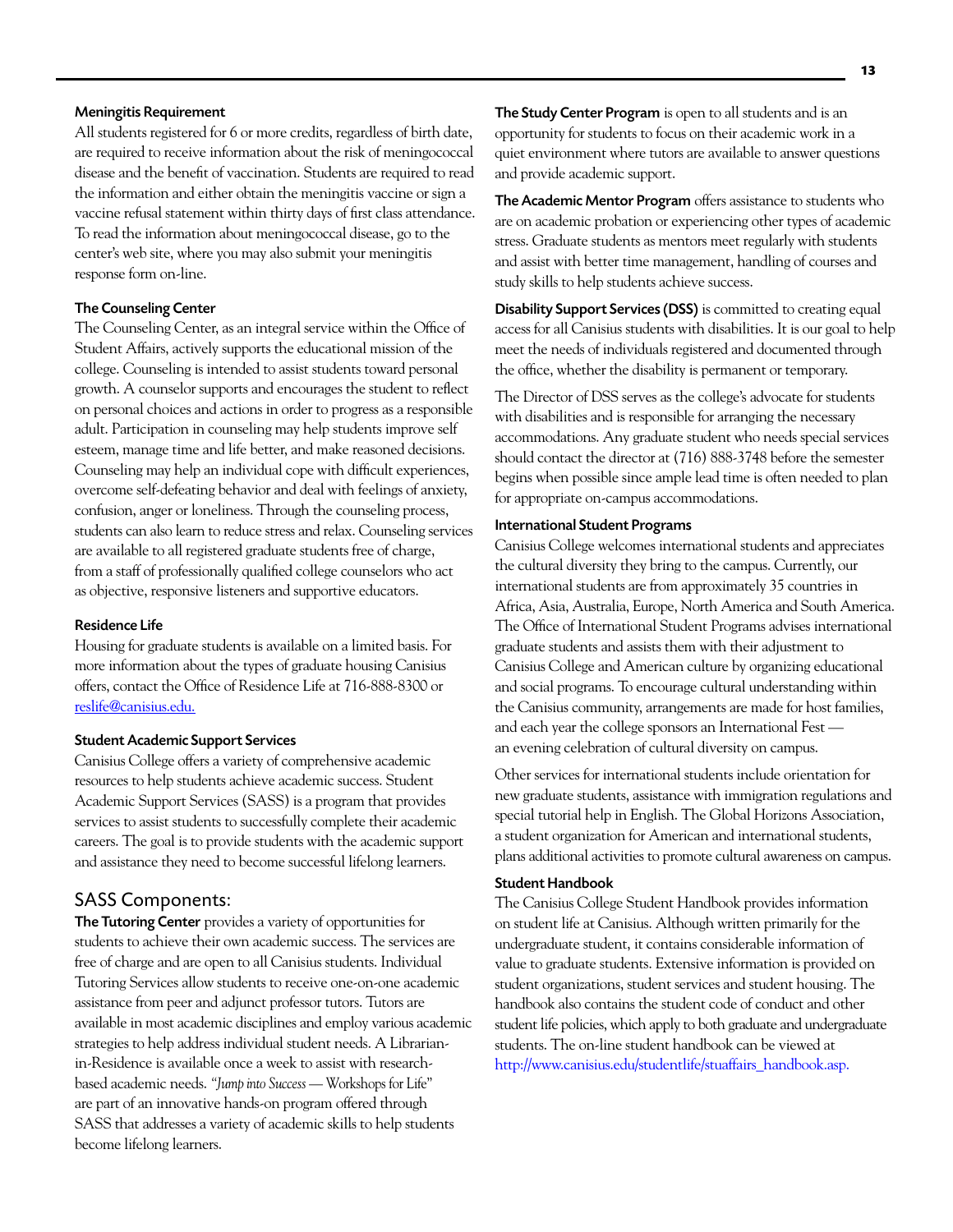# Academic Policies

#### Admission

Men and women of ability and achievement are welcome in the Graduate Division of Canisius College. Their acceptability as students is determined by the individual departments on the basis of aptitude, achievement and character alone.

#### Admission procedures:

Applicants for admission to the Graduate Division may be accepted as matriculants (master's degree candidates) in a particular department, or as non-matriculants (graduate course credit students). In either instance, the same admission standards will apply. Prospective students for admission to graduate study in any department must possess a baccalaureate degree and must present evidence of their qualifications to participate successfully in a graduate-level academic endeavor. Each applicant is required to submit the following to the office of the appropriate program director:

Application for admission with \$25.00 *(check payable to Canisius College).* 

Two transcripts of all previous undergraduate studies (one transcript for Graduate Business Programs and Master's of Science in Communication and Leadership)

No student will be permitted to register for class until he or she has been formally accepted into the graduate division.

Additional admissions requirements may be found in the description of each graduate program.

Students whose general qualifications warrant their admission to the graduate division, but for whom some supplementary study is prescribed, may not be admitted to candidacy for a degree until all deficiencies have been removed.

#### Entrance examinations

A preliminary examination to determine the candidate's background may be required in any field or department. The candidate will be given adequate notice by the program director in the event of such an examination. G.R.E. or G.M.A.T. requirements, where applicable, are described in the departmental regulations.

#### Canadian students and International students

In order to attend Canisius College, Canadian and other international students must receive a Certificate of Visa Eligibility (Form 1-20). This form is issued by Canisius College after the student has submitted proof of his or her ability to meet all educational and living expenses for the entire period of study. The student must

provide this proof by filling out the Canisius College International Student Certification of Finances form, which includes a budget worksheet to help the student determine the total educational expenses. This form must have enough funds listed (in U.S. dollars) and verified to cover the full amount of the student's educational and living expenses. This form must be submitted with the Application for Graduate Studies.

#### Matriculation

Matriculated students: Most students enter the graduate division as matriculants, i.e., as students who are enrolled in a specific program leading to a master's degree. A student who interrupts matriculation for more than one complete calendar year is bound by the regulations in force at the time of readmission. Each student is responsible for the preparation of a program of studies in conformity with the requirements and course prerequisites in force in the student's program of study at the time of matriculation.

Non-matriculated students: In the education programs, persons who possess a baccalaureate degree and are otherwise eligible but who wish to pursue graduate study without intention of taking a higher degree may register as non-matriculated students. Should such a student later decide to work towards a degree, the student must apply for admission to the program and complete all admission requirements. The appropriate program director will determine what credits already completed will be accepted toward the master's degree. In the business programs, non-matriculation is not encouraged. In exceptional circumstances, students may be accepted in this category on a limited basis.

Auditors (non-credit students): Students wishing to pursue certain courses of study may register for such courses as auditors (non-credit students). It is the understanding of the college that such auditors, though encouraged to participate in class discussion and reading assignments, are exempt from examination and will not at any time claim credit for such attendance. In the Wehle School of Business, only individuals with a graduate degree in business may audit courses.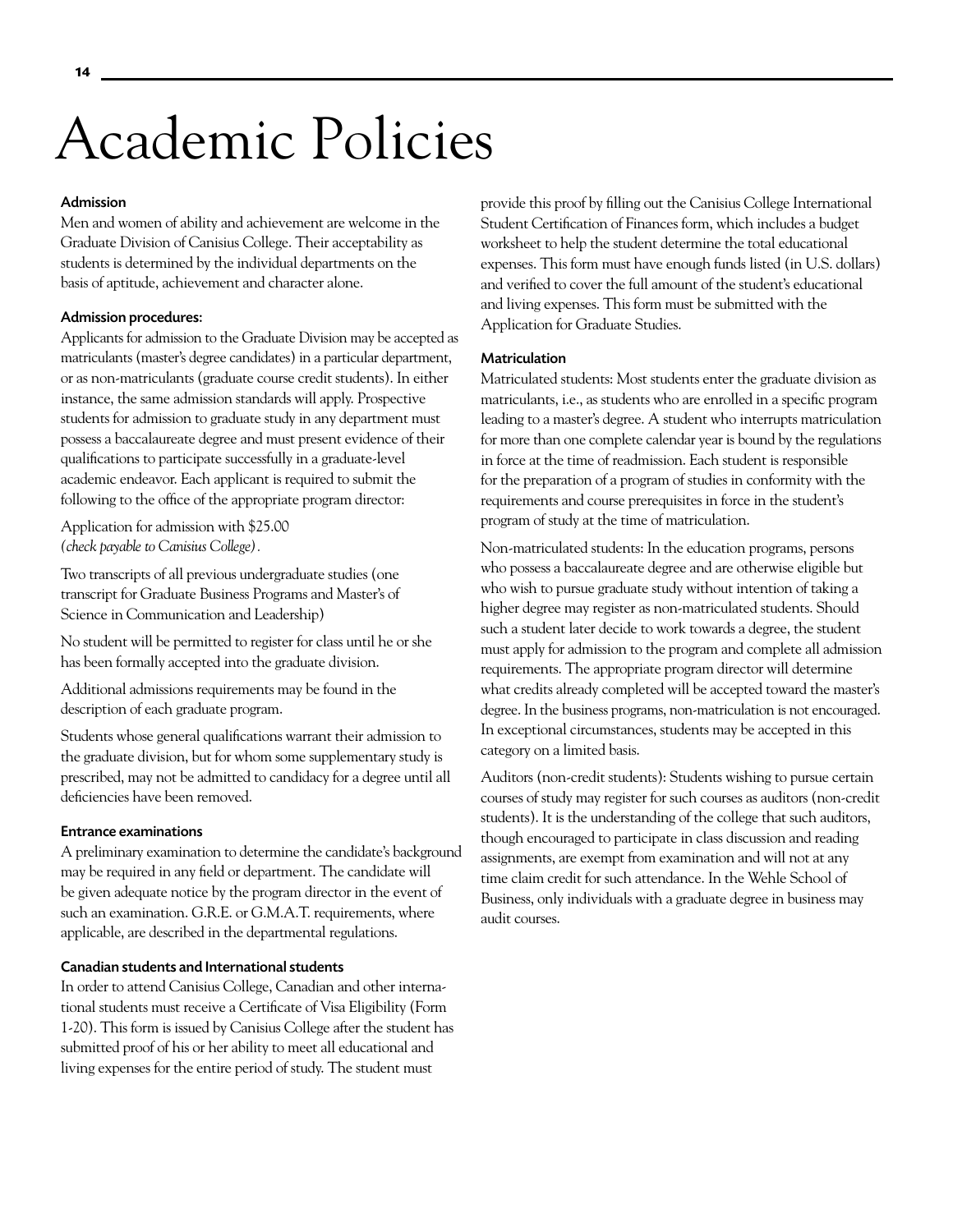# **Courses of Instruction**

#### Introduction

The college year consists of two regular semesters, fall and spring, plus several summer sessions of varying lengths.

The number of semester credits to be earned in a given course is always indicated by the number after the course title.

Some courses have prerequisites that must be met before a student can register for the course. Prerequisites include such requirements as the successful completion of previous courses, concurrent registration in another course, permission of the instructor or chair, and specific GPA and course grade requirements. A student may not register for a course where prerequisites are indicated unless the prerequisites have been successfully completed.

Note: For two-semester courses that are listed with one title and description (e.g., EDD 536-537 Language Theories and Strategies), it is understood that successful completion of the first semester is a prerequisite for admission to the second half of the course.

The numerical sequence used at Canisius College indicates the following: Courses numbered 100-499 are undergraduate courses, and courses numbered 500 and higher are graduate courses.

#### Registration

Students register for courses on-line at *www.canisius.edu.* Click on "Current Students" and follow the instructions. Students are encouraged to register as early as possible to avoid finding the courses closed. It is strongly recommended that students consult with their advisors each semester to insure that they are taking the proper courses.

In the fall and spring, the first full week of classes of the semester is the Drop/Add week, during which students may drop or add classes without penalty (see Calendar for dates). After that, the withdrawal procedures described below apply. No change or deletion of courses, except for authorized withdrawals, may be made after the first full week of any semester.

Students who have not completed registration will not be admitted to class. It is the responsibility of the graduate student to be aware of registration procedures.

Once registration has been completed, the student must follow the program of studies shown on the official registration form. No change or deletion of courses, except for authorized withdrawals, may be made after the first full week of any semester.

Students are expected to maintain a continuous program of academic work until all course requirements, including research for the thesis, are completed. If a thesis is required, the student must register each fall and spring semester, after the completion of course requirements, for the appropriate research course until the degree is awarded.

#### **Attendance**

Students are expected to attend all regularly scheduled classes, labs and other course-related activities. However, on some occasions students may need to be absent. Instructors are privileged to establish reasonable absence regulations which should be clearly stated at the first class meeting. The suggested norm is twice the number of classes per week. This means that a student would be permitted two absences in a class that meets once a week. When unavoidable absences occur, the student should explain the circumstances as soon as possible to the instructor who will judge the validity of the excuse.

The instructor is expected to determine when the number of absences has reached the level where any additional absences would prevent the student from attaining the objectives of the course. This judgment should be communicated to the student with the warning that any further absences will result in an automatic dismissal from the course and a grade of "D."

#### **Withdrawal**

A student wishing to withdraw from a course must submit a course withdrawal form to the Student Records office after it has been signed by the instructor and then by the appropriate associate dean or director. A student receiving financial aid should consult with a counselor before withdrawing from a class. The faculty signature represents an acknowledgment of the student's withdrawal. Failure to submit the withdrawal form will mean that an automatic grade of "D" will be entered on the student's record.

The deadline for withdrawal without academic penalty is the last day of classes of each fall and spring semester. See the official academic calendar, pages 2 and 3. Summer sessions have their own deadlines for withdrawal. Consult the Summer Session catalog for details.

Withdrawal from a course automatically results in a notation of "W" (withdrawal) for the course. Ordinarily, no student will be allowed to withdraw from any course after the deadline. However, in extreme circumstances, a student may request permission from the dean and then the instructor of the class to withdraw after the deadline. Such permission will be granted rarely and only in exceptional cases. Written documentation explaining the reasons the withdrawal is being requested is required for all withdrawals after the deadline.

#### Examinations

One purpose of examinations is to benefit students. Examinations make more memorable the structure and materials of the course, satisfy the need for definite goals and provide an opportunity to exercise knowledge and skill in the subject. They are experiences in which students can learn about the subject and themselves.

In their syllabi, instructors specify examinations of a kind and number that are, in their judgment, appropriate to the needs of the students and to the objectives and conditions of the course. Final examinations are required in every course and are administered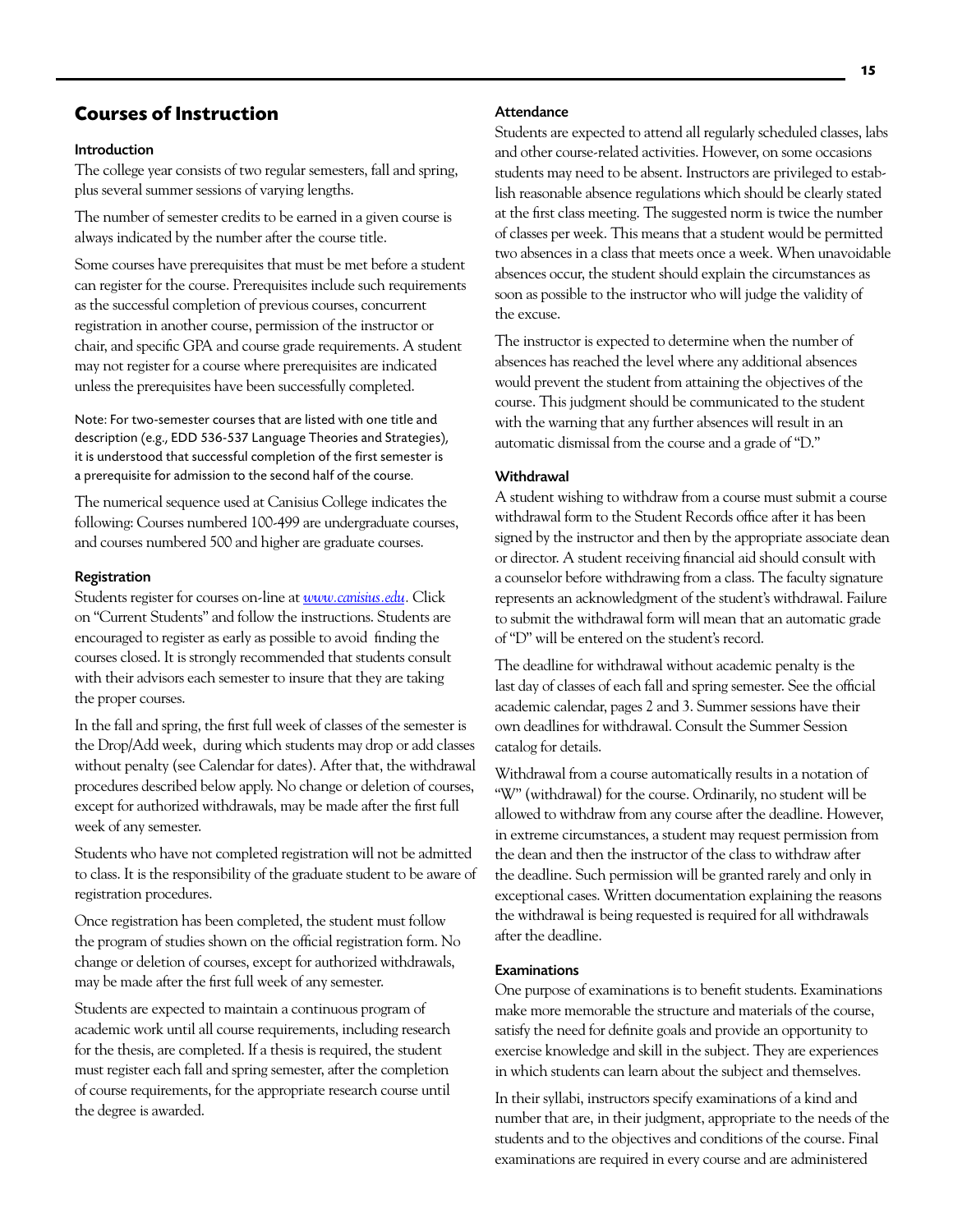during final-examination week at times and places scheduled by the registrar.

#### Academic misconduct

Faculty and students alike have rights and responsibilities for learning, teaching and scholarship within the entire college community. Academic functions are characterized by reasoned discourse, intellectual honesty, mutual respect and openness to constructive change. Individuals must remain active in avoiding violations of academic ethics.

Infractions do occur, however. In order to show all persons how infractions are handled in a way that respects rights and punishes violators, Canisius College publishes this statement concerning academic misconduct.

#### Prohibited actions

The following categories of academic misconduct are prohibited:

**Cheating.** Cheating includes, but is not limited to:

- a. giving or receiving answers or using any materials or aids pertinent to examinations or course assignments without permission of instructor;
- b. any alteration of academic records;
- c. unauthorized possession of examinations.

**Plagiarism.** Plagiarism is offering the work of someone else as one's own. This may range from isolated formulas, sentences, or paragraphs to entire articles copied from books, periodicals, speeches or the writings of other students. Honesty requires that any work or materials taken from another source for either written or oral use must be acknowledged. Any student who fails to give credit for ideas or materials obtained from another source is guilty of plagiarism.

**Obtaining without permission, manipulating or interfering with any academic work of another student.** 

**Buying or selling term papers, examinations or other written assignments, or any part of them.** 

**Aiding or abetting the conduct in sections (1) to (4).** 

**Attempting to engage in any of the conduct in sections (1) to (**5).

#### Procedures for handling academic misconduct

A faculty member may charge a student in his or her course with academic misconduct. After the student has been informed of the charge and the evidence upon which it is based and has been given an opportunity to present a defense or explanation, the faculty member shall issue a finding and impose a penalty within the course.

The student may accept the penalty or choose to appeal. The student may appeal the finding or the penalty to the chair of the faculty member's department within ten calendar days of the finding. Each party will present his case to the chair, who will then render a decision.

The student and the faculty member may accept the decision of the chair or either of them may appeal the matter to the appropriate academic dean within ten calendar days. (The appropriate academic dean is the dean of the school in which the course is offered: Dean of Arts and Sciences, Dean of the Wehle School of Business, or Dean of Education and Human Services.) Each party will present his case to the dean or his or her designate, who shall then render a decision.

At either stage of appeal, the chair, the dean or his or her designate may dismiss the charge, affirm the charge and penalty, or affirm the charge but change the penalty.

At any time after a student has been charged with academic misconduct, but before the dean or his or her designate has rendered a final decision, the student may request a college ombudsman to facilitate an informal resolution to the problem. The resolution may include a penalty. After a student has been charged with academic misconduct, he or she may request the assistance of another member of the college community in presenting an explanation or defense to the faculty member, chair, dean, or his or her designate.

#### **Penalties**

The penalties that may be imposed upon a student found responsible for academic misconduct include, but are not limited to, the following:

### **If consultation with the dean of the student's school reveals no prior offense:**

The student's grade in the assignment or examination in question will be a "D." At the discretion of the instructor, the assignment or examination may be repeated in a different form. In addition:

The student may receive a failing grade in the course.

The instructor may devise a penalty appropriate to the circumstances.

#### **If a prior offense is on record:**

The course grade should be a "D."

The student's dean may impose a penalty outside the course, including the recommendation of suspension or expulsion. The Vice President for Academic Affairs makes all final decisions regarding suspension or expulsion for reasons of academic misconduct.

#### Record keeping

In all instances of academic misconduct in which a final penalty has been imposed, the person imposing the penalty shall notify the dean of the student's school for inclusion of the matter in the student's confidential file. This file enables the dean to determine when a student has engaged in more than one act of academic misconduct. Academic misconduct files are maintained in the Student Records Office.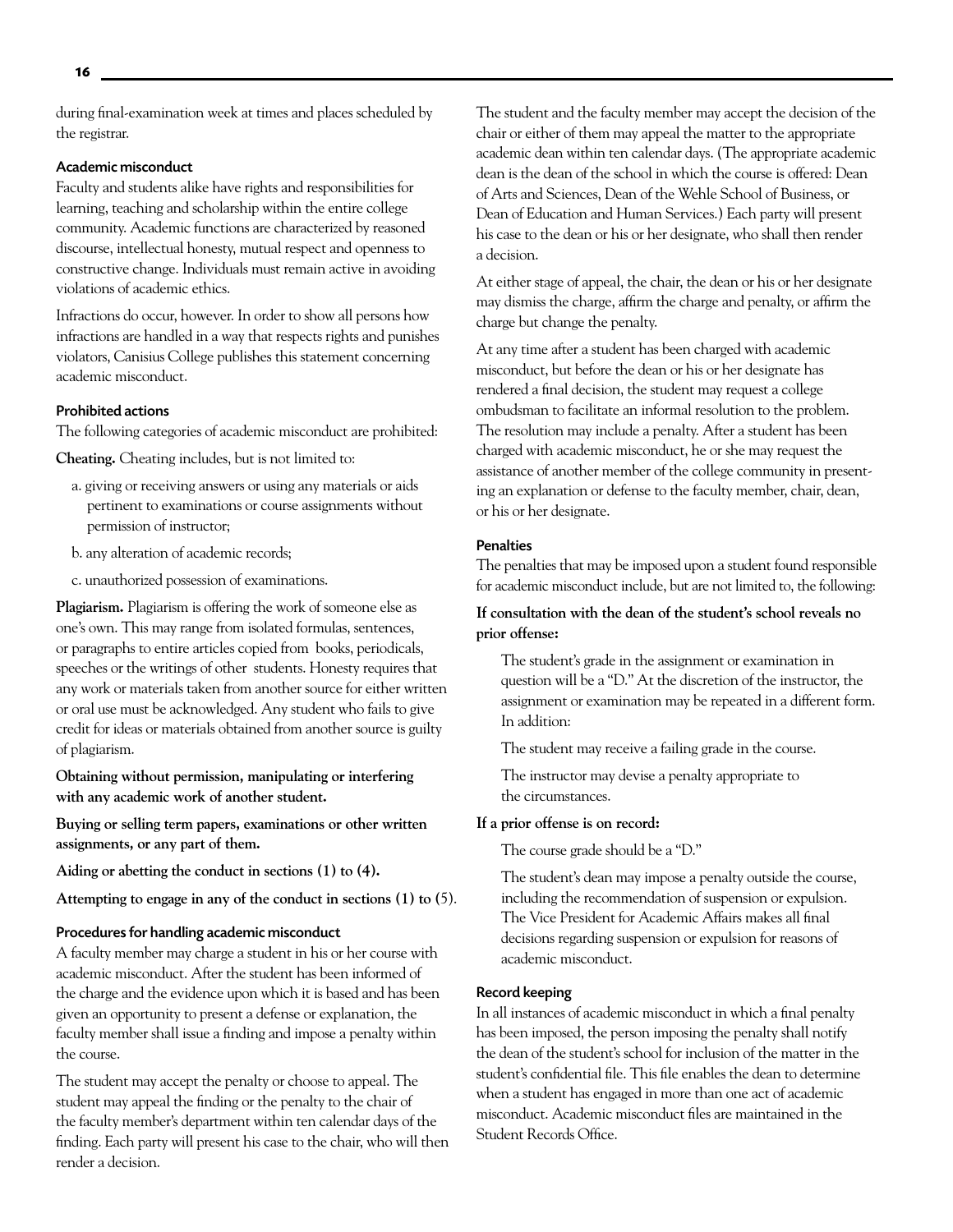After a student graduates, the confidential file concerning the misconduct shall be destroyed. However, if the student is expelled for academic dishonesty, the file will be retained.

#### Grades

Grades inform students of the level of performance they have achieved in a course. Grades are means whereby students may come to know and appreciate their capacities and abilities. Instructors are responsible for specifying the performances required in their courses; students are responsible for meeting the requirements specified.

Grades earned by students at Canisius College reflect:

- 1. The extent to which the requirements specified in the course syllabus have been met.
- 2. The degree to which the requirements completed exhibit mastery of the subject or skills which are the object of the course.
- 3. Other criteria specified by the instructor at the beginning of the course, criteria such as, but not limited to, attendance at lectures or other course functions, projects voluntarily undertaken in excess of specified requirements, correct use of oral or written English and contribution to discussion or other course activities.

#### Grades earned by undergraduate students include the following:

| A | Superior Performance | C+ | Adequate Performance       |
|---|----------------------|----|----------------------------|
|   |                      | C  |                            |
|   | Good Performance     | С. |                            |
|   |                      | D  | <b>Failing Performance</b> |
|   |                      |    | NG No Grade Submitted      |

#### Quality points

The quality-point average indicates the student's general scholastic average and is a measure of the quality of his or her work, just as credit hours are the measure of its extent. Points are assigned as follows for each semester hour completed:

| <b>GRADE</b> | <b>POINTS</b> | <b>GRADE</b> | <b>POINTS</b> |
|--------------|---------------|--------------|---------------|
|              | 4.0           | ೧+           | 2.3           |
|              | 3.7           | C            | 2.0           |
| $B+$         | 3.3           | $\subset$    | 1.7           |
|              | 3.0           |              |               |
|              | 27            |              |               |

A student's GPA is obtained by dividing the total number of quality points by the total number of credit hours carried.

Other grades authorized by the deans include the following:

**W – Authorized withdrawal from a course.**

The description of withdrawal procedures is in a preceding section of this chapter.

#### **I – Incomplete.**

Final course grades cannot in normal circumstances be altered after they have been recorded by the office of student records. The appropriate dean's permission is required if a final grade is altered. Final grades are available for student to view online. Hard copy grade reports for tuition reimbursement or other requirements can be requested from the Office of Student Records

Students who are dissatisfied with their grade in a course may repeat the course once (exceptions may be approved by the appropriate associate dean in consultation with the department chair). In such cases, both grades will be entered in the student's record, but, for the purpose of computing cumulative GPA, only the second grade will be used for the calculation.

#### Incomplete grade

A student who, for serious and well defined reasons, has failed to fulfill all requirements of a course or has failed to take the final examination may petition an instructor to request a grade of "I," indicating Incomplete Performance, from the appropriate dean.

Only the appropriate dean or director may grant an incomplete grade. It will not be granted to a student whose only reason is excessive absence during the semester or failure to complete the work of the course before the close of the semester without an exceptionally good reason. Examples of such good reasons might be prolonged illness or hospitalization during the semester, serious illness at the time of the final examination or other unusual circumstances.

An incomplete grade, when granted, is merely temporary and will automatically be changed to a "D" grade if a final grade is not submitted to the student records office by the end of the academic semester following the semester in which it was incurred. A student seeking a further extension must petition the appropriate dean or director.

#### Grade grievance procedure

Occasions may arise when a student does not agree with the grade he or she has received in a course. When this happens, the question of whether the grade should be reconsidered is addressed in two stages.

#### A. The initial stage in the grievance procedure is as follows:

The student first contacts the course instructor to discuss the grade in question within four weeks of the start of the semester (regular academic session) immediately following that in which the grade was awarded. If the instructor agrees that the grade in question was inaccurate, a grade change is processed by the instructor.

If the student and the instructor cannot agree on the appropriateness of the grade in question, the student may contact the chair of the instructor's department, in writing, within ten working days after the meeting with the instructor. If a mutually agreeable decision is made through mediation conducted by the chair, the instructor will submit the agreedupon grade and the process is completed. If there is no outcome that is mutually acceptable to the student and the instructor,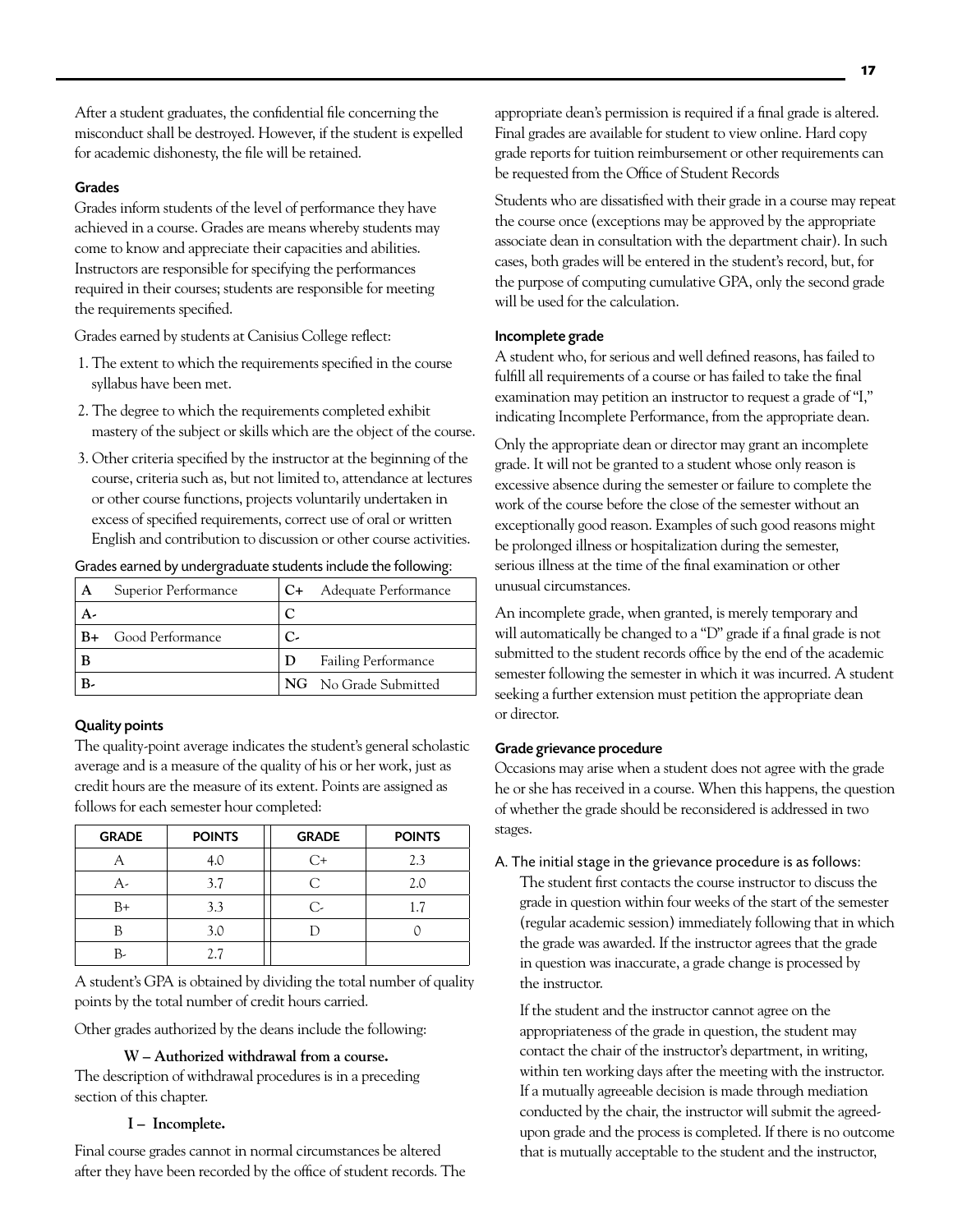the process may continue. If the instructor is also the chair, then Step 2 is omitted and the process goes to step 3.

The student may appeal the decision to the appropriate dean's office within ten working days after the mediation process is complete. The dean shall collect written views and other pertinent material from the involved instructor, student and chair, as well as consult with any other individuals deemed necessary. The dean shall render the decision whether the grade should be reconsidered.

The decision of the dean to reconsider or not to reconsider the grade in question is final. If the decision is to reconsider the grade, the procedure outlined in Part B below is followed. If the decision is not to reconsider the grade, the original grade cannot be changed. Cases which are referred to the procedure in Part B can be withdrawn only with the consent of the student, instructor, department chair and dean, and after first informing all parties involved.

B. The final stage in the grievance procedure is as follows:

If the dean feels that the reconsideration of the grade in question is appropriate, a panel of tenured faculty who have not been involved in the process described above is formed from the department in question. The panel must be formed within ten days of the dean's decision. If the department does not have a minimum of four members, it will be expanded to include all the tenured members of the departments within the division (Natural Science, Social Science, Humanities, Business or Education) of which the department in question is a member.

A three-member panel will be selected as follows. The dean, faculty member and student involved will each select one member of the panel from the designated pool.

The panel will review all appropriate material and make a determination about the grade change. This review must be completed within thirty days of the formation of the panel. The panel has the authority to assign a grade for the course in question. That grade may be the same grade as assigned by the instructor or a higher or lower grade, according to the panel's judgment. The student and the instructor will be informed of the panel's decision and, when applicable, the authorized grade change will be submitted to the registrar.

The decision of the panel may be appealed by the original instructor or the student to the vice president for academic affairs only in the following extraordinary circumstances:

- a. The grade grievance procedure was not followed.
- b. Prejudice was manifested against either the student or the instructor.
- c. New, relevant information was introduced.

The appeal must be brought within thirty days of the panel's

decision. The burden of proof for the appeal rests with the individual bringing the appeal.

If the Vice President for Academic Affairs believes that the decision of the panel should be reviewed, a three-member appeal panel will be appointed from the pool of tenured faculty as described in Step B: the vice president, the faculty member and the student involved will each select one member. No member of the original panel may serve on the appeal panel. The appeal panel will follow the procedure in Step B-3, including completion of its task within thirty days of the formation of the panel. The decision of the appeal panel is final.

#### Probation and disqualification

The regulations regarding probation and disqualification vary from one program to another. Specific information may be obtained from the associate deans or program directors.

#### Records

#### Change of name/address/phone

It is the responsibility of each individual student to notify the college of any change of name, address and/or phone number. Change-of-address forms are available in the Student Records Office.

#### **Transcript**

A student wishing a transcript of his or her record in order to transfer to another college, university or professional school or for other purposes must make written application to the Office of Student Records one week before the transcript is needed. In no case will an official transcript be given to a student but, in accordance with accepted practice, it will be sent directly to the institution indicated by the student. A student can request a copy of the transcript for his or her personal use. This copy will be marked "Student's Copy." No transcripts will be released until students have cleared all financial obligations to the college.

#### Policy on student records

In compliance with Section 438 of the "General Education Provisions Act," entitled "Family Educational Rights and Privacy Act," the following constitutes the college's policy instructing students of the procedures available to provide appropriate access to personal records while protecting the confidentiality of these records.

A "student" is defined as one who has attended or is attending Canisius College and whose records are in the files of the college. Student records to which this policy applies do not include files retained by individual faculty/staff members which are not accessible to any other person except a substitute designated by the faculty/staff member.

Public information is limited to name, address, phone, major field of study, dates of attendance, admission or enrollment status, school or division, class standing, degrees and awards, student organizations and sports and athletic information.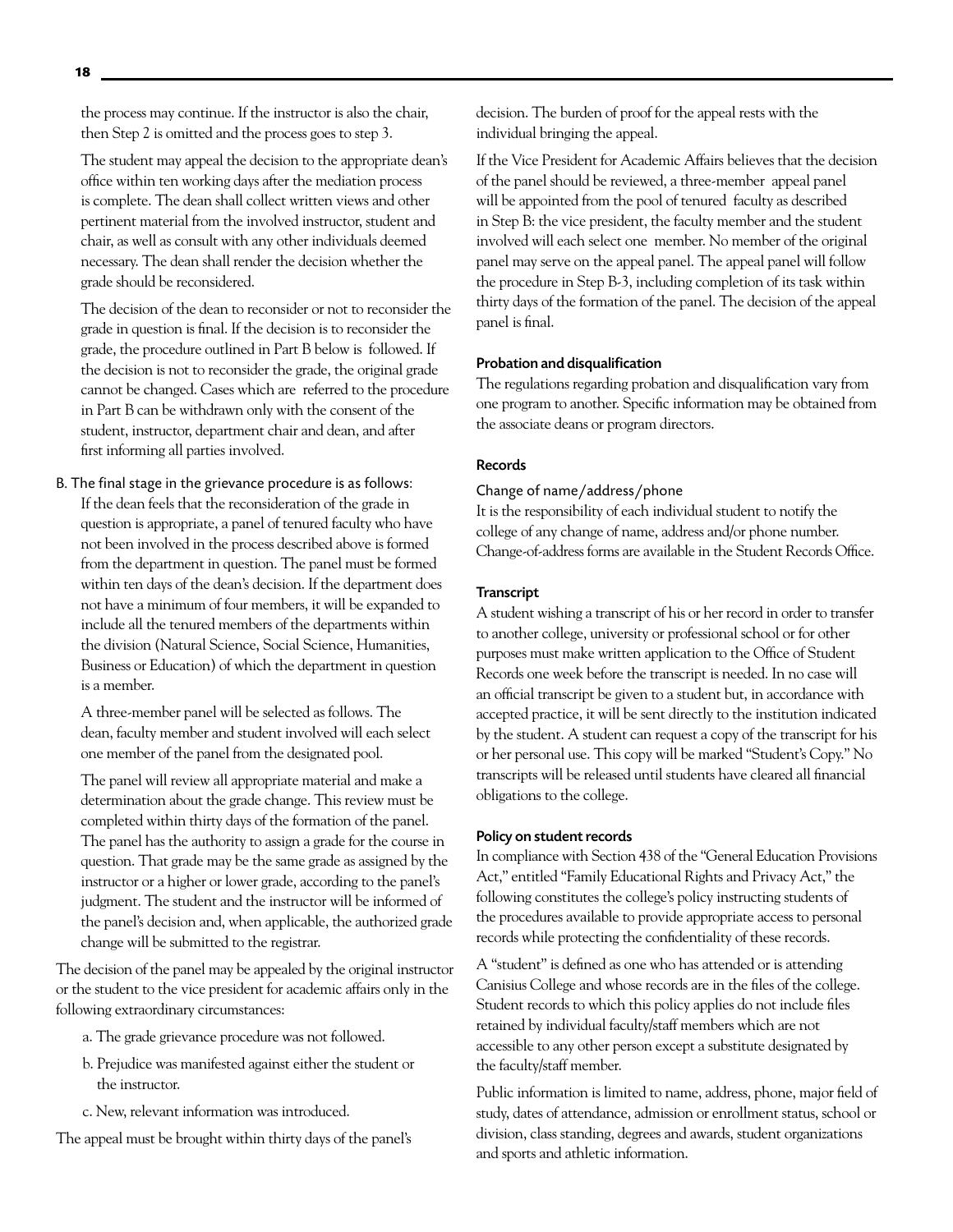Public information shall be released freely unless the student files the appropriate form requesting that certain information may not be released. This form is available at the Office of Student Records, Bagen 106. Public information which cannot be restricted includes name, enrollment status, degrees and dates of attendance.

All students have records in the student records office, but additionally, students may also have records in the following places:

Dean of Arts and Sciences, Bagen 202

Dean of Business, Bagen 202

Associate Dean/Arts and Sciences, Bagen 103

Associate Dean/School of Business, Bagen 103

Dean of School of Education and Human Services, Bagen 201

Associate Dean/School of Education and Human Services, Bagen 201

Center for Professional Development, Center@Amherst

Office of Student Affairs, Old Main 102

Office of Student Accounts, Health Science 202D

Office of Financial Aid, Old Main 100

Career Center, Old Main 013

Student Health Center, Frisch Hall lower level

Office of Residence Life, Dugan Hall lower level

Departmental offices

A student's educational record is open to the student, with the following exceptions:

Confidential letters of recommendation placed in files prior to January 1, 1975.

Records of parent's financial status.

Employment records (see below).

Medical records (see below).

The employment records to which students do not have access are records kept in the normal course of business which relate exclusively to students as employees. Medical records are kept in the Student Health Center. This office rigidly protects the confidentiality of those records but they can be reviewed by a physician or appropriate professional of the student-patient's choice. Student records are open to members of the faculty and staff who have a legitimate need to know their contents, except where access is prohibited by special policies such as those governing medical records. The determination of those who have "a legitimate need to know" will be made by the person responsible for the maintenance of the record. This determination must be made scrupulously and with respect for the individual whose record is involved.

#### **The college has established the following procedures enabling the student to have access to his or her record:**

The student may see his or her record by filling out a request form at the office where the record of interest is maintained.

Access is to be granted promptly and no later than thirty days from the date of the request.

The student may make the request in person or by mail, but the request may always be required to be in writing.

The student may obtain upon request copies of documents to which he or she is entitled. The college may charge for these copies.

The student may request and receive interpretation of his or her record from the person (or designee) responsible for the maintenance of the record. If the student considers the record faulty, he or she can request and receive review of the case according to the established procedures on file in the Office of Student Affairs, and the record will be corrected if judged faulty or in violation of privacy.

Normally, records can be released – or access given – to third parties (i.e., anyone not a member of the faculty and staff) only at the written request of the student. Without the consent of the student, releases to third parties may be given only as follows:

To a specific list of persons, primarily including Canisius College officials.

To federal, state and local officials as required by law.

To appropriate persons in an emergency situation when necessary to protect the welfare of an individual.

To parents of a student who is dependent for income tax purposes.

A student may secure from the Student Records Office a consent form authorizing the release of specified records to specific individuals. A notification of releases made to third parties must be kept in the student's record. This notification is open only to the student and the person in charge of the record. The third party must be informed that no release of personally identifiable data is authorized without the written consent of the student. This policy does not preclude the destruction of any record if the college does not consider it germane. Persons in charge of records should ensure that only pertinent items are retained in student files.

#### Career Center

Canisius College provides a number of programs and services through the Career Center designed to help graduate students refine their career goals and to support their search for new jobs. Available services include:

Career Assessment. All students will have access to the Strong Interest Inventory and the Self Directed Survey programs to assist them in determining the areas of their occupational interests.

Workshops. Special sessions are held throughout the year focusing on such topics as career development, resume writing, interview skills, job search strategies and using the Internet.

Career Counseling. Individual sessions with a career counselor are always available. Graduate students make appointments to discuss special situations, assess skills and interests, review resumes and develop career strategies.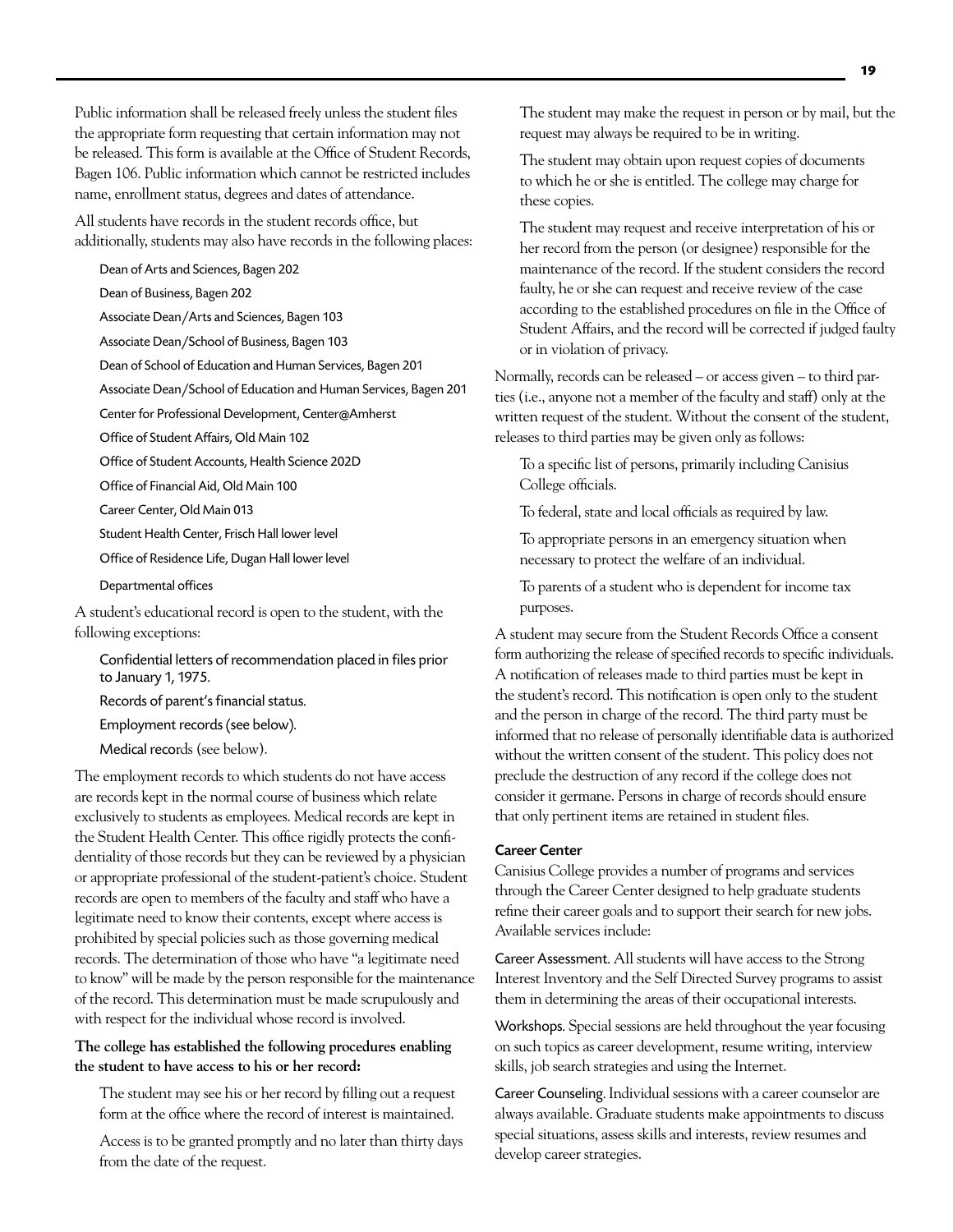Career Web Site. An on-line listing of job openings with full and part-time positions, internships and seasonal and volunteer assignments through the Career Center website at www.canisius. edu/careercenter/

Career Library. An extensive collection of resources and selfhelp career-related materials is available to graduate students and alumni.

#### On-Campus Recruitment, Job Fairs, Career Days.

Regularly scheduled events provide access to employers from public, private and non-profit organizations.

Credentials and Resumé Service. Graduate students in education may create a credentials file at the Career Center which will be sent on request to school districts for a small fee. All graduate students may download their resumes on the password-protected career web site. Employers may conduct a search of candidates meeting career qualifications.

Career Home Page. The Center has established its own home page which provides computer access to information on job search topics and links to other websites that contain career-related information.

### Completing the Degree Program

#### Separation from college

Each student's continued registration at the college, the awarding of academic credits and the granting of any certificate or degree are entirely subject to the disciplinary authority of the college. The college reserves the right, therefore, to enforce the regulations concerning satisfactory academic performance and, in consequence, to cancel a student's registration, to refuse academic credits or to deny a certificate or degree. Separation from the college may also be imposed as a penalty for any conduct which conflicts with the ideals of the college or damages its reputation and that of its students.

#### Comprehensive exam

Requirements for a comprehensive examination, where applicable, are described in the departmental regulations.

#### Thesis requirement

Thesis requirements, where applicable, are described in the departmental regulations.

#### Graduation

To qualify for the master's degree, a candidate must complete satisfactorily all general and program requirements as outlined in this catalog. Degrees are awarded during the annual commencement ceremony on the date designated in the college academic calendar. Students completing the degree requirements in August or December may obtain their diploma before the next commencement. All students, regardless of when the requirements are completed (May, August, or December), must file a Request for Diploma form with the Office of Student Records. Students should contact their specific program office regarding the deadline dates for such requests.

Each student's name should be submitted to the registrar exactly as the student wishes it to appear on all official documents of the college. It is the student's responsibility to keep this file accurate. A fee of \$30.00 will be assessed to reprint a diploma if the name on the new diploma is to differ from that on the official registration record of the college.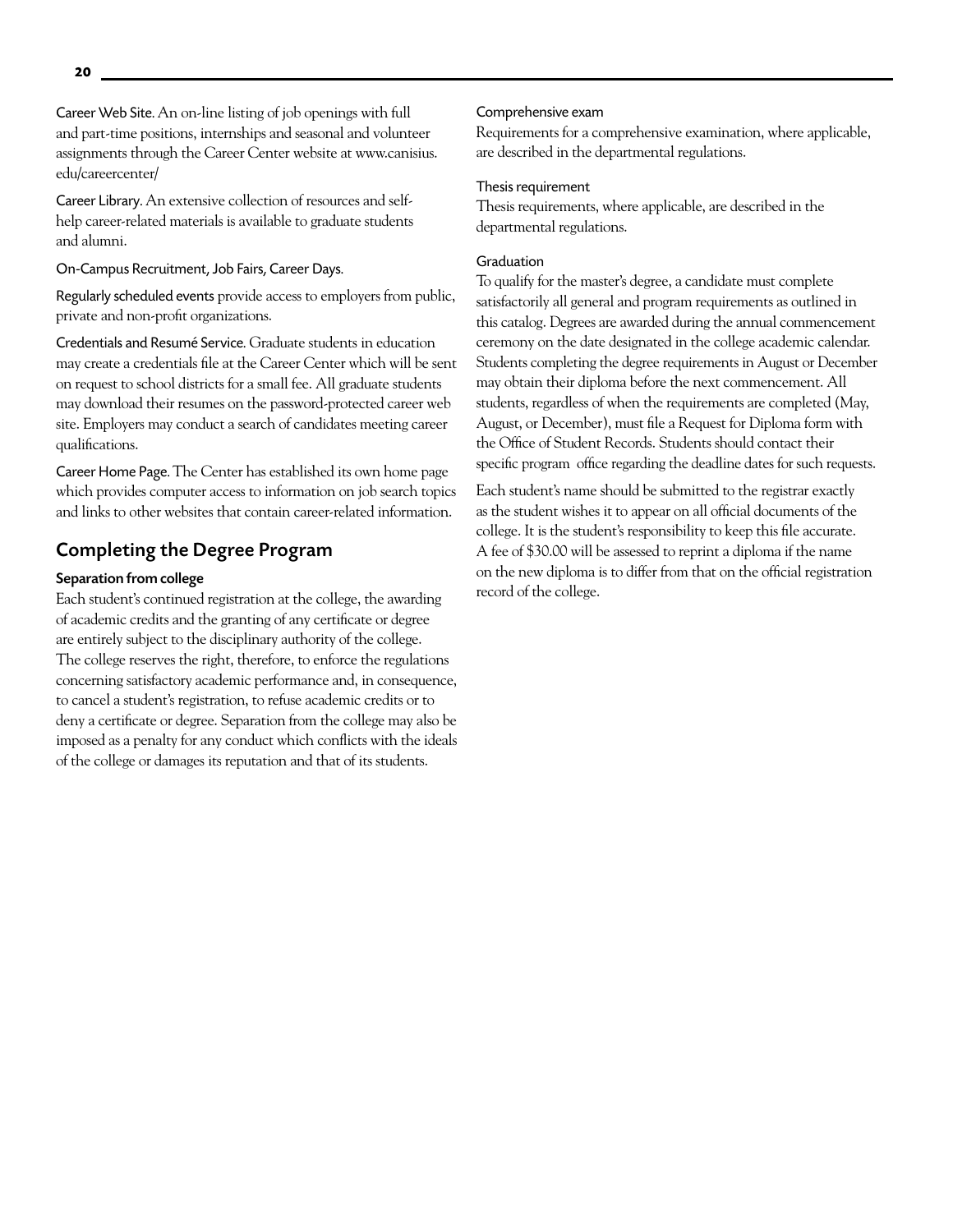# Tuition and Fees

#### General regulations

All tuition charges, student fees, room deposit for returning students and room and board charges are assessed and collected by the Student Accounts Office with the exception of the application and deposit fees for new students, which are assessed by the Graduate Education Office, the Graduate Business Office and the Communication Studies Office (for the program in Communication and Leadership).

The trustees of the college, when necessary, may amend the tuition charges, fees, and room and board charges.

#### Application fee

An application fee of \$25.00 must accompany each formal application for admission to Canisius College. This fee is not refundable.

#### Tuition deposits

All candidates admitted to a graduate program must make a \$100 deposit before registration information and materials are forwarded to them.

These deposits will be applied to the tuition bill of the first semester. The entire deposit is forfeited if the student fails to enter a graduate program within one year of admission.

#### Room deposits

A \$200.00 deposit is required of students occupying a room in one of the resident facilities. The room deposit is non-refundable and is applied as a credit toward the spring semester room rental charge.

#### Payment of tuition, fees and room and board

The college bills the student, rather than his or her parents. Each semester a student is issued a bill for tuition, fees and room and board by the Student Accounts office. Financial responsibility begins with registration for a course. Failure to attend will not cancel a bill. Tuition, fees and room and board are due on the date printed on the bill. If a bill remains unpaid after the due date without payment arrangements being made, a \$300.00 late charge will be added. All money is credited on the day received, NOT the day mailed.

A student must pay the bill in full or make arrangements with the Student Accounts Office to sign a Semester Payment Plan. Failure to do so will result in the canceling of future registrations and a hold on the student's transcripts and may also result in suspension from classes. Legal action may result to collect monies due the college.

# Policies

#### Withdrawal, cancellation and refund<sup>1</sup>

Unofficial withdrawal does not cancel an account. No withdrawal credit will be given to any student who does not fill out the proper withdrawal forms provided by the appropriate academic dean. No withdrawals will be accepted or withdrawal credit given over the telephone. Withdrawal credit or refunds of tuition will be given to those students whose bills are paid or who have signed a Semester Payment Plan before the due date specified on the bill.

No refund of tuition may be demanded as a matter of right when a student leaves the college without completing the semester in which enrolled. For a student to obtain a refund, the withdrawal must be authorized by the appropriate dean by the filing of the official form. If this is done, the student may request in writing a refund of tuition only according to the appropriate schedule:

a. If the course is a 3.0 credit hour class, the refund schedule is as follows:

| First week of classes (Drop and Add Week) | 100% |
|-------------------------------------------|------|
| Second week of classes                    | 90%  |
| Third and fourth week of classes          | 50%  |
| Fifth week through eighth week of classes | 25%  |
| After eighth week of classes              | None |

b. If the course is a 1.5 credit hour MBA class that meets 7-8 times including the final exam, the refund schedule is as follows:

| After first class  | 100% |
|--------------------|------|
| After second class | 50%  |
| After third class  | 20%  |
| After fourth class | None |
|                    |      |

#### c. If the course is a 1.0 credit hour, 5 week class, the refund schedule is as follows:

| First week of classes (Drop and Add Week) | 100% |
|-------------------------------------------|------|
| Second week of classes                    | 30%  |
| After second week                         | None |

#### d. Fees are not refundable.

The refund policy is set by the federal government. Refunds of tuition will be calculated from the date on which the appropriate academic dean approves the refund. The refund will be sent to the student within thirty days. Full tuition and fees will be refunded in the event of cancellation of a student's enrollment because of an error on the part of the college. Any individual remaining enrolled may terminate the room and board agreement only under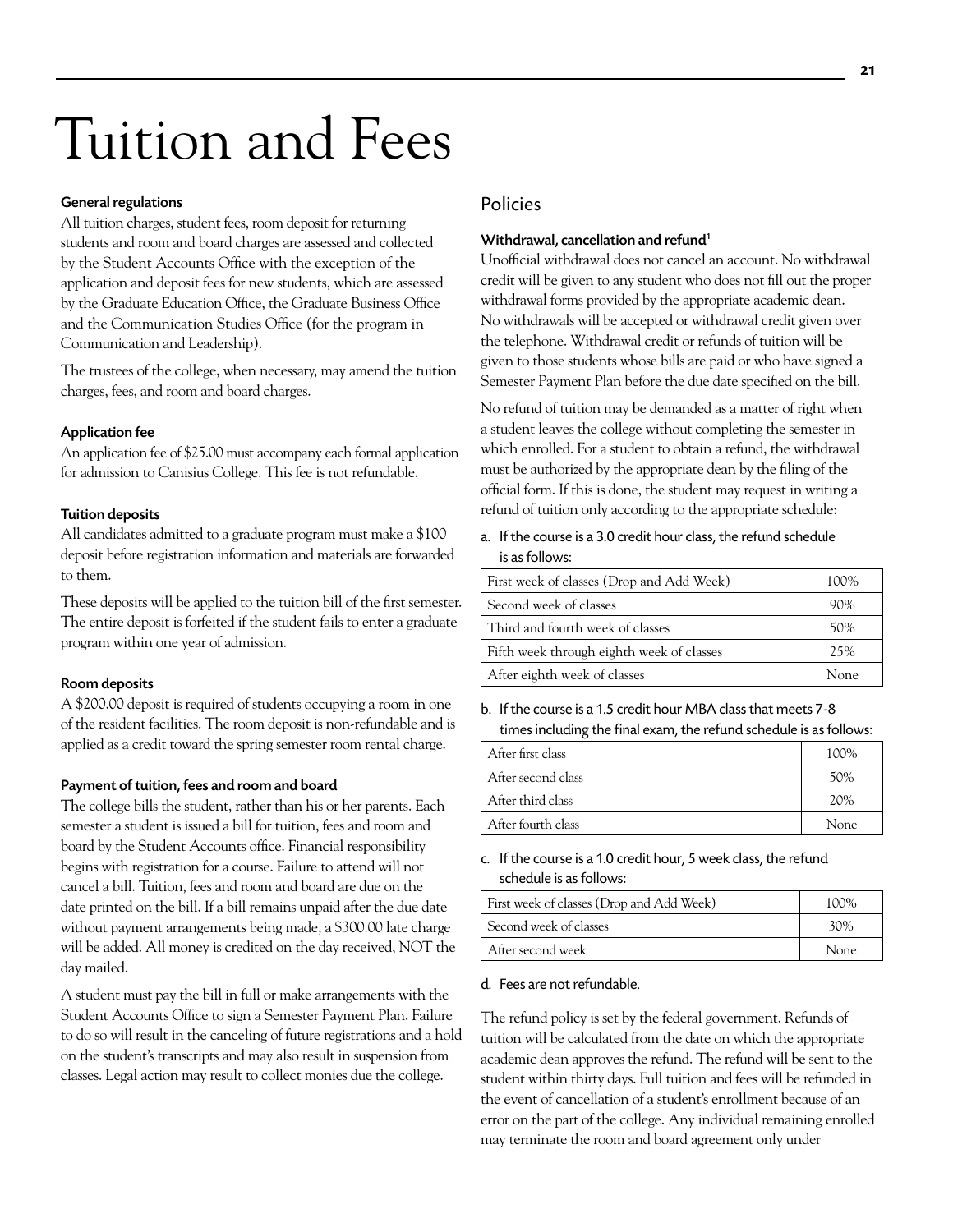special circumstances approved by the Office of Residence Life. Upon any approved termination of the room and board agreement, the college will refund any payments received for room and board, less a room withdrawal fee, as specified in the Resident Facilities Agreement and a board withdrawal fee not to exceed a one-month board charge.

#### Outstanding financial obligations

Any outstanding financial obligation a student owes to the college can prevent the student from registering for courses, making schedule adjustments after registration, attending graduation or requesting transcripts.

The following types of outstanding financial obligations can cause a financial hold to be placed on a student's record and stop registration transactions:

- a. Student Accounts Office: Any outstanding tuition, default on Payment plans, late charges, write-offs or delinquent NDSL/Perkins loans;
- b. Library: Any late fines or replacement fees for books not returned;
- c. Residence Life: Residence hall damage fees;
- d. Koessler Athletic Center: Fees for lost or damaged equipment.

In order to clear a financial hold, a student must pay the obligation due at the appropriate office or make suitable arrangements with that office.

A student must clear all financial holds in order to register for classes, make schedule changes, attend graduation or request transcripts.

#### Governmental programs

Students who attend Canisius College under the provision of Public Laws 16, 346, 550 or 894 and those under the sponsorship and benefits of other government agencies are subject to regulations governing agencies. They must present these papers to the Office of the Registrar and to the Student Accounts Office.

#### Deferred tuition payments

If a student wishes to utilize the Semester Payment Plan, he/she must do so by the due date on the bill. All semester payment plans are subject to an administration fee and a penalty fee if the balance is not paid in full by the payment plan's due date. All semester payment plans are payable in full at the end of each semester.

#### Tuition payments

Canisius College accepts for payment cash, check (US funds only), money orders, wire transfers, and checks over the telephone. Tuition payments can also be made on-line with your checking or savings account. It is the college policy to write the student's ID number on the face of the check or money order to ensure accurate posting. By submitting a check, please be aware that you are authorizing Canisius College to use information on your check

to make a one time electronic debit from your account at the financial institution indicated on your check. This electronic debit will be for the amount on the check. Funds may be withdrawn from your account as soon as the same day your payment is received and you will not receive your check back from your financial institution. Call the Student Accounts Office if you have any questions about electronic check collection or options available if you do not want your payments collected electronically.

#### Full-time students

A full-time student is one who carries at least 9 semester credit hours.

#### Part-time students

A part-time student is one who carries less than 9 semester credit hours.

#### Fall and Spring Semesters

Tuition and Fees: Graduate Division

Effective May 10, 2010 through May 9, 2011

#### **Tuition**

Per credit hour (unless otherwise indicated)

Canadian Graduate Students: Refer to

www.canisius.edu/education/canadian\_tuition.asp for tuition rates

| College of Arts and Sciences: |          |
|-------------------------------|----------|
| Communication and Leadership  | \$694.00 |

#### School of Education & Human Services:

| Educational Administration, Adolescence Education,          | \$694.00 |
|-------------------------------------------------------------|----------|
| Childhood Education, Counseling and Human Services,         |          |
| Deaf Education, Differentiated Instruction, General         |          |
| Education, Health & Human Performance, Literacy,            |          |
| Physical Education, Special Education, Sport Administration |          |

| <b>College Student Personnel</b> |          |
|----------------------------------|----------|
| Year 1                           | \$829.00 |
| Year 2                           | \$813.00 |

| Wehle School of Business:                       |             |
|-------------------------------------------------|-------------|
| M.B.A., M.B.A.P.A.                              | \$694.00    |
| M.B.A. (Full Time) three semesters <sup>2</sup> | \$34,425.00 |
|                                                 |             |

| Audit <sup>3</sup>                                           |          |
|--------------------------------------------------------------|----------|
| Graduate student in a graduate course, per credit hour       | \$347.00 |
| Graduate student in an undergraduate course, per credit hour | \$347.00 |
| Alumnus/alumna in an undergraduate course, per course        | \$60.00  |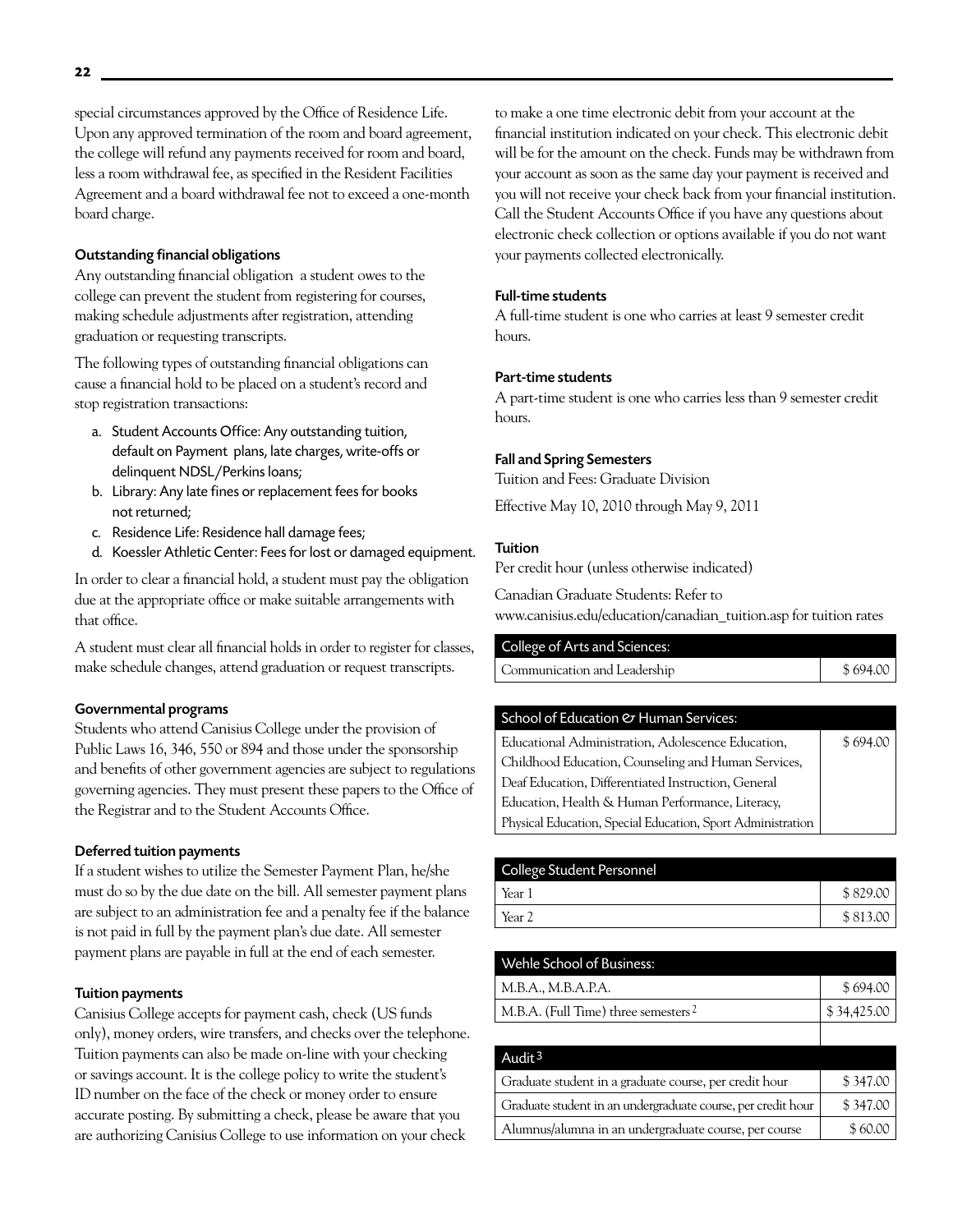| Board, per semester <sup>4</sup>                    |           |
|-----------------------------------------------------|-----------|
| Plan 1: 19 meals/week $\&$ 15 bonus $\&$ \$75 Flex  | \$2250.00 |
| Plan 2: 14 meals/week & 10 bonus & \$100 Flex       | \$2105.00 |
| Plan 3: 10 meals/week & 8 bonus & \$225 Flex        | \$1875.00 |
| Plan 4: 75 block meals $\&$ 5 bonus $\&$ \$500 Flex | \$1420.00 |
| Plan 5: Super Flex includes meal plan exchange      | \$600.00  |
| Plan 6: Flex Fund only (minimum deposit             | \$50.00   |
| (increase in \$25 increments)                       |           |
| Plan 7: Golden Choice (minimum deposit)             |           |

| Room, per semester                |           |
|-----------------------------------|-----------|
| Bosch & Frisch – Double           | \$3240.00 |
| Bosch & Frisch – Suite            | \$3645.00 |
| Bosch & Frisch Bathroom Suite     | \$3705.00 |
| Campion Hall - Single             | \$3735.00 |
| Campion Hall $(2 \& 3)$           | \$3230.00 |
| Delavan Townhouses (2 & 3 person) | \$4400.00 |
| Delavan Townhouses (4 & 5 person) | \$4065.00 |
| Dugan – Double                    | \$3360.00 |
| Dugan – Suite                     | \$3760.00 |
| Griffin Hall-Double               | \$3675.00 |
| Martin Hall - Single              | \$3735.00 |
| Martin Hall – Double              | \$3230.00 |
| Main-Humboldt / Main Delavan      | \$4250.00 |
| Village Townhouses                | \$3890.00 |

| <b>Semester fees:</b>                                       |                         |
|-------------------------------------------------------------|-------------------------|
| College fee (including library, facilities use and ID card) |                         |
| Full-time students                                          | \$132.00                |
| Part-time students                                          | \$11.00/<br>credit hour |
| <b>Technology Fee</b>                                       |                         |
| Full-time students                                          | \$90.00                 |
| Part-time students                                          | \$7.50/<br>credit hour  |

| Occasional fees and charges:                          |          |
|-------------------------------------------------------|----------|
| Application fee                                       | \$25.00  |
| Late Payment fee                                      | \$300.00 |
| ID card late fee or replacement                       | \$20.00  |
| Returned check charges                                | \$25.00  |
| Vehicle Registration Fee                              | varies   |
| Transcript of records, each                           | N/C      |
| Thesis binding fee                                    | varies   |
| First time International, Non-Canadian, Students Fees |          |
| <b>Resident Orientation</b>                           | \$150.00 |
| Commuter Orientation                                  | 100.00   |

- 1 The refund schedules shown are applicable only to the fall and spring semester of an academic year. For refunds during the summer session, consult the Student Records Office.
- 2 Special three-semester program, beginning fall semester; fees included.
- 3 On a space-available basis.
- 4 A detailed description of each plan may be obtained from the Student Accounts office. First semester freshmen in Bosch, Frisch, or Dugan must be on Plan 1. Freshmen in the second semester may choose either Plan 1 or 2. Upperclassmen in Bosch, Frisch or Dugan must be on plan 1, 2, 3, or 4. Resident students not in Bosch, Frisch or Dugan, and commuter students, may choose any of the six options. If Plan 1, 2, 3, 4, or 5 is purchased in the fall semester, it will automatically be re-billed in the spring semester, unless changed during the first two weeks of the spring semester.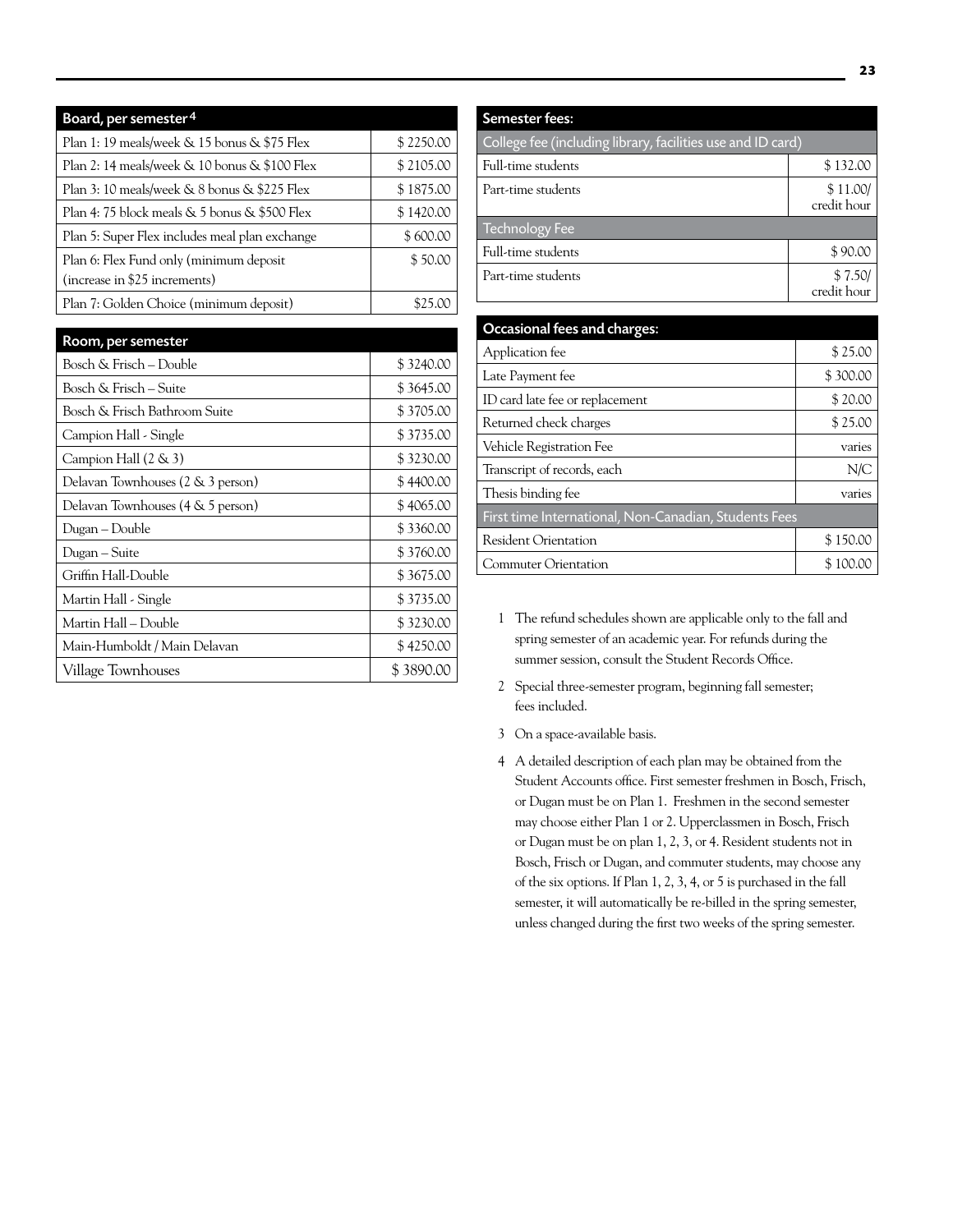# Student Financial Aid

The cost of financing a college education is an important consideration for students. The staff of the Student Financial Aid Office is available to help students plan for the financing of a Canisius education. Students seeking federal financial assistance must complete the Free Application for Federal Student Aid (FAFSA). The FAFSA may be obtained on-line a*t www.fafsa.gov* or at the Student Financial Aid Office.

#### General eligibility requirements

To be considered for student financial aid, a student must meet the following requirements:

- 1. Study at least half-time at an educational institution approved by the federal government. It may be located in New York, in another state, or in a foreign country;
- 2. Be a U.S. citizen or permanent resident alien;
- 3. Be a resident of New York State for 12 months (for New York State financial aid programs);
- 4. Be in good academic standing and making satisfactory academic progress;
- 5. Have no outstanding debt from a previous student loan default and must not owe a refund on any federal grant at any institution;
- 6. Demonstrate compliance with applicable Selective Service laws;
- 7. Demonstrate financial need or meet individual program or scholarship requirements;
- 8. Have never received a drug conviction or have satisfied federal requirements to reinstate eligibility after a drug conviction.

#### Education loans

- A loan is money the student borrows. It must be paid back.
- A loan is a serious obligation.
- Students should borrow only what they need. Education loans are for tuition and fees, room and board, books, transportation and personal expenses.
- An education loan cannot exceed the student's total educational costs minus other student financial aid and, if required, a student contribution. Education loans have lower interest rates than most other types of loans.
- Effective July 1, 2010, these are the loan programs administered by the federal government:

 Federal Ford Direct Student Loans (subsidized) Federal Ford Direct Student Loans (unsubsidized)

#### Federal Ford Direct Student Loans (Subsidized & Unsubsidized)

Federal Direct Student Loans are available to undergraduate and graduate students with demonstrated financial need. Graduate students are eligible to apply for a Federal Subsidized Direct Loan of up to \$8,500 per year. Graduate students may borrow up to an additional \$12,000 per academic year through the Federal Unsubsidized Direct Loan Program. Interest accrues on the unsubsidized loan while students are in school. The aggregate loan maximum for graduate students is \$138,500, with only \$65,500 of that in subsidized Stafford and Direct Loans. These maximums include Stafford and Direct loans borrowed for undergraduate study.

#### How to Get a Loan

Three factors must be considered to determine Federal Direct Student Loan eligibility: educational costs, other financial aid the student will receive and the expected family contribution as determined through an approved needs-analysis system. Therefore, all students must submit a Free Application for Federal Student Aid before the Student Financial Aid Office can process the Federal Direct Loan application. The school must report these figures to the federal government and certify the student's enrollment status. Borrowers are required to complete an electronic Master Promissory Note (e-MPN). Information about the e-MPN and instructions for submission are on-line at *www.studentloans.gov.*

#### Paying Back a Loan

The student is responsible for the following:

- Repayment of the amount borrowed,
- Interest on the amount borrowed,
- Fees paid at the time he or she receives the loan check.

When a student gets a loan, the terms of repayment are explained. The student must be sure to understand all repayment terms before signing the loan's promissory note. If the student fails to meet these terms, he or she is in default and the entire balance of the loan becomes due.

#### **Costs**

The interest rate for all Federal Direct Student Loans on which the first disbursement is made on or after July 1, 2006 (regardless of any previous loan history) will be the current fixed rate. Loans made prior to July 1, 2006 but after July 1, 1994 (regardless of any previous loan history) will be the current variable rate. For subsidized loans, there are no interest payments while the student is in school and for six months afterwards. Students who borrow through the unsubsidized Federal Direct Student Loan will accrue interest while in school. An origination fee of up to 1 percent of the amount borrowed may be charged. The fees are due when the student is issued the funds, so the loan amount is reduced by the fees when applied to the student's bill.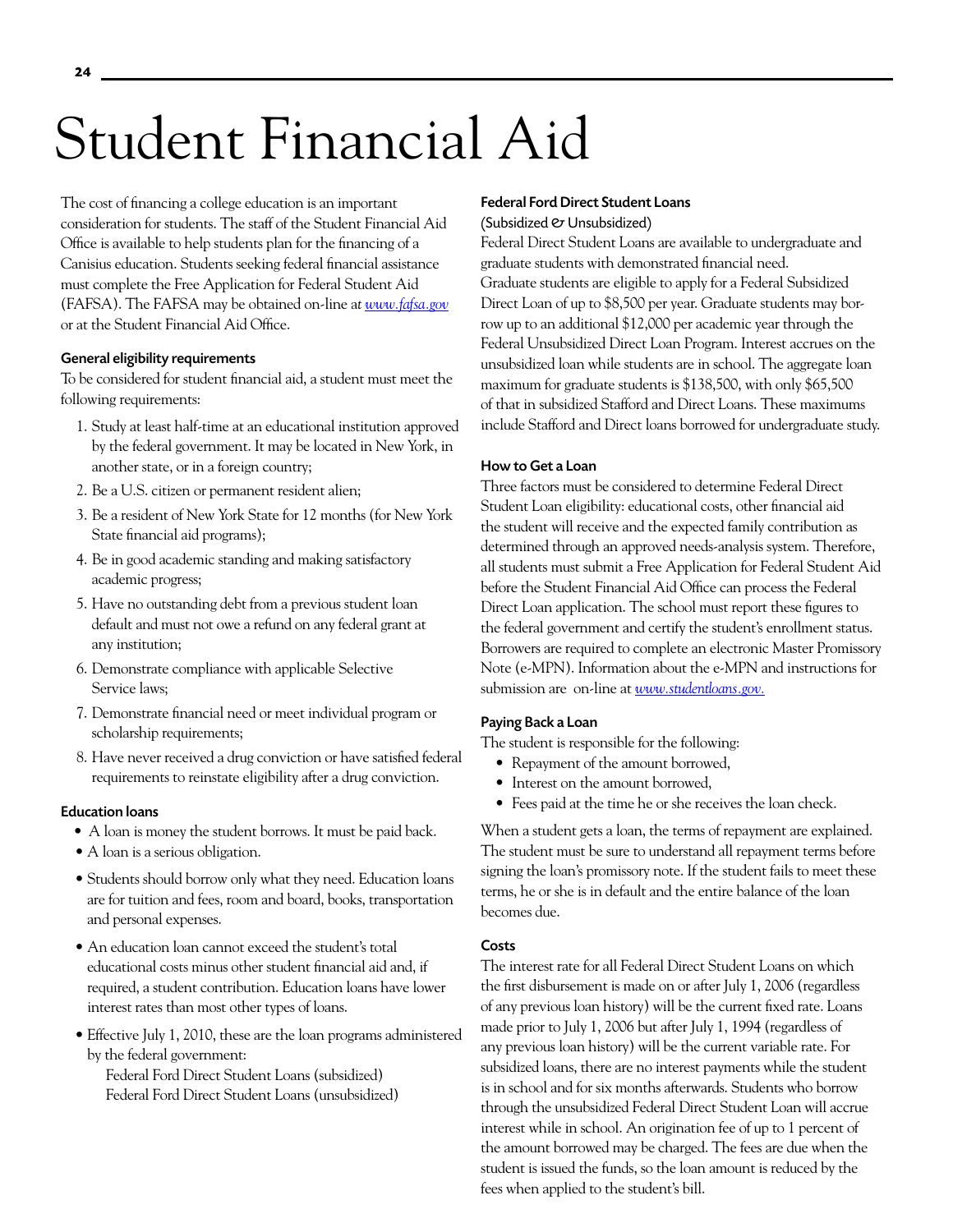#### Federal Direct Graduate PLUS Loans

Effective July 1, 2006 graduate students may borrow from the Federal Direct Graduate PLUS Loan Program. Students may borrow up to the cost of attendance minus any financial aid received. A credit check is required. Interested students may apply on-line at www.studentloans.gov.

#### **Costs**

The interest rate for PLUS Loans on which the first disbursement is made on or after July 1, 2006 will be the current fixed rate. Interest begins at the time of disbursement. Some lenders may charge an origination fee of up to 3 percent of the amount borrowed. The fees are due when the student is issued the check. The lender will reduce the check by the amount of the fees.

#### Repayment

Repayment of the Direct Graduate PLUS loan begins 60 days from full disbursement. Students may request a deferment of principal and make interest-only payments while enrolled.

#### Financing options

The following options are available to assist students in financing a Canisius education:

#### Griffin Tuition Payment Plan:

This plan allows students to budget tuition payments over a full academic year. An annual fee of \$60 (\$30 per semester) is charged. Further information is available at the Financial Aid Office or the Student Accounts Office.

#### Canisius College Installment Loan

Students who are unable to pay their bills in full by the due date may pay the balance in monthly payments by signing a 2 payment Installment Payment plan. Students wishing to sign for the Installment Payment Plan must do so by the due date on the tuition bill. All installment plans are subject to a \$30 administrative fee. Accounts are subject to a 2½ percent penalty fee on the total unpaid balance after each missed payment.

#### Home Equity Loan

The Tax Reform Act of 1986 may allow interest to be deductible if it is on a debt secured by a residence, up to the value of the residence, which includes the purchase price and improvements, plus any amount incurred after August 16, 1986 for "qualified medical and educational expenses." This provision may allow homeowners to retain the option of subsidizing loans for their education by deducting interest payments on these loans.

#### Other information

#### Over-Awards

Each year a number of financial-aid recipients are "over-awarded." As a result, checks are withheld, and, in some cases, students are billed for funds already disbursed. This problem arises because of the length of time needed to match funds from various institutional sources and/or outside agencies against the individual student's record. **To avoid this problem, students are urged to notify the Student Financial Aid Office promptly when they receive additional funds from any source not listed in their award letters or when a student changes his or her enrollment status.** 

#### Financial aid check list

To be evaluated for possible financial aid, the student must submit the following forms each academic year:

- 1. Free Application for Federal Student Aid (FAFSA). This FAFSA Worksheet is available on-line at *www.fafsa.gov* or at the Canisius College Student Financial Aid Office.
- 2. If requested, Federal Income Tax Form 1040 for the previous calendar year and/or other requested verification of income, including child support. This should be returned to the Canisius College Student Financial Aid Office.

**Students must re-apply for financial assistance each year. The academic year begins with the summer session and continues with the fall and spring semesters. If you attend in the fall and spring and then wish to attend Canisius College again the following summer session, you will need to complete a new FAFSA because the summer session begins a new academic year.**

#### Satisfactory academic standing

To receive student financial aid, a student must remain "in Good Academic Standing." This means that the student must (1) make satisfactory academic progress toward the completion of program requirements and (2) pursue the program of study in which the student is enrolled. The two elements of program pursuit and satisfactory academic progress must be met for each term of study in which an award is received.

#### Satisfactory progress

A student must acquire a minimum number of credits at each semester interval and a minimum cumulative Q.P.A.

Students must meet the following satisfactory progress standards:

#### Graduate students

| Before being certified for aid<br>for this semester;                |  | 1st 2nd 3rd 4th 5th     |     |
|---------------------------------------------------------------------|--|-------------------------|-----|
| A student must have accrued<br>at least this many graded credits; 0 |  | 6 12 21                 | -30 |
| With at least this Cumulative<br>Quality Point Average:*            |  | $0$ 2.25 2.50 2.75 2.90 |     |

*\*Based on the 4.0 grading system.*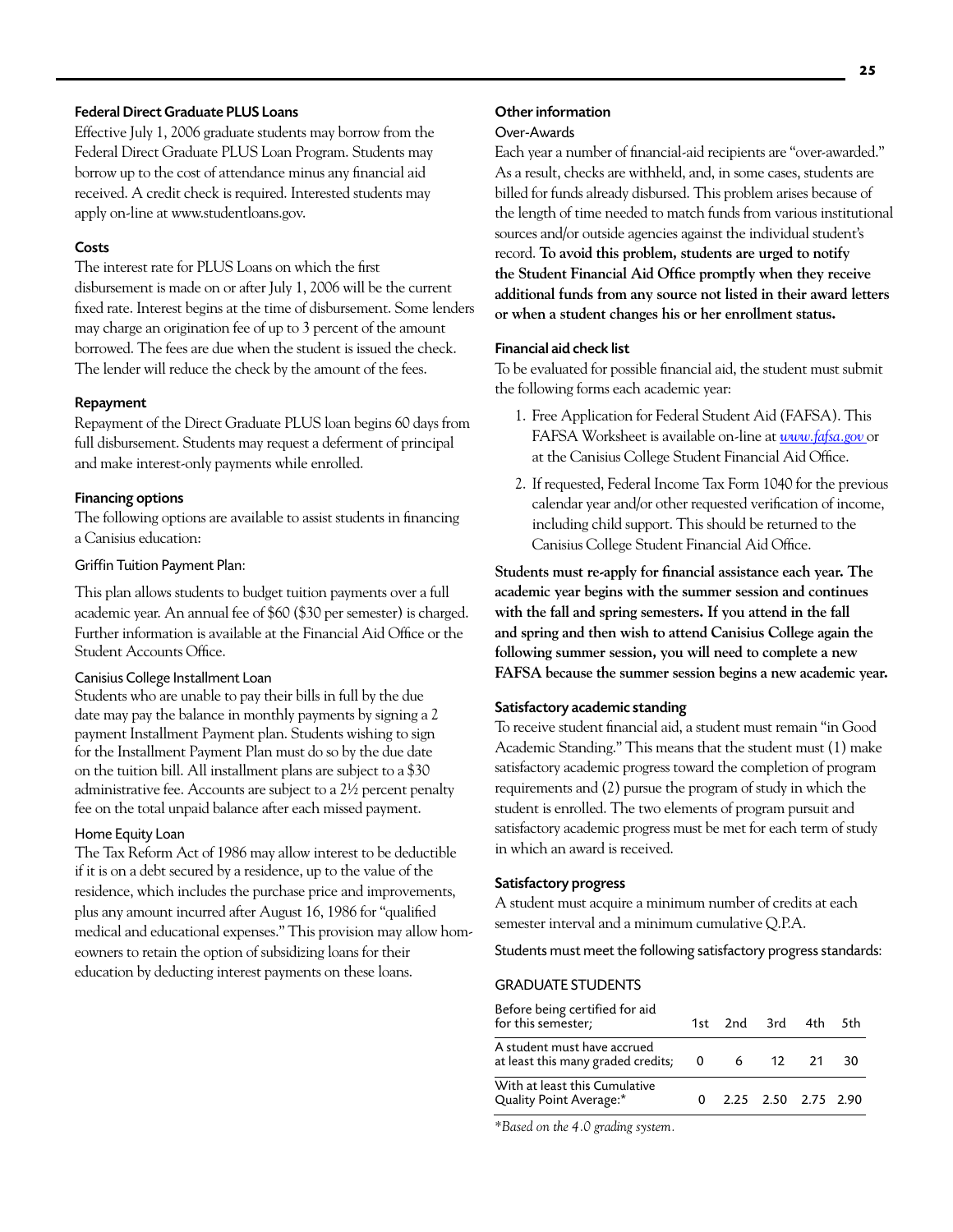#### Program pursuit

A student must receive a passing or failing grade in a certain percentage of the full-time course load. The percentage increases from a 50 percent of the minimum full-time load in each semester of study in the first year for which an award is made, to 75 percent of the minimum full-time load in each semester of study in the second year for which an award is made, to 100 percent of the minimum full-time load in each semester of study in the third and each succeeding year for which an award is made. Grades of W (indicating a student's withdrawal from a course) do not satisfy program pursuit requirements. Full-time students must meet the following requirements for program pursuit:

#### **GRADUATE**

| Before being certified for aid<br>for this semester;                                                                      |          | 1st 2nd 3rd 4th 5th |  |  |
|---------------------------------------------------------------------------------------------------------------------------|----------|---------------------|--|--|
| Minimum credit hours a student<br>must have completed in the<br>previous semester to meet<br>Program Pursuit requirement: | $\Omega$ | 66                  |  |  |

#### **Waivers**

If a student fails to maintain program pursuit, fails to make satisfactory progress or fails to meet both of these elements of good standing, the college may grant a waiver which would allow the student to receive financial aid for the next semester. A maximum of one waiver at the undergraduate level and one at the graduate level may be awarded to a student. The waiver will not be automatic since it is intended to accommodate only extraordinary cases. Waiver policies are somewhat different for aid received under federal Title IV programs and aid received under New York State programs.

*(See "Federal programs" and "New York State programs" below for more details.)*

#### Federal programs

Each student's progress will be evaluated every semester. Students will be required to meet the academic standards as outlined in the college catalog.

However, Canisius College will allow "all students a one-time probationary period following their first adverse determination of satisfactory progress. During this probationary period, the students still will be considered to be maintaining satisfactory progress and are eligible for federal Title IV funds. The fact that a student was placed on probation must be made a part of his or her record." (Source: official Federal Regulations) A one-time probationary period is defined as one academic semester.

Students not meeting satisfactory academic progress or program pursuit requirements will be placed on financial aid probation status for the next semester of the student's enrollment. Students will be allowed to retain their financial aid during the probationary semester. Financial aid suspension will occur following the semester of probation if the student fails to meet the required academic

standards. Reinstatement of aid will occur when the minimum standards have again been earned. In some instances, students may use summer classes (at their own expense) to improve their academic records sufficiently to reinstate their eligibility for financial aid. Only courses taken at Canisius College will affect a student's Q.P.A.

The Federal Direct Student Loans (subsidized and unsubsidized) are subject to the conditions described above.

#### New York State programs

A waiver will be granted if situations beyond a student's control prevent the student from maintaining satisfactory academic progress or program pursuit. These situations must be documented.

The waiver will be granted only when there is reasonable expectation that the student will be able to meet the successive steps for financial aid eligibility as specified in the table above. *Reasons for which waivers may be granted include the following:* 

- 1. personal medical problems,
- 2. family medical problems,
- 3. severe personal problems,

4. other circumstances beyond the control of the student. Any student wishing to request a waiver must submit to the associate dean of his or her division a written statement detailing the reasons why special consideration should be given. (A statement simply requesting a waiver is insufficient.) The written statement must be postmarked no later than ten calendar days after the date of the notice of loss of financial aid eligibility. Documentation supporting the stated reasons for special consideration must be provided and should be included with the written statement or should be forthcoming from appropriate third parties or agencies.

The student is responsible for requesting that all documentation be sent or brought to the associate dean.

Documentation should indicate that the student's problems have been directly responsible for his or her inability to meet the satisfactory progress and/or program pursuit requirements. The appropriate associate dean will review the student's written statement and supporting documentation. If additional information is needed, the associate dean may require an appointment with the student. A student will be informed of the associate dean's decision within seven calendar days of receipt of the student's written request. The associate dean will confer with any student being granted a waiver to assure that the student is fully aware of his or her situation and that the student concurs with the granting of the waiver. The associate dean's decision on the waiver request is final.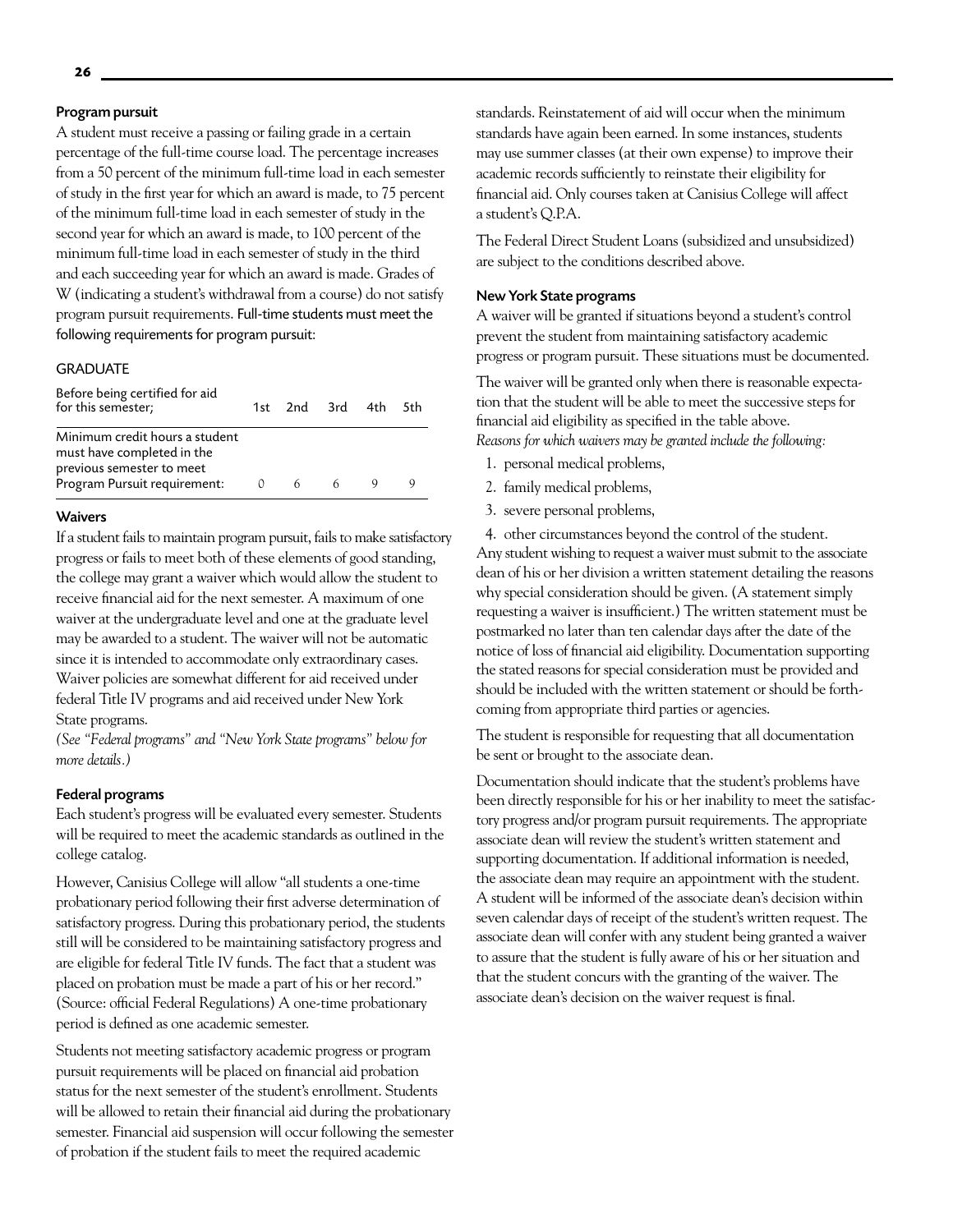# Academic Degrees

The Canisius College Graduate Division offers curricula leading to the degrees of Master of Science (M.S.), Master of Science in Education (M.S. in Ed.), Master of Business Administration (M.B.A.), Master of Business Administration in Professional Accounting (M.B.A.P.A.) and Master of Business Administration in Accounting (M.B.A.A.). Each program is listed with the official approved title and  $HEGIS<sup>1</sup>$  number by which it is registered with the New York State Education Department. Enrollment in other than registered or otherwise approved programs may jeopardize a student's eligibility for certain student-aid awards. The programs are as follows:

#### Master of Science degree

| Physical Education                                 | 0835    |
|----------------------------------------------------|---------|
| School District Leader                             | 0827    |
| Educational Administration and Supervision         | 0828    |
| <b>Elementary Education</b>                        | 0802    |
| <b>Adolescence Education</b>                       |         |
| Biology 7-12                                       | 0401-01 |
| Chemistry 7-12                                     | 1905-01 |
| English 7-12                                       | 1501-01 |
| French 7-12                                        | 1102-01 |
| German 7-12                                        | 1103-01 |
| Mathematics 7-12                                   | 1701-01 |
| Physics 7-12                                       | 1902-01 |
| Social Studies 7-12                                | 2201-01 |
| Spanish 7-12                                       | 1105-01 |
| Counselor Education                                | 0826-01 |
| Community Mental Health Counseling                 | 2104.10 |
| Certificate Program (advanced program for students | 0826.01 |
| with a master's degree in Counselor Education)     |         |
| Teachers of the Deaf and Hearing Impaired          | 0812    |
| Teaching Students with Disabilities: Childhood     | 0808    |
| Teaching Students with Disabilities: Adolescence   | 0808    |
| Teaching Students with Disabilities: Childhood -   | 0808    |
| Severe/Multiple Disabilities                       |         |
| College Student Personnel Administration           | 0826    |
| Sport Administration                               | 0599    |
| Communication and Leadership                       | 0601    |
| Health and Human Performance                       | 1299.30 |
|                                                    |         |

#### Master of Science in Education degree

| Education (general)                | 0801    |
|------------------------------------|---------|
| Childhood Education                | 0802    |
| Adolescence Education              | 0803    |
| Differentiated Instruction         | 0811    |
| Literacy Education: Birth-Grade 6  | 0830    |
| Literacy Education: Grades 5-12    | 0830    |
| Literacy Education: Birth-Grade 12 | 0830    |
| Physical Education                 | 0835    |
| Business and Marketing             | 0838    |
| Adolescence Education: History     | 2201.01 |
| Advanced Certificate Programs:     |         |
| School Building Leader             | 0828    |
| School District Leader             | 0827    |

| <b>Master of Business Administration degree</b>                                      |      |
|--------------------------------------------------------------------------------------|------|
| <b>Master of Business Administration in</b><br><b>Professional Accounting degree</b> | 0502 |
| <b>Master of Business Administration in</b><br>Accounting degree <sup>2</sup>        | 0502 |
| Master of Science in International Business degree                                   | 0513 |
| Master of Science in Forensic Accounting degree                                      | 0502 |

The college reserves the right to modify its regulations at any time to conform with current university and graduate school practice.

The graduate division offers courses during the regular summer, fall and spring sessions.

Students must assume the responsibility of acquainting themselves with all requirements pertaining to their program of study and of adhering to them. This involves a careful reading of the Canisius College Catalog and of departmental and graduate division notices. When in doubt, they should avail themselves of the advice of their department chair or program director.

1 Higher Education General Information Survey.

2 The M.B.A.A. degree is awarded only to those students who complete the 150-hour program in accounting.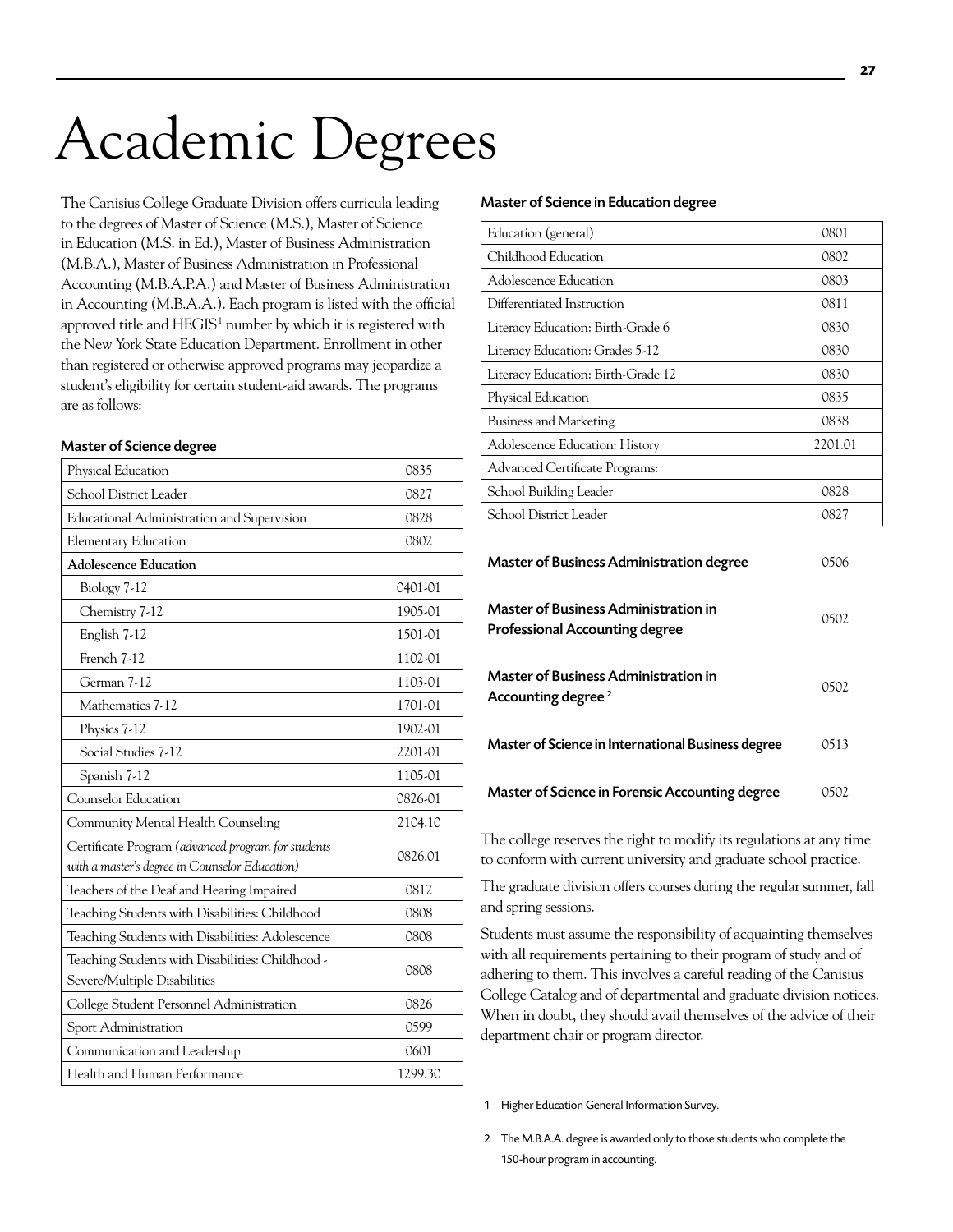# mmunication and Leadership college ofartsand sciences

Faculty in the Department of Communication Studies: Rosanne Hartman, *Program Director;* John Dahlberg, Catherine Foster, Melissa Wanzer *Adjunct Faculty:* Neil Melbrod, Nancy Blaschak*.*

Faculty in the Richard J. Wehle School of Business: Michael Gent, Gordon Meyer, Gregory Wood, Howard Stanger, Ian J. Redpath, Paul L. Sauer, David J. Snyder, Erin Makarius. *Adjunct Faculty:* Ray Pipitone

#### Degree

The Communication Studies Department, part of the College of Arts and Sciences, offers a master of science degree in Communication and Leadership.

Leaders of Fortune 500 companies cite communication as their number one concern, spending approximately 70-80 percent of their efforts communicating. A growing number of corporate and organizational CEOs point to organizational effectiveness, intellectual capital and people as the critical elements needed to compete and survive in today's global economy. For most businesses, this means shifting from the traditional approach of more efficient management of tangible resources to a new style, with an emphasis on intellectual capital, communication and human resources. The Communication and Leadership program is designed to address how communicative behaviors create and alter organizational processes and how organizations in which individuals interact affect communicative behaviors.

The MS in Communication and Leadership provides insight into the complex relationship between leadership and communication in areas such as building and bridging networks of relationships, communicating expectations and goals, motivating, and listening. Leaders persuade, motivate, communicate a shared vision and create an environment that enables them to lead effectively. The Communication and Leadership program blends functional knowledge and analytical skills with the ability to interact with others, understand them, interpret their behavior and communicate effectively. Graduates of the program will gain knowledge and understanding of personal leadership behaviors, advancing these behaviors to lead effectively in teams and other organizational contexts.

Students in the Communication and Leadership program will gain the edge needed for success and follow in the footsteps of many high-level corporate managers, directors of human service organizations, business consultants, and administrators of hospitals, colleges and universities.

The master's degree program in Communication and Leadership exists to meet this emerging need for a blended approach to organizational leadership. It provides persons working in the private, public and non-profit sectors with the opportunity to learn how to become leaders. The multidisciplinary program is directed toward current and future professionals in any facet of organizational communication, organizational development, human resources or general management, management of not-for-profits, and integrated marketing communication. The program combines theory and practical experience where students directly apply their knowledge in partnerships with organizations. The MS in Communication and

Leadership is uniquely positioned to make more effective and more humane leaders in the new millennium.

#### Communication and Leadership Mission Statement

In keeping with the Jesuit tradition and the Canisius College mission and goals, the MS graduate program in Communication and Leadership provides quality education with a strong commitment to academic excellence, creating opportunities for personal growth experiences. Such an environment actively engages faculty and students in the continuous process of teaching, learning and service to others. The Communication and Leadership curriculum encourages critical thinking and intellectual growth within a spiritual, moral and ethical frame. As a result of the Canisius experience, graduates will be active and productive leaders in the community.

#### Academic Excellence

The faculty in the Communication and Leadership program are committed to academic excellence, providing students with a quality education and creating personal growth opportunities.

#### Care of the Individual

Small class sizes facilitate an environment in which a dedicated faculty maintains focus on individual needs in order to attain success.

#### Expert Faculty

A combination of respected academics and recognized business professionals as adjuncts provides each student with the maximum learning experience.

#### Canisius Network

Alumni are devoted to the success of Canisius and its students while the college focuses on continuing to develop strong relationships with classmates, faculty and administration.

#### **Objectives**

The program reflects Canisius' objectives of combining functional knowledge and analytical skills in order to effectively conceptualize, manage, communicate and enhance skills within the corporate world.

#### Admission

Applicants for admission to the Communication and Leadership program may be accepted as matriculants (master's degree candidates) or as non-matriculants (graduate course credit students). In either instance, the same admission standards will apply. Prospective students must possess a baccalaureate degree from an accredited college or university, regardless of major field of study, and must present evidence of their qualifications to participate fully in a graduate level endeavor. The Admissions Committee evaluates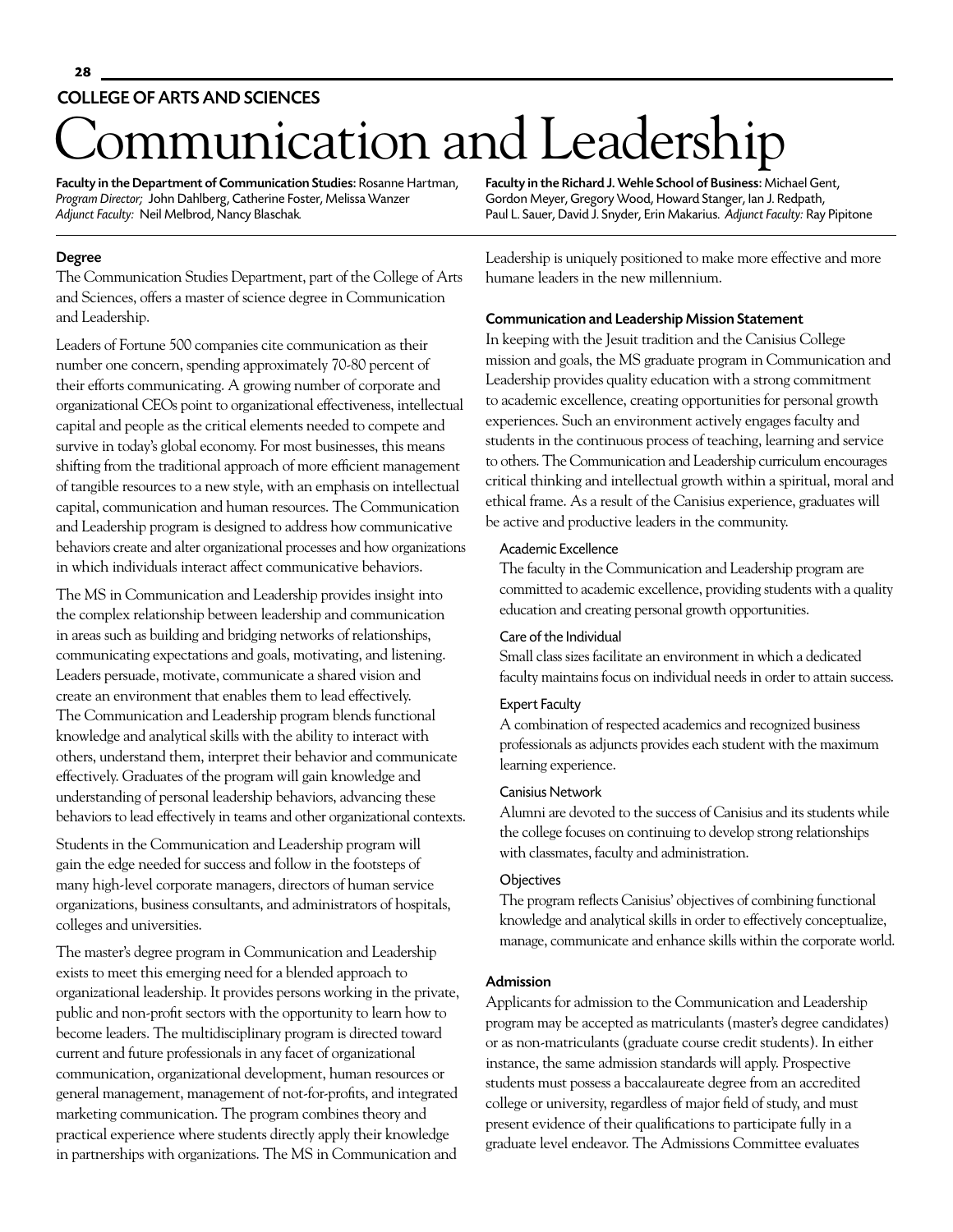applicants on the basis of academic records with a minimum undergraduate GPA 3.0, scores on the Graduate Record Exam (GRE) or Graduate Management Admissions Test (GMAT), professional accomplishments and subjective appraisal of motivation and the likelihood of successful program completion.

#### To qualify for admission, the student should have one of the following:

• A minimum total of at least 950 points based on the formula: 200 times the undergraduate QPA (4.0 system) + the GMAT or converted GRE score.

OR

- At least 1000 points based on the formula: 200 times the junior and senior year QPA (4.0 system) + the GMAT or converted GRE score. The converted GRE score is calculated as follows: [(3.0 x verbal) +  $(2.0 x$  quantitative) +  $(100 x$  analytic)]/6. AND
- For international students, a minimum total of 600 points on the TOEFL examination (as well as appropriate undergraduate credentials).

The Admissions Committee recognizes that an applicant's background and experience may enhance the ability to succeed in this program. Those individuals who wish to have these experiences considered in the admission decision may submit letters of reference and/or information pertaining to such experience with the application form.

The Admissions Committee recognizes that some applicants may wish to begin the program prior to taking the GMAT or GRE. A program candidate whose QPA is 3.00 or higher may be admitted to the program as a non-matriculating student for one academic semester. A student may take no more than nine semester hours of course work on a non-matriculating basis.

In order to apply, applicants need to complete an application form, have their GMAT, GRE or TOEFL scores forwarded from the testing service, provide two official transcripts of all college work, write a brief essay describing their interest in the Communication and Leadership program, and submit such other information as requested by the Admissions Committee.

Eligible students may enter in the fall, spring or summer semester. Preferred consideration will be given to those who complete the application process by June 15 for the fall, November 15 for the spring and April 15 for the summer.

#### Academic Standards

To receive the MS degree in Communication and Leadership, students must maintain a 3.0 QPA.

Students must maintain a 3.0 grade point average (a B average) to remain in good standing.

Students must be in good standing with a 3.0 cumulative average to be eligible to take the capstone course.

Any student receiving less than a C+ grade in two or more courses will be dismissed from the program.

#### Academic standing:

A student is placed on academic probation if:

After completion of six hours of course work, the student's cumulative grade point average falls below a 2.7 .

#### OR

Any time after completion of nine or more hours of course work, the cumulative grade point average is less than 3.0.

A student may not be placed on academic probation more than twice.

A student may be dismissed from the program if:

After completion of six hours of course work subsequent to being placed on academic probation, the cumulative grade point average is less than 3.0.

OR

After completion of a second semester on academic probation, the student fails to meet the minimum QPA of 3.0. Two semester of academic probation include both consecutive and non-consecutive semesters.

#### All students must:

Meet the requirements stated in the graduate handbook for entry into the program.

Assume the responsibility of acquainting themselves with all requirements pertaining to the program of study and adhering to them.

Assume the responsibility of being familiar with their academic standing and the consequences connected to academic policy and procedures.

NOTE: *For the purpose of these policies, an average, which includes all graduate coursework, is computed according to the values listed in the Academic Procedures section.*

#### Transfer credit

Graduate course work completed by a student at another accredited college or university may be accepted for transfer credit. Students desiring transfer credit should submit a written request to the program director for evaluation. The courses will be evaluated on content relevancy to the Communication and Leadership program. No transfer credit will be awarded for grades below a "B" and not more than 6 credit hours of transfer credit will be accepted for the Communication and Leadership program.

All graduate work must be completed within five years. A student who has not taken a course in three successive semesters is considered to have withdrawn from the program. Extensions to these time limits may be granted upon petition of the student to the director.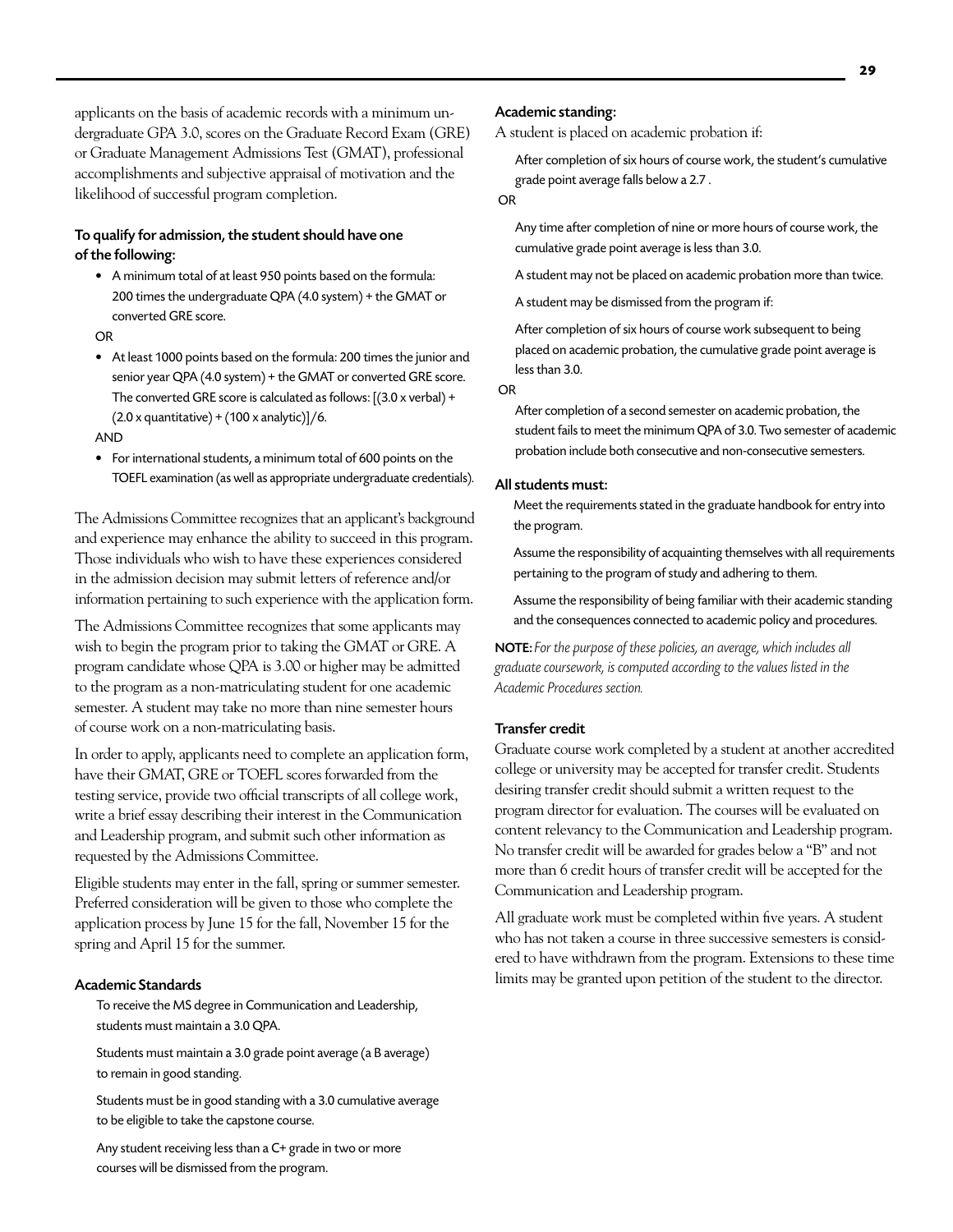Total credit hours: 36

| I. Required Core Courses (18 credit hours): |                                                                                            |                |
|---------------------------------------------|--------------------------------------------------------------------------------------------|----------------|
| Course                                      | Title                                                                                      | <b>Credits</b> |
|                                             | COM 602 Organizational Communication                                                       |                |
|                                             | COM 604 Persuasion and Social Influence                                                    |                |
|                                             | COM 610 Leadership                                                                         |                |
|                                             | COM 605 Research Methods: Measurement and Analysis<br>(Fall only, last year of coursework) |                |
|                                             | MBA 502 Leadership in Organizational Behavior<br>(Prerequisite for all other MBA courses)  |                |
|                                             | COM 699 Capstone (Spring only, last semester of coursework)                                |                |

#### II Concentration # 1 Organizational Leadership

Leaders within organizations must be able to effectively communicate organizational vision, mission and goals in relation to expectations for individual behaviors. These key elements of an organization are understood within a society's beliefs, values, structure and practices. This concentration bridges theory and practice of communication and leadership within an organizational setting.

| Required Courses (12 credit hours, 6 credit hours elective) |                                                      |                |  |
|-------------------------------------------------------------|------------------------------------------------------|----------------|--|
| Course                                                      | Title                                                | <b>Credits</b> |  |
|                                                             | COM 630 Interpersonal Communication in Organizations |                |  |
|                                                             | COM 620 Conflict, Facilitation and Communication     |                |  |
|                                                             | MBA 641 Human Resource Management                    |                |  |
|                                                             | MBA 647 Organization Change and Development          |                |  |

#### III. Concentration # 2 Managing Not-for-Profits

Leaders in not-for-profit organizations must meet the challenges of fundraising, long-range planning and development in a time where competition for resources is increasing. This concentration blends theory and practice to promote learning.

| Required Courses (12 credit hours required, 6 credit hours elective) |                                                                         |                |  |
|----------------------------------------------------------------------|-------------------------------------------------------------------------|----------------|--|
| Course                                                               | Title                                                                   | <b>Credits</b> |  |
|                                                                      | COM 615 Partnership and the Not-for-Profit Organization                 |                |  |
|                                                                      | COM 616 Fundraising and Development for<br>Not-for-Profit Organizations |                |  |
|                                                                      | COM 618 Seminar: Special Topics and Not-for-Profit Organizations        | 3              |  |
|                                                                      | COM 621 Integrated Marketing Communication                              |                |  |

#### IV. Concentration # 3 Integrated Marketing Communication

In today's environment, each marketer increasingly needs to differentiate its product or service through its reputation and within the consumers' relationship with the brand. This new two-way communication integrates marketing tools into continuous, consistent messaging to and from customers. This IMC concentration employs theory and practice to examine how communication drives issues of branding, marketing, persuasion and consumer behavior.

| Required Courses (12 credit hours required, 6 credit hours elective) |                                                              |                |  |
|----------------------------------------------------------------------|--------------------------------------------------------------|----------------|--|
| Course                                                               | Title                                                        | <b>Credits</b> |  |
|                                                                      | COM 621   Integrated Marketing Communication                 |                |  |
|                                                                      | COM 622   Case Studies in Integrated Marketing Communication | 3              |  |
| MBA 506 Marketing                                                    |                                                              |                |  |
|                                                                      | MBA 634 Consumer Behavior                                    |                |  |

#### V. Electives:

Six credit hours from either two COM courses or one MBA course and one COM course. Students can also take courses offered in other concentrations to meet this requirement. Other suggested offerings:

| Course  | Title                                                   | <b>Credits</b> |
|---------|---------------------------------------------------------|----------------|
| COM 599 | Independent Study (permission by program director only) | 3              |
| COM 630 | Interpersonal Communication in Organizations            | 3              |
| MBA 509 | Legal Environment and Ethics                            | 3              |
| MBA 510 | Managerial Environment and Ethics                       | 3              |
| MBA 631 | Marketing Research (survey course)                      | 3              |
| MBA 638 | Internet Marketing (MBA 506 prerequisite)               | 3              |
| MBA 649 | Labor Relations                                         | 3              |
| MBA 643 | Topics in Leadership, Change and Systems                | 3              |
| MBA 653 | Business History: Leadership in Context                 | 3              |

# COURSES 2010-2012

#### COM 599 Independent Study 3

Students conduct original research or self-designed course of study within an organizational context under the tutelage of a graduate communication faculty member. Students must submit a proposal and application to the instructor and program director. Consent of the faculty member and program director is required.

#### COM 602 Organizational Communication 3

This course focuses on the challenges of communication within organizational settings. Organizational communication theory, methods and practices are discussed and related to organizational life. The course addresses problems and paradoxes of organizational communication and the changing nature of organizational life. Specific topics include the adoption of change, conflict management, political frames, culture, leadership, group dynamics and practical knowledge and skills for communicating effectively within organizations.

#### COM 604 Persuasion and Social Influence 3

The nature of social influence in organizations and methods for influencing others. Methods for seeking and acquiring compliance, e.g., in superior-subordinate interaction.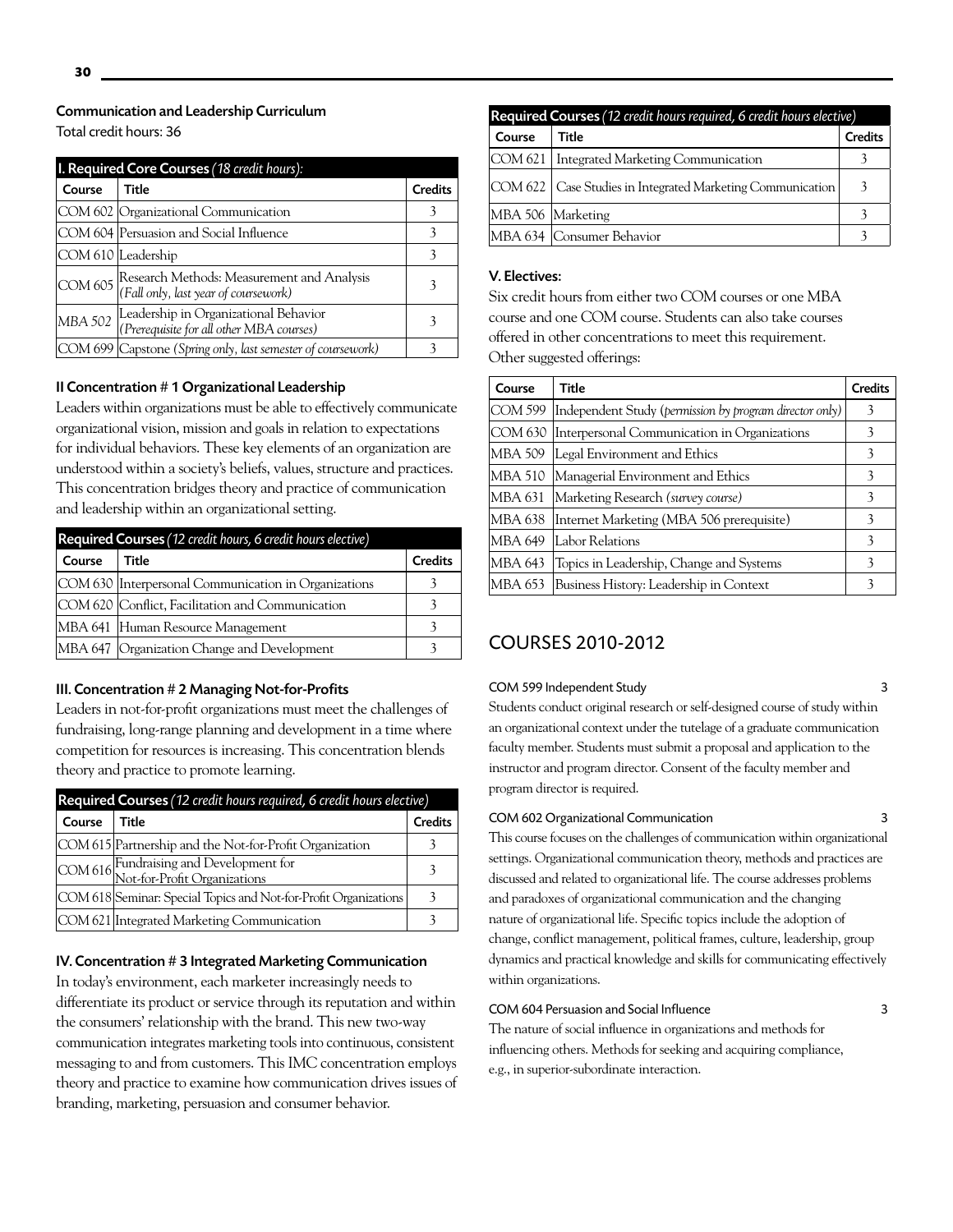#### COM 605 Research Methods: Measurement and Analysis 3

This course examines qualitative and quantitative approaches to theory building and methods of inquiry. The course will describe research issues and main methodologies used to study communication processes. The course provides the foundation material for the capstone project. Therefore, the end goal is to enable students to research, design and carry out a research project. COM 605 should be taken during the fall semester of the student's final academic year.

#### COM 610 Leadership 3

This course focuses on the understanding of leadership processes and behaviors. Students will reflect on past and current leadership situations to gain an understanding of leadership behaviors. Assessments and reflection will be used to create an understanding of personal strengths. There is a strong emphasis on experiential learning and reflective behavioral practices as a basis for self-discovery and change. Students will take several assessments which measure personal style and behavior. Fees for licenses, assessment inventories and feedback reports are required for this course.

#### COM 615 Partnerships and the Not-for-Profit Organization 3

Growing and strengthening our non-profit organizations through partnerships is one of the most important strategies available to organizational leaders today. Say the word "collaboration" – and everyone knows it is code for innovation, inspiration, new funding sources and a great deal of hard work. In this course, we will blend practice and theory to gain a deeper understanding and mastery of the process of collaboration. During our time together, we will use the power of our own partnership "success stories" and "lessons learned" in order to weave together key content areas of communication, collaboration and leadership in the non-profit.

#### COM 616 Fund Raising and Development at Not-for-Profit Organizations 3

This course will introduce students to the principles and practices of fundraising and long-term development planning in the not-for-profit organization. Blended into each topic area is the professional code of ethics, advocacy and role and responsibilities. The course combines theory and practice by using case studies, in-class small group exercises, case writing, role plays and experience sharing.

COM 618 Seminar: Special Topics and Not-for-Profit Organizations 3 The seminar experience concentrates on current issues and trends in not-for-profit organizations. Topics will vary to meet the changing challenges and opportunities not-for-profit organizations face in light of political climate changes and the evolution of public policy. Topics may include community building, the role of a board of directors, women's issues, aging, public policy and globalization. The seminar will incorporate discussion of relevant theory and topical issues leading to independent research related to the selected topic(s).

### COM 620 Conflict, Facilitation and Communication 3

The purpose of this course is to introduce students to the process of conflict, communication and facilitation within organizational settings. It is an introduction to several theoretical frames for studying and explaining the conflict process and applies these ideas to experiences in organizations. The course content explains the role of a leader in facilitating conflict throughout the semester.

#### COM 621 Integrated Marketing Communication 3

This course explores the theoretical and practical implications for managing and integrating marketing communications into commerce. A range of contemporary integrated marketing tactics and how they come together in an integrated plan will be discussed. The focus is on understanding the role and interplay of marketing, advertising and public relations in the IMC mix.

#### COM 622 Case Studies in Integrated Marketing 3

The purpose of this course is to explore extant case studies in integrated marketing communication. The course covers major theoretical approaches to integrated marketing and organizational communication which affect the dynamic of corporate communication and marketing. Research tools will be introduced to help with analyzing and developing IMC plans and processes. Students will research and present their own case studies and recommendations for an IMC plan for a local or regional company or organization.

COM 630 Interpersonal Communication in Organizations 3 Study and practice of communication in one-on-one settings which occur in business. The focus is on ways content and relationship influence verbal and non-verbal messages and business interaction and productivity.

### COM 699 Capstone Project (*Permission of Program Director Required)* 3 Academic inquiry, case study, field project or directed study under the supervision of the faculty advisor in the program. Prerequisites: COM 605. COM 699 should be taken during the spring semester of the student's final academic year.

#### MBA 502 Leadership in Organizational Behavior 3

Individual, group and organizational principles within a framework of high functioning and high quality performance. Critical organizational issues and strategies to effectively manage them.

#### MBA 506 Marketing 3

This course provides a survey of the various environmental factors that affect marketing strategy decisions as well as the variety of strategic marketing decisions themselves. It also examines the research and other information gathering techniques available to managers and the psychological and economic foundations for consumer and buyer behavior. An understanding of buyer behavior is applied to the preliminary steps of segmentation of markets, targeting of segments and positioning of market offerings. The breadth of the material covered in this course prohibits an in-depth treatment in any area, yet cases and other forms of application to real world problems are used throughout the course to develop a richer understanding of the material covered.

#### MBA 509 Legal Environment and Ethics 3

Threshold knowledge for managers of the law in areas of contract, product liability, corporations, partnerships, employment and environment.

#### MBA 510 Managerial Environment and Ethics 3

Relationships of business and society. The emphasis is on management and the integration of ethics and social issues in daily business practices.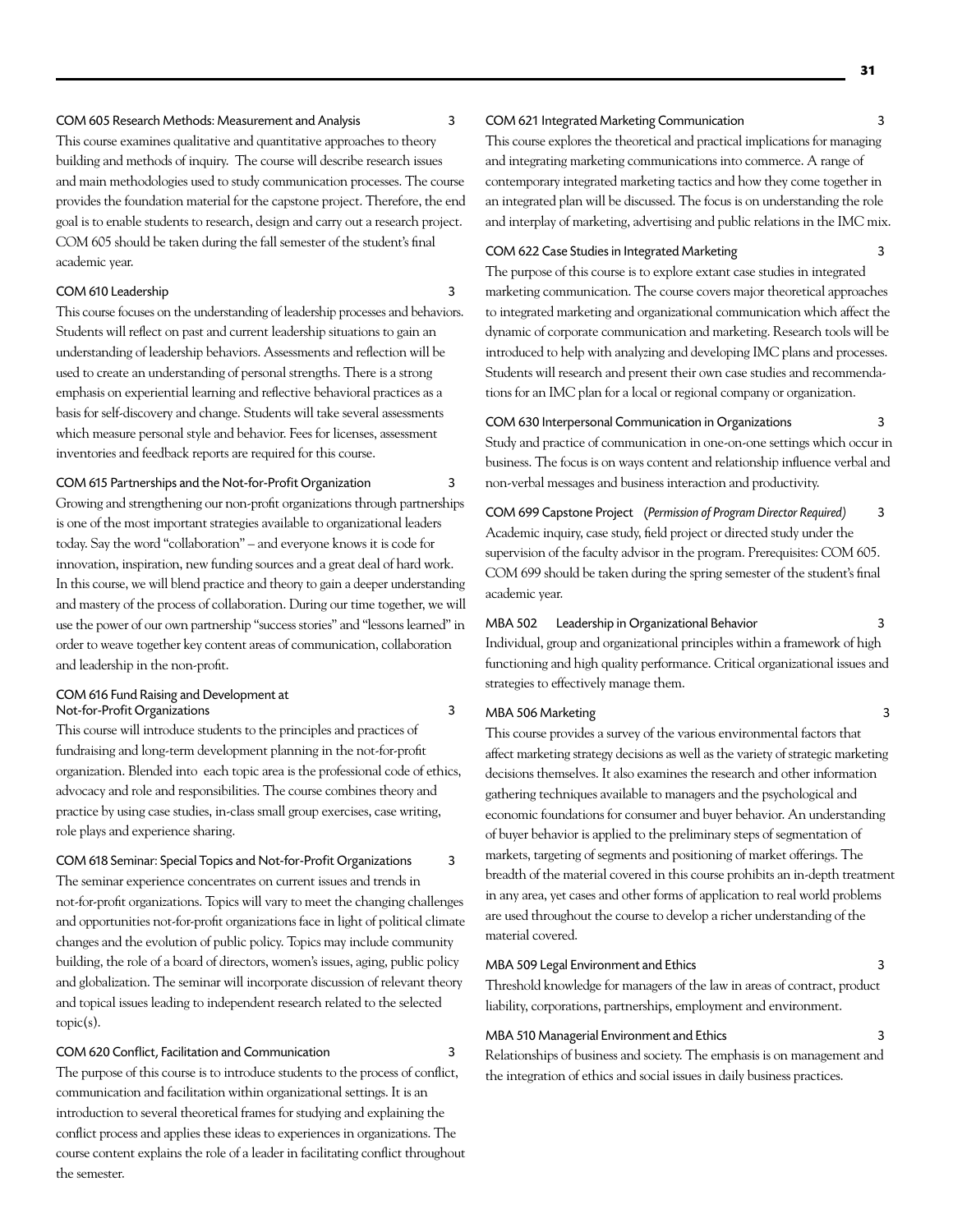#### MBA 631 Marketing Research 3

This marketing research course takes a "learn-by-doing" approach to developing a mastery of some of the marketing research and information gathering techniques available, particularly survey research techniques. The course will begin with researching managerial decision issues and searching secondary data sources to define the research problems and develop testable hypotheses. Students will then implement marketing research tools and techniques, including specifying a research design, developing a survey instrument, employing a data collection technique, performing data analysis and writing and presenting a report on this process that includes recommendations for managerial decision making.

#### MBA 634 Consumer Behavior 3

This course focuses on the application of information from the behavioral sciences (e.g. psychology, sociology, anthropology) to help understand consumer behavior. Emphasis is placed on understanding the factors that influence consumer behavior and developing the ability to apply this information to the practice of marketing. Additionally, students are encouraged to consider their own personal consumption behavior and to identify ways they can improve their consumption decision outcomes and reduce their susceptibility to undesirable external influences. Course topics include perception, memory, learning, persuasion, attitudes, materialism, behavioral decision theory, family and cultural influences.

#### MBA 638 Internet Marketing 3

The Internet is the first exciting, significant marketing tool to emerge in many years. Learn how companies are building relationships, promoting and selling products, gathering valuable market information, providing customer service and establishing competitive advantages online. This primer course on the Internet will lay the groundwork for a professional online experience.

#### MBA 641 Human Resource Management 3

This course examines the critical functions and roles of human resource management (HRM) in complex organizations. Topics include the legal implications of HRM, job analysis and design, human resource planning, recruitment and selection, training and development, performance management, compensation and benefits, and employee and labor relations. Prerequisite: MBA 502.

#### MBA 647 Organizational Change and Development 3

Contemporary approaches through application of behavioral science concepts and tools. Systems concepts and operational components, need for change and development, action research and intervention strategies, overcoming resistance to change, managing paradigm shifts in organization culture. Prerequisite: MBA 502.

#### MBA 649 Labor Relations 3

This course introduces the student to the development, structure and process of labor relations in the United States. While the main focus will be on the private sector, some attention will be paid to the public sector, especially in the area of dispute settlement. Among the main topics covered are the evolution of unions and the management of labor, labor law and federal agencies, the structure and government of unions, why workers join unions and the process of organizing, the state of organized labor and membership, the structure, process and outcomes of collective bargaining, contract administration, grievances and arbitration, dispute settlement techniques, labor-management cooperation, the future of labor in America and contemporary issues.

#### MBA 643 Topics in Leadership, Change and Systems 3

This course explores various topics relating to systems, organizational leadership and change. Possible topics include, but are not limited to, high performance work systems, organizational culture and leadership, the gap between knowledge about leadership, management and organizations and what managers do, Senge's fifth discipline and servant leadership. The common theme in course topics is the relationships between leader behaviors, system-level factors and dynamics within organizations.

#### MBA 653 Business History: Leadership in Context 3

This course examines how business leaders and others have responded over time to the environment in which their organizations are embedded. In recent years, business history has shifted its focus from examining managerial choice in an environment rich with economic opportunity to examining the role of forces outside the firm that constrain the choices available to and made by business leaders. Among these external forces are the law, politics, culture, labor and consumers. Often the firm and its environment remake one another in large and small ways. In short, internal and external forces interact with the relative balance of these forces shifting over time. The focus of this course will be on US Business History from the late 18th century to the present. Larger themes include small business development and entrepreneurship, the rise of big business and management, businessgovernment relations, the management of labor and unions, and the consumer culture. Students will explore and learn the many ways that organization leaders and others responded to external environmental changes and challenges.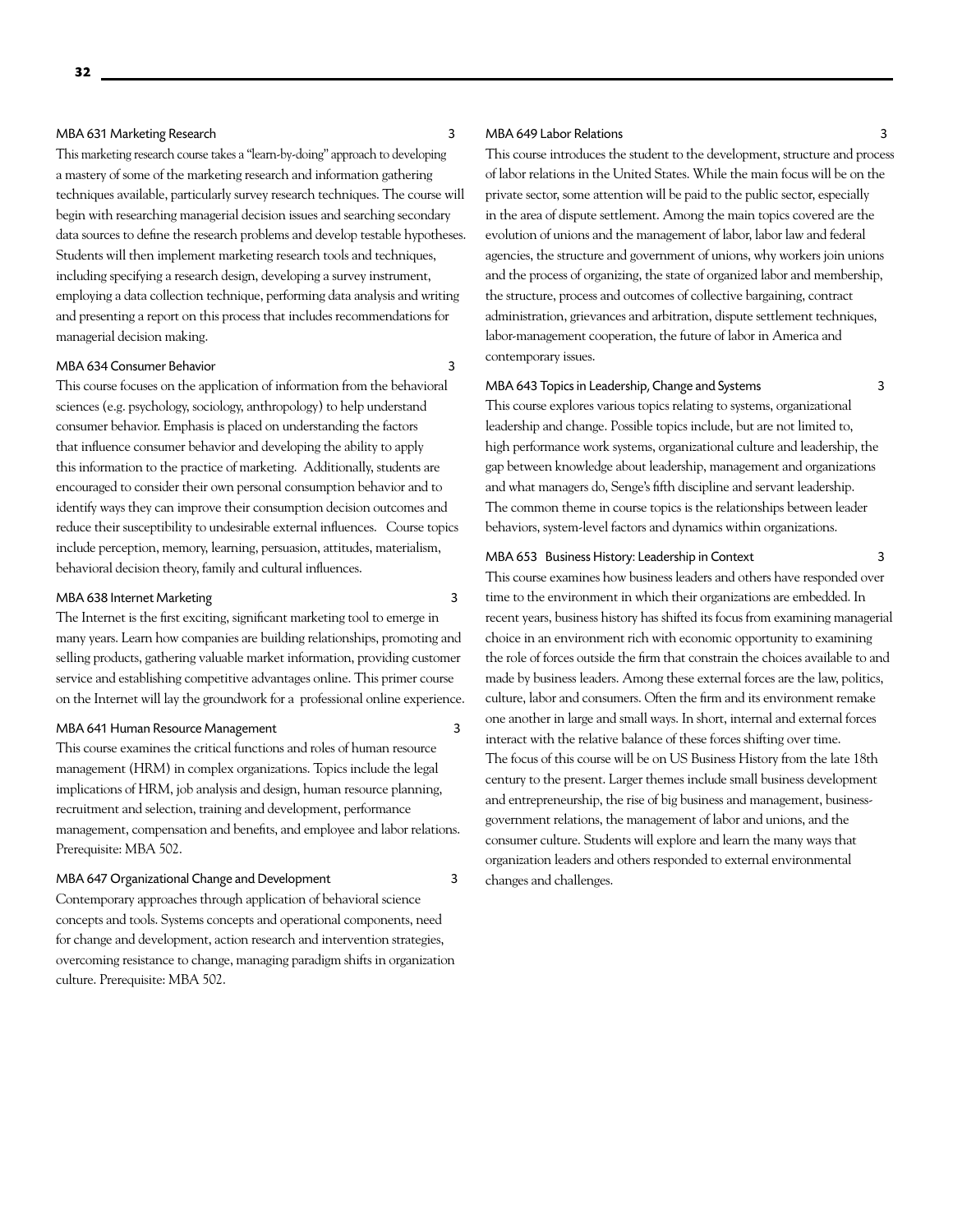# The Richard J. Wehle School of Business

Laura A. McEwen, *Director of Graduate Business Programs;* Emma D. Bojinova, Donald I. Bosshardt, Michael J. Braunschneidel, Robert R. Davis, Lynn A. Fish, Lawrence W. Franz, Edward J. Garrity, Michael J. Gent, Guy H. Gessner, James C. Goldstein, Edward J. Gress, Scott W. Hegerty, Patricia A. Hutton, Patricia A. Johnson, George F. Kermis III, Ji-Hee Kim, Rev. Frank LaRocca, S.J., Larry Lichtenstein, Gordon W. Meyer, Stephen C. Molloy, Joseph B. O'Donnell, George M. Palumbo, Philip Pfaff, Erin E. Makarius, Michael S. Piemonte, Ian J. Redpath, Ronald R. Reiber, Ronald M. Rivas, Craig D. Rogers, Paul L. Sauer, Girish Shambu, Richard A. Shick, Coral R. Snodgrass, David J. Snyder, Howard Stanger, Edward J. Szewczak, Kevin J. Trainor, Raymond W. Vegso, Thomas J. Vogel, Linda A. Volonino, Richard A. Wall, Gregory R. Wood, Mark P. Zaporowski.

#### Degrees

The Richard J. Wehle School of Business offers graduate programs leading to the following master's degrees:

Master of Business Administration (MBA)

Evening Program (part-time or full-time)

One-Year Program (full-time)

Master of Business Administration in

Professional Accounting (MBAPA)

Master of Business Administration in Accounting (MBAA)

Master of Science International Business (MIB)

Master of Science Forensic Accounting (MFS)

All five programs are professional in nature and the MBAA and the MBPA are derivatives of the MBA Program. Their objective is to educate forward-looking leaders for business, industry and government. They are all registered with the New York State Education Department. The MBA, MBAPA, MBAA, MIB, and MFA programs are fully accredited by AACSB-International, the Association to Advance Collegiate Schools of Business. The professional accounting program (MBAPA) is for those who enter on the graduate level without an accounting background. The MBAA is for those who begin as accounting undergraduates at Canisius College. The MBAA is designed to meet the 150-hour requirement of the American Institute of CPAs. The MBAPA and MBAA programs qualify students to sit for the CPA examination in New York State. Graduates of the MBAPA and MBAA are required to complete one year of experience for certification in the State of New York.

Students should check the registrar's schedule each semester to determine whether a given course is taught on the Main Street campus or at the business school's suburban facility: Canisius Center @ Amherst, 300 Corporate Parkway, Amherst, New York 14226.

#### Mission statement

The Richard J. Wehle School of Business develops business professionals to lead within their organizations, to excel in the globally competitive marketplace and to behave as ethically and socially responsible individuals. This is a achieved through teaching excellence, intellectual vigor and community involvement in the Jesuit tradition.

The objectives of the graduate business programs are to provide the best business education offered and serve the employer market through:

1. The development of graduates who are known for:

Technical and professional skills which allow them to make an immediate contribution to their organization.

Application of high ethical standards to decision making.

The ability to manage effectively in a changing business environment.

Effective communication skills.

The ability to confront issues and solve problems in an organized and effective way by integrating a number of different disciplines.

Engagement in life-long learning and professional development.

Interpersonal and team skills.

- 2. A learning environment characterized by concern for the maximum development of our students who have a variety of abilities and backgrounds.
- 3. An outstanding faculty of teacher-scholars who are excellent classroom instructors, who provide a blend of theoretical and practical aspects of their discipline, and who engage on a regular basis in professional and community service and scholarly activity involving a blend of basic, applied and instructional research.
- 4. Maintaining a network of graduates and friends to provide advice on the school's programs, lend their expertise to the school, serve as a teaching resource and provide counseling, internship and job opportunities for our students.
- 5. Operating the school with sound management practices including continuous improvement and the efficient allocation of resources.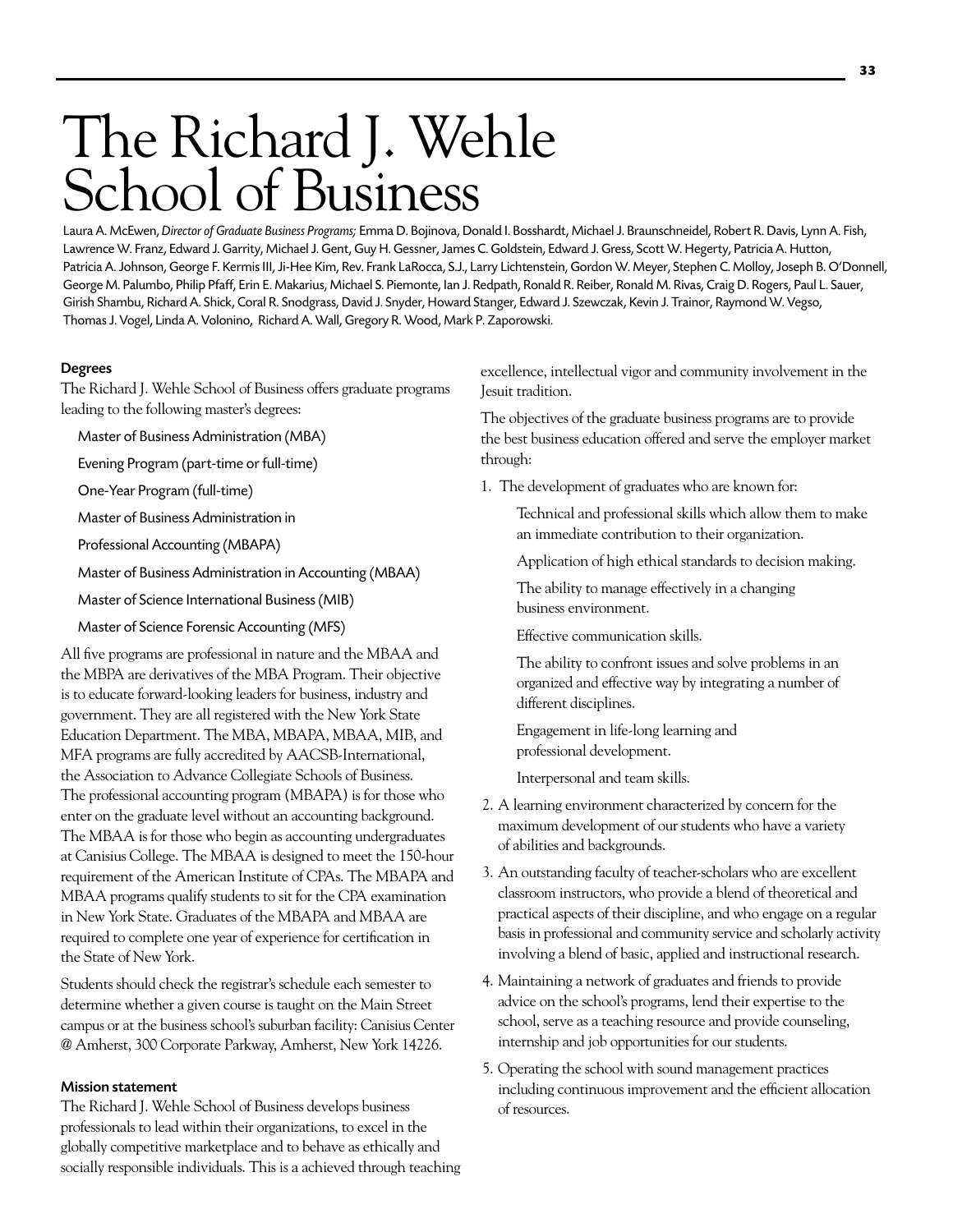#### Master of Business Administration (MBA)

The Evening MBA is designed for either full or part-time study. Working adults can complete their program of studies on a parttime basis. Students attending full-time can take up to 12 credit hours a semester and complete in 16 months. The majority of students come from the Western New York area and they have a variety of undergraduate majors.

#### One-Year MBA Program

The One-Year MBA Program is a full-time program designed for individuals who wish to minimize the delay in starting their professional career or reduce the time away from their present career. This intense program begins in the fall semester and continues through the spring and summer semesters. Because of the special nature of this course of study, candidates for the One-Year MBA are admitted as a single group in the fall and complete the program together. Classes are during the day at the main campus.

#### Master of Business Administration in Professional Accounting (MBAPA)

In addition to enabling them to earn an MBA degree, this program makes it possible for holders of undergraduate and graduate degrees with majors other than accounting to:

- 1. Complete a major in accounting.
- 2. Prepare to enter the accounting profession.
- 3. Acquire the credentials to take the CPA examination leading to professional licensing.

#### Master of Business Administration in Accounting (MBAA)

This program is designed for undergraduate accounting majors at Canisius College. It meets the 150-hour requirement of the American Institute of CPAs and qualifies students for CPA Licensure. Graduates are required to complete one year of work experience for certification Students should apply for admission in the fall of their junior year. They should take the GMAT at the earliest opportunity and no later than February 1 of their junior year. The admissions criteria for this program are different from those that apply to the MBA and MBAPA programs. Candidates must have: (1) a minimum cumulative average of 2.75 in all accounting courses taken at Canisius, including junior accounting courses, (2) a minimum cumulative overall average of 3 by the end of junior year, and (3) a minimum score of 500 on the GMAT.

#### Master of Science International Business (MIB)

This program is designed to immerse students in the global market place through a combination of course work, international research projects and international experiences. Course work emphasizes the fundamentals of international business, a focus on international trade and logistics and concentrations in international entrepreneurship and world area studies. International market research projects are carried out in the capstone international strategy course.

#### Master of Science Forensic Accounting (MSF)

This program will provide not only skill sets necessary to detect irregularities in financial instruments and systems but also heavily inculcates ethical values in decision making and analysis. The program is intended to provide students with the necessary background and tools to both detect and prevent possible future fraudulent behavior by those developing and using financial data. Additionally, students utilizing the skill sets provided by this program should make financial data more reliable for those who make decisions based upon that data.

The program will provide students with the ability to obtain the additional thirty credit hours to be eligible for licensure as Certified Public Accountants (CPA) as well as being able to obtain other certifications such as a Certified Fraud Examiner (CFE).

#### Admission

The graduate programs in business are open to any qualified holder of a bachelor's degree from a recognized college or university regardless of the undergraduate major field of study. The goal of the admission policy is the selection of those candidates who indicate the greatest potential for academic and professional achievement. The candidate for admission to graduate study must present evidence of qualifications to participate successfully in a graduate level academic endeavor. The Admissions Committee recognizes the need to adjust the criteria for pre-service and in-service students.

The Admissions Committee in its decisions takes into consideration the undergraduate QPA (and any graduate QPA) and the scores on the Graduate Management Admission Test (GMAT). The MIB program will accept the GRE in place of the GMAT. The following guidelines are suggested for those considering applying to one of the programs. The candidate should have a total of at least 1000 points for the One-Year MBA and 950 for the other programs based on this formula: 200 times the undergraduate QPA (4.0 system) + the GMAT score. A minimum score of 440 is required on the GMAT.

It should be noted, however, that candidates who meet minimum requirements are not guaranteed an offer of admission. Because of limitations in staff and resources, only the most qualified of the eligible applicants may be admitted.

Applicants should plan to take the GMAT at the earliest opportunity. Information is available at www.mba.com.

Each applicant must submit: (1) a completed application form, (2) an official transcript of all college work,: (3) other information as requested by the Admissions Committee. In addition, the applicant must arrange for an official score on the GMAT or GRE for the MIB to be submitted by the Graduate Management Admission Council or by Educational Testing Service.

Additional admissions information may be found in the sections on the individual programs.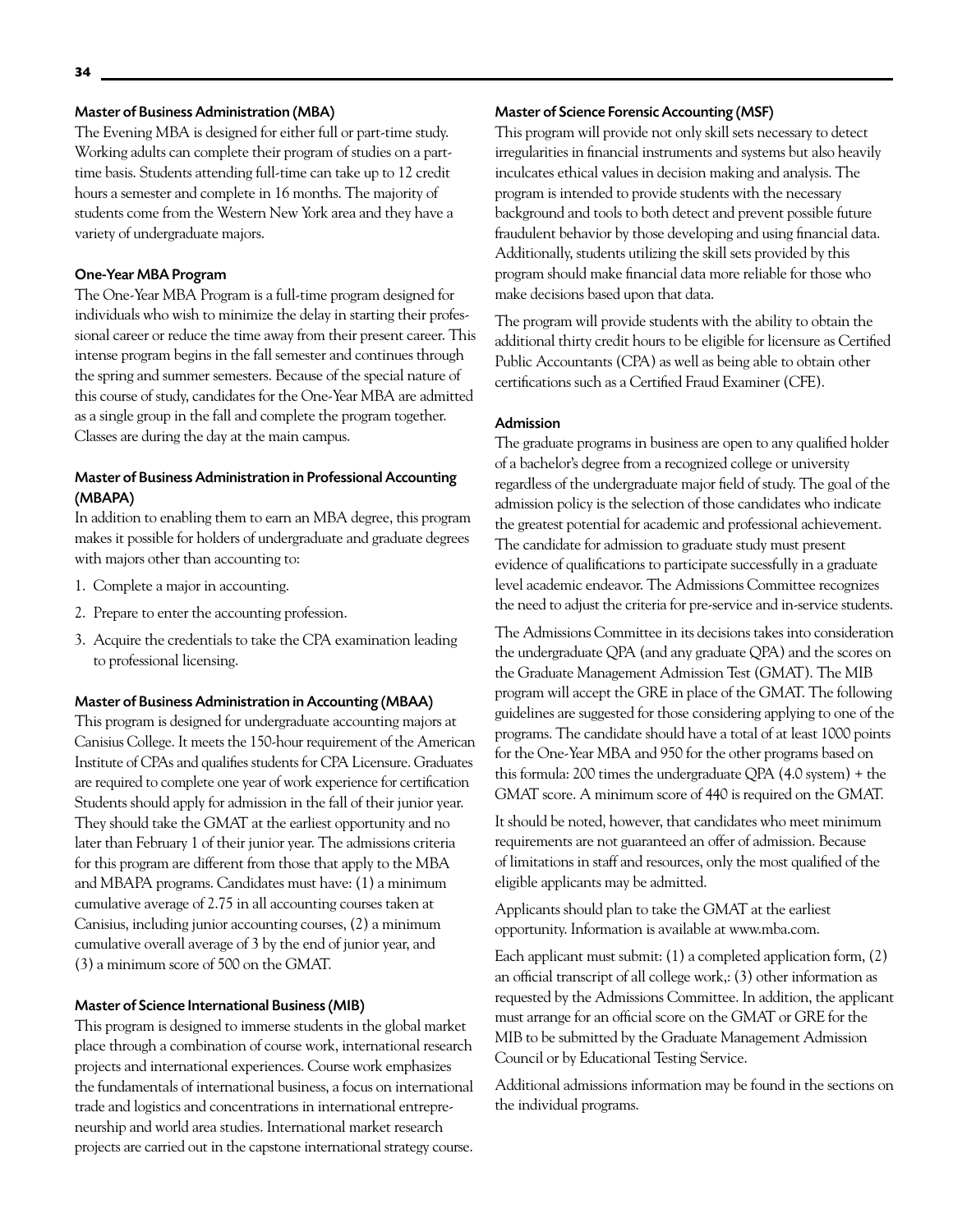#### Academic standing

MBA – Evening MBA (full or part time), MIB A student is placed on academic probation if:

After completion of six hours of course work, the student's cumulative grade point average is 2.00 or lower, or

Any time after completion of nine or more hours of course work, the cumulative grade point average is less than 2.80.

#### A student may be dismissed from the program if:

After completion of six hours of course work subsequent to being placed on academic probation, the cumulative grade point average is less than 2.0, or

After completion of at least 18 hours of course work, the cumulative grade point average is less than 2.80. A student may be dismissed without having been placed on probation first.

#### One-Year MBA

- 1. A student may be dismissed from the program if the student's QPA is 2.3 or lower, or if they fail a course upon completion of the first semester.
- 2. A student will be placed on academic probation if the student's QPA is greater than 2.3 but less then 2.80 upon completion of the first semester.
- 3. A student may be dismissed from the program if the student's QPA is less than 2.80, or they fail a course upon completion of the second semester.
- 4. A student must have a QPA of at least a 2.80 to graduate.

*Students dismissed from the One-Year MBA Program can request to be evaluated for the Evening MBA Program.* 

### MBAA, MBAPA, MSF

A student is placed on academic probation if:

After completion of six hours of course work, the student's cumulative grade point average is 2.80 or lower, or

Any time after completion of nine or more hours of course work, the cumulative grade point average is less than 3.

#### A student may be dismissed from the program if:

After completion of six hours of course work subsequent to being placed on academic probation, the cumulative grade point average is less than 2.80, or

After completion of at least 18 hours of course work, the cumulative grade point average is less than 3. A student may be dismissed without having been placed on probation first.

Note: For the purpose of these policies, averages are computed according to the values listed in the Academic Procedures section.

#### **Graduation**

Students must ordinarily complete all requirements within five years of their first semester of attendance. Extensions may be granted upon the petition of the student to the Director of Graduate Business Programs.

#### Evening MBA, One-Year MBA, and MIB

To graduate, a student must have a cumulative grade point average of at least a 2.80.

#### MBAA, MBAPA, and MS in Forensic Accounting

To graduate, a student must have a cumulative grade point average of at least a 3.

*\*Students interested in pursuing a CPA license should refer to CPA licensure education and experience requirements of the state for which they are seeking a CPA license. For New York State, students must have a B average or better in all accounting courses.* 

#### Transfer credit

Graduate business course work completed by a student at another AACSB accredited college or university may be accepted for transfer credit. Students desiring transfer credit should submit a written request to the program director for evaluation.

No transfer credit will be awarded for courses with grades below "B" and not more than 21 credit hours of transfer credit will be accepted for the evening MBA and MBAPA programs. No transfer credit is allowed for the One-Year MBA program.

Transfer students in the Graduate Business Programs must complete more than 50% of their program at Canisius.

Graduate business students at Canisius College who wish to transfer graduate course work at another institution must have the prior written permission from the director of Graduate Business Programs.

The Jesuit Consortium (JEBNET), of which Canisius is a member, allows MBA students from another Jesuit institution to readily transfer coursework upon approval of the program director.

#### Waivers

Students may qualify for waivers of foundation courses in the MBA or MBAPA Program and pre-requisite courses in the MIB program based upon their undergraduate or graduate coursework, at the discretion of the program director. No waivers are granted for the One-Year MBA program.

Policy for Waivers of Foundation Level Courses: A minimum of six credit hours of undergraduate courses with grades of B or better in the last five years in appropriate content.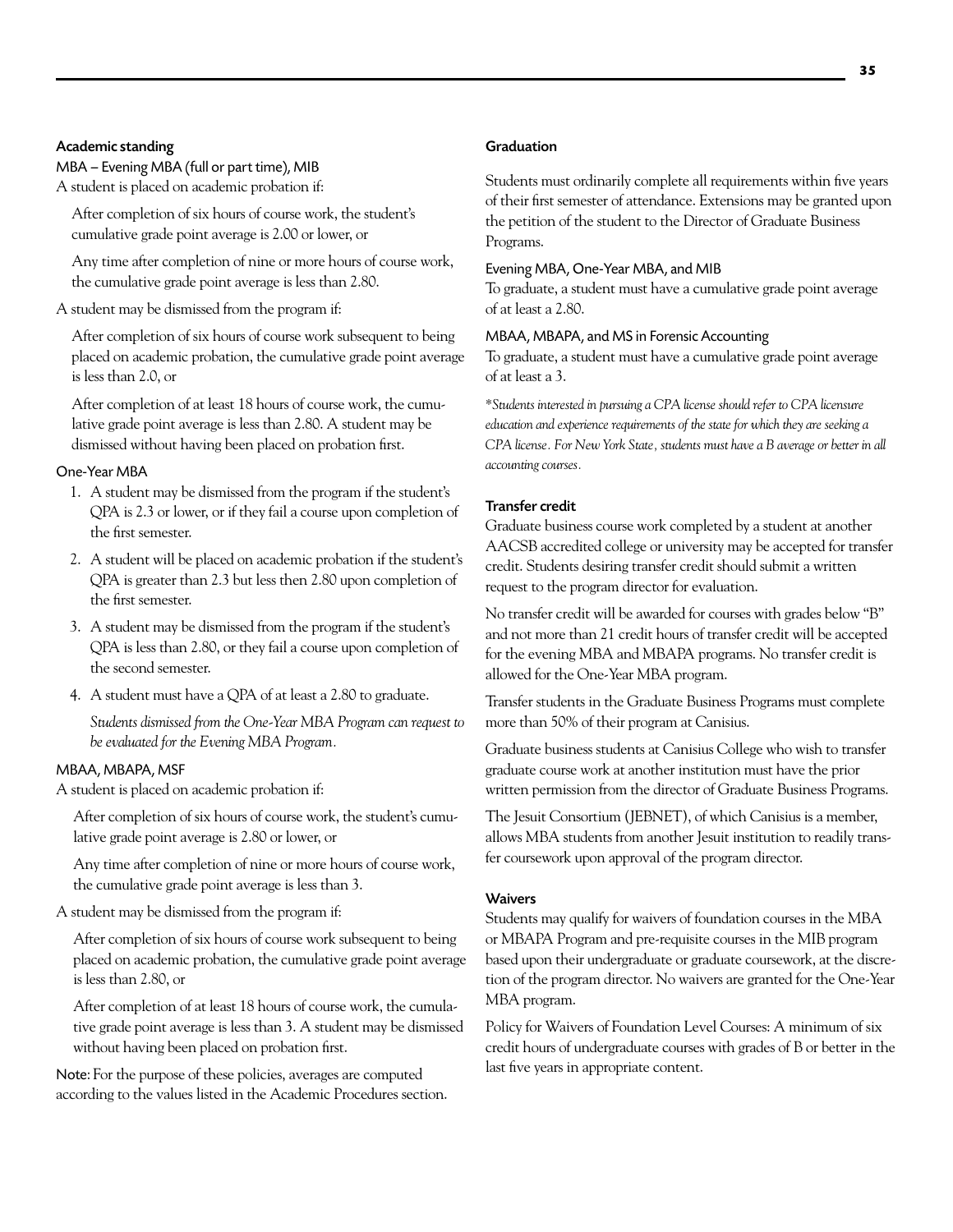# Sample ONE YEAR MBA Curriculum (courses are subject to change)

| <b>Fall Semester</b>   |                                       |                |
|------------------------|---------------------------------------|----------------|
| Course                 | <b>Title</b>                          | <b>Credits</b> |
| <b>MBA 501</b>         | Management Information Systems        | 3              |
| <b>MBA 822</b>         | Statistical Methods                   | 3              |
| <b>MBA 823</b>         | Economics                             | 3              |
| <b>MBA 824</b>         | <b>Financial Accounting</b>           | 3              |
| <b>MBA 825</b>         | Leadership in Organizational Behavior | 3              |
| <b>MBA 803</b>         | Leadership Development Series         | 1              |
|                        | <b>TOTAL</b>                          | 16             |
| <b>Spring Semester</b> |                                       |                |
|                        |                                       |                |
| Course                 | <b>Title</b>                          | <b>Credits</b> |
| <b>MBA 840</b>         | Managerial Accounting                 | 3              |
| <b>MBA 841</b>         | Finance                               | 3              |
| MBA 843                | Foundations of Marketing Management   | 3              |
| <b>MBA 847</b>         | Operations Planning and Control       | 3              |
| MBA 526                | Regression Analysis and Forecasting   | 3              |
| <b>OR</b>              |                                       |                |
| MBA 645                | Human Resource Management             | 3              |
| <b>MBA 804</b>         | Leadeership Development Series        | 1              |

| <b>Summer Semester</b> |                                                                |                |
|------------------------|----------------------------------------------------------------|----------------|
| Course                 | Title                                                          | <b>Credits</b> |
| <b>MBA 809</b>         | Legal Environment & Ethics                                     | 3              |
| MBA 876                | Quantitative Analysis & Global Issues                          | 3              |
| <b>MBA 897</b>         | <b>Strategy Consulting Project</b><br>(started in late spring) | 3              |
| MBA                    | Electives (with or without an internship)                      | 9              |
| MBA                    | Leadership Development Series                                  |                |
|                        | TOTAL                                                          |                |

#### TOTAL PROGRAM 51

Electives will be offered in the evening.

Students can earn concentrations in financial services, international business, and marketing by completing 9 credit hours of electives in that area.

Students can choose not to concentrate and take electives from all different areas.

Concentrations will be reflected on a student's transcript.

Leadership Development Series will include mentoring,

skills training, and leadership development activities.

# EVENING MBA CURRICULUM

| I. Foundation Level (24 credit hours) |                                       |                |
|---------------------------------------|---------------------------------------|----------------|
| Course                                | Title                                 | <b>Credits</b> |
| <b>MBA 501</b>                        | Management Information Systems        | 3              |
| <b>MBA 502</b>                        | Leadership in Organizational Behavior | 3              |
| MBA 503                               | <b>Statistics for Managers</b>        | 3              |
| <b>MBA 504</b>                        | <b>Economics for Managers</b>         | 3              |
| MBA 505                               | <b>Financial Accounting</b>           | 3              |
| MBA 506                               | Foundations of Marketing Management   | 3              |
| <b>MBA 507</b>                        | Operations Planning & Control         | 3              |
| MBA 508                               | Corporate Finance                     | 3              |

| II. Ethics (3 credit hours) (choose one) |                                           |                |
|------------------------------------------|-------------------------------------------|----------------|
| Course                                   | Title                                     | <b>Credits</b> |
| MBA 509                                  | Legal Environment & Ethics                |                |
| <b>OR</b>                                |                                           |                |
|                                          | MBA 510   Managerial Environment & Ethics |                |

# III. Core Areas (9 credit hours) Students must complete three credit hours in each of three of the following areas. Course Title Credits Accounting MBA 610 | Managerial Accounting 1997 MBA 620 | Investment Management | 3 MBA 622 Financial Inst. & Markets 3 MBA 625 | Adv. Corporate Finance | 3 *Other finance courses as designated* Management MBA 641 | Human Resource Mgmt. | 3

MBA 642 Global Supply Chain Mgmt. 3 MBA 653 Bus. His. Leadership in Context  $\begin{array}{|l|} \hline \end{array}$  3 Marketing MBA 630 | Marketing Strategy 3 **Technology** MBA 658 System Dynamics 3 MBA 526 Regression Analysis and Forecasting 3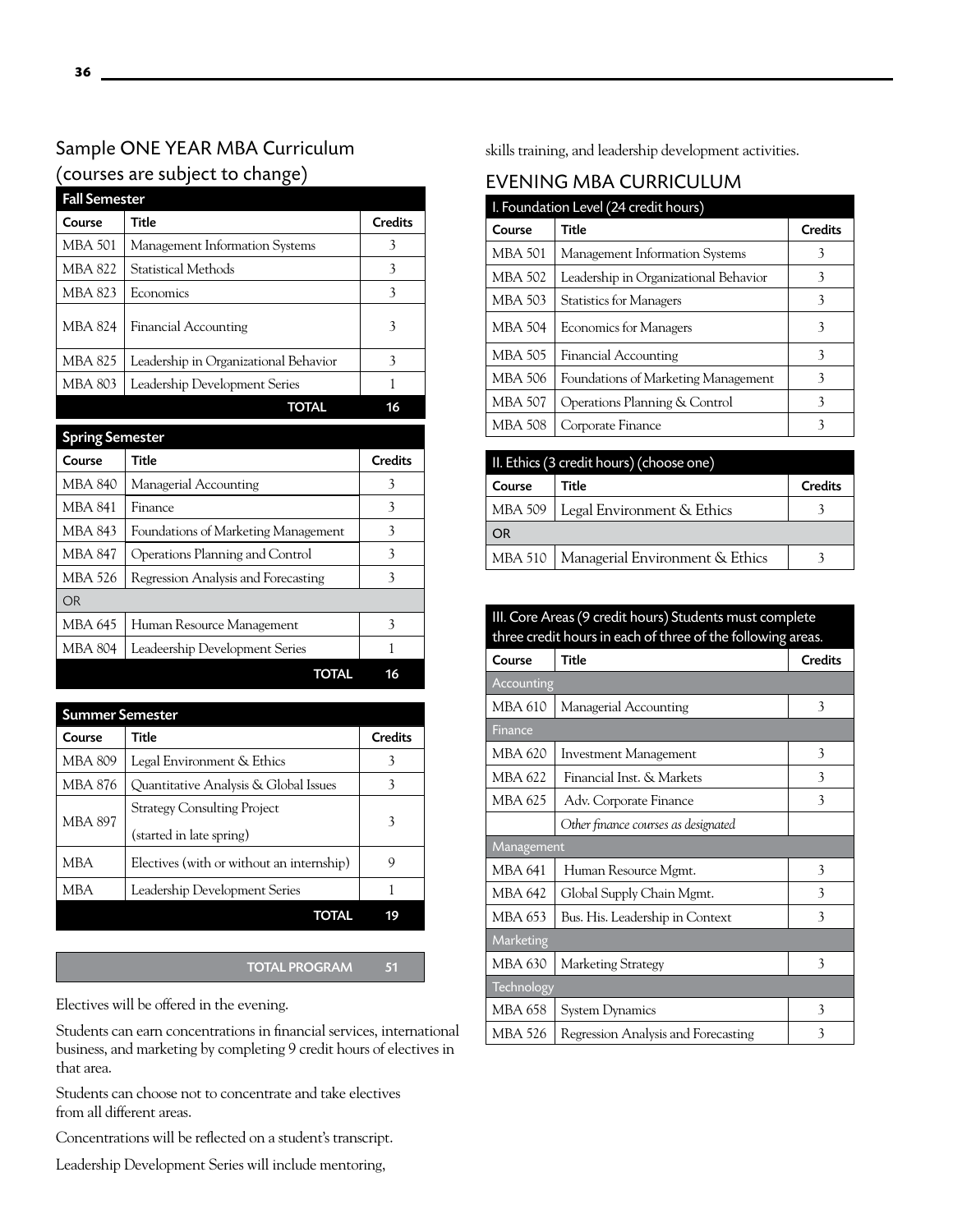#### IV. Concentration or Electives (9 credit hours)

Concentrations offered: Accounting, Financial Services, Global Supply Chain Management, Information Technology, International Business, Leadership and Change, Marketing in the new Economy

| V. Capstone (3 credit hours) take in the second last to last semester |                                             |                |
|-----------------------------------------------------------------------|---------------------------------------------|----------------|
| Course                                                                | Title                                       | <b>Credits</b> |
|                                                                       | MBA 690   Strategic Management & Leadership |                |

TOTAL CREDIT HOURS 48

#### Concentrations:

Accounting

Complete MBA 610

| Course         | Title                                                               | <b>Credits</b> |
|----------------|---------------------------------------------------------------------|----------------|
| <b>MBA 711</b> | Intermediate Financial Reporting I                                  | 3              |
| MBA 715        | Basic Taxation and one of the following:                            | 3              |
| <b>MBA 707</b> | Accounting Information Systems 3 Prerequisite:<br><b>MBA 505</b>    | 3              |
| <b>MBA 712</b> | Intermediate Financial Reporting II Prerequisite:<br><b>MBA 711</b> | 3              |
| <b>MBA 716</b> | Advanced Taxation Prerequisite: MBA 715                             | 3              |
| <b>MBA 729</b> | Not-for-Profit Accounting Prerequisite: MBA<br>505                  |                |

Note that this concentration does NOT qualify a student to sit for the CPA exam. Students interested in doing so should consider the MBA in professional accounting program, which would also satisfy the accounting core in the MBA program. Students who are unsure should complete MBA 702 rather than MBA 610.

#### Financial Services

Complete a finance course in the core area and three additional courses from the following:

| Course  | Title                                                                | <b>Credits</b> |
|---------|----------------------------------------------------------------------|----------------|
| MBA 616 | Mergers & Valuation Prerequisite: MBA 508                            | 3              |
| MBA 617 | Portfolio Analysis Prerequisite: MBA 508                             | 3              |
| MBA 618 | Financial Analyst Preparation Prerequisite:<br>Consent of Instructor | 3              |
| MBA 619 | Financial Modeling Prerequisite: MBA 508                             | 3              |
| MBA 620 | Investment Management Prerequisite: MBA 508                          | 3              |
| MBA 621 | Money, Banking, and the Economy Prerequisite:<br><b>MBA 504</b>      | 3              |
| MBA 622 | Financial Institutions and Markets Prerequisite:<br>MBA 508          | 3              |
| MBA 623 | Fixed Income Securities Prerequisite: MBA 508                        | 3              |
| MBA 624 | Golden Griffin Fund I Prerequisite: Consent of<br>Instructor         | 3              |
| MBA 625 | Advanced Corporate Finance Prerequisite: MBA 508                     | 3              |

|         | MBA 626   International Finance Prerequisite: MBA 508      |  |
|---------|------------------------------------------------------------|--|
|         | MBA 627   Multinational Banking Prerequisite: MBA 508      |  |
|         | MBA 628   Derivative Securities Prerequisite: MBA 508      |  |
| MBA 629 | Golden Griffin Fund II Prerequisite: Consent of Instructor |  |
| MBA 812 | Analyzing Financial Information Prerequisite: MBA 508      |  |

It is suggested that students intending to complete a finance concentration also complete MBA 610, Managerial Accounting, and MBA 526, Regression Analysis and Forecasting, as part of their core requirements.

# Global Supply Chain Management

| Course         | <b>Title</b>                                                                                                 | <b>Credits</b> |
|----------------|--------------------------------------------------------------------------------------------------------------|----------------|
| MBA 633        | Global Logistics Prerequisites: MBA 506, 507                                                                 | 3              |
| MBA 642        | Global Supply Chain Management Prerequisites:<br><b>MBA 507</b><br>and three credit hours from the following | 3              |
| MBA 526        | Regression Analysis & Forecasting<br>Prerequisites: MBA 503, 504                                             | 3              |
| <b>MBA 546</b> | Management Science Prerequisites: MBA 503, 504                                                               | 1.5            |
| MBA 626        | International Finance Prerequisites: MBA 504, 508                                                            | 3              |
| MBA 638        | Internet Marketing Prerequisite: MBA 506                                                                     | 3              |
| MBA 639        | New Product Strategy Prerequisite: MBA 630                                                                   | 3              |
| MBA 646        | International Business Prerequisites: MBA 506, 507                                                           | 3              |
| MBA 660        | Internship in Supply Chain Management<br>Prerequisite: Permission                                            | 3              |
| MBA 662        | MBA 662 Special Topics in Supply Chain Man-<br>agement Prerequisite: MBA 642                                 | 3              |
| MBA 680        | International Business Seminar Prerequisites:<br>MBA 506, 507                                                | 3              |

Note that if MBA 642 is selected for the core area, only six additional credit hours are required for the concentration, leaving three credit hours of free elective.

#### Information Technology

| Complete the IT core and nine credit hours from the following: |                                    |         |
|----------------------------------------------------------------|------------------------------------|---------|
| Course                                                         | $ $ Title                          | Credits |
|                                                                | MBA 600   Digital Network Security |         |

| MBA 600        | Digital Network Security                                          |  |
|----------------|-------------------------------------------------------------------|--|
| MBA 601        | Anti-Fraud Management                                             |  |
| MBA 638        | Internet Marketing Prerequisite: MBA 506                          |  |
| MBA 655        | Project Management Prerequisite: MBA 507                          |  |
| MBA 658        | System Dynamics Prerequisite: MBA 501                             |  |
| <b>MBA 526</b> | Regression Analysis and Forecasting Prerequisites<br>MBA 503, 504 |  |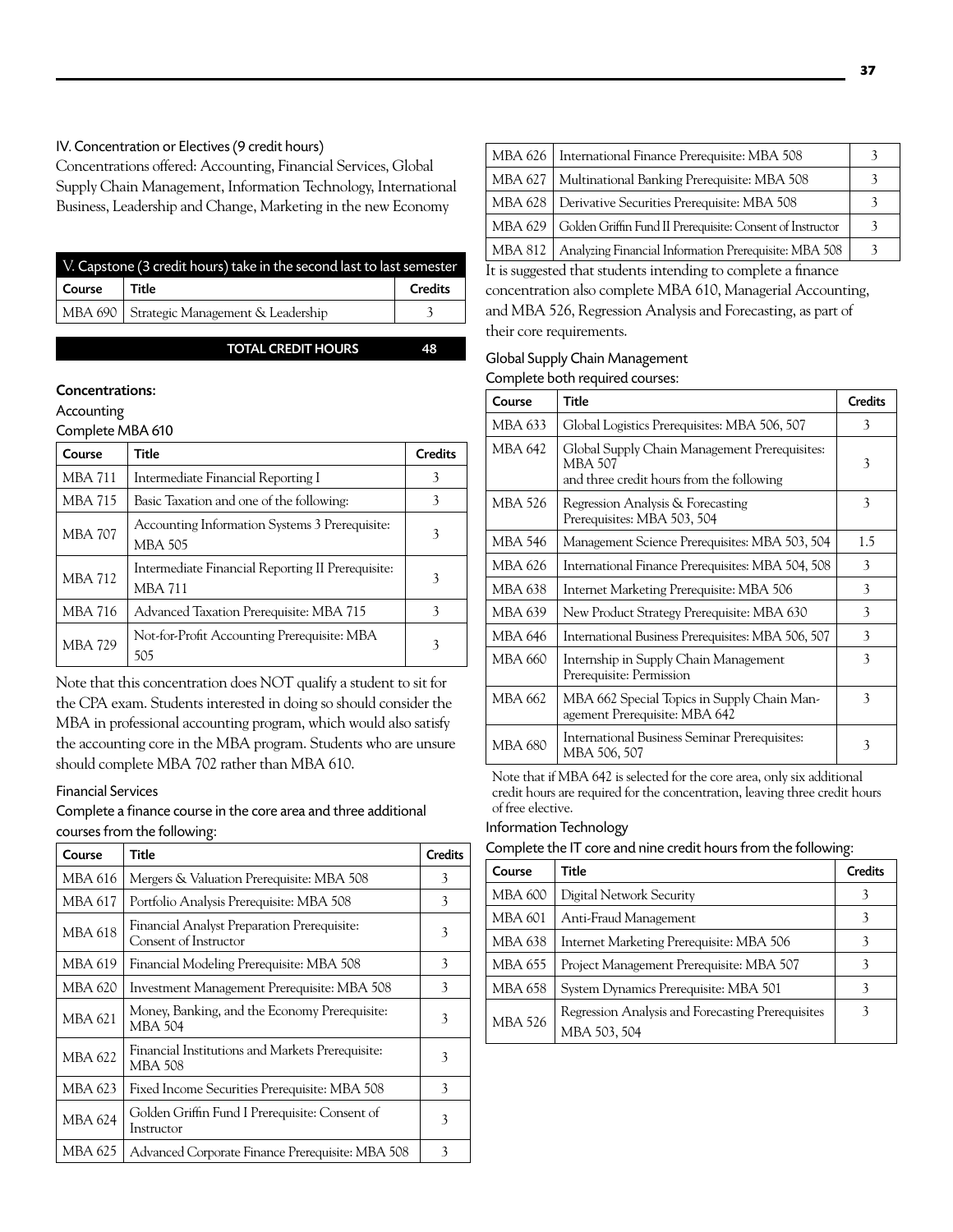# International Business

#### Complete any three of the following:

| Course         | Title                                                              | <b>Credits</b> |
|----------------|--------------------------------------------------------------------|----------------|
| MBA 626        | International Finance Prerequisites: MBA 504, 508                  | 3              |
| MBA 633        | Global Logistics and Transportation<br>Prerequisites: MBA 506, 507 | 3              |
| MBA 636        | International Marketing Prerequisite: MBA 506                      | 3              |
| <b>MBA 642</b> | Global Supply Chain Management Prerequisite:<br><b>MBA 507</b>     | 3              |
| MBA 646        | International Business Prerequisites: MBA 506, 507                 | 3              |
| <b>MBA 680</b> | International Business Seminar Prerequisites:<br>MBA 506, 507      | 3              |

# Leadership and Change

#### Complete MBA 653 in the core area and three of the following:

| Course         | Title                                | <b>Credits</b> |
|----------------|--------------------------------------|----------------|
| MBA 640        | Leadership and Management Skills Dev | 3              |
| <b>MBA 641</b> | Human Resource Management            |                |
| <b>MBA 644</b> | Organizational Theory and Design     |                |
| MBA 647        | Organizational Leadership and Change | 3              |
| MBA 649        | Labor Relations                      | 3              |
| MBA 650        | Personal Leadership                  | 3              |
| <b>MBA 651</b> | <b>Executive Coaching</b>            | 3              |

### **Marketing**

# Complete MBA 630 in the core area and three of the following:

| Course         | Title                                                     | <b>Credits</b> |
|----------------|-----------------------------------------------------------|----------------|
| <b>MBA 631</b> | Market Research Prerequisite: MBA 506                     | 3              |
| MBA 634        | Consumer Behavior Prerequisite: MBA 506                   | 3              |
| <b>MBA 635</b> | Sales Management Prerequisite: MBA 506                    | 3              |
| MBA 636        | International Marketing Prerequisite: MBA 506             | 3              |
| MBA 637        | Professional Sales Prerequisite: MBA 506                  | 3              |
| MBA 638        | Internet Marketing Prerequisite: MBA 506                  | 3              |
| <b>MBA 639</b> | New Product Strategy Prerequisite: MBA 630                | 3              |
| <b>MBA 654</b> | Customer Relationship Management Prerequisite:<br>MBA 506 | 3              |

Note that the list of concentration courses may be amended.

# MASTER of SCIENCE INTERNATIONAL BUSINESS (MIB)

| I. Pre-requisites: Students with undergraduate course in<br>business will be evaluated for waivers. |                                     |                |
|-----------------------------------------------------------------------------------------------------|-------------------------------------|----------------|
| Course                                                                                              | Title                               | <b>Credits</b> |
| MBA 503                                                                                             | <b>Statistics for Managers</b>      | 3              |
| MBA 505                                                                                             | <b>Financial Accounting</b>         | 3              |
| MBA 506                                                                                             | Foundations of Marketing Management | 3              |
| MBA 507                                                                                             | Operations Planning & Control       | 3              |
| MBA508                                                                                              | Corporate Finance                   |                |

#### II. Required courses (24 credit hours)

| Course  | Title                                  | <b>Credits</b> |
|---------|----------------------------------------|----------------|
| MIB 506 | Fundamentals of International Business | 3              |
| MIB 516 | Comparative Management                 | 3              |
| MIB 536 | International Marketing                | 3              |
| MIB 526 | International Finance                  | 3              |
| MIB 531 | Market Research                        | 3              |
| MIB 542 | Global Supply Chain Management         | 3              |
| MIB 533 | Global Logistics                       | 3              |
| MIB 590 | Capstone                               | 3              |

# III. International requirement

(9 credit hours, unless otherwise indicated) (choose 1 area)

| Area I     |                                                                            |                |
|------------|----------------------------------------------------------------------------|----------------|
| Course     | Title                                                                      | <b>Credits</b> |
| <b>MIB</b> | International Field Experience requirement - one<br>week over school break | 3              |
| <b>AND</b> |                                                                            |                |
| MIB        | Internship or Project                                                      |                |

| Title                   | <b>Credits</b> |
|-------------------------|----------------|
| Study Abroad Experience | $9 \text{ or}$ |
|                         | . .<br>.       |

\* Students who study abroad for 12 credit hours will only need 3 credit hours of electives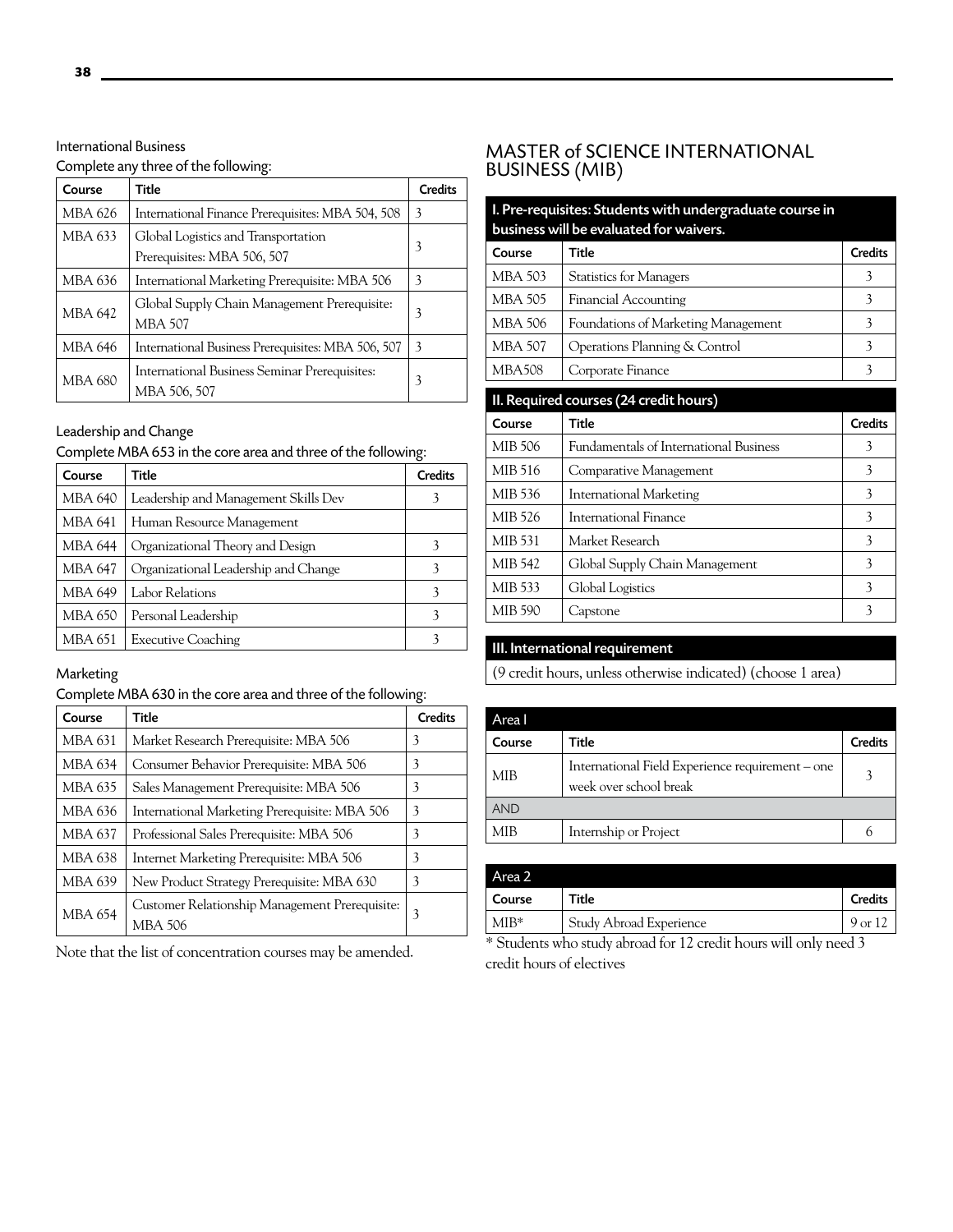| IV. Electives (6 credit hours) |                                      |                |  |
|--------------------------------|--------------------------------------|----------------|--|
| Course                         | Title                                | <b>Credits</b> |  |
| MIB 586                        | Doing Business in the European Union | 3              |  |
| MIB                            | Doing Business in Canada, Mexico     | 3              |  |
| MIB 582                        | Doing Business in Latin America      |                |  |
| MIB 581                        | Doing Business in Asia               |                |  |
| <b>MIB</b>                     | Language courses – day only          | 3              |  |
| MIB 551                        | International Entrepreneurship       | 3              |  |
| MIB 552                        | Trade Mission                        |                |  |

Total FOR BUSINESS UNDERGRADUATES 39

#### Total FOR NON BUSINESS UNDERGRADUATES WITHOUT WAIVERS 54

# MBA in PROFESSIONAL ACOUNTING (MBAPA)

| I. Accounting requirements (33 credit hours) |                                                |                |
|----------------------------------------------|------------------------------------------------|----------------|
| Course                                       | Title                                          | <b>Credits</b> |
| MBA 701                                      | Financial Accounting                           | 3              |
| MBA 702                                      | Managerial and Cost Accounting                 | 3              |
| MBA 711                                      | Intermediate Financial Reporting I             | 3              |
| <b>MBA 712</b>                               | Intermediate Financial Reporting II            | 3              |
| MBA 715                                      | <b>Basic Taxation</b>                          | 3              |
| MBA 716                                      | Advanced Taxation                              | 3              |
| MBA 721                                      | Advanced Financial Reporting                   | 3              |
| MBA 725                                      | <b>Auditing Theory and Practice</b>            | 3              |
| MBA 726                                      | Information Systems Auditing/Advanced Auditing | 3              |
| MBA 751                                      | Seminar in Accounting Theory                   | 3              |
| *MBA                                         | <b>Accounting Elective</b>                     | 3              |
| *MBA                                         | <b>Accounting Elective</b>                     | 3              |

\* Recommend MBA 716, Advanced Tax and MBA 729, Not-forprofit Accounting

| II. MBA requirements (24 credit hours) |                                       |                |
|----------------------------------------|---------------------------------------|----------------|
| Course                                 | Title                                 | <b>Credits</b> |
| <b>MBA 502</b>                         | Leadership in Organizational Behavior | 3              |
| <b>MBA 503</b>                         | <b>Statistics for Mangers</b>         | 3              |
| <b>MBA 504</b>                         | Economics                             | 3              |
| MBA 506                                | Marketing for Managers                | 3              |
| MBA 507                                | Operations Planning and Control       | 3              |
| MBA 508                                | Corporate Finance                     | 3              |
| <b>MBA</b>                             | <b>MBA Elective</b>                   | 3              |
| MBA 707                                | <b>Accounting Information Systems</b> | 3              |

#### III. Core Areas (6 credit hours)

(students must complete three credit hours in two of the following areas)

| Management |                                    |                |  |
|------------|------------------------------------|----------------|--|
| Course     | Title                              | <b>Credits</b> |  |
| MBA 641    | Human Resource Mgmt                |                |  |
| MBA 642    | Global Supply Chain Mgmt           |                |  |
| MBA 653    | Bus. History Leadership in context |                |  |

| Marketing |                      |                |
|-----------|----------------------|----------------|
| Course    | <b>Title</b>         | <b>Credits</b> |
| MBA 630   | Marketing Management |                |

| <b>Financial Services</b> |                                       |                |
|---------------------------|---------------------------------------|----------------|
| Course                    | Title                                 | <b>Credits</b> |
| MBA 620                   | Investment Management                 |                |
| MBA 621                   | Money, Banking & Econ                 | 3              |
| MBA 622                   | Financial Inst & Markets              |                |
| MBA 625                   | Adv Corporate Finance                 |                |
|                           | (other finance courses as designated) |                |

| IV. Business Law (4 credit hours) |                                  |                |
|-----------------------------------|----------------------------------|----------------|
| Course                            | Title                            | <b>Credits</b> |
| MBA 671                           | Business Law & Legal Environment |                |

| V. CAPSTONE (3 credit hours) |                                  |              |                |
|------------------------------|----------------------------------|--------------|----------------|
| Course                       | Title                            |              | <b>Credits</b> |
| MBA 690                      | Strategy Management & Leadership |              |                |
|                              |                                  | <b>TOTAL</b> |                |

To sit for the CPA examination in New York State, a student must have a minimum QPA of 3 on a scale of 4.0 in all graduate accounting courses taken.

# MASTER OF SCIENCE FORENSIC ACCOUNTING (MSF)

| I.Required courses |                                               |         |
|--------------------|-----------------------------------------------|---------|
| Course             | Title                                         | Credits |
| <b>MSF 701</b>     | Fraud Examination                             | 3       |
| <b>MSF 702</b>     | Fin Statement Fraud & Risk Assessment         | 3       |
| <b>MSF 703</b>     | Legal & Regulatory Env of Forensic Accounting | 3       |
| <b>MSF 704</b>     | <b>Computer Forensics</b>                     | 3       |
| <b>MSF 707</b>     | <b>Accounting Information Systems</b>         | 3       |
| <b>MSF 708</b>     | White Collar Crime                            | 3       |
| <b>MSF 716</b>     | Advanced Tax                                  | 3       |
| <b>MSF 725</b>     | Auditing                                      | 3       |
| <b>MSF 726</b>     | <b>Information Systems Auditing</b>           |         |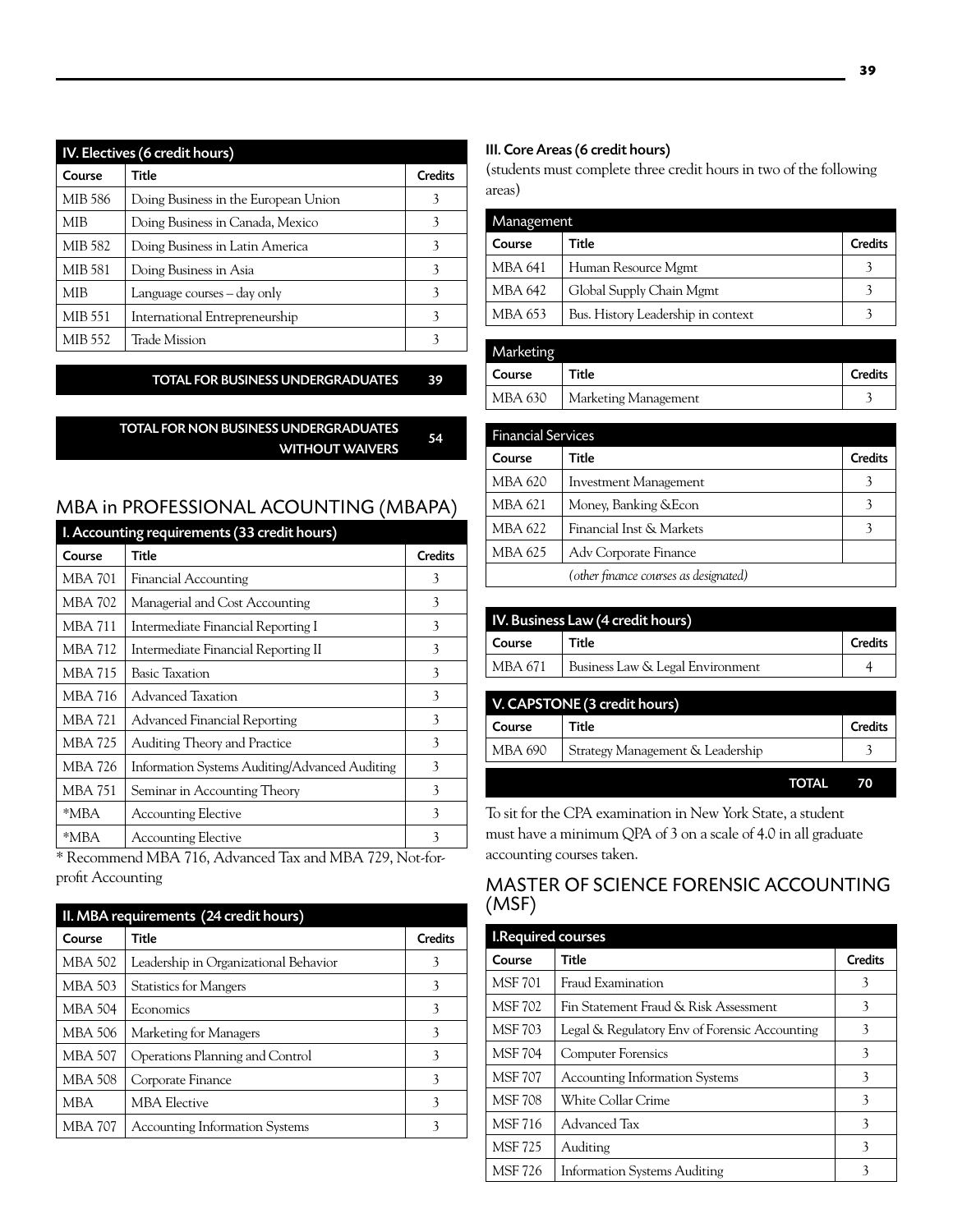| II. Elective area (students must complete courses from this area<br>for each subcourse above) |                                   |                |
|-----------------------------------------------------------------------------------------------|-----------------------------------|----------------|
| Course                                                                                        | Title                             | <b>Credits</b> |
| <b>MSF 751</b>                                                                                | Seminar in Accounting Theory      | 3              |
| MBA 626                                                                                       | International Economics Finance   | 3              |
| MBA 625                                                                                       | <b>Advanced Corporate Finance</b> | 3              |
| <b>MBA 620</b>                                                                                | Investment Management             | 3              |
| <b>MBA 622</b>                                                                                | Financial Institutions & Markets  | 3              |
| <b>MBA 729</b>                                                                                | Not-for-Profit Accounting         | 3              |
| MBA 752                                                                                       | <b>Enterprise System</b>          | 3              |
|                                                                                               | TOTAL                             |                |

\* other finance courses as designated

| III. Capstone (3 credit hours) |                                   |                |
|--------------------------------|-----------------------------------|----------------|
| Course                         | Title                             | <b>Credits</b> |
| <b>MSF 755</b>                 | Advanced Financial Investigations |                |
|                                | TOTAL                             | 30             |

# MASTER OF BUSINESS ADMINISTRATION IN ACCOUNTING (MBAA -150-hour program)

Students in the 150-Hour Program will graduate with a BS degree in accounting at the end of their senior year. In order to receive the BS degree, the student must have a minimum QPA of 2.0 on a scale of 4.0 in all under-graduate courses, a minimum QPA of 2.0 on a scale of 4.0 in the combination of accounting and business law courses taken at Canisius College. In order to received the MBAA a students must have a minimum of 3 on a scale of 4.0 in all graduate courses.

Under present education requirements of the State of New York, students are able to sit for the CPA examination upon completing their 120 hour program (BS). Students must have a 150 hours to secure CPA Licensure.

#### MBAA curriculum 150-hour program:

FYS 101, ENG 101, RST 101, PHI 101 4 courses 12 cr. hrs.

One course from each of the Breadth of Knowledge Fields 1 to 7.

One course from each of the six knowledge and skills attributed.

| Course         | Title                              | <b>Credits</b> |
|----------------|------------------------------------|----------------|
|                | Common body of business knowledge: |                |
| Mat 105        | <b>Finite Mathematics</b>          |                |
| <b>AND</b>     |                                    |                |
| <b>MAT 106</b> | Calculus for the Non-Sciences      |                |
| <b>OR</b>      |                                    |                |
| <b>MAT111</b>  | Calculus I                         |                |
| <b>OR</b>      |                                    |                |
| <b>MAT 115</b> | Calculus for Business I            |                |

| Course         | Title                                     | <b>Credits</b> |
|----------------|-------------------------------------------|----------------|
|                | Arts and Sciences Electives               | 3              |
| <b>ENG 389</b> | <b>Business Communications</b>            | 3              |
| <b>ACC 211</b> | Principles of Accounting I                | 3              |
| ACC 212        | Principles of Accounting II               | 3              |
| <b>ECO 101</b> | Principles of Macroeconomics              | 3              |
| <b>ECO 102</b> | Principles of Microeconomics              | 3              |
| <b>ECO 255</b> | <b>Business Statistics I</b>              | 3              |
| <b>ECO 256</b> | <b>Business Statistics II</b>             | 3              |
| <b>FIN 201</b> | Introduction to Finance                   | 3              |
| <b>ISB 101</b> | Management Technology                     | 3              |
| <b>MGT 101</b> | Introduction to Management                | 3              |
| <b>MGT 325</b> | Operations Analysis for Business          | 3              |
| <b>MGT 446</b> | Managerial Policy Strategy                | 3              |
| <b>MKT 201</b> | Principles of Marketing                   | 3              |
|                | <b>Business International Requirement</b> | 6              |

| Accounting courses at the undergraduate level |                                               |                |
|-----------------------------------------------|-----------------------------------------------|----------------|
| Course                                        | Title                                         | <b>Credits</b> |
| <b>ACC 301</b>                                | Intermediate Accounting I                     |                |
| ACC 302                                       | Intermediate Accounting II                    |                |
| ACC 303                                       | Cost Accounting                               |                |
| ACC 307                                       | Management and Accounting Information Systems |                |

| 6. Graduate Portion: |                                     |                |
|----------------------|-------------------------------------|----------------|
| Course               | Title                               | <b>Credits</b> |
| MBA 502              | Organizational Behavior             | 3              |
| <b>MBA 507</b>       | Operations Planning & Control       | 3              |
| <b>MBA 508</b>       | Corporate Finance                   | 3              |
| <b>MBA</b>           | Finance elective                    | 3              |
| MBA 630              | Marketing Management                | 3              |
| MBA 641              | Human Resource Management           | 3              |
| MBA 672              | Advanced Commercial Law             | 3              |
| MBA 690              | Strategy Management & Leadership    | 3              |
| <b>MBA 715</b>       | <b>Basic Taxation</b>               | 3              |
| <b>MBA 716</b>       | Advanced Tax                        | 3              |
| <b>MBA 721</b>       | <b>Advanced Financial Reporting</b> | 3              |
| <b>MBA 725</b>       | Auditing Theory and Practice        | 3              |
| <b>MBA 726</b>       | <b>Advanced Auditing</b>            | 3              |
| <b>MBA 729</b>       | Not-for-Profit Accounting           | 3              |
| <b>MBA 751</b>       | Seminar in Accounting Theory        | 3              |
| <b>MBA</b>           | <b>MBA Elective</b>                 | 3              |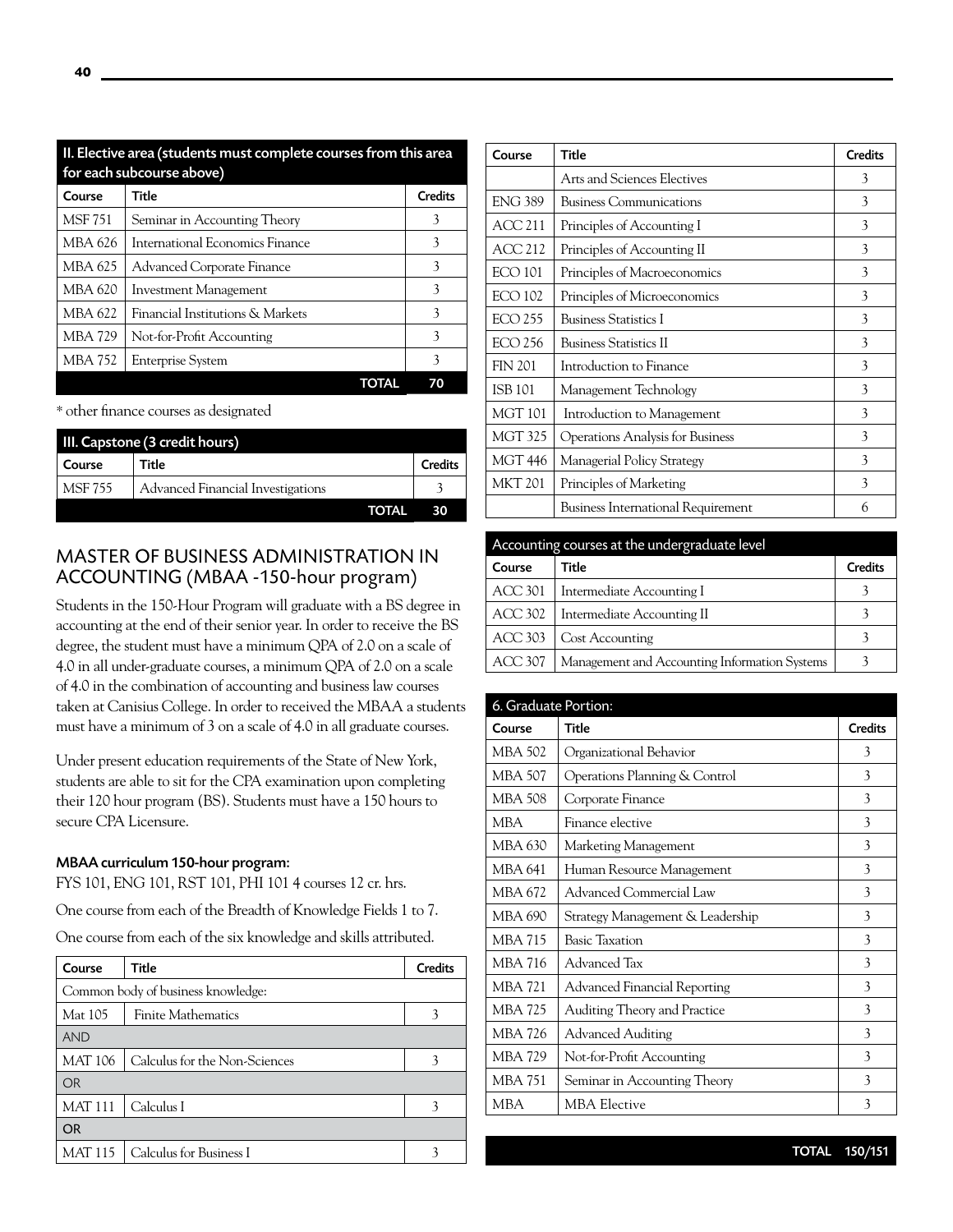# **COURSES**

(3 credit hours unless otherwise noted)

Note that pre-requisites are not listed here. They are posted online for student access, along with course schedules and other registration materials.

#### MBA courses

#### MBA 501 Management Information Systems

Businesses operate through their information systems, databases, data networks, supply chains and electronic commerce applications. This course provides an overview of a company's critical information infrastructure and data applications.

#### MBA 502/MBA 825 Leadership in Organizational Behavior

This course is designed to enrich students' understanding of behavior in organizations. Course study draws on the behavioral and social sciences to explore organizational phenomena in terms of individuals, groups and total organizational systems. The course stresses the role leadership plays in creating effective organizations, meeting employee needs, managing power relationships and revealing meaning in contemporary organizations.

#### MBA 503/MBA 822 Statistics for Managers

This course covers statistical concepts and techniques emphasizing problem solving and interpretation: descriptive measures and charts, probability distributions, estimation, hypothesis testing, contingency tables, analysis of variance and simple regression analysis.

#### MBA 504/MBA 823 Economics for Managers

This course introduces students to fundamental concepts and analytical tools of microeconomics and macroeconomics. Included are demonstrations of how economics can be used to as a practical tool for problem solving. Emphasis in the course is placed on the application of theory to both managerial and public policy decision making. The following principles are emphasized: optimization subject to constraints, opportunity cost, specialization and exchange, markets and equilibrium, marginal decision making, short-run versus long-run outcomes and the importance of real economic variables.

#### MBA 505/MBA 824 Financial Accounting

Reporting the financial results of operations and financial position to investors, creditors, and managers; examination of problems that arise in the preparation, analysis and use of accounting data, with emphasis on the use of financial reports.

#### MBA 506/MBA 843 Foundations of Marketing Management

This course provides a survey of the various environmental factors that affect marketing strategy decisions as well as the variety of strategic marketing decisions themselves. It also examines the research and other information gathering techniques available to managers and the psychological and economic foundations for consumer and buyer behavior. An understanding of buyer behavior is applied to the preliminary steps of segmentation of markets, targeting of segments and positioning of market offerings. The breadth of the material covered in this course prohibits an in-depth treatment in any area, yet cases and other forms of application to real world

problems are used throughout the course to develop a richer understanding of the material covered.

#### MBA 507/MBA 847 Operations Planning and Control

Operations management involves the planning, coordinating and executing of all activities that create goods and services. The subject matter includes, but is not limited to, productivity, competitiveness, operations strategy, quality management, facility layout, new technologies, inventory management, just-in-time, demand and capacity planning within the firm.

#### MBA 508/MBA 841 Corporate Finance

This course provides an introduction to the basic tools of financial management. Topics covered include the goal of financial management, analysis of financial statements, the concept of cash flow, financial planning, time value of money, capital budgeting, the principles of stock and bond valuation, the risk/return tradeoff and capital markets theory, capital structure, cost of capital, dividend policy, working capital management and international aspects of finance.

#### MBA 509/MBA 809 Legal Environment and Ethics

Threshold knowledge for managers of the law in areas of contract, product liability, corporations, partnerships, employment and environment.

#### MBA 510 Managerial Environment and Ethics

Relationships of business and society with an emphasis on management and the integration of ethics and social issues in daily business practices.

#### MBA 526 Regression Analysis and Forecasting

Builds on the tools of statistical inference to address issues of estimation and hypothesis testing encountered in regression and time series analysis.

#### MBA 600 Digital Network Security

An introduction to cyber threats, hackers, malicious code, computer forensics and electronic records management (ERM). This course provides an overview of legal problems triggered by Internet connectivity; and how to defend against exposure to financial loss and liability. Also covered are the e-records retention requirements of the Sarbanes-Oxley Act of 2002.

#### MBA 601 Anti-Fraud Management

Information technology (IT) has made fraud easier to commit as well as to detect. Flash drives, MP3 players, the Internet and botnets have created more ways to commit "old crimes" and new ones. This course covers current fraud prevention and detection methods and IT tools to investigate fraud after it has been committed.

#### MBA 610/MBA 840 Managerial Accounting

Preparation and analysis of data used by management in planning, budgeting, decision making, product costing, inventory valuation and performance evaluation.

#### MBA 616 Mergers and Valuation

This course will cover a variety of topics related to corporate valuation. Particular emphasis will be on valuation analysis used in mergers and acquisitions and on the assessment of restructuring options and recapitalization plans. Free cash flows, cost of capital and economic value added (EVA) will be among the analytic tools to be discussed. Students should have an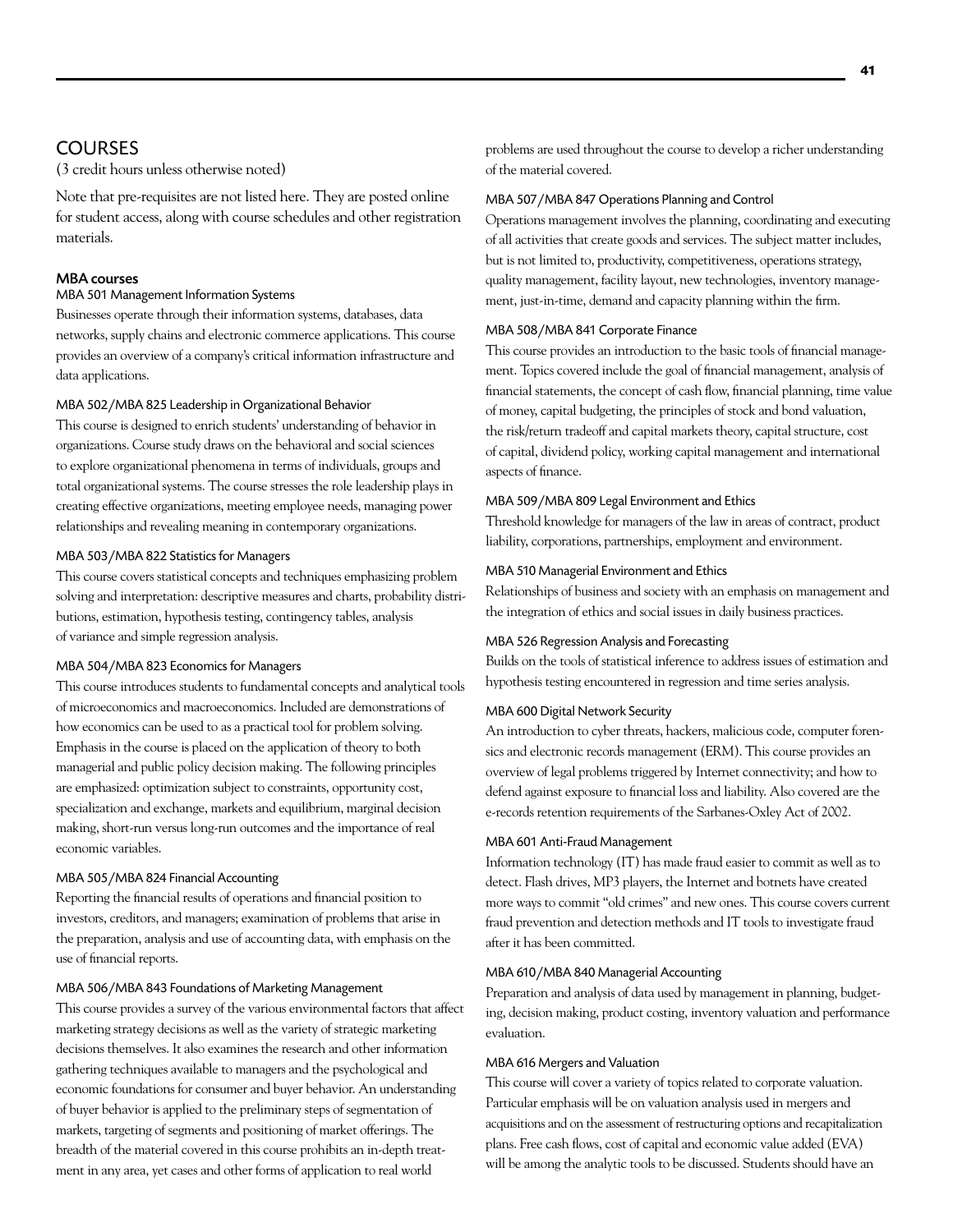understanding of accounting and finance concepts, including the basics of financial statements and the principles of present value.

#### MBA 617 Portfolio Analysis

An introduction to modern portfolio theory and management. Strategies underlying portfolio construction and evaluation. Implications of market efficiency on portfolio management.

#### MBA 618 Financial Analyst Preparation

Review of topics contained in Chartered Financial Analyst Exam.

#### MBA 619 Financial Modeling

This course uses spreadsheets for financial modeling and planning for the financial decision maker.

#### MBA 620 Investment Management

This course introduces the student to the construction, management, and performance evaluation of investment portfolios. Primary topics include portfolio models, equilibrium in financial markets, market efficiency and the application of these concepts to the investment industry.

#### MBA 621 Money, Banking and the Economy

The connection between financial markets, the economy, and the Federal Reserve will be explored. This course will examine the nature of financial markets, the determination of interest rates, banking, money and monetary policy. Emphasis will be placed on the impact of monetary policy on the macro economy.

#### MBA 622 Financial Institutions and Markets

This course examines the changing world of financial services and the role that financial intermediaries and financial markets are playing in a rapidly consolidating industry with new benchmarks and success factors. Universal banking as the new model will be analyzed. Emphasis will be placed on contemporary issues as well as a review of the history of this evolving industry.

#### MBA 623 Fixed Income Securities

This course discusses the various types of fixed income securities and the markets in which they are traded. Emphasis is placed on contact evaluation, extracting term/risk structure information from pricing, evaluating, investment opportunities and interest rate risk management.

#### MBA 624 Golden Griffin Fund I

This course is the first of a two semester program in which students become equity analysts and portfolio mangers responsible for "real money" portfolio of common equity securities (the Golden Griffin Fund "GGF"). In the Fall semester, students begin the process of stock selection and analysis, leading to recommendations for investment by the GGF. Students follow and discuss current events in the economy and financial markets, and monitor and produce written reports regarding current GGF portfolio positions. Students serve on committees, including: Accounting and Finance; Legal and Compliance; Marketing; Public Relations and Portfolio Management. Each committee will have certain responsibilities throughout the Fall and Spring semesters. Students taking MBA 624 are expected to continue into the Spring semester in MBA 629.

#### MBA 625 Advanced Corporate Finance

This course provides an in-depth treatment of corporate financial management. Topics from the introductory course (MBA 508) are developed in greater detail with emphasis on the underlying theories and more extensive applications to financial decision making. Additional topics beyond the introductory level are presented and discussed. The class relies primarily on lectures, problems and case discussions.

#### MBA 626 International Finance

In an increasingly globalized world, it is imperative that managers understand how the international economy works. International Finance (also known as "Open-Economy Macroeconomics") is the study of the monetary and economic linkages among countries. The main goal of this course is to equip students with an understanding of the global macroeconomic environment and important issues that managers must be aware of.

The main topics covered in this class involve exchange rates, international flows of capital and economic policy, as well as the role of business in this environment. This course aims to introduce students to these topics in the context of recent developments around the world. By the end of this course, students will better understand these core concepts, be able to apply them to specific country and business experiences, and locate and analyze relevant sources of information.

#### MBA 627 Multinational Banking

An in-depth study of practical applications and issues faced by internationally active, large and complex banking organizations. Emphasis is given to the applications related to Basel Accord and the impact it has on capital adequacy requirements, lending guidelines, and risk-based pricing by these financial institutions. Students will also learn the scope of international trade finance with a focus on how multinational banks handle import/export transactions in the global economy.

#### MBA 628 Derivative Securities

This course discusses forward and futures contracts, swaps and options. Markets for these securities are described and analyzed. Modern techniques for identifying over and undervalued contracts are presented. The use of these derivative securities for risk management is discussed.

#### MBA 629 Golden Griffin Fund II

This course is the second of a two semester program in which students become equity analysts and portfolio mangers responsible for "real money" portfolio of common equity securities (the Golden Griffin Fund "GGF"). In the spring semester, students begin the process of original equity research, leading to recommendations for investment by the GGF. Students continue to follow and discuss current events in the economy and financial markets, and monitor and produce written reports regarding current GGF portfolio positions. Committee work started in the fall semester continues as well

#### MBA 630 Marketing Strategy

Through the use of case analysis and computer simulation games, students will develop skills in applying and evaluating strategic marketing decisions. This course builds on the MBA 506 Foundation of Marketing Strategy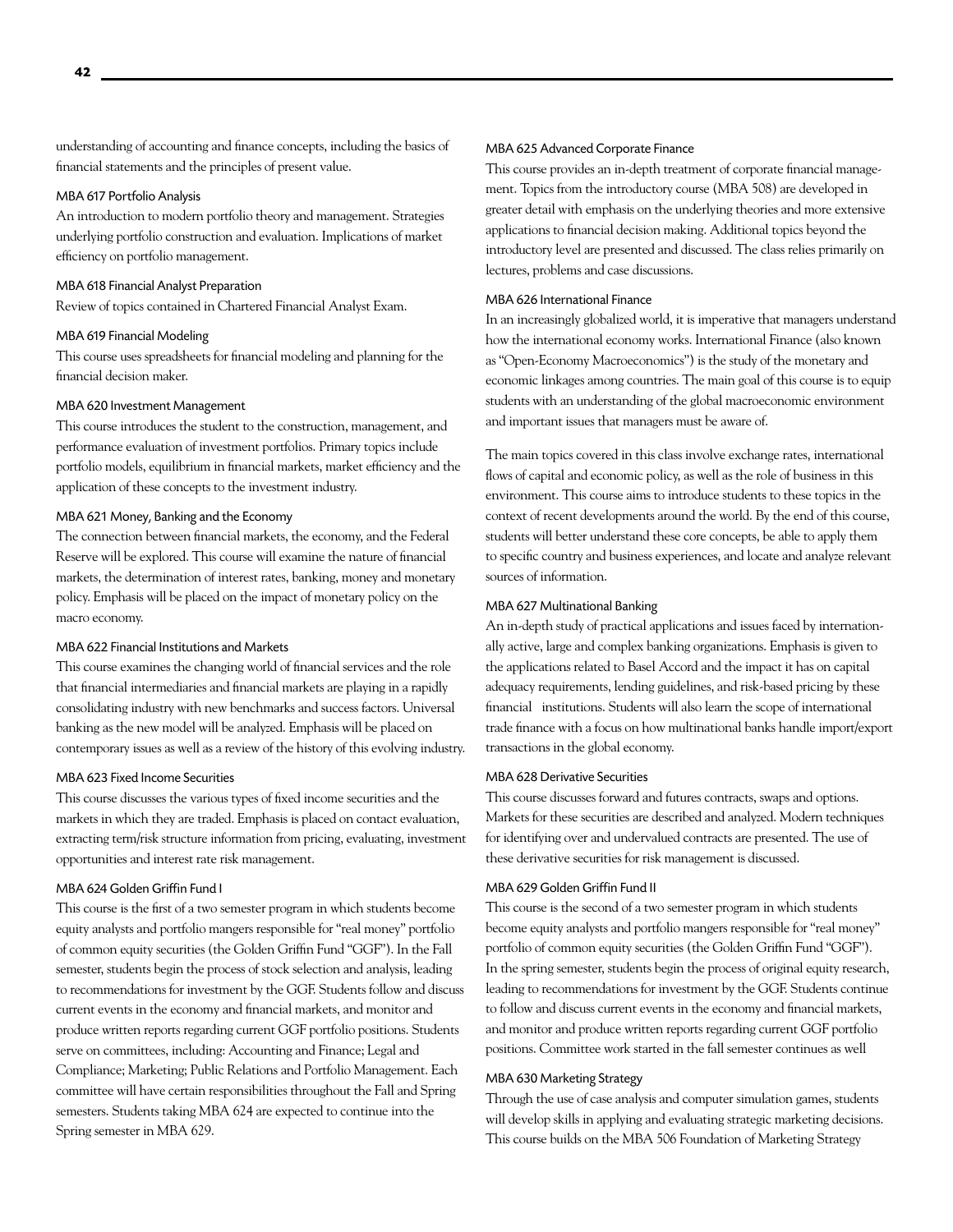course in that students will be expected to have mastered material in that course and be able to apply it to a series of cases or simulations of a competitive market environment. Application of statistical and other computer-based analytical techniques also go beyond what is covered in the foundation course. Strategic decisions in the cases used will be taken from a combination of the following strategic decision areas of marketing, the choice of which areas depending on the expertise of the instructor delivering the course and the nature of the cases available: 1) Product and Service Decisions, 2) Pricing and Related Decisions, 3) Integrated Marketing Communications Decisions, and 4) Supply Chain Marketing Decisions. Organization and control factors essential to implementation of effective marketing strategy that would be used in this course include 1) Developing and implementing a marketing budget, 2) Sales forecasting approaches and techniques, 3) Financial Statement Analysis, 4) Compensation planning for sales and marketing personnel, and 5) Marketing controls and Marketing Information Systems.

#### MBA 631 Market Research

This course emphasizes survey-based marketing research. Students engage in a semester-long research project in which they interview a client, specify the research problem and an appropriate research design, do a secondary data search, design and administer a survey instrument (questionnaire), perform statistical data analysis and develop and present a report of their findings to the client. Course content also includes marketing databases, observational techniques, causal designs and various applied statistical techniques.

#### MBA 633 Global Logistics & Transportation

Organization of export and import operations in support of marketing, distribution, production and other global business functions; freight forwarding, shipping procedures and selecting transportation modes and documentation.

#### MBA 634 Consumer Behavior.

This course focuses on the application of information from the behavioral sciences (e.g. psychology, sociology, anthropology) to help understand consumer behavior. Emphasis is placed on understanding the factors that influence consumer behavior and developing the ability to apply this information to the practice of marketing. Additionally, students are encouraged to consider their own personal consumption behavior and to identify ways they can improve their consumption decision outcomes and reduce their susceptibility to undesirable external influences. Course topics include perception, memory, learning, persuasion, attitudes, materialism, behavioral decision theory, family and cultural influences.

#### MBA 636 International Marketing

Issues involved in entering operations in an overseas market. Focus on identifying opportunities in world markets and adapting strategies to fill specific national market needs.

#### MBA 637 Professional Sales

The more significant aspects and techniques of sales and practical issues pertaining to a career in sales.

#### MBA 638 Internet Marketing

The Internet is the first exciting, significant marketing tool to emerge in many years. Learn how companies are building relationships, promoting

and selling products, gathering valuable market information, providing customer service and establishing competitive advantages online. This primer course on Internet will lay the groundwork for your professional online experience.

#### MBA 639 New Product Strategy

This course examines marketing's increasingly important role in new product development. Advances in communication technologies have worked to enhance the customer's role in the new product development process for both consumer and industrial goods. A key role of marketing is to bring the "voice of the customer" into the new product development process in a way that facilitates customer satisfaction. New technologies are also speeding up the new product development process and shortening product and brand life cycles. This course employs a "learn-by-doing" approach to understanding concepts, techniques, tools, models and methods employed by marketing at various stages in the development and launch of new products.

#### MBA 640 Leadership and Management Skills Development

This seminar provides students with opportunities to assess their current management skill levels and to better understand and internalize concepts and theories of leadership and organizational behavior through application. Focuses on an active-learning cycle of taking action, reflecting upon that action and its consequences, developing concepts and generalizations based upon such reflection, and testing of concepts by taking action new situations. Topics include decision making, motivation, conflict management, exercising influence, supportive communication, interviewing, empowering and delegating

#### MBA 641 Human Resource Management

This course examines the critical functions and roles of human resource management (HRM) in complex organizations. Topics include the legal implications of HRM, job analysis and design, HR planning, recruitment and selection, training and development, performance management, compensation and benefits, and employee and labor relations. Most significantly, the course looks at managing people and the employment relationship from a strategic perspective.

#### MBA 644 Organizational Theory and Design

Overview of organizational theory and design: what organizations are, how they are designed, how they operate and how they can be changed and improved through organizational design.

#### MBA 642 Global Supply Chain Management

Supply Chain Management addresses the integrated management of the set of value-added activities from product development, through material procurement from vendors, through manufacturing and distribution of the good to the final customer. The course will address inventory movement within the supply chain, network configuration and location, capacity and demand management, the value of information, strategic alliance, new product development and technology and information impact in a global environment.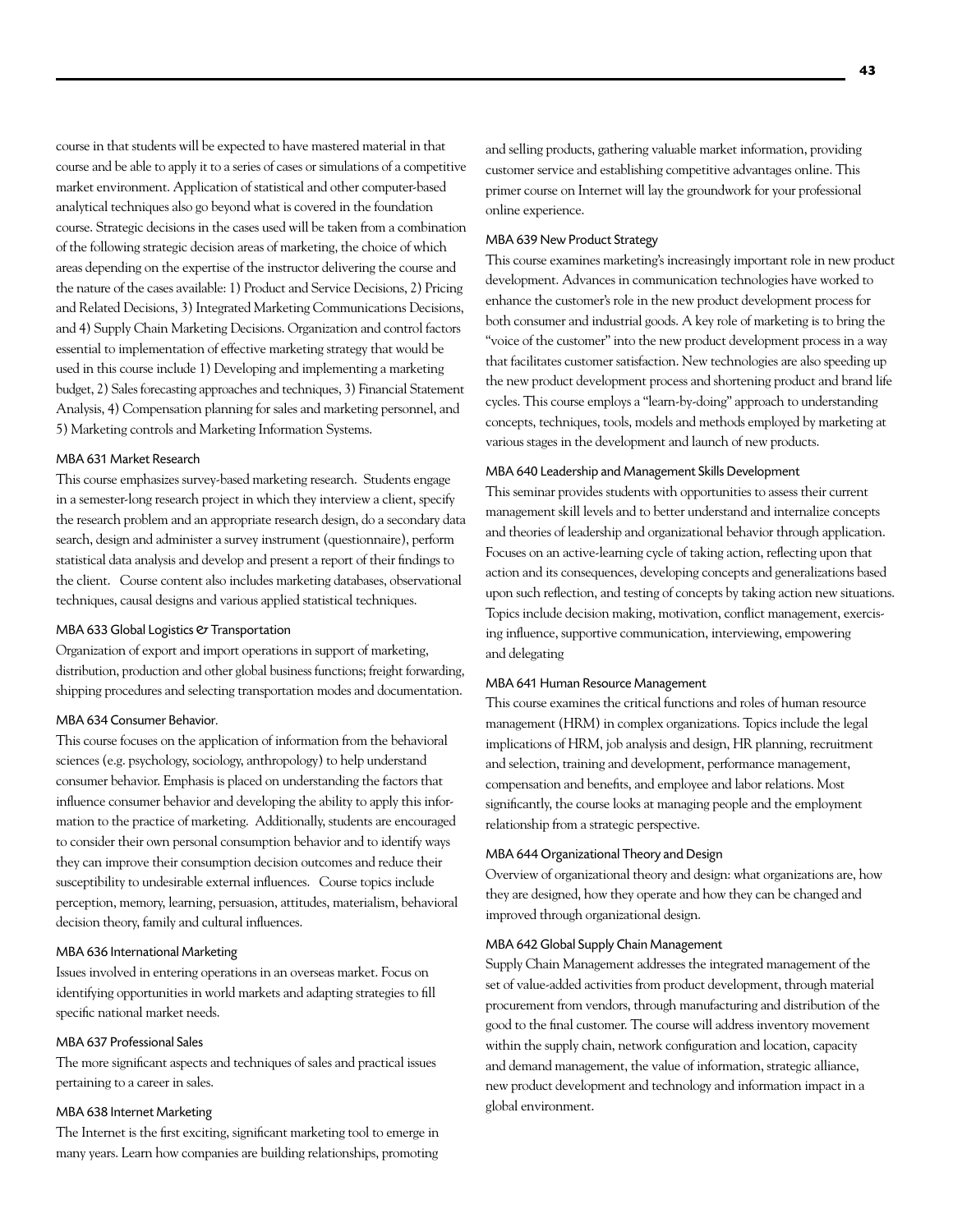#### MBA 645 Fundamentals of International Business

There are two types of objectives for this course, one for the mastery of International Business content and the other for the development of good International Managerial processes. The content objective of this course is the development of a solid background in the basic elements of International Business. We will examine the international environment and discuss questions such as:

Why is there trade between countries?

Why do companies "go international"?

How does the international market differ from the domestic? What are the keys to success in the international marketplace?

What are the keys to success in careers in international business

#### MBA 646 International Business

An introduction to the fundamentals of international business. Course topics include the comparative advantage of nations, international institutions and organizations, the international aspects of the functional areas of business and the development of international business strategies.

#### MBA 647 Organizational Change and Leadership

Contemporary approaches through application of behavioral science concepts and tools. Systems concepts and operational components, need for change and development, action research and intervention strategies, overcoming resistance to change, managing paradigm shifts in organization culture.

#### MBA 649 Labor Relations

This course introduces the student to the development, structure and process of labor relations in the United States. While the main focus will be on the private sector, some attention will be paid to the public sector, especially in the area of dispute settlement. Among the main topics covered are the evolution of unions and the management of labor, labor law and federal agencies, the structure and government of unions, why workers join unions and the process of organizing, the state of organized labor and who belongs to unions, the structure, process and outcomes of collective bargaining, contract administration, grievances and arbitration, dispute settlement techniques, labor-management cooperation, the future of labor in America and contemporary issues.

#### MBA 650 Personal Leadership

Personal Leadership is a course about self discovery. Students will be developing a unique leadership approach which fits them as potential leaders in organizations. They will take several assessments which measure personal style and behaviors. Students will also reflect about past experiences in leadership situations and read books which focus on self discovery and change. Once the optimal leadership approach is developed, students will identify ways of leveraging their leadership to improve their effectiveness. Lab fees for licensed assessment inventories and feedback reports will cost \$100.00. Students will be evaluated by papers and class participation.

#### MBA 651 Executive Coaching

How do executives improve their skills in managing complex organizationalsystems? What methods are used to help executives manage more effectively? In recent years the field of executive coaching has emerged to address these

challenges. What is good executive coaching? What methods do executive coaches use? How effective is executive coaching in creating change? These are the questions which will be addressed in this newly created seminar on Executive Coaching. Students will learn about coaching and how to coach from professional coaches. Hands on mentoring and skill development in coaching will take place throughout the course. Students should have taken either Personal Leadership or Organizational Change prior to this course.

#### MBA 653 Business History Leadership in Context

This course examines how business leaders and others have responded over time to the environment in which their organizations are embedded. In recent years business history has shifted its focus from examining managerial choice in an environment rich with economic opportunity to examining the role of forces outside the firm that constrain the choices available to and made by business leaders. Among these external forces are the law, politics, culture, labor and consumers. Often the firm and its environment remake one another in large and small ways. In short, internal and external forces interact with the relative balance of these forces shifting over time.

The focus of this course will be on US Business History from the late 18th century to the present. Larger themes include small business development and entrepreneurship, the rise of big business and management, businessgovernment relations, the management of labor and unions and the consumer culture. Students will explore and learn the many ways that organization leaders and others responded to external environmental changes and challenges.

#### MBA 655 Project Management (MTM 630)

The course introduces students to the principles, practices, techniques, and special problems of the project manager. The focus will be on the entire project life cycle - from selection and initiation, through planning, implementation and control, to termination and close-out. Critical issues such as time, cost, and performance parameters are analyzed from the organizational, people, and resource perspectives.

#### MBA 658 System Dynamics

This course provides an introduction to systems thinking and system dynamics. System dynamics is a tool for solving interdisciplinary problems and understanding the deeper system structure rather than simply examining problem symptoms and surface behavior. Important policy decisions in one area often have impacts in multiple areas – political, economic, social and environmental. Similarly, decisions in one functional area, such as marketing, will have important impacts on other functional areas such as production. Students will learn to see common patterns in business, natural and social systems and such insight will lead to a better understanding of both system behavior and human behavior. Finally, to better understand the systems, we develop computer models - computer simulations. We can then test the consequences of our actions using a computer-based virtual world before making decisions.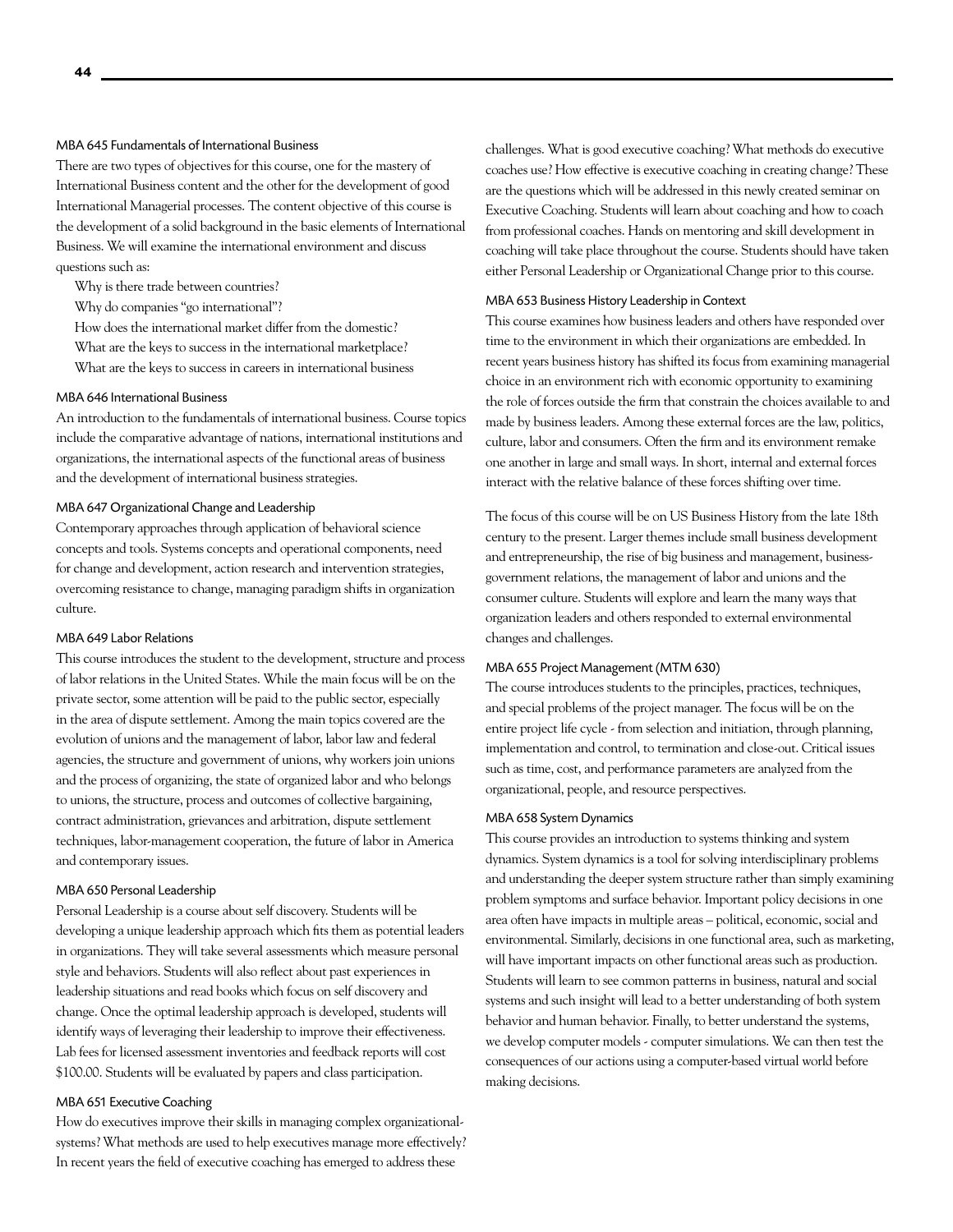#### MBA 660 Internship in Supply Chain Management

Non-routine job experience which links academic concepts with practical experience, specifically in the area of logistics and/or supply chain management. Requires supervision by faculty and student demonstration of academic value through papers and reports.

#### MBA 662 Special Topics in Supply Chain Management

Seminar on selected topics with focus on emerging practices and contemporary examples in global supply chain management. Topics may include new strategies, new concepts in purchasing, packaging, operations, locations analysis, international accounting and information systems.

#### MBA 671 Business Law and Legal Environment (4 credits)

Legal aspects of partnerships and corporations; substantive law of contracts, agency, bailments, accountants' liability; Uniform Commercial Code, commercial paper and secured transactions; bankruptcy, SEC, antitrust law.

#### MBA 672 Advanced Commercial Law

Foreign Corrupt Practices Act of 1977, secured transactions, accountant's liability, real property, trusts, estates and insurance.

#### MBA 680 International Business Seminar

Two to three weeks of travel in Europe, either between the fall and spring semesters or in the summer. Gives exposure to the international business environment and to business practices outside the U.S.A. Each of these trips involves programmed visits to international businesses, government agencies, and/or nonprofit organizations, as well as substantial free time. Contact the Management/Marketing department at 888-2640 for details of each trip. The course grade depends on the student's participation in question and answer sessions at the presentations as well as the quality of a paper to be written upon the student's return.

#### MBA 686 Doing Business in the European Union

The objective of this course is to introduce students to the current issues impacting the development and the implementation of the unique economic and political unit called the European Union. Given the multiplicity of issues, the course readings and activities will serve only as an introduction to the broad spectrum of possible research topics. Each student will choose a particular topic or issues for their individual topic.

#### MBA 690/MBA 897 Strategic Management & Leadership

Developing strategies for successful business operation and hands-on business analysis focusing on problem solving; student teams work with current business problems using analytical tools and skills developed from other courses

#### MBA 701 Financial Accounting

Accounting concepts related to external financial reporting; theories and procedures relevant to reporting financial position and results of operations. Note: Students who have taken MBA 524 prior to enrolling in the MBAPA program must consult the program director for possible waiver of this course.

#### MBA 702 Managerial and Cost Accounting

Preparation and analysis of data used by management for planning, control and performance evaluations; inventory valuation and reporting methods in manufacturing enterprises; standards and budgets.

#### MBA 707 Accounting Information Systems

Development, organization, and implementation of manual and electronic accounting information systems. Emphasis on flow charts and analysis, modification, and improvement of existing systems.

#### MBA 711-712 Intermediate Financial Reporting I and II

Reporting In-depth theories relating to asset and liability measurement and reporting, revenue and expense determination and financial statements presentation.

#### MBA 715 Basic Taxation

Provisions of the Internal Revenue Code affecting individuals and corporations. Tax factors in planning and decision making. Social, political, and economic considerations underlying tax laws.

#### MBA 716 Advanced Taxation

Internal Revenue Code provisions relating to taxation of corporations and shareholders, partnerships and partners, including organization, reorganization, distribution and liquidation. Emphasis on Sub Chapters "C," "S," and "K."

#### MBA 721 Advanced Financial Reporting

Accounting for partnerships, corporate mergers and acquisitions, non-profit institutions, foreign exchange and fiduciaries.

#### MBA 725 Auditing Theory and Practice

Standards and practice relevant to verification of financial statements, responsibilities and ethics of the public-accounting profession, internal control design and evaluation, auditing programs and working papers, statistical sampling.

#### MBA 726 Advanced Auditing

Review and integration of the underlying concepts in the auditing and accounting information systems courses, reviews and tests associated with computerized accounting systems as well as the relationship between specific procedures and overall audit objectives.

#### MBA 729 Not-for-Profit Accounting

Accounting and reporting issues that apply to governmental units, hospitals, schools, religious institutions and other non-profit organizations; budgetary procedures including appropriations and encumbrances

#### MBA 751 Seminar in Accounting Theory

Accounting theory and theory formulation. Current issues in financial accounting and concepts of income determination.

#### MBA 752 Enterprise Systems

Measuring the value of enterprise information; enterprise resource planning system design and functionality; international accounting systems issues: data integrity; use of financial and non-financial information for corporate decision-making.

#### MBA 803/804

A series of presentations that are designed to acquaint students with the tools needed to effectively manage in a competitive environment. Topics include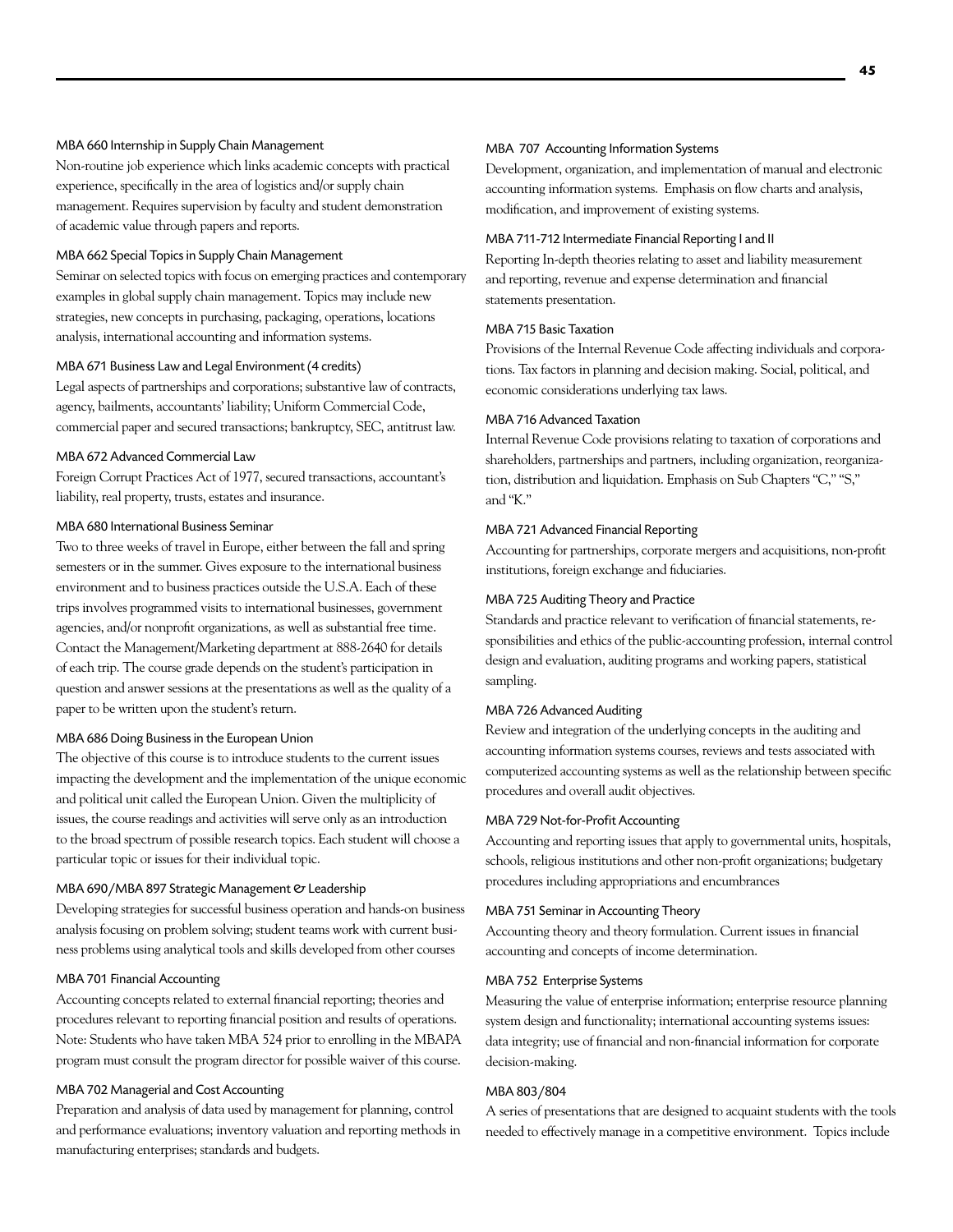the use of advanced spreadsheet techniques, internet security, data base management and ethics. Additionally, career path discussions take place led by former students, as well as past and prospective employers.

#### MBA 812 Analyzing Financial Information

The analysis and valuation of equity securities is developed in stages using a case approach based on live publicly traded companies. Valuation models and the concept of value creation follows preliminary analysis of financial statements and market based financial information on risk and return.

#### MBA 876

This course is designed to acquaint the student with the body of knowledge, methods of analysis related to the global macroeconomic environment. The underlying models and their impacts on decision-makers is the focus of the course. Issues of price stability, income and employment growth are discussed along with the policy concerns associated with macroeconomic problems.

#### MIB Course Descriptions

Pre-requisite courses – see MBA course descriptions

#### Required Courses

#### MIB 506 Fundamentals of International Business:

There are two types of objectives for this course, one for the mastery of International Business content and the other for the development of good International Managerial processes. The content objective of this course is the development of a solid background in the basic elements of International Business. We will examine the international environment and discuss questions such as:

- 1. Why is there trade between countries?
- 2. Why do companies "go international"?
- 3. How does the international market differ from the domestic?
- 4. What are the keys to success in the international marketplace?
- 5. What are the keys to success in careers in international business?

#### MIB 516 Comparative Management:

The objective of this course is the development of an understanding of what it takes to be a "good international manager". To do this, we will discuss how and why management differs when an international border is introduced and how the resulting ways of managing compare to the "domestic" systems that students have traditionally studied. We will go through a series of activities that will require students to compare and contrast their knowledge of management systems in different settings and to apply this knowledge to solving problems in the global market. Consequently, we will cover the traditional areas of management, such as planning and controlling. But we will also examine how these actions must be modified to meet the demands of the international arena.

#### MIB 526 International Finance:

In an increasingly globalized world, it is imperative that managers understand how the international economy works. International Finance (also Known as "Open-Economy Macroeconomics") is the study of the monetary and economic linkages among countries. The main goal of this course is to equip

students with an understanding of the global macroeconomic environment and important issues that managers must be aware of.

The main topics covered in this class involve exchange rates, international flows of capital, and economic policy, as well as the role of business in this environment. This course aims to introduce students to these topics in the context of recent developments around the world. By the end of this course, students will better understand these core concepts, be able to apply them to specific country and business experiences, and locate and analyze relevant sources of information.

#### MIB 531 Marketing Research:

This course emphasizes survey-based marketing research. Students engage in a semester-long research project in which they interview a client, specify the research problem and an appropriate research design, do a secondary data search, design and administer a survey instrument (questionnaire), perform statistical data analysis and develop and present a report of their findings to the client. Course content also includes marketing databases, observational techniques, causal designs and various applied statistical techniques.

#### MIB 533 Global Logistics:

Organization of export and import operations in support of marketing, distribution, production and other global business functions; freight forwarding, shipping procedures, and selecting transportation modes and documentation

#### MIB 536 International Marketing:

Issues involved in entering operations in an overseas market. Focus on identifying opportunities in world markets and adapting strategies to fill specific national market needs.

#### MIB 542 Global Supply Chain Management:

Supply Chain Management addresses the integrated management of the set of value-added activities from product development, through material procurement from vendors, through manufacturing and distribution of the good to the final customer. The course will address inventory movement within the supply chain, network configuration and location, capacity and demand management, the value of information, strategic alliance, new product development, and technology and information impact in a global environment.

#### MIB 550 LEVEL Internship or Special Project

Internship will be a supervised work experience (paid or not paid) related to international business. Student hours will be determined by the internship supervisor. A special project will be a topic related to international business.

#### MIB 590 Capstone:

Global Strategy is a capstone course designed to enable students to integrate and apply concepts learned in their prior MBA courses. This course focuses on how firms, including multinational companies, create and sustain competitive advantage in a highly competitive, networked economy. Students are exposed to models of competition in global markets. Emphasis is placed on strategy formulation at the corporate and business levels and on strategy implementation at all firm levels. Macro economic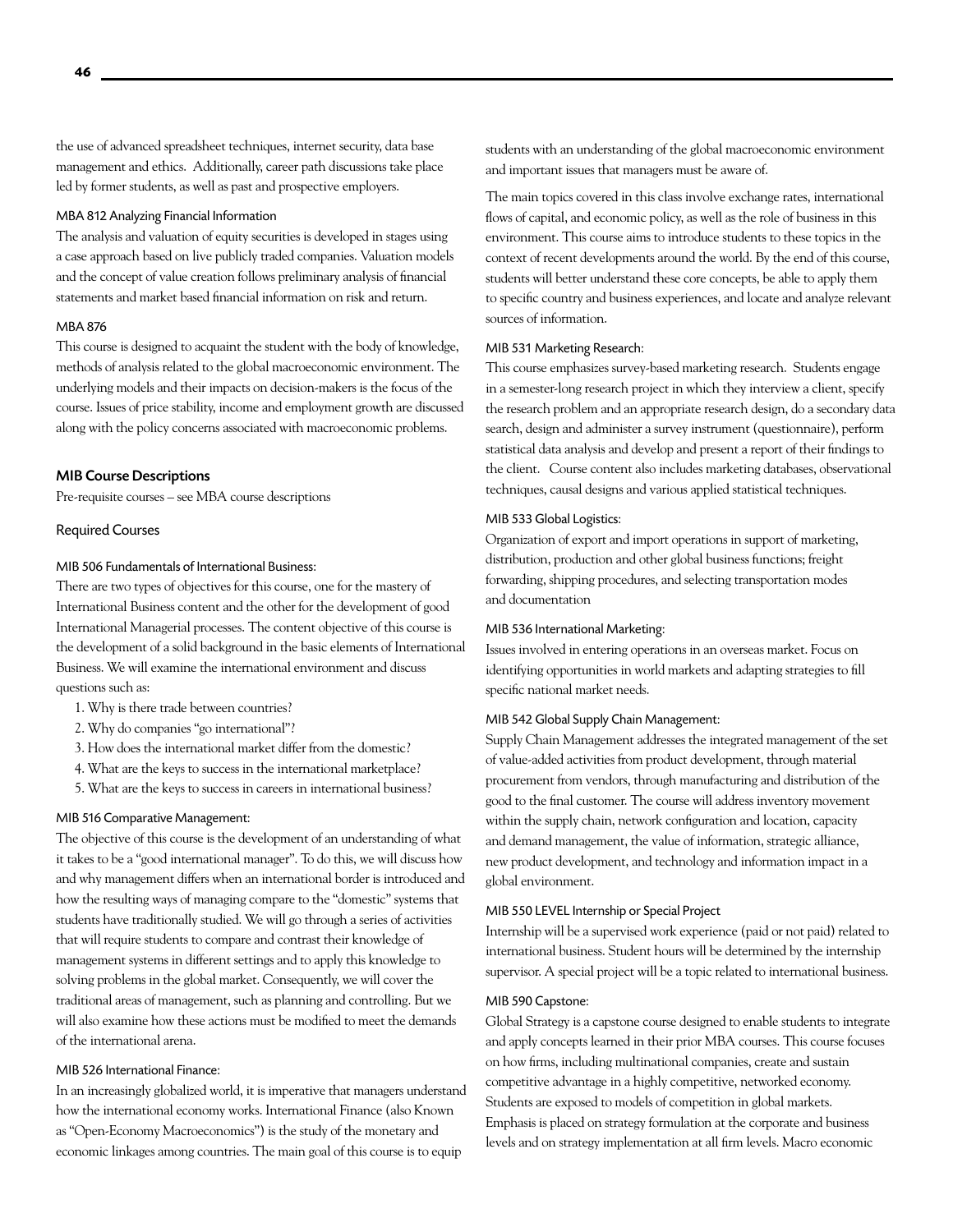theory, trade theory, exchange rate theory, ethics frameworks, political analysis, risk management and the analysis of impact of host- and homecountry government regulations on firms are considered as part of prerequisite knowledge. Hence, such topics will be just briefly overviewed.

#### Electives:

#### MIB 551 International Entrepreneurship:

This international entrepreneurship course is positioned at the intersection of two domains, entrepreneurship and international management. The course examines how entrepreneurs create value in international settings. This course addresses the environment and operations of international business from an entrepreneurship perspective. The structure of IE is divided in two parts. First, a review the basics of entrepreneurship in an international context. The second part follows the life cycle of entrepreneurial ventures. This cycle starts with identification of opportunities. The next stage requires valuation of potential ventures. Once the market entry decision is made, entrepreneurs mobilize resources to enact the opportunity. The next module deals with contingencies that arise in the course of implementing the new international venture. Finally, we examine the circumstances of Market Exit. At some point most entrepreneurs seek to harvest their investments, and our last module covers such decisions. In sum, this course focuses on international deal-making and how to start and sustain international entrepreneurial ventures

#### MIB 552 Trade Mission:

This course focuses on doing business with foreign countries in Asia, North America, Latin America, Europe, and Africa. It allows students to combine a research paper or business case writing with a business-related tour to foreign countries. It provides an in-depth study of foreign countries in international business. The course examines countries' background and the changes that have taken place in socio-cultural, economic and political systems and how these have impacted business. Particular focus will be given to what business decision-makers should know before entering into these countries. The course examines and evaluates what these countries offer in terms of markets, human capital, infrastructure, and technology. In addition, the course offers a unique educational experience that is can only be obtained by traveling abroad and experiencing first hand a new culture.

#### MIB 581 Doing Business In Asia:

This course examines the current business environment of Asia from the perspective of contemporary history, culture, religion, political economy, geography, and current events. Emphasis is given to developing awareness of global information resources on Asia and on prospects for active business involvement in Asia. Students are encouraged to develop special expertise in one of the Asian countries, to network with one another for broader understanding, and to pursue in depth areas of special personal interest with a special emphasis on China, Indonesia, Japan, Republic of Korea, Singapore, Thailand, and Vietnam. Case studies are used to broaden understandings of business opportunities and challenges in this dynamic area of the world.

#### MIB 582 Doing Business in Latin America:

This course, both theoretical and practical, is designed to prepare international managers to work effectively in a Latin American business environment through providing an understanding of the issues, opportunities, and complexities associated with doing business in Latin America. The focus is on the cultural, historical, economic, social, political and business environments in Latin America and on the activities of multinational corporations in Latin America. Many subjects covered in the course are also important to small companies, including those that operate in a purely domestic context in the United States but that are exposed to global competition and seek global opportunities.

Upon successful completion of the course, students possess an awareness of the business and economic environments in Latin America, and you should be able to demonstrate analytical and strategic thinking skills that reflect an understanding of the competitive environment in which local and foreign companies operate in Latin America.

#### MIB 586 Doing Business in the European Union:

The objective of this course is to introduce students to the current issues impacting the development and the implementation of the unique economic and political unit called the European Union. Given the multiplicity of issues, the course readings and activities will serve only as an introduction to the broad spectrum of possible research topics. Each student will choose a particular topic or issues for their individual topic.

#### MSF 701 Fraud Examination: Detection and Deterrence (3 credits)

The course will concentrate on financial fraud, white-collar crime, how financial fraud is perpetrated, approaches to fraud investigations and documentation, and fraud detection and prevention. Ethical issues in fraud examination and investigation will be covered as well as strategies and tools for fraud deterrence in organizations. *Prerequisite: MSF 725 or MSF 726*

#### MSF 702 Financial Statement Fraud and Risk Assessment (3 credits)

Examines the variety of ways that fraud may be perpetrated in a company's financial statements. Fraud schemes specific to areas of the financial statements will be examined in depth, including schemes related to revenue recognition, capitalization of expenses, understatement of liabilities and inadequate disclosure. Real life examples will be analyzed to identify early warning signs and techniques used to uncover fraud. Risk assessment tools and methodology will be explored and applied in a situational context. *Prerequisite: MSF 701*

#### MSF 703 Legal and Regulatory Environment of Forensic Accounting (3 credits)

Familiarity with the rules of evidence and laws governing individual rights will be emphasized. Interviewing techniques, expert witness testimony and report writing will be covered. Litigation support services will be discussed including measurement of economic damages and business valuations. *Prerequisite: MSF 701*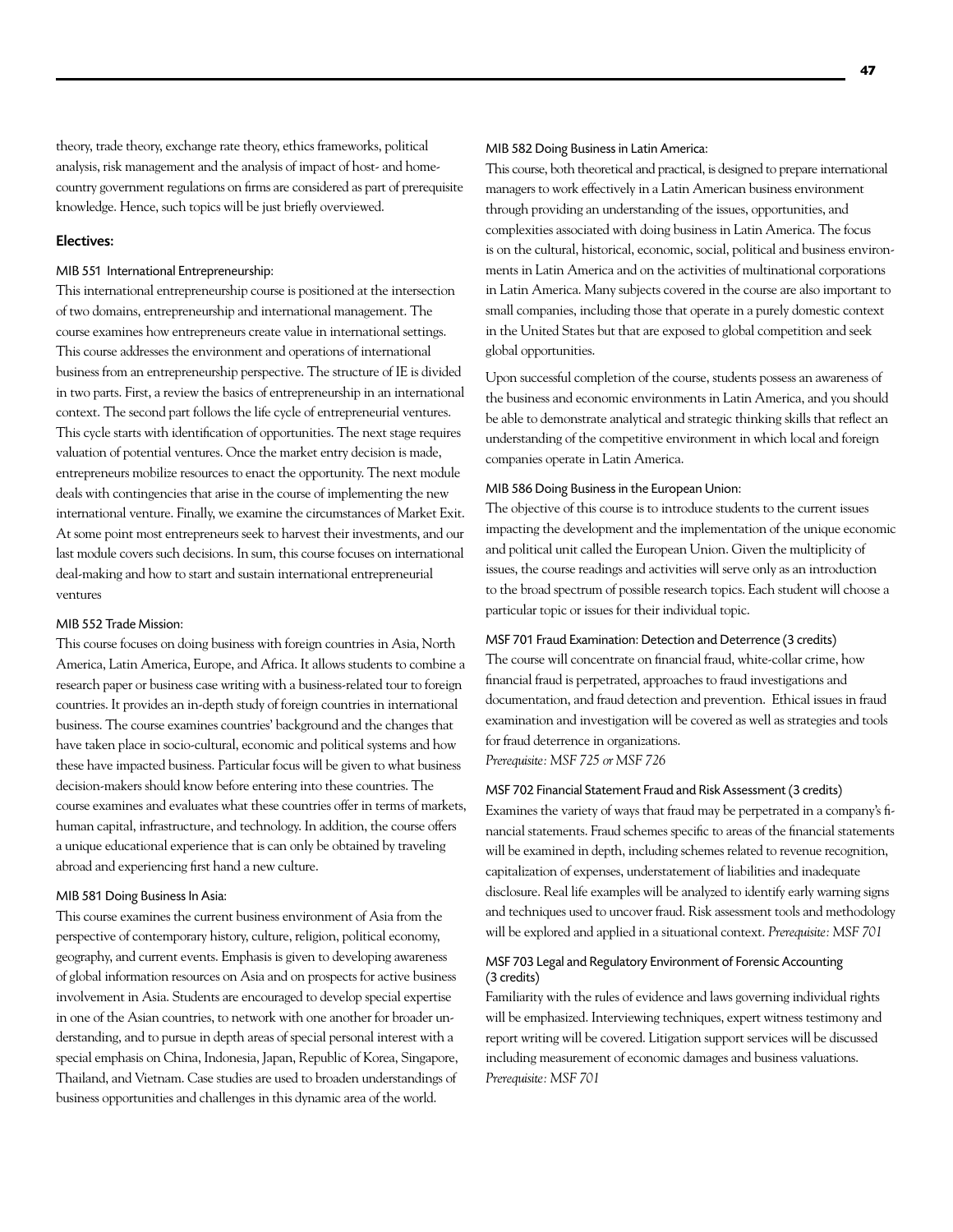#### MSF 708 White Collar Crime (3 credits)

Psychological and sociological motivations of fraud perpetrators will be examined in depth. Crimes committed by "respectable people" in positions of responsibility in private or public sector will be studied, looking at similarities and differences in behaviors. Discusses the nature of these crimes, how regulatory bodies and legal systems treat these criminals and how they seek to avoid detection and prosecution. Criminal procedure will be covered as it relates to such topics as search and seizure, due process and sentencing. The impact of this type of crime on individuals, organizations and society will be discussed.

MSF 755 Capstone – Advanced Financial Investigations (3 credits) Integration of legal, behavioral and technical aspects of forensic accounting investigations. Case analysis and presentations will emphasize analytical and writing skills while affording an opportunity to apply investigative procedures used in practice. Students will take part in a culminating activity such as a moot court exercise, which pulls together the data analysis, interviewing and

*Prerequisite: MSF 701, MSF 702, MSF 703, MSF 704*

other skills developed in the program.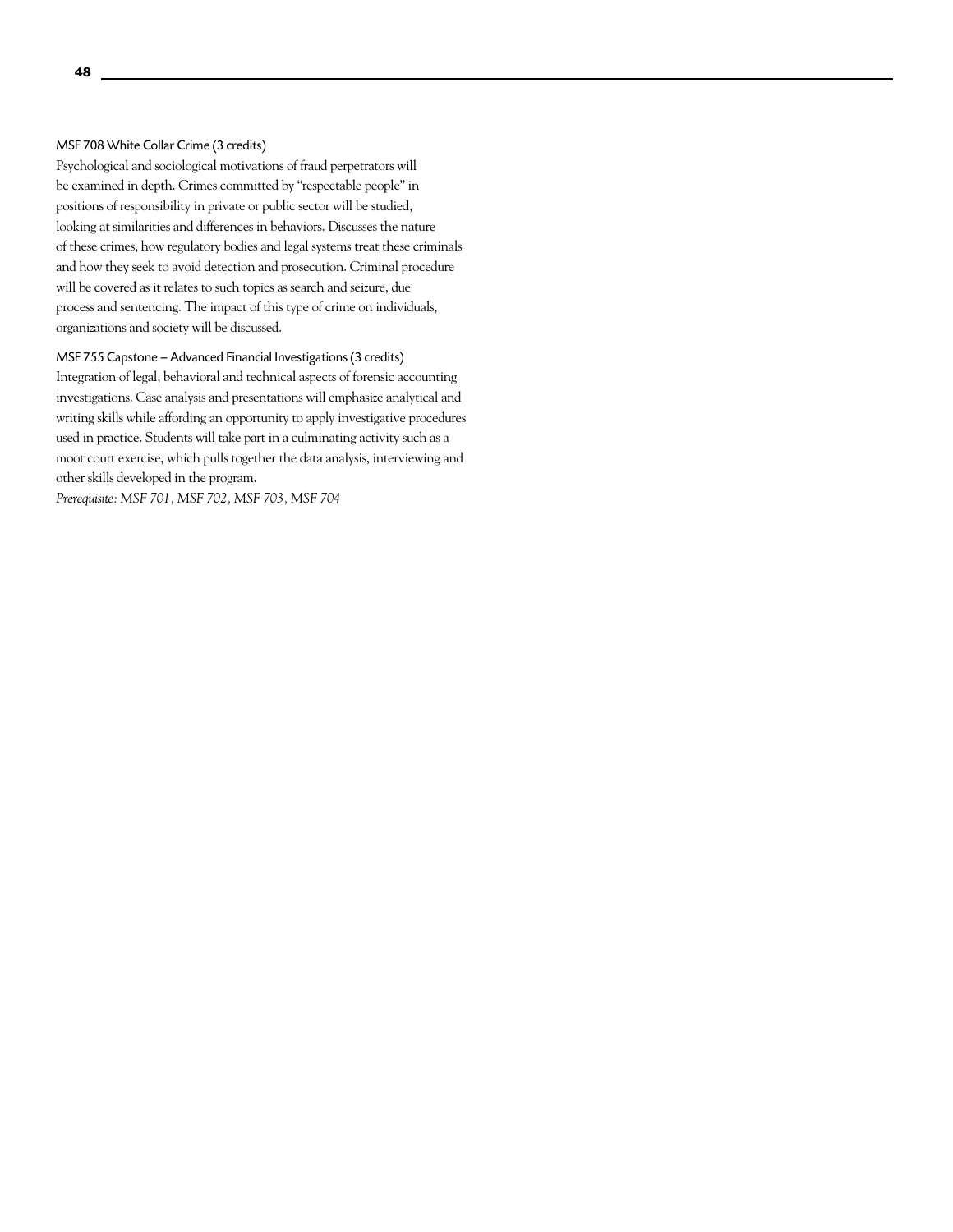# School of Education

Michael Pardales, *Dean, NCATE Coordinator;* Shawn O'Rourke, *Associate Dean*, *Certification Officer;* Katie Tierney, *Assessment Coordinator, Certification Officer.*

# Mission Statement

The School of Education and Human Services, in concert with our candidates, school partners, alumni and the community, seeks to prepare highly competent professional and socially committed teachers, administrators and counselors who value the Jesuit traditions of cura personalis, social justice and leadership through service. The mission of the unit is to prepare educators who possess content, pedagogical and professional knowledge, use their gifts in the service of others, and demonstrate professionalism and leadership in their field.

# Accreditation

All initial teacher preparation and all advanced preparation programs in the School of Education and Human Services are accredited by the National Council for the Accreditation of Teacher Education (NCATE), the standard of excellence in teacher education.

# Conceptual Framework

Canisius' teacher preparation programs focus on knowledge, service, leadership and professionalism, the foundational tenets of our conceptual framework. Academic programs offer candidates the content, pedagogical and professional knowledge, skills and dispositions necessary for quality performance in their field of study. Candidates will demonstrate the ability to reflect on their instructional practice, apply knowledge, exhibit skills and develop dispositions essential for success in P-12 schools. In coursework and in practice, candidates will display a clear understanding of the historical, philosophical, sociological, legal and psychological bases of education and educational policy. Candidates must be committed to the education of the whole person and to the belief that all individuals can learn. Within the contexts of their work, candidates promote authentic learning, social and emotional development and a commitment to service and social justice in environments that foster respect for diversity and the dignity of all. Candidates are encouraged to participate in the urban community in which the college is located and, through a variety of field experiences and service-learning opportunities, to interact with an ethnically, racially, culturally, religiously and intellectually diverse population. Collaborative projects allow candidates to learn from others, develop a professional orientation and assume positions of responsibility and leadership. Candidates develop the ability to reflect thoughtfully on their experience in order to guide professional development and to improve practice and are encouraged to join professional organizations and actively participate in professional conferences.

# Performance outcomes aligned with knowledge, service and professionalism/leadership are:

### Knowledge:

The acquisition, creation and dissemination of knowledge is a continuing, transformational process.

#### Knowledge Outcomes -

The competent professional:

- Applies theory and research in practice.
- Applies effective teacher/counselor/administrator principles.
- Demonstrates appropriate dispositions, emphasizing student responsibility for behavior and achievement.

### Service:

Each individual has gifts and talents that should be developed to the highest level.

#### Service Outcomes -

The competent professional:

- Is committed to diversity, equity and social justice.
- Has a sense of purpose and power, and in all endeavors works for the benefit of all learners in their respective human service professions.
- Demonstrates appropriate dispositions:
	- Enthusiasm toward content/subject areas
	- Appreciation of social/cognitive/emotional development for all learners
	- Appreciation of human diversity
	- Values development of students' critical thinking
	- Engages in comprehensive and collaborative planning that meets curricular goals
	- Commitment to utilizing assessment information to inform decisions

# Professionalism/Leadership:

Each individual has an obligation to improve the world in which they live as advocates for social justice and through a dedication to education as a vehicle for positive social change.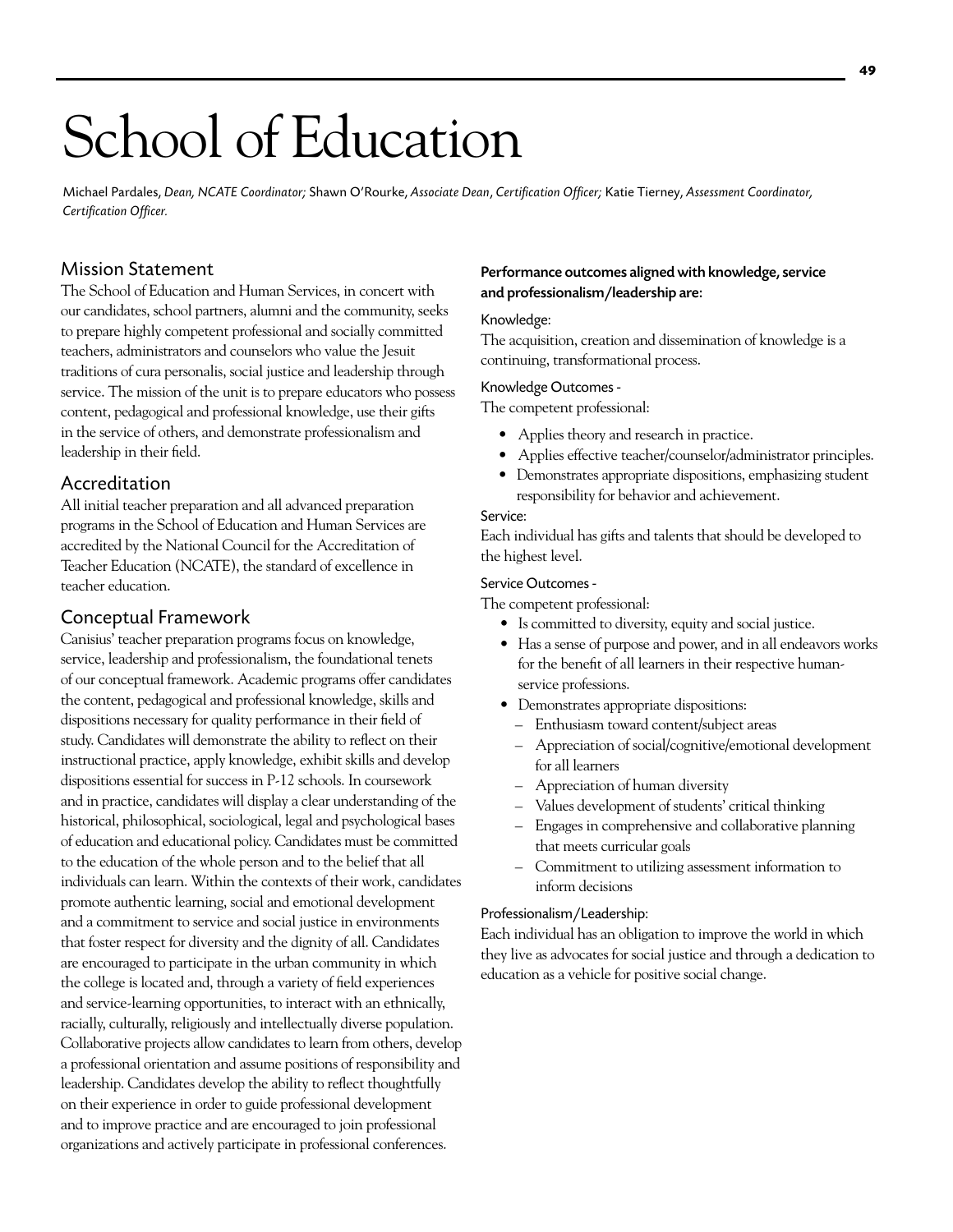### Professionalism/Leadership Outcomes -

The competent professional is:

- An effective communicator.
- A reflective practitioner.
- A lifelong learner.
- Demonstrates appropriate dispositions:
	- Values and utilizes effective communication techniques in professional settings
	- Is committed to, and actively seeks out, opportunities to grow professionally
	- Is committed to advocating for the well-being of children and families

# Degrees

# Master of Science (M.S.)

# Master of Science in Education (M.S. in Ed.)

The School of Education and Human Services offers graduate level programs leading to the master of science (M.S.) or the master of science in education (M.S. in Ed.) degrees in the following programs:

# Adolescence Education (Grades 7-12)

*\* Initial /professional*

Childhood Education (Grades 1-6) College Student Personnel Administration Counseling & Human Services

- *\* School Counseling*
- *\* Community Mental Health Counseling*

# Deaf Education

Differentiated Instruction

#### Educational Administration and Supervision

- *On-campus master's degree*
- *On-line master's degree*

General Education Health and Human Performance

- Literacy Education
	- *On-campus master's degree*
	- *On-line master's degree*

# Middle Childhood (Grades 5-6 or 7-9-Extension Only) Physical Education

- *\* Initial certification/master's*
- *\* On campus master's degree*
- *\* On-Line master's degree*

# Special Education

# Sport Administration

- *On-campus master's degree*
- *On-line master's degree*

# Admission

Men and women of character, ability and achievement are welcome in the graduate education programs at Canisius College. Their acceptability is judged by the department and is based on achievement, aptitude and character alone.

Applicants for admission to graduate work in education may be accepted as matriculants (master's degree candidates) in a particular program, or as non-matriculants. Except in unusual cases, non-matriculants may take no more than 9 credit hours before matriculation is required.

# Admission Procedures

All applicants for admission to a master's degree program must submit:

- Two copies of the official undergraduate transcripts indicating the receipt of a baccalaureate degree from an accredited institution of higher learning
- Two personal letters of reference

# Graduate application

Admission will require a 2.7 cumulative undergraduate GPA. Applicants who have an undergraduate GPA below a 2.7 may be required to meet additional requirements in order to provide evidence of their ability to be successful in graduate studies. These requirements may include a personal interview, and the GRE, GMAT, or MAT. Canadian and other international applicants must provide a completed Certification of Finances form.

# Portfolio Development

In designated courses throughout the program of study, candidates will complete specific assignments which reflect the conceptual framework of the School of Education and Human Services and the standards established by specialized professional associations and, for teacher candidates, the principles of the Interstate New Teacher Assessment and Support Consortium. These assignments, which include both content and reflection components, must be assembled into a portfolio which will be evaluated at specific transition points throughout the program and must be successfully completed prior to graduation.

# Assessment and Continued Progress

Through the assessment system performance is evaluated at four transition points, providing candidates with ongoing and integrated feedback on their progress. The five major transition points are: (1) program entrance, (2) prior to Clinical Practice, (3) after Clinical Practice, and (4) before graduation. Transition to each successive level requires successful performance on all measures described at the transition point. The faculty review the progress of each candidate and, if deficits are noted, a plan is developed to address and remediate any shortcomings. Candidates who consistently do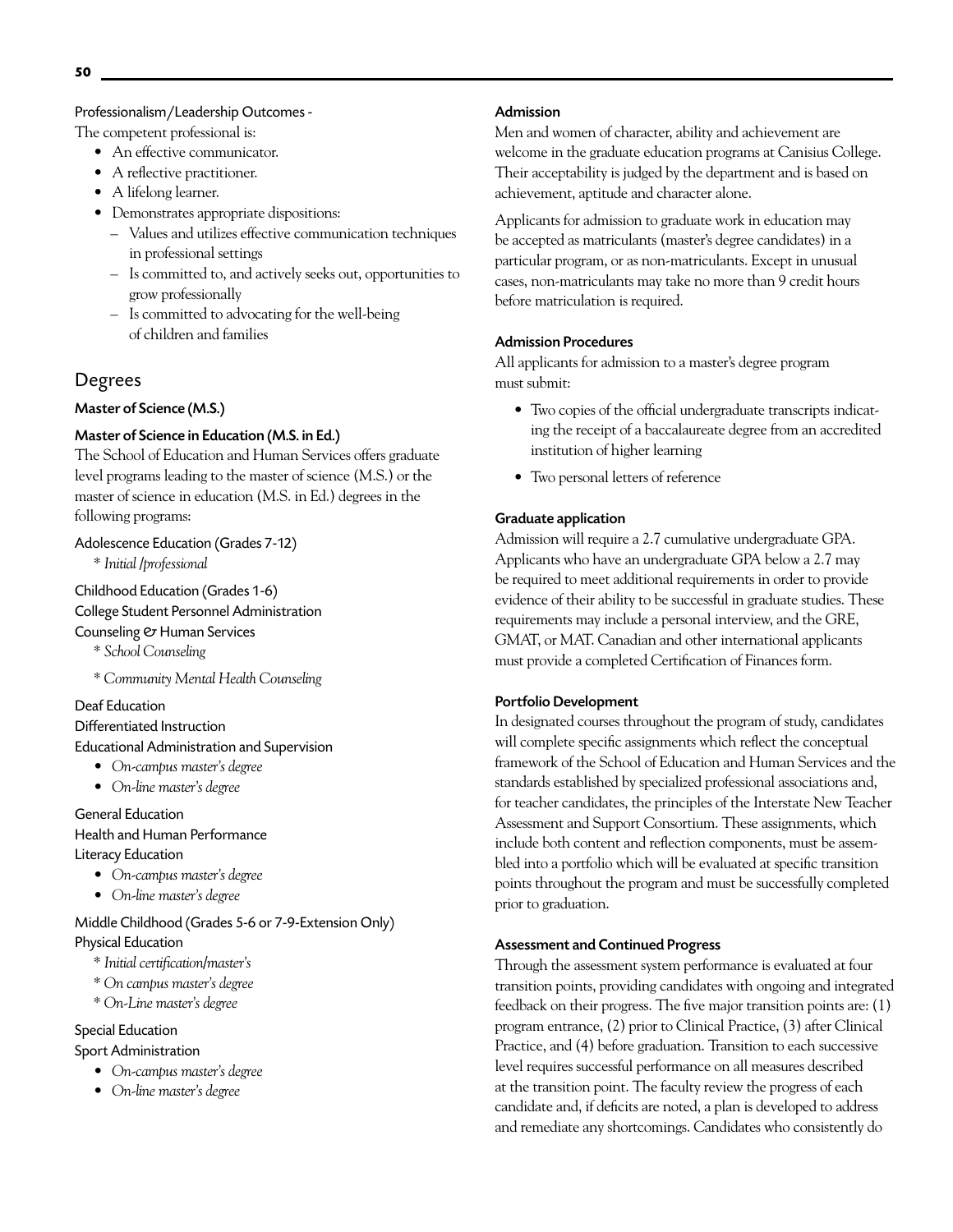not meet program expectations may be counseled out of or dismissed from the program.

The development and exhibition of dispositions appropriate to teaching all children is a requirement of all Canisius teacher preparation programs. Candidates who demonstrate an unwillingness or inability to act in a mature, respectful and professional manner will be prohibited from participation in field experiences, including student teaching and may be counseled out of or dismissed from their program.

#### Teacher certification

To obtain initial teacher certification, candidates must pass the examinations required by the New York State Education Department. These include the Liberal Arts and Sciences Test (LAST), the Assessment of Teaching Skills-Written (ATS-W), and the Content Specialty Test (CST). The LAST must be taken prior to student teaching.

For the professional certificate, candidates will need additional professional development, three years teaching experience, and the completion of an appropriate master's degree within five years. Contact the New York State Education Department at www.nysed. gov for additional information.

All Canadian (Ontario) students will be required to actually obtain New York State certification before the Ontario College of Teachers (O.C.T.) will issue a teaching credential. This policy is consistent with Ontario's 'long standing' policy that if a person leaves the province to study to become a teacher, that person must complete and obtain certification in the jurisdiction in which he or she studied. O.C.T. will no longer require a letter from the institution; only a valid New York State teaching credential will be accepted. Ontario students will follow the same procedure as U.S. students in applying for certification, including fingerprint clearance.

Dual citizens (U.S. and Canada) are required to first obtain New York State certification before receiving Ontario certification. Also, candidates applying for .New York State certification must possess either a 4-year bachelor's degree or a master's degree to obtain New York State certification. Holders of a 3-year bachelor's degree must completethe entire Master's program before New York State will issue teacher certification.

#### Transfer credits

No more than six credits of graduate coursework will be accepted in transfer from other institutions. The grades must have been at least "B" and must have been earned within the five-year time limit for completion of degree requirements. All transfer credits must coordinate with the candidate's program of study at Canisius College, as approved by the program director. Any exceptions to the above may only be made with the approval of both the program director and the associate dean.

#### Credit by examination

Individuals who are applying for admission or who are presently in attendance may obtain credit for previously completed examinations sponsored by the College Level Examination Program (CLEP) of the College Entrance Examination Board (CEEB) or by the New York State College Proficiency Examination Program (CPE). The minimum acceptable grades for these exams are "Pass" for exams graded Pass/Fail and "C" for exams with letter grades. On exams graded on a standard score scale of 20 to 80, the passing score varies from 40 to 50 depending on the subject area. Candidates must consult with the appropriate dean for permission to use any credit by examination toward their graduate degree or certification requirements.

#### Probation and disqualification

Receipt of a grade of "D" will result in probationary status. A second grade of "D" will automatically disqualify a candidate from the master's degree program. A candidate whose grade point average drops below a 3.0 will be placed on probation and will be dismissed from the master's degree program if their overall grade point average is below a 3.0 in two consecutive terms.

#### Time limitation

A candidate must complete all master's degree requirements within five years. Exceptions to this policy must be approved by the chair of the appropriate program as well as the associate dean.

#### Instruction in child abuse; prevention of school violence; fingerprinting

New York State requires that all persons applying for an initial or professional certificate or license in the areas of administrative or supervisory service, classroom teaching service and school service complete two clock hours of coursework or training on the identification and reporting of suspected child abuse or maltreatment. In addition, all new candidates for certification must attend a mandatory two-hour course on the prevention of school violence and must also submit fingerprints for law enforcement clearance.

#### **Graduation**

Degrees are awarded three times a year: September 15th for students completing their degree requirements during the summer, February 1st for students completing their requirements during the fall semester and at the annual commencement program in May on the date designated in the college academic calendar. All students, regardless of when the requirements are completed (May, August, or December), must file a Request for Diploma form with the School of Education and Human Services Graduate Office. Students should contact that office regarding the deadline dates for such requests.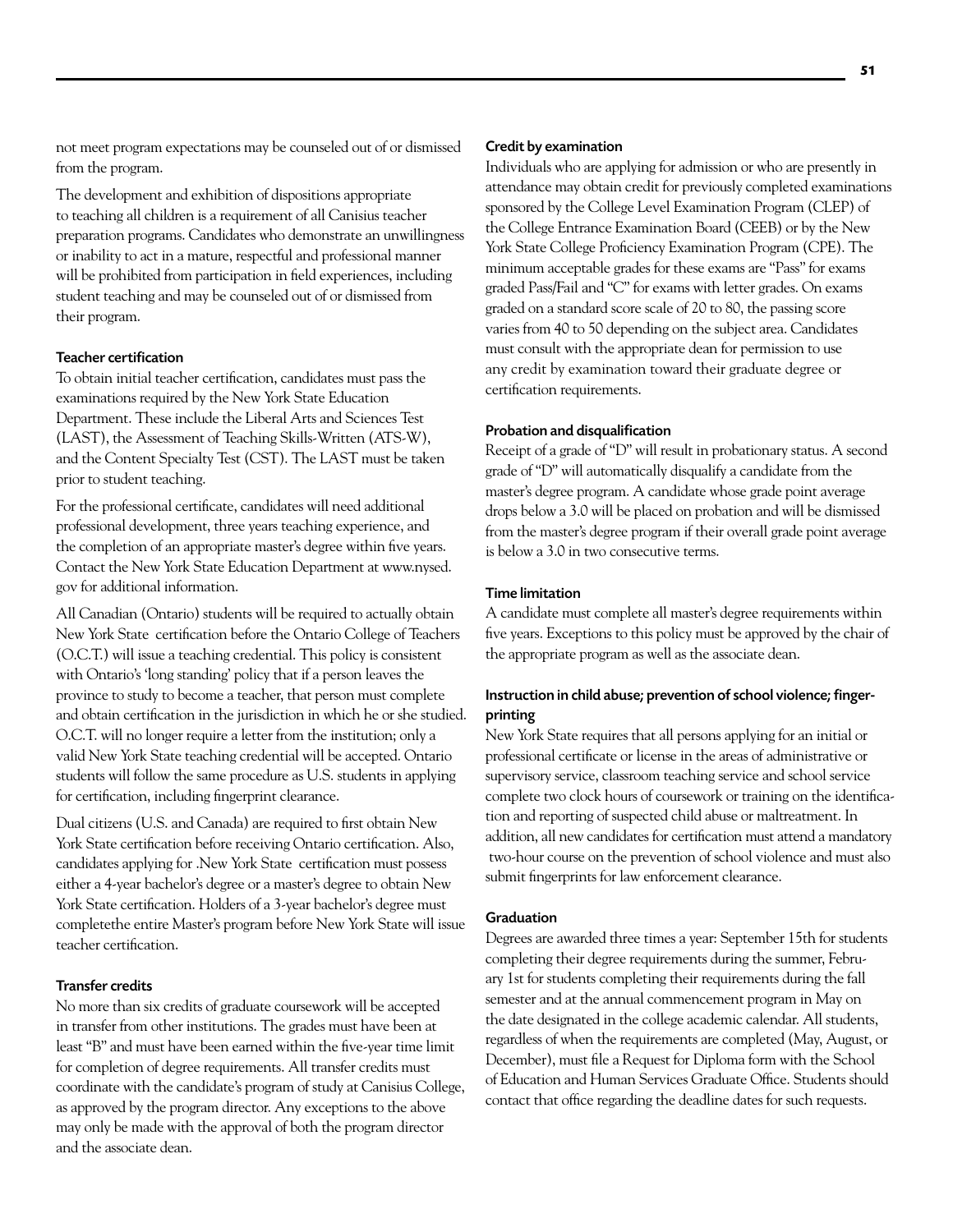# Adolescence Education

Barbara Burns, Chair; Ali Ait Si Mhamed, M. Fernanda Astiz, Nancy M. Bailey, Suzanne Borowicz, Betsy DelleBovi, Lorreine DiCamillo, Janet M. Ferguson, Kristin E. Finn, Roberto Gregorius, Paul Nochelski, S.J., H. Jeanette Willert, Tonja Williams

The adolescence education program provides the education necessary for teacher certification in grades 7-12. Canisius offers certification in ten disciplines at the adolescence level: English, mathematics, social studies, French, German, Spanish, biology, chemistry, physics and business. Candidates should possess a bachelor's degree with 36 credit hours in the academic discipline, except for social studies which requires 51 credit hours. Candidates must also complete 3 credit hours of study, or the equivalent, of a language other than English. Students who complete certification requirements may complete additional coursework to extend their certification downward to grades 5-6 (see Middle Childhood).

| Required courses for initial certification in adolescence education:              |                                                                                                                                                                                       |                |
|-----------------------------------------------------------------------------------|---------------------------------------------------------------------------------------------------------------------------------------------------------------------------------------|----------------|
| Course                                                                            | <b>Title</b>                                                                                                                                                                          | <b>Credits</b> |
| EDAD 598                                                                          | Professional Seminar                                                                                                                                                                  | 0              |
| EDAD 502                                                                          | Foundations of Literacy Instruction<br>(includes 30 hours of field experience)                                                                                                        | 3              |
| EDAD <sub>503</sub>                                                               | Literacy in the Secondary School*                                                                                                                                                     | 3              |
| <b>EDU 505</b>                                                                    | Foundations of Education                                                                                                                                                              | 3              |
| EDAD <sub>534</sub>                                                               | Teaching Strategies & Assessment:<br>Adolescence*                                                                                                                                     | 3              |
| EDAD <sub>535</sub>                                                               | Learning & Human Development:<br>Adolescence                                                                                                                                          | 3              |
| EDAD <sub>536</sub>                                                               | Differentiated Instruction for Diverse Learners                                                                                                                                       | 3              |
| <b>EDAD</b><br>561-566                                                            | Methods of Teaching: Adolescence<br>(EDAD 561 Business, EDAD 562 English,<br>EDAD 563 Mathematics, EDAD 564<br>Modern Languages, EDAD 565 Science,<br><b>EDAD 566 Social Studies)</b> | 3              |
| EDAD 537                                                                          | Advanced Methods of Teaching:<br>Adolescence(70 hours of field experience required)                                                                                                   | 3              |
| EDAD 593**                                                                        | Student Teaching: Adolescence                                                                                                                                                         | 12             |
| EDAD 594**                                                                        | <b>Student Teaching Seminar</b>                                                                                                                                                       | 0              |
| EDU 595**                                                                         | Child Abuse Seminar                                                                                                                                                                   | 0              |
| EDU 596**                                                                         | Prevention of School Violence Seminar                                                                                                                                                 | 0              |
| ** These four courses are co-requisites during the student teaching term          |                                                                                                                                                                                       |                |
| *Business & Marketing Education candidates replace<br>EDAD 503 and EDAD 534 with: |                                                                                                                                                                                       |                |
| <b>EMC 552</b>                                                                    | Human Growth & Development:<br>Middle Childhood                                                                                                                                       | 3              |
| <b>EMC 553</b>                                                                    | Cognition, Learning, Assessment:<br>Middle Childhood                                                                                                                                  | 3              |

#### Required Certification Exams for Initial Certification:

New York State Teachers Certification Exams (NYSTCE)

- • LAST: Liberal Arts and Science Test *(must be taken prior to student teaching)*
- • ATS-W: Assessment of Teaching Skills-Written *(Elementary)*
- • CST: Content Specialty Test *(Multi-Subject)*

Other Certification Requirements:

Fingerprinting

At this point candidates will be eligible for initial certification in Adolescence Education.

For Professional Certification, candidates must complete the master's degree within five years of certification and teach for three years.

| Additional courses for Masters Degree in Adolescence Education |                                                                 |                |
|----------------------------------------------------------------|-----------------------------------------------------------------|----------------|
| Course                                                         | Title                                                           | <b>Credits</b> |
| EDAD <sub>538</sub>                                            | Contemporary Issues in the Methods of<br>Teaching (select one): |                |
|                                                                | Social Sciences & Education OR                                  |                |
|                                                                | New Literacies                                                  |                |
| EDAD 616                                                       | Research Methods (select one):                                  | 3              |
|                                                                | Social Sciences & Education OR                                  |                |
|                                                                | New Literacies                                                  |                |

*Students will complete EDAD 538 and EDAD 616 by taking courses from the same strand, i.e., Social Sciences & Education or New Literacies*

#### Middle Childhood:

Candidates wishing to obtain an extension to teach grades 5-6 (thus enabling candidates to teach middle childhood grades 5-9 as well as adolescence grades 7-12) must take the following additional courses:

| Course         | Title                                                | <b>Credits</b> |
|----------------|------------------------------------------------------|----------------|
| <b>EMC 552</b> | Human Growth and Development: Middle<br>Childhood    |                |
| <b>EMC 553</b> | Cognition, Learning, Assessment: Middle<br>Childhood |                |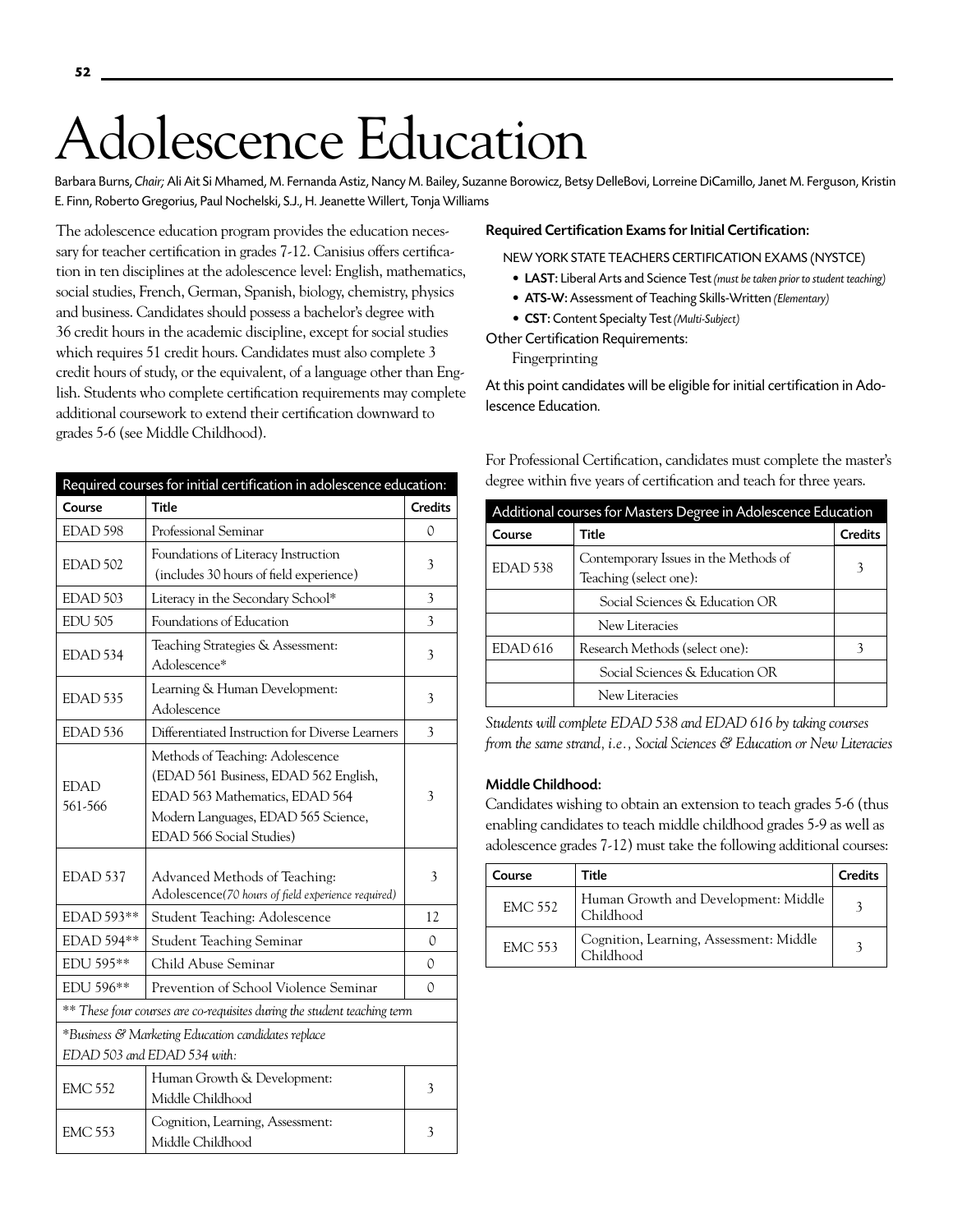# Graduate Adolescence Course Descriptions

#### EDAD 502 Foundations of Literacy 3

This course introduces effective instructional approaches to literacy instruction in the 21st century. Both theoretical and practical approaches to teaching skills of literacy in a variety of disciplines will be addressed. Focus will be on reading, researching and implementing these theories and practices and observing teachers and students engaged in literacy learning. Thirty hours of field experience will be required.

#### EDAD 503 Literacy in the Secondary School 3

This course examines the special problems in reading and the effective application of literacy skills as tools for learning content encountered in the secondary school. Topics to be discussed as they relate to the secondary school will include the reading process, reading skills, and techniques for assessing and developing reading skills. Special emphasis will be placed on critical reading, study skills, and reading in the content area.

EDAD 534 Teaching Strategies and Assessment : Adolescence 3 This course examines the relationships linking lesson planning, test construction and assessment techniques. Assessment techniques will be guided by New York State and Ontario learning standards. Basic descriptive statistics will be introduced, along with table of specifications, test reliability, validity and item analysis. Technology will be used to simulate evaluations and statistical analysis and illustrate various instructional strategies. Teaching strategies such as cooperative learning, small and large group instruction and questioning techniques will be addressed.

#### EDAD 535 Learning and Human Development: Adolescence 3

This course focuses on understanding the learning process, both as it develops in the adolescent learner and as it exists in the social setting of the classroom. Topics will include influential learning theories and developmental approaches, information processing, problem-solving, motivation and classroom management. Skills in applying this understanding to real-life situations will be stressed. Research findings are integrated with each topic. Emphasis is upon grades  $7 - 12$ .

EDAD 536 Differentiating Instruction for Diverse Learners 3 This course focuses on understanding the need for including all students in adolescence education, regardless of their social and cultural backgrounds, differences in ability and special needs. Social and emotional issues

pertaining to an inclusive classroom and school will be discussed in addition to addressing the knowledge, skills and strategies for planning, managing, coordinating and evaluating inclusive teaching and learning environments. Attention will be given to collaboration with parents, specialists, agencies and community organizations.

#### EDAD 537 Advanced Methods of Teaching: Adolescence 3

This field experience seminar course focuses on the broader responsibilities required in student teaching. Emphasis will be placed on beginning to plan and teach lessons, as well as continuing to observe cooperating teachers. Seminars will provide opportunities for professional reflection with workshop experiences on topics related to teaching for diversity and social justice. Seventy hours of field experience will be required.

#### EDAD 538 Contemporary Issues in Social Sciences 3

This course explores current topics in education within a seminar-style format. Through this exploration, issues of lasting educational relevance and value will be identified, researched, presented, evaluated, and critiqued. Emphasis will be placed on the development of critical thinking skills and effective public speaking. Adaptation of material to appropriate areas of study allows for the student to concentrate upon and specialize in a particular field of interest.

EDAD 538 Contemporary Issues in New Literacies Methods 3

This course addresses the unique opportunities and challenges faced by all content area teachers in today's multimodal, global economy. Hands-on experience with new media and investigation of New Literacies theories will be addressed.

#### EDAD 561 Methods of Teaching Business: Adolescence 3

This class emphasizes writing lesson plans and unit plans, instructional methods and strategies, evaluation practices, developing curriculum, and classroom management techniques. These educational concepts will be applied to teaching high school business classes.

#### EDAD 562 Methods of Teaching English: Adolescence 3

This course combines theory and practice to encourage sound, researchbased pedagogical strategies for the teaching of English Language Arts for middle and high school students. Focus will be on available teaching materials and multiple approaches to teaching literature, writing, grammar and language development, as well as on technology integration. Effective lesson planning and unit planning will be emphasized.

EDAD 563 Methods of Teaching Mathematics: Adolescence 3 This course combines theory and practice to encourage sound, researchbased pedagogical strategies for teaching mathematics to middle and high school students. Focus will be on available teaching materials and multiple approaches to teaching, including technology applications. Effective lesson construction and unit planning will be emphasized.

EDAD 564 Methods of Teaching Modern Languages: Adolescence 3 This course addresses methods of planning effective lessons and units. Through a research-based combination of theory and practice, methods, curricula, materials and assessment for instruction of methods of teaching modern languages will be examined. Using multiple approaches to teaching, students will examine strategies of teaching their target languages with emphasis on target cultures. Authentic assessment of lessons and units as well as technology integration in the modern language classroom will be emphasized.

#### EDAD 565 Methods of Teaching Science: Adolescence 3

This course focuses on developing a rich intellectual life through study, reflection and practice. Discussions will be on philosophy of science and pertinent education psychology theories as applied to science teaching. Current research-based science teaching techniques will be emphasized. The course is designed to align with the National Science Teachers Association science teacher standards and requires a working knowledge of at least one science discipline.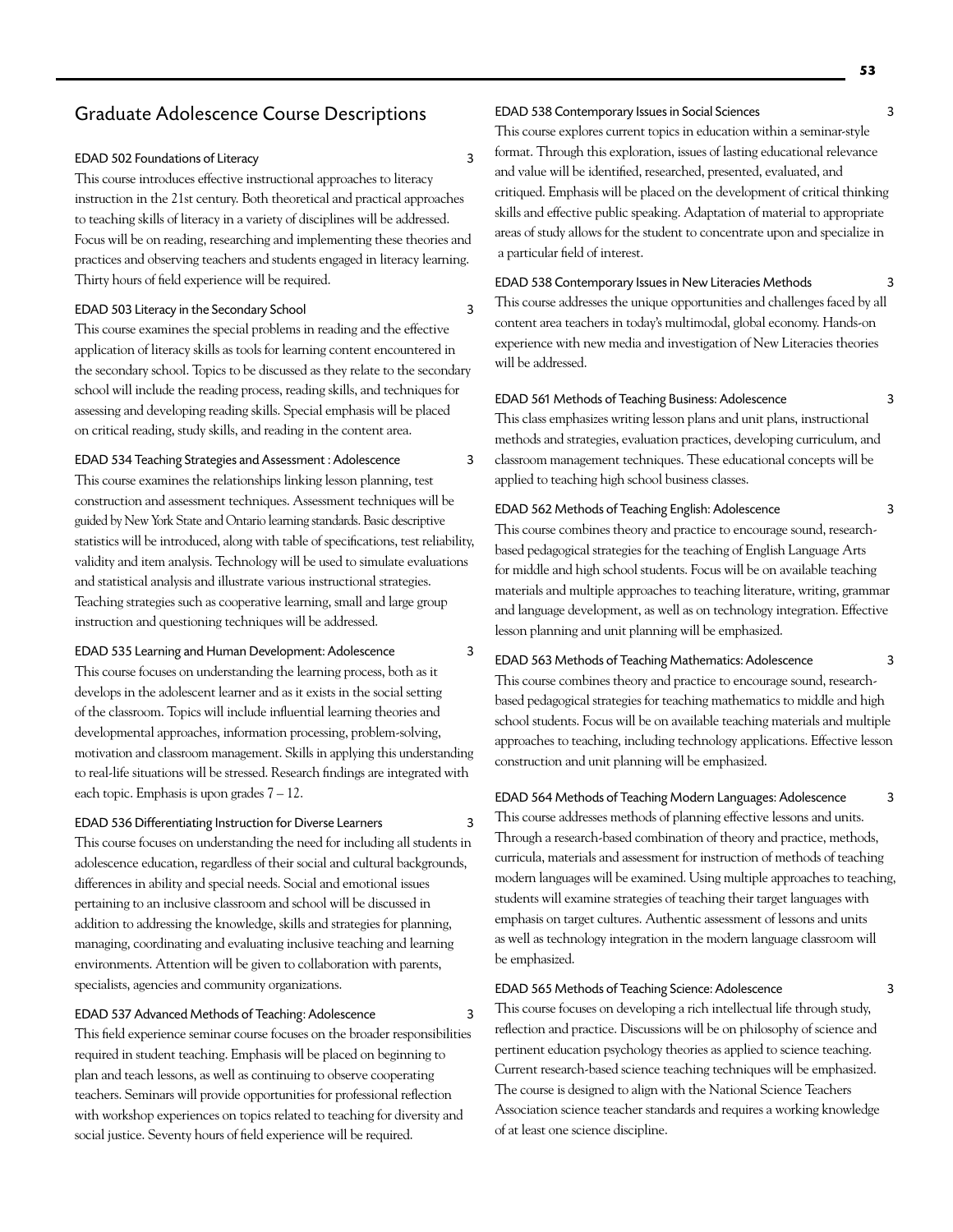#### EDAD 566 Methods of Teaching Social Studies: Adolescence 3

This course addresses the objectives, methods, curricula, materials, and assessment necessary for teaching social studies at the secondary level. Topics such as teaching for democratic citizenship, authentic assessment, culturally responsive teaching, and technology in the social studies classroom will be examined. Various instructional strategies will be modeled and practical assignments and experiences will be included.

#### EDAD 598 Professional Seminar

This noncredit course introduces students to the Adolescence Education program and provides important information to successfully complete the program. Focus will be on topics such as program description, course sequence, academic integrity, students' expected dispositions, New York State's code of ethics for teachers, field experience hours, electronic portfolio (TaskStream), common assignments and certification requirements.

#### EDAD 616 Research Methods in Social Sciences 3

This course focuses on understanding the research process from formulating a research problem through data analysis and interpretation. Emphasis will be placed on learning to critically analyze research studies, discuss ethical considerations in conducting research, and the importance of scientific research for educational policy and practice.

#### EDAD 616 Research Methods in New Literacies 3

This course focuses upon the conceptual, theoretical, and methodological ideas that are shaping the emerging field of New Literacies. Emphasis will be placed on understanding the research process by engaging in an educational inquiry project. This will include formulating an essential question related to new forms of literacy that are created online or with other digital tools; learning to use online research methodology while collecting, analyzing, and interpreting data; and making use of multimodal forms of communication and representation to report research findings.

#### EDU 505 Foundations of Education 3

This course introduces the historical, sociological, philosophical, and legal foundations of education in the United States. Topics will include a broad overview of teaching as a profession, an understanding of the role of education in a democratic society, issues of race/class/gender, the rights and responsibilities of teachers and students, home/school/community relationships, educational reform and other current issues.

#### EMC 552 Human Growth and Development: Middle Childhood 3

This course stresses the understanding of major concepts, principles, theories and research related to the intellectual, emotional, physical, social and moral development of young adolescents. Attention will be on productive learning environments where developmental differences are respected and supported and individual potential is encouraged.

EMC 553 Cognition, Learning and Assessment: Middle Childhood 3 This course presents concepts, standards and research related to middle level curriculum development, stressing the importance of a curriculum that is relevant, challenging, integrative and exploratory. Topics will include interdisciplinary middle level curriculum standards, models and assessment strategies.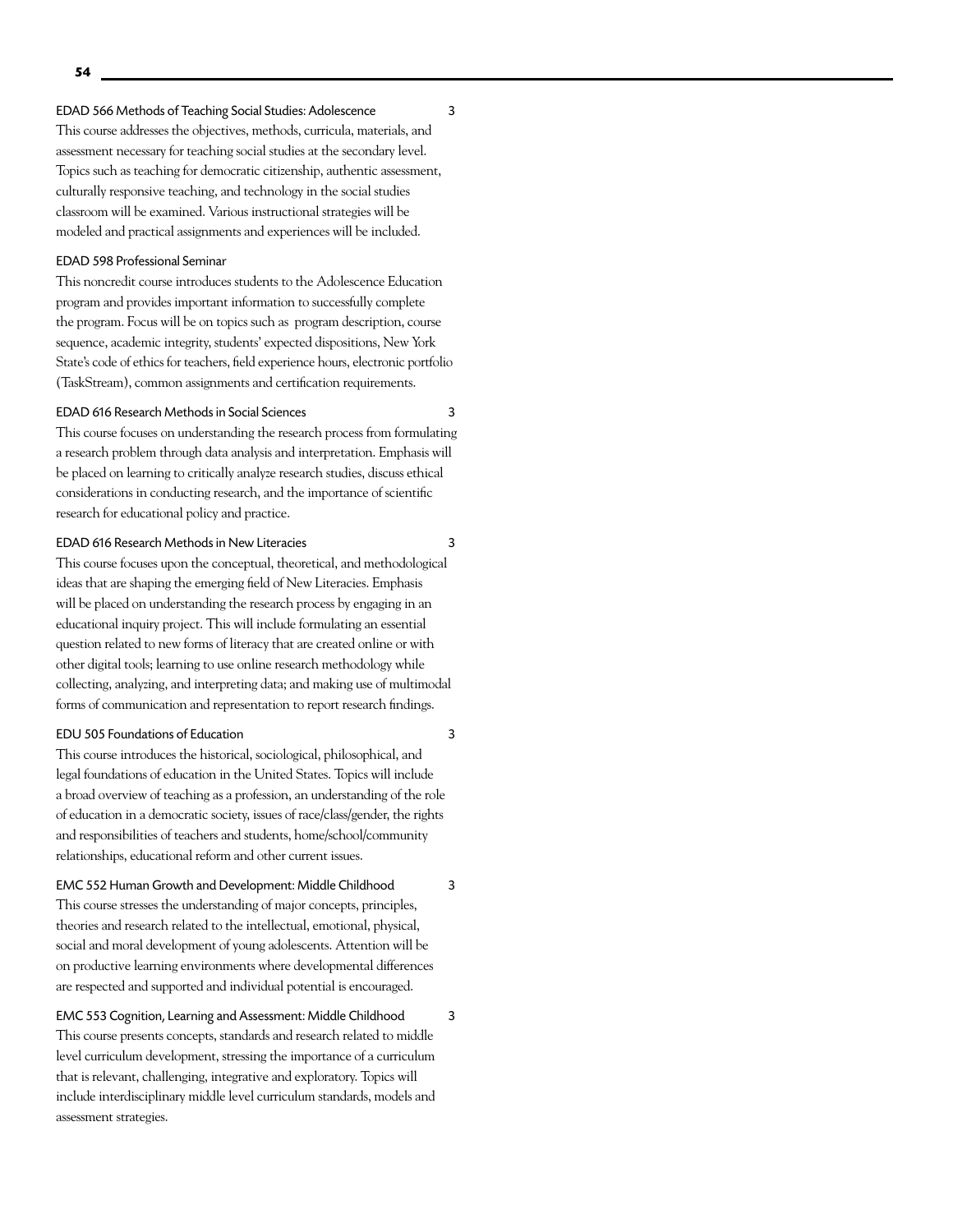# Childhood Education

Julie Henry, *Chair;* Nicki Calabrese, Karen Dutt-Doner, Marya Grande, Ellen M. Hamm, Kelly Harper, Corinne Kindzierski, James Oigara, Kimberly Noble, Michele Marable, Robert Nida, Anne Marie Tryjankowski, Nancy Wallace, George Wenner, Paul Young.

The program in childhood education leads to certification as a general classroom teacher of Grades 1-6. Candidates must provide evidence of successful completion of six hours of college level credit in each of the following:

English Mathmatics Foreign Language Natural Science

#### Required Courses for Master's Degree in  $C$ leibheach Education  $C$

| Course            | <b>Title</b>                                      | <b>Credits</b> |
|-------------------|---------------------------------------------------|----------------|
| <b>EDCH 502</b>   | Foundations of Literacy Instruction               | 3              |
| <b>EDU 505</b>    | Foundations of Education                          | 3              |
| EDCH 509          | Teaching Literacy with Diverse Populations        | 3              |
|                   | (30 Hours of Classroom Participation Required)    |                |
| <b>EDCH 515</b>   | Assessment for Instruction                        | 3              |
| <b>EDCH 540</b>   | Childhood Learning and Development                | 3              |
| <b>SPE 541</b>    | <b>Inclusive Strategies</b>                       | 3              |
| <b>EDCH 543</b>   | <b>Elementary Mathematics Instruction</b>         | 3              |
| <b>EDCH 545</b>   | <b>Elementary Science Instruction</b>             | 3              |
| <b>EDCH 546</b>   | Multicultural Social Studies                      | 3              |
| EDCH 570          | Seminar in Teaching and Assessment: Child-        | 3              |
|                   | hood (70 hrs of classroom participation required) |                |
| $EDCH 571A*$      | Student Teaching: Childhood                       | 12             |
| EDCH 574A*        | Child Abuse Seminar                               | 0              |
| <b>EDCH 575A*</b> | Prevention of School Violence Seminar             | 0              |
|                   | * must be registered for the same semester.       |                |
| $EDCH 615$ or     | Research Methods (EDCH 615 can be taken           | 3              |
| <b>EDU 615</b>    | during student teaching semester.)                |                |
|                   | <b>TOTAL</b>                                      | 45             |

#### Required Certification Exams for Initial Certification:

New York State Teachers Certification Exams (NYSTCE)

- • LAST: Liberal Arts and Science Test *(must be taken prior to student teaching)*
- • ATS-W: Assessment of Teaching Skills-Written *(Elementary)*
- • CST: Content Specialty Test *(Multi-Subject)*

NOTE: FINGERPRINTING IS ALSO REQUIRED FOR CERTIFICATION

#### Completion of Graduation Portfolio requirement:

Meetings are regularly scheduled to review portfolio requirements. Course instructors will also designate that certain assignments be included in the portfolio.

| Candidates wishing to obtain an extension to teach grades 7-9,<br>enabling candidates to teach middle childhood grades 7-9 as well as<br>childhood grades 1-6, must take the following additional courses: |                                                                                |                |
|------------------------------------------------------------------------------------------------------------------------------------------------------------------------------------------------------------|--------------------------------------------------------------------------------|----------------|
| Course                                                                                                                                                                                                     | Title                                                                          | <b>Credits</b> |
| <b>EMC 552</b>                                                                                                                                                                                             | Human Growth and Development in<br>Middle Childhood                            | 3              |
| <b>EMC 553</b>                                                                                                                                                                                             | Cognition, Learning, Assessment and<br>Diagnostic Teaching in Middle Childhood | 3              |

IN ADDITION to the six  $(6)$  credit hours of coursework for the Middle Childhood extension, candidates must also:

• Possess a thirty (30) credit hour academic concentration in a teaching discipline: English, Mathematics, Social Studies, French, Spanish, German, Science (Biology, Chemistry, Physics); and

Additional Required Courses for Master of Science Degree in Childhood

Pass the corresponding Content Specialty Test.

| $rac{1}{2}$<br>$\frac{1}{2}$<br>Education and Professional Certification in Literacy: Birth-Grade 6: |                                                                |                |
|------------------------------------------------------------------------------------------------------|----------------------------------------------------------------|----------------|
| Course                                                                                               | Title                                                          | <b>Credits</b> |
| <b>EDR 501</b>                                                                                       | Reading & Writing in the Content Areas                         | 3              |
| <b>EDR 508</b>                                                                                       | <b>Emergent Literacy</b>                                       | 3              |
| <b>EDR 510</b>                                                                                       | Creating a Literate Environment: Teaching<br>Language Process  | 3              |
| EDR 600                                                                                              | Literacy Curriculum and the Role of the<br>Reading Specialist  | 3              |
| <b>EDR 601</b>                                                                                       | Diagnosis and Diagnostic Teaching Practicum:<br>Birth- Grade 6 | 6              |
| <b>EDR 603</b>                                                                                       | Advanced Practicum: Birth - Grade 6                            | 3              |
| EDR 616 or                                                                                           | Research Methods in Reading                                    | 3              |
| <b>EDU 615</b>                                                                                       | Research Methods                                               |                |
|                                                                                                      | TOTAL                                                          | 66             |

#### Required Certification Exams for Literacy Certification:

New York State Teachers Certification Exams (NYSTCE)

• CST: Content Specialty Test *(Literacy)*

Completion of Program Portfolio requirement. Meetings are regularly scheduled to review portfolio requirements. Course instructors will also designate that certain assignments be included in the portfolio.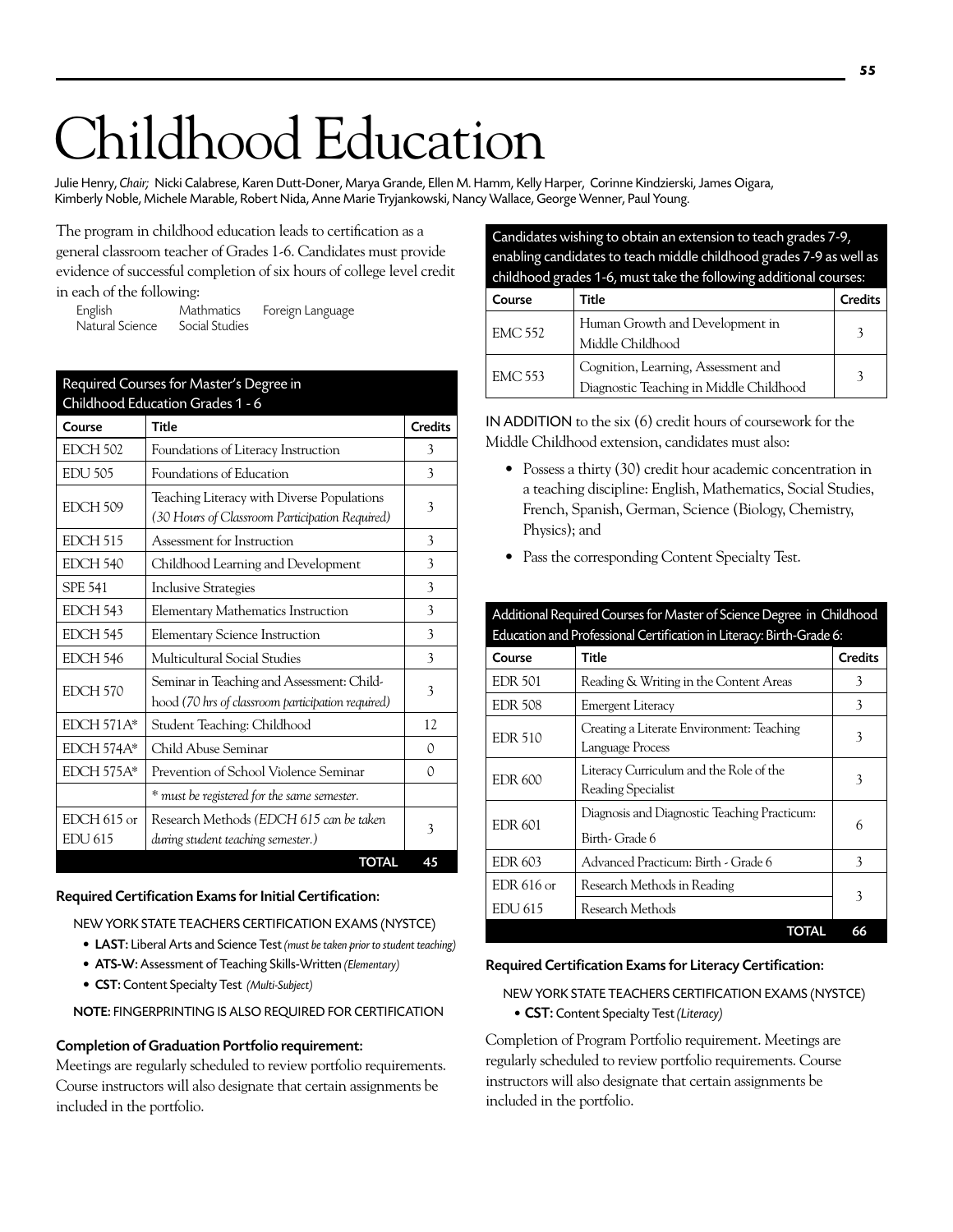### COURSES 2010-2012

#### EDU 505 Foundations of Education 3

An examination of the social, historical and philosophical foundations of education intended to provide a framework for understanding contemporary issues in education. Topics may include the role of education in a democratic society; gender, race and class in education; home, school and community relationships; and the organizational structure of education.

#### EDCH 502 Foundation of Literacy Instruction 3

This introductory course focuses on the importance of literacy and the teaching skills needed to become a proficient teacher of reading. Meeting the needs of diverse learners (diverse in interest, needs, ability, etc.) with appropriate materials, activities and instructional approaches will be an ongoing discussion woven through the course content. All language processes will be addressed with an appreciation that they are interrelated and support each other. Students will create materials for reading instruction that reflect knowledge of "best practice" as concluded from research and described in course readings.

#### EDCH 509 Teaching Literacy with Diverse Populations 3

Strategies for effective literacy instruction with diverse populations of students will be examined for efficacy. These strategies include research-based approaches with demonstrated success for use with Special Education students, ESL/LEP students, Gifted and Talented students and any other students with identified special and/ or unique educational needs. Students will examine the qualities that make a successful match with students' needs as well as how to incorporate differential instruction based on those needs in a classroom context. Multicultural literature and literature that deals with specific disabilities will be examined for applications in the curriculum. 30 hours of field experience are required.

#### EDCH 515 Assessment for Instruction 3

An in-depth study of formal and informal assessment strategies. Utilization of assessment for planning, evaluation and instructional program improvement to provide continuous intellectual, social, emotional and physical development of elementary-aged students will be studied. Candidates will become familiar with normreferenced, criterion-referenced and performance instruments.

#### EDCH 540 Childhood Learning and Development 3

The application to classroom practice of the principles of effective learning and the role of motivation and a consideration of motivation and self-worth will be studied. Candidates will critically review basic brain and nerve structure and function as it applies to learning and teaching. Attention will be directed toward the constructs of intelligence, creativity, meta-cognition, transfer of learning and learning styles. Specific theories including those of Skinner, Piaget, Vygotsky and Covington will be analyzed and critiqued. Classroom management options will be considered.

### EDCH 543 Elementary Mathematics Instruction 3

Methods and strategies for developing children's knowledge and skills in number systems, early geometry, arithmetical operations, fractions and decimals, probability and statistics will be examined. Candidates will develop proficiency in the use of instructional and informational technologies to support mathematics. Instruction will be aligned with the New York State's Mathematics, Science and Technology Standards and those of the National Council of Teachers of Mathematics (NCTM). Assessment practices and research regarding mathematics knowledge and skill development will be integrated with teaching methodology.

#### EDCH 545 Elementary Science Instruction 3

Methods and strategies for developing children's knowledge and understanding of earth/space science, physical science and the life sciences will be addressed. Candidates will develop proficiency in the use of instructional and informational technologies and handson activities to support science learning. Instruction will be aligned with the New York State Mathematics, Science and Technology Standards. Application of research in education and formative and summative assessment practices will be stressed.

#### EDCH 546 Multicultural Social Studies 3

An in-depth consideration of ethnic, economic, and racial cultures found in elementary schools will share the focus of this course with instructional methods and strategies necessary for effective instruction in the areas of geography, history, anthropology and economics. Use of technology and New York State Learning Standards will be considered as they pertain to cultural diversity and social studies instruction. The role of family, peer and parental involvement in society and the culture of schooling will be studied.

### EDCH 570 Seminar in Teaching and Assessment: Childhood 3

This course is intended to prepare students for the broader responsibilities required in student teaching. In childhood-level settings, grades 1-6, students will begin to plan and teach lessons, as well as continue to observe master teachers. They will prepare classroom materials, design long-range plans and examine sitebased parent involvement projects. On-campus meetings will provide opportunities for professional reflection with a team and workshop experiences on topics related to classroom management, increasing family involvement, teaching to higher standards and assessment. 70 hours of field experience required. This course is normally taken during the semester prior to student teaching.

### EDCH 571A Student Teaching: Childhood 12

Requires two supervised teaching placements in schools appropriate to certification level and includes experience in high- needs schools or schools serving socio-economically disadvantaged students. Prerequisites: Successful completion of required education courses (EDCH, 502, 509; EDU 505, EDCH 515, 540, SPE 541, EDCH 543, 545, 546, 570) and an overall QPA of 3.5. Some school districts may require tuberculosis or other health tests.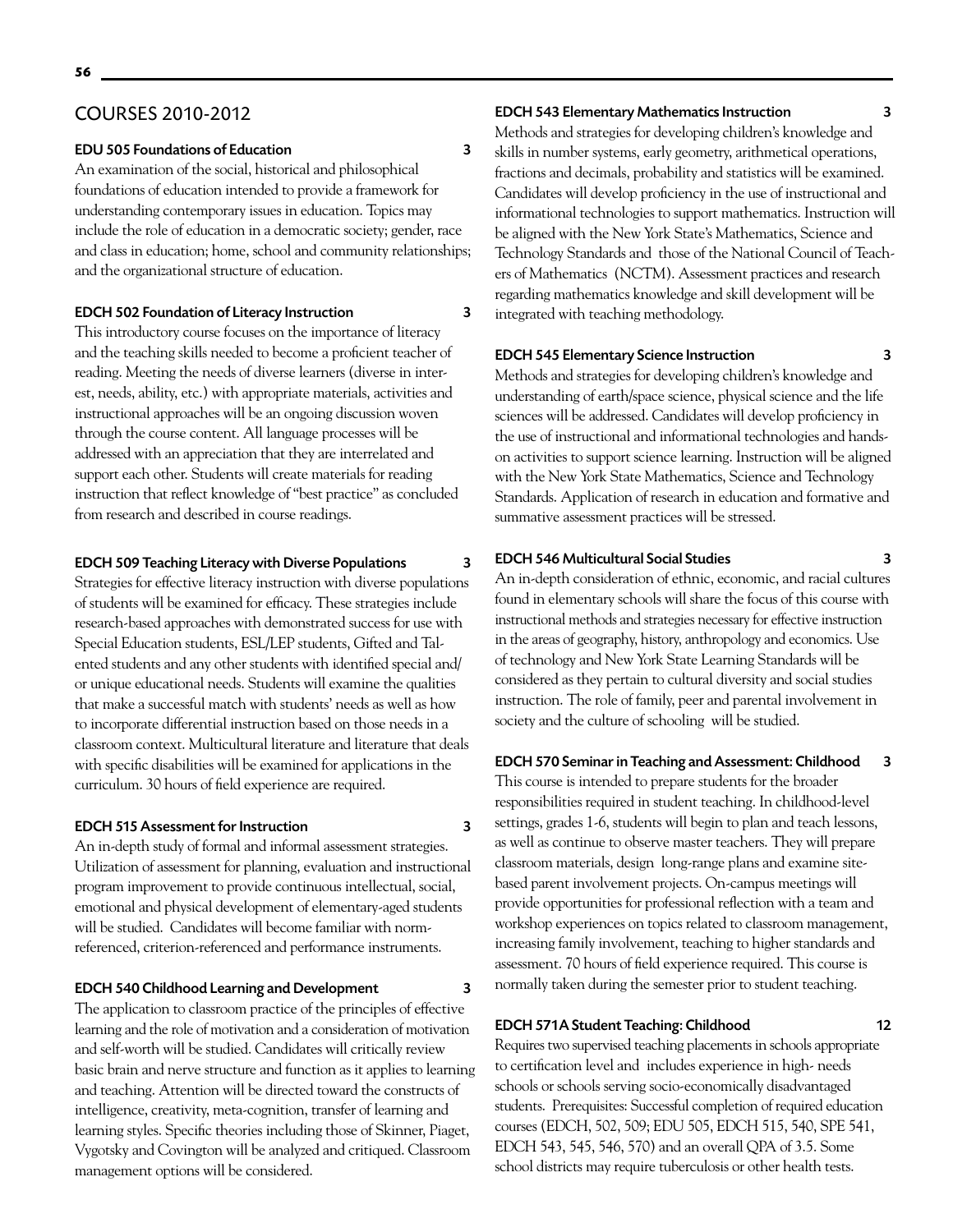#### EDCH 615 Research Methods 3

The purpose of this course is to enable the students to develop an understanding of the research process from formulating a research problem to project completion through data analysis and interpretation. The course will review all phases of the research project from inception to the presentation of the final report. In addition, students will learn how to critically analyze research studies, discuss ethical considerations in conducting research and understand the importance of scientific research for educational policy and practice. The focus will encompass those skills necessary for social research in general and survey research in particular. These include, but are not limited to the following: Conceptual design of a research project, Developing hypotheses, Selecting variables and Constructing operational definitions, Sample logic and Sample selection, Instrument design and development, Collection and coding of data, Writing the research report, and Literature research (i.e., the use of Electronic Databases and developing a "working bibliography").

*Note: may be completed during the student teaching semester, if desired.*

#### EDU 615 Research Methods 3

Candidates will develop an understanding of the research process from formulating a research problem through data analysis and interpretation. Candidates will learn how to critically analyze research studies, discuss ethical considerations in conducting research and discuss the importance of scientific research for educational policy and practice. Each candidate will plan a research project consistent with his/her interests and with the course goals. Prerequisite: EDU 515.

#### SPE 541 Inclusive Strategies 3

Provides an overview of special education, including seminal legislation and current trends. Addresses successful strategies to support students with disabilities in the general education classroom. Examines the empirical basis of methods utilized to meet the New York State Learning Standards and emphasizes collaboration to meet the diverse needs of all learners.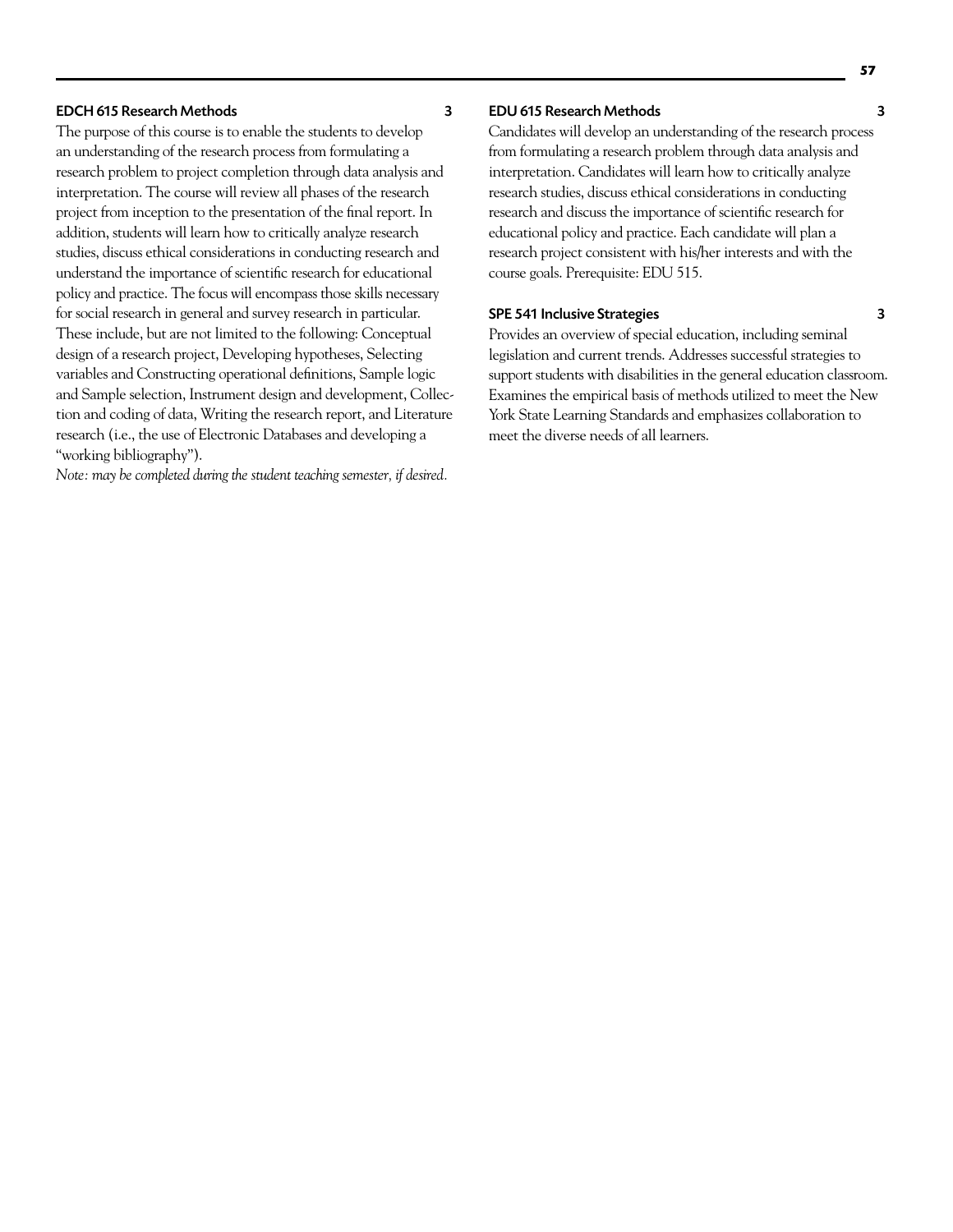# College Student Personnel Administration

Rosemary K. Murray, *Chair;* Sandra M. Estanek, *Director;* Margaret C. McCarthy. *Adjunct Faculty:*Anne Marie Dobies, Terri L. Mangione, Matthew H. Mulville, Brian P. Smith, Kim VanDerLinden, John D. White.

The College Student Personnel Administration (CSPA) curriculum leads to a master of science degree and is designed to prepare candidates for entry-level positions in higher education administration and student affairs.

The master's program in College Student Personnel Administration at Canisius College prepares student affairs practitioners to work in all sectors of higher education administration while emphasizing the unique context of private, independent colleges and universities. The CSPA program combines the in-class education of graduate coursework with the experiential learning of required internships to achieve its mission. Graduate assistantships are also available, which provide additional experience.

# Graduates of the College Student Personnel Administration master's degree program will

- 1. be prepared to enter the student affairs profession as practitioners in multiple administrative sub-fields (residence life, student activities, career services, etc.).
- 2. be able to use the foundations of theory and practical experience to make sound and ethical professional decisions.
- 3. be prepared to participate as professionals in the education of the whole student, consistent with the Jesuit value of *cura personalis* ("care for the person"), regardless of the institutional context of their work.
- 4. understand the value of contributing to their profession through participation in professional associations and through activities such as presentations and publications and serving in leadership positions.

The CSPA master's program is a full time, cohort-based program. Full-time study in this program is defined as nine credit hours each fall and spring semester for two years. Candidates will be charged a single program fee, which includes tuition, books, membership in a national professional association and the cost of attendance at one national professional conference (the American College Personnel Association [ACPA] or Student Affairs Administrators in Higher Education [NASPA]) during each year of the program. This experience will enhance the student's understanding of the importance of professional development and the value of professional relationships. Candidates will progress through the academic program together, taking all of their coursework as a cohesive group, thus developing strong team building skills and effective work groups.

# Admission

Application for admission to the program is open to any qualified holder of a bachelor's degree from an accredited college or university, regardless of undergraduate field of study. The goal of the Admissions Committee is to select candidates who indicate the greatest potential for academic and professional success. Applicants must meet the general requirements for admission to graduate work in education.

# College Student Personnel Administration Curriculum

| <b>First Year Fall and Spring</b> |                                    |                |
|-----------------------------------|------------------------------------|----------------|
| Course                            | <b>Title</b>                       | <b>Credits</b> |
| CSP 501                           | Introduction to College Student    | 3              |
|                                   | Personnel Administration           |                |
| <b>CSP 570</b>                    | Foundations of Counseling          | 3              |
|                                   | in Student Affairs                 |                |
| CSP 660                           | The American College Student       | 3              |
| CSP 510                           | History and Organization of Higher | 3              |
|                                   | Education in the United States     |                |
| CSP 560                           | Theories of Leadership             | 3              |
| <b>CSP 530</b>                    | Methods of Research and Assessment | 3              |
| <b>First Year Fall and Spring</b> |                                    |                |
| Course                            | Title                              | <b>Credits</b> |
| CSP 540                           | Diversity in Higher Education      | 3              |
| CSP 665                           | Legal Issues in Higher Education   | 3              |
| CSP 677                           | Capstone Seminar                   | 3              |
| CSP 699                           | Independent Research or Elective/  | 3              |
|                                   | Comprehensive Exam Option*         |                |
| CSP 680-681                       | Internships                        | 6              |
|                                   | TOTAL                              | 36             |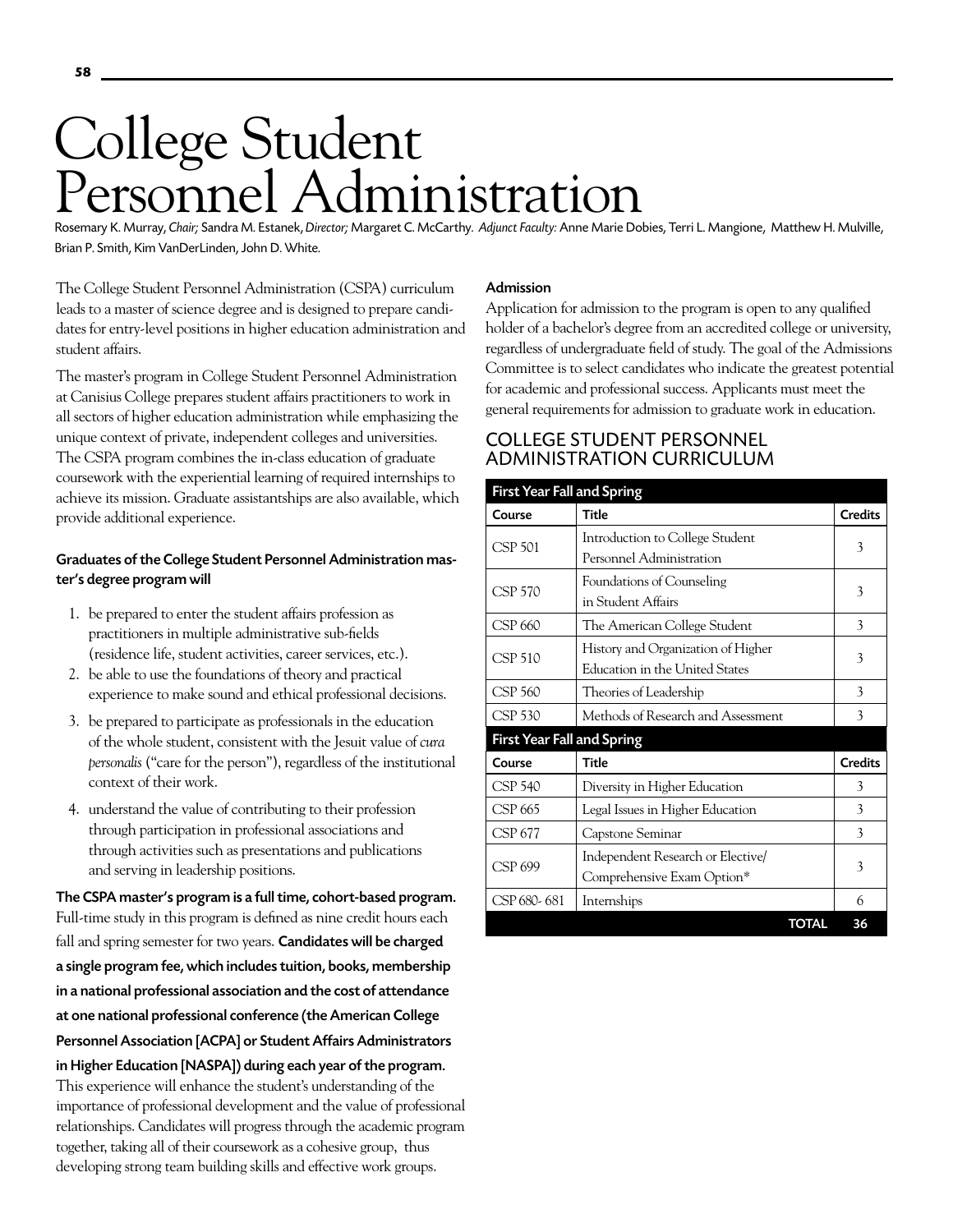# COURSES 2010-2012

#### CSP 501 Introduction to College Student Personnel Administration 3

An introduction to the development of student affairs as a profession, specific job responsibilities within student affairs and professional ethics. Introduction to higher education research and other professional sources.

#### CSP 510 History and Organization of Higher Education in the United States 3

Historical perspective of student affairs and its place in the larger structure of higher education, the development of colleges and universities over time, and how current issues also have developed and changed.

#### CSP 530 Methods of Research and Assessment 3

The nature of social science inquiry with specific implications for both research and assessment in higher education. Review of both quantitative and qualitative methods of research.

#### CSP 540 Diversity in Higher Education 3

This class is designed to assist students increase their knowledge of diversity-related issues and their impact on college communities. Students will explore how they can work to build inclusive communities within institutions of higher education and develop the competencies needed when addressing a diverse population.

#### CSP 560 Theories of Leadership 3

Introduction to the topic of leadership in the student affairs context. Introduction to leadership theories, styles, practices and applications. Development of an individual philosophy of leadership and reflection on how the course content may be incorporated into professional practice.

#### CSP 570 Foundations of Counseling in Student Affairs 3

Provides a working knowledge of counseling issues and techniques to address the needs of the student within the realm of higher education. Introduction to mental health disorders and exposure to preventative and communication strategies to assist college-aged students.

Provides an introduction to student development theory and a profile of the contemporary college student. Theories of human development, involvement and learning will be considered. In addition, the relationship of theory to practice in student affairs will be explored along with issues related to diversity.

#### CSP 665 Legal Issues in Higher Education 3

An examination of the legal foundations that govern higher education, particularly in respect to student-institution relationships; differences between public and private institutions, church and state issues, due process, discipline and freedom of expression.

#### CSP 677 Capstone Seminar 3

Designed to provide graduating CSPA students with the opportunity to discuss current issues in student affairs practice with a goal toward making the transition from being graduate students to becoming full time student affairs professionals.

#### CSP 680 Internship I 3

The first of two required internship experiences intended to broaden the student's understanding of the profession. Each internship requires 225 hours of supervised experience. Permission of the program director is required. Prerequisites: CSP 501, CSP 510, CSP 530, CSP 540, CSP 570, CSP 660.

#### CSP 681 Internship II 3

The second of two required internship experiences intended to broaden the student's understanding of the profession. Each internship requires 225 hours of supervised experience. Permission of the program director is required. Prerequisite: CSP 680.

#### CSP 699 Independent Research 3

A thesis, research paper, or major project which provides the opportunity to investigate an issue or aspect of student personnel administration of particular interest to the student. Prerequisites: CSP 501, CSP 510, CSP 540, CSP 530, CSP 560, CSP 660, CSP 665, EDC 570.

*\*Students may also choose to fulfill the CSP 699 requirement through a comprehensive examination (written and oral) and by successfully completing an elective course, which is chosen in consultation with the CSPA program director.*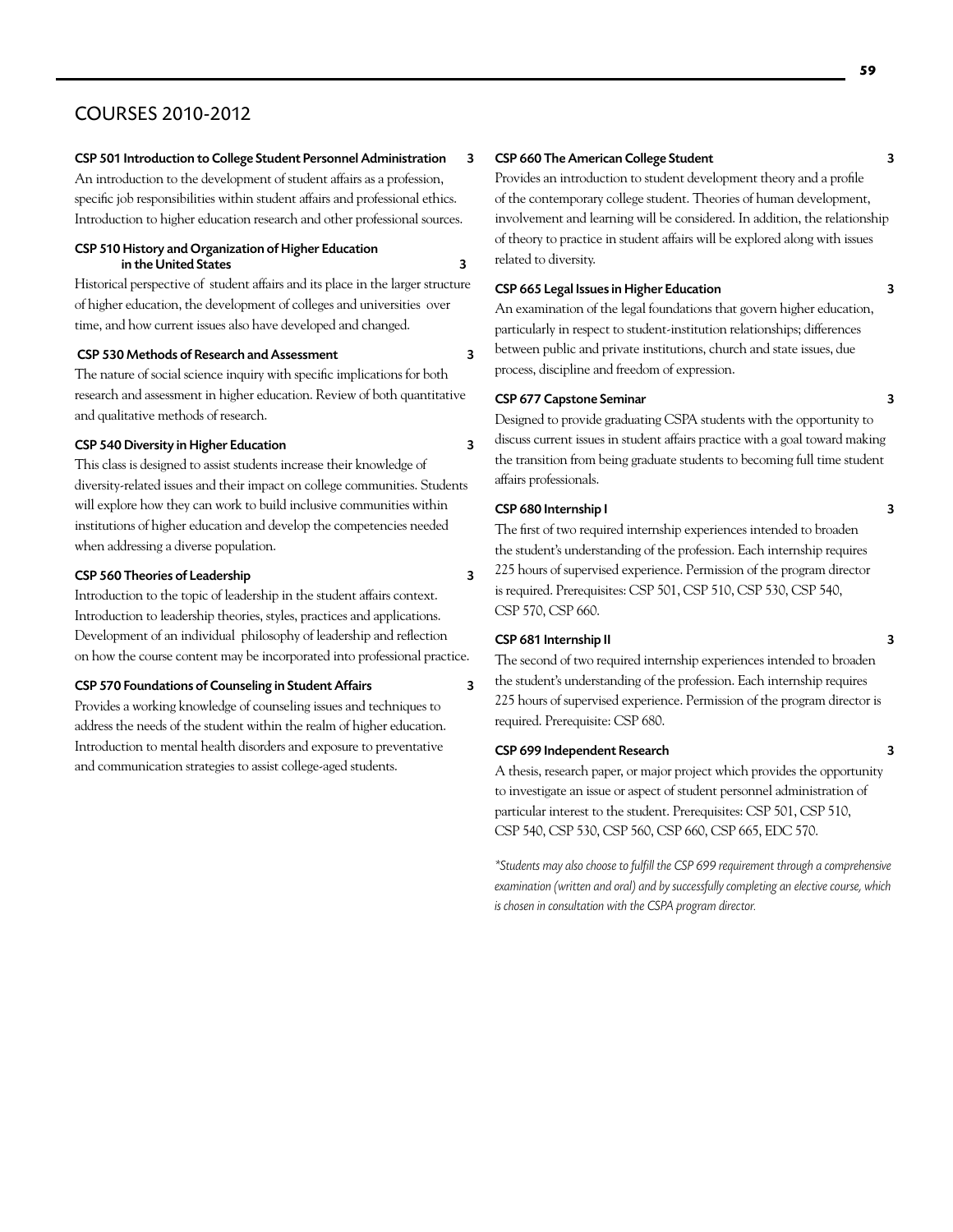# Counseling and Human Services

E. Christine Moll, *Chair;* David L. Farrugia, Ann Marie C. Lenhardt, Michael Rutter, Holly Tanigoshi-Fetter.

Private practice Hospitals

The Department of Counseling and Human Services offers a course of study designed to prepare humanistic, competent, professional counselors. The Council for Accreditation of Counseling and Related Educational Programs (CACREP), a specialized accreditor in the field of counseling, accredits the two counseling programs leading towards a Master of Science degree. The Department offers the following:

A 60 hour Master of Science (MS) degree in

Community Mental Health Counseling;

A 48 hour Master of Science (MS) degree in School Counseling;

A Certificate of Advanced Study (CAS) in School Counseling.

The Community Mental Health Counseling program prepares graduates to work in settings serving clients diagnosed along a continuum of mental and emotional disorders. Our graduates advocate for and promote mental health and wellness. Mental Health Counselors work with individuals, couples, families, or groups in settings that include the following:

| Mental health counseling agencies |
|-----------------------------------|
| Substance abuse clinics/agencies  |
| Crises counseling centers         |

#### Other clinical mental health centers offering counseling services.

Our graduates are knowledgeable in the principles and practices of diagnosis, treatment, referral and prevention and often work in interdisciplinary teams with other health professionals (e.g., psychiatrists, social workers, MDs).

The Community Mental Counseling Program is a "license qualifying education program" within New York State leading towards licensure as a "licensed mental health counselor" (LMHC). Please see the New York State Mental Health Counseling website for more information *(http://www.op.nysed.gov/prof/mhp/mhcbroch.htm).*

The School Counseling Program prepares graduates to work with students ranging from kindergarten through high school, as an "initially certified school counselor" in New York State. School counselors work in both private and public school systems at the elementary, middle and high school levels.

School counselors are prepared to promote the academic, career, and personal and social development of all K-12 students by understanding how to design and implement comprehensive school guidance and counseling programs that include time for individual counseling, group counseling, classroom guidance, and family and teacher consultations within the school setting.

Upon completion of the MS degree in School Counseling and Initial Certification, a graduate must work full-time for two years as a school counselor and complete a Certificate of Advanced Study (CAS) within five years to apply for the New York State "Permanent Certification." The program at Canisius has a reputation for having an orientation toward practical and applied skills. In addition to learning direct counseling skills, future school counselors are prepared to work collaboratively in the roles of leadership, advocacy and consultation, allowing our graduates to influence schools on a systemic level in addition to performing the traditional counselor's role with individuals and groups.

#### Chemical Dependency Counseling

The Credentialed Alcoholism and Substance Abuse Counselor (CASAC) is the credential for counselors in New York who work specifically with individuals afflicted with addiction. Canisius is accredited by New York State to provide academic preparation for the CASAC. Additional requirements can be found on the New York State Office of Alcoholism and Substance Abuse Services (OASAS) website *(http://www.oasas.state.ny.us/sqa/credentialing/CA-SACreq.cfm).*

#### Rehabilitation Counseling

*Rehabilitation counselors* help people deal with the personal, social, and vocational effects of disabilities. They counsel people with both physical and emotional disabilities resulting from birth defects, illness or disease, accidents, or other causes. They evaluate the strengths and limitations of individuals, provide personal and vocational counseling, offer case management support, and arrange for medical care, vocational training, and job placement. Our program allows students to gain the academic background necessary to become a Certified Rehabilitation Counselor (CRC). Additional information and requirements can be found on the Commission on Rehabilitation Counselor Certification (CRCC) website:

*(http://www.crccertification.com/).*

#### Admission

Student candidates must fulfill the general requirements for admission to graduate work in education. In addition, candidates must complete the following:

#### Required for Admission or Within the First Semester of Study

Successful completion of the Counseling and Human Services screening assessment battery, which includes the Minnesota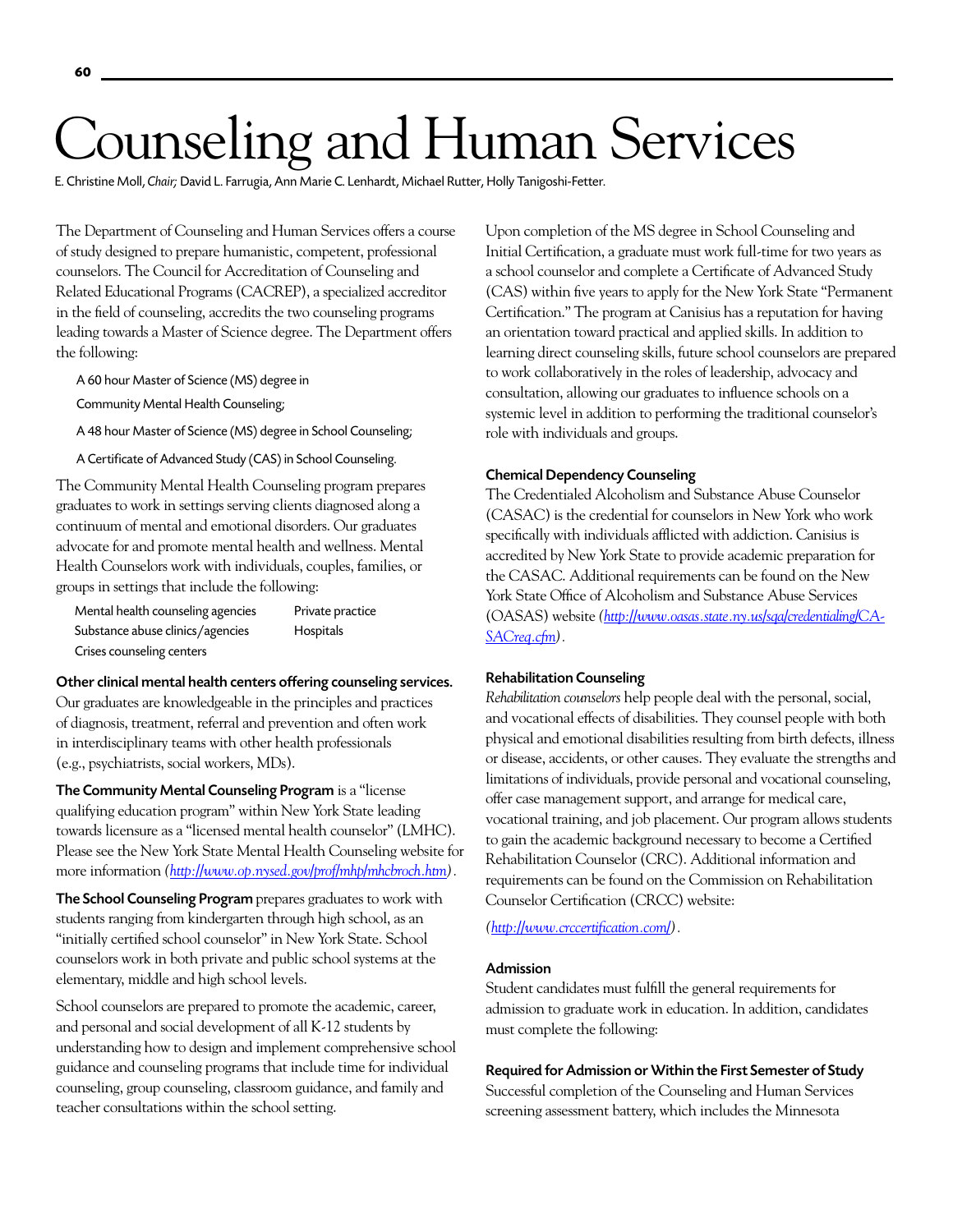Multiphasic Personality Inventory-II (MMPI-II), a written autobiography, and an empathy test.

Completion of a personal interview with the academic advisor.

On-going Evaluation of Counseling Candidates

It is necessary that candidates continue to show evidence of high academic performance and display professional dispositions during interactions in and out of class. These characteristics as well as each candidate's professional identity are assessed at specific "transition points" through the program. It is imperative that student candidates pass each transition point to continue in the program.

Candidates in both counseling programs adhere to the 2005 American Counseling Association (ACA) Code of Ethics. Candidates must declare a program major in either school counseling (SC) or community mental health counseling (CMHC). It is possible to be a "dual major." Interested candidates should contact their advisors.

| <b>Outline of Courses</b> Core courses required for both counseling programs: |                                                                |                |
|-------------------------------------------------------------------------------|----------------------------------------------------------------|----------------|
| <b>COURSE</b>                                                                 | <b>TITLE</b>                                                   | <b>CREDITS</b> |
| <b>EDC 570</b>                                                                | Introduction to Professional Counseling & Ethics               | 3              |
| <b>EDC 560</b>                                                                | Child Abuse Prevention co-requisite lab<br>(done with EDC 570) | 0              |
| EDC 593                                                                       | Lifespan Development                                           | 3              |
| <b>EDC 579</b>                                                                | Social and Cultural Issues in Counseling                       | 3              |
| EDC 573                                                                       | Counseling Theories                                            | 3              |
| <b>EDC 589</b>                                                                | Family and Couples Counseling                                  | 3              |
| <b>EDC 574</b>                                                                | Group Counseling                                               | 3              |
| EDC 571                                                                       | Psychological and Educational Assessment                       | 3              |
| <b>EDC 572</b>                                                                | Career Counseling                                              | 3              |
| EDC 597                                                                       | Psychopathology                                                | 3              |
| EDC <sub>615</sub>                                                            | Research Techniques                                            | 3              |
| <b>EDC 575</b>                                                                | Pre-Practicum Helping Skills                                   | 3              |
|                                                                               | <b>Core Credits</b>                                            | 33             |

|                | School Counseling Courses Required for Master's Degree: |                |
|----------------|---------------------------------------------------------|----------------|
| <b>COURSE</b>  | title                                                   | <b>CREDITS</b> |
| EDC 566        | School Violence Prevention                              | 0              |
| <b>EDC 567</b> | Principles of School Counseling                         | 3              |
| EDC 576        | School Practicum                                        | 3              |
| EDC 603        | Internship (full time)                                  | 6              |
| OR.            |                                                         |                |
| EDC 604        | Part-time Internship I                                  | 3              |
| <b>AND</b>     |                                                         |                |
| EDC 605        | Part-time Internship II                                 | 3              |
| Elective       |                                                         | 3              |
|                | Total Credits for Master's Degree                       | 48             |

|                                                  | Courses required for Certificate of Advanced Study |                |
|--------------------------------------------------|----------------------------------------------------|----------------|
| for Permanent Certification in School Counseling |                                                    |                |
| <b>COURSE</b>                                    | TITLE                                              | <b>CREDITS</b> |
| <b>EDC 590</b>                                   | Managing School Counseling Programs                | 3              |
|                                                  | Choose a substance abuse prevention course:        |                |
|                                                  | School- Based Prevention and                       |                |
| <b>EDC 587</b>                                   | Intervention Programs                              | 3              |
| <b>OR</b>                                        |                                                    |                |
| <b>EDC 585</b>                                   | Chemical Dependency and Rehabilitation             | 3              |
| <b>OR</b>                                        |                                                    |                |
| <b>EDC 586</b>                                   | Physiological & Psychological Aspects of           | 3              |
|                                                  | Sub. Abuse                                         |                |
| Elective                                         |                                                    | 3              |
| Elective                                         |                                                    | 3              |
|                                                  | <b>Total Credits for Permanent Certification</b>   | 60             |

| Mental Health Counseling Courses required for Master's Degree |                                                            |                |
|---------------------------------------------------------------|------------------------------------------------------------|----------------|
| <b>COURSE</b>                                                 | <b>TITLE</b>                                               | <b>CREDITS</b> |
| <b>EDC 568</b>                                                | Principles of Community Mental Health<br>Counseling        | 3              |
| <b>EDC 577</b>                                                | <b>Agency Practicum</b>                                    | 3              |
| <b>CHOOSE ONE:</b>                                            |                                                            |                |
| <b>EDC 585</b>                                                | Chemical Dependency and Rehabilitation                     | 3              |
| <b>OR</b>                                                     |                                                            |                |
| <b>EDC 586</b>                                                | Physiological & Psychological Aspects of<br>Sub. Abuse     | 3              |
| <b>EDC 598</b>                                                | Case Formulation, Tx Planning, and Psy-<br>chopharmacology | 3              |
| <b>EDC 600</b>                                                | Internship (full time)                                     | 6              |
| OR                                                            |                                                            |                |
| EDC 601                                                       | Part-time Internship I                                     | 3              |
| <b>AND</b>                                                    |                                                            |                |
| <b>EDC 602</b>                                                | Part-time Internship II                                    | 3              |
| Elective                                                      |                                                            | 3              |
| Elective                                                      |                                                            | 3              |
| Elective                                                      |                                                            | 3              |
|                                                               | <b>Total Credits for Master's Degree</b>                   | 60             |

# Courses required for Certificate of Advanced Study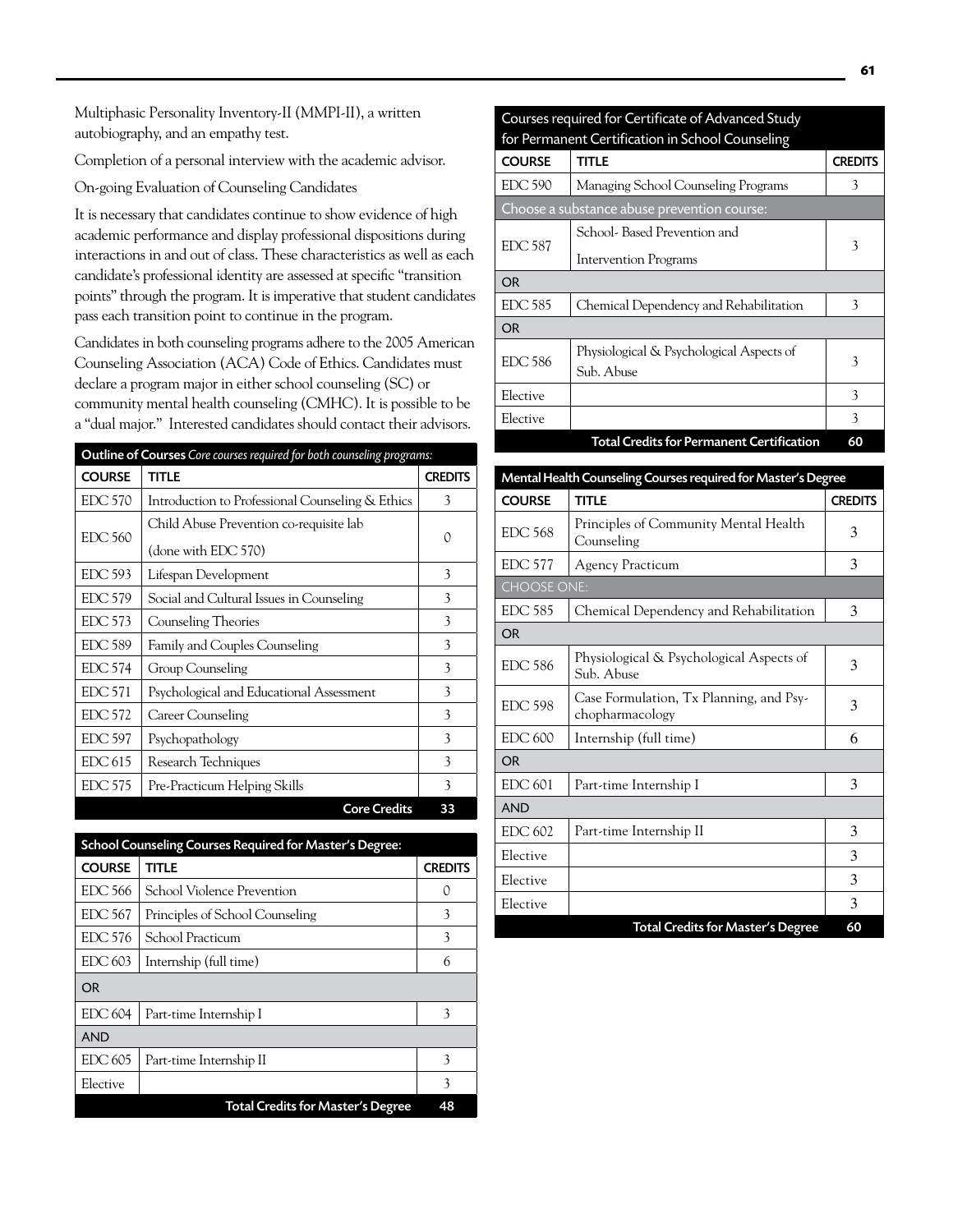# COURSES 2010 – 2012

EDC 567 Principles of School Counseling 3

The various roles, functions, responsibilities and identity of the school counselor are the focus of this course. This course presents social, political and current professional issues within school counseling.

EDC 568 Principles and Practices of Mental Health Counseling 3 Introduction to historical and organizational perspectives of Mental Health Counseling services. This course presents the roles and functions of mental health counselors and the current professional issues confronting those in the mental health field.

EDC 570 Introduction to Professional Counseling and Ethics 3 This course serves as an introduction to the roles, philosophy, issues, theories, professional foundations and ethics for counselors in schools and community agencies.

EDC 571 Psychological and Educational Assessment 3 This course examines the selection, use, interpretation and critical evaluation of standardized psychological tests of intelligence, achievement, interest and personality. The practical use of psychological and educational

#### EDC 572 Career Counseling 3

Current theories, resources and processes pertinent to vocational development, decision-making and career counseling is studied. Prerequisite: EDC 570.

assessment in counseling is reviewed. Prerequisite: EDC 570.

#### EDC 573 Counseling Theories 3

The introduction of historical and current theories of counseling and psychotherapy. Students study the application of those theories to realistic case situations and the development of the individual student's approach to the helping relationship. Prerequisite: EDC 570.

#### EDC 574 Group Counseling 3

This course studies the theoretical and experiential basis for dealing with groups in both information-oriented and therapy-oriented situations. Values and limitations of group techniques are delineated. Prerequisite: EDC 570.

#### EDC 575 Pre-Practicum Helping Skills 3

Application of theory, consultation and other helping skills conducted in a supervised educational environment. Must be completed before any field-based practicum or internship. Prerequisites: EDC 570, EDC 573.

#### EDC 576 School Practicum 3

The first of two field experiences, this is a school-centered placement of student counselors for experiential purposes. Directed activities develop understanding of the role and skills of the school counselor. School violence issues related to Safe Schools Against Violence in Education (SAVE) legislation are discussed in the course seminar. Prerequisites: EDC 567, 570, 573, and 575.

### EDC 577 Agency Practicum 3

The first of two field experiences, this is an agency-centered placement of student counselors for experiential purposes. Directed activities develop understanding of the role and clinical skills of community mental health counselors. Prerequisites: EDC 568, 570, 573, and 575.

#### EDC 579 Social and Cultural Issues in Counseling 3

A broad range of diversity issues in counseling including ethnic, racial, gender, disability, and sexual orientation are discussed. The focus is on developing sensitivity and counseling skills that are applicable to all clients.

#### EDC 581 Grief Counseling 3

This is an elective course to educate the counselor about the grief response in individuals and families when faced with disappointment and loss, especially when the loss entails death.

#### EDC 585 Chemical Dependency and Rehabilitation 3

This course reviews the history of drug abuse and characteristics of drug dependence and chemical abuse treatment modalities, including strategies for prevention, intervention and rehabilitation.

#### EDC 586 Physiological and Psychological Aspects of Chemical Dependency 3

This course delineates the etiology of chemical dependency. Students learn diagnosis, screening, counseling issues and ethical issues as they relate to the recovery and growth of a client.

EDC 587 School Based Prevention and Intervention Programs 3

This elective course is designed for those preparing to become school counselors, teachers and administrators. Students learn about the factors involved in the lives of at-risk youth. Participants develop skills to design, monitor and evaluate proactive student assistance programs to maximize learning in today's schools. Discussion revolves around prevention programming and intervention models.

#### EDC 589 Family and Couples Counseling 3

The course outlines the characteristics of normal and troubled families. There is an emphasis on the theories and techniques of family counseling, including the works of Minuchin, Satir, Bowen and Haley. Solutionfocused approaches and other post-modern theories are also discussed.

#### EDC 590 Managing School Counseling Programs (web only) 3

Designed for the novice professional school counselor, administrative and leadership practices in school counseling are discussed. Issues, challenges and opportunities to take a leadership role within school counseling programs are discussed. Prerequisite: EDC 603 or EDC 605.

#### EDC 593 Lifespan Development 3

Human growth and development are the primary topics for this class. It includes individual and family development within various domains (cognitive, career, socio-economic) across the lifespan. Theoretical perspectives for understanding child, adult and family development are discussed and applied to counseling.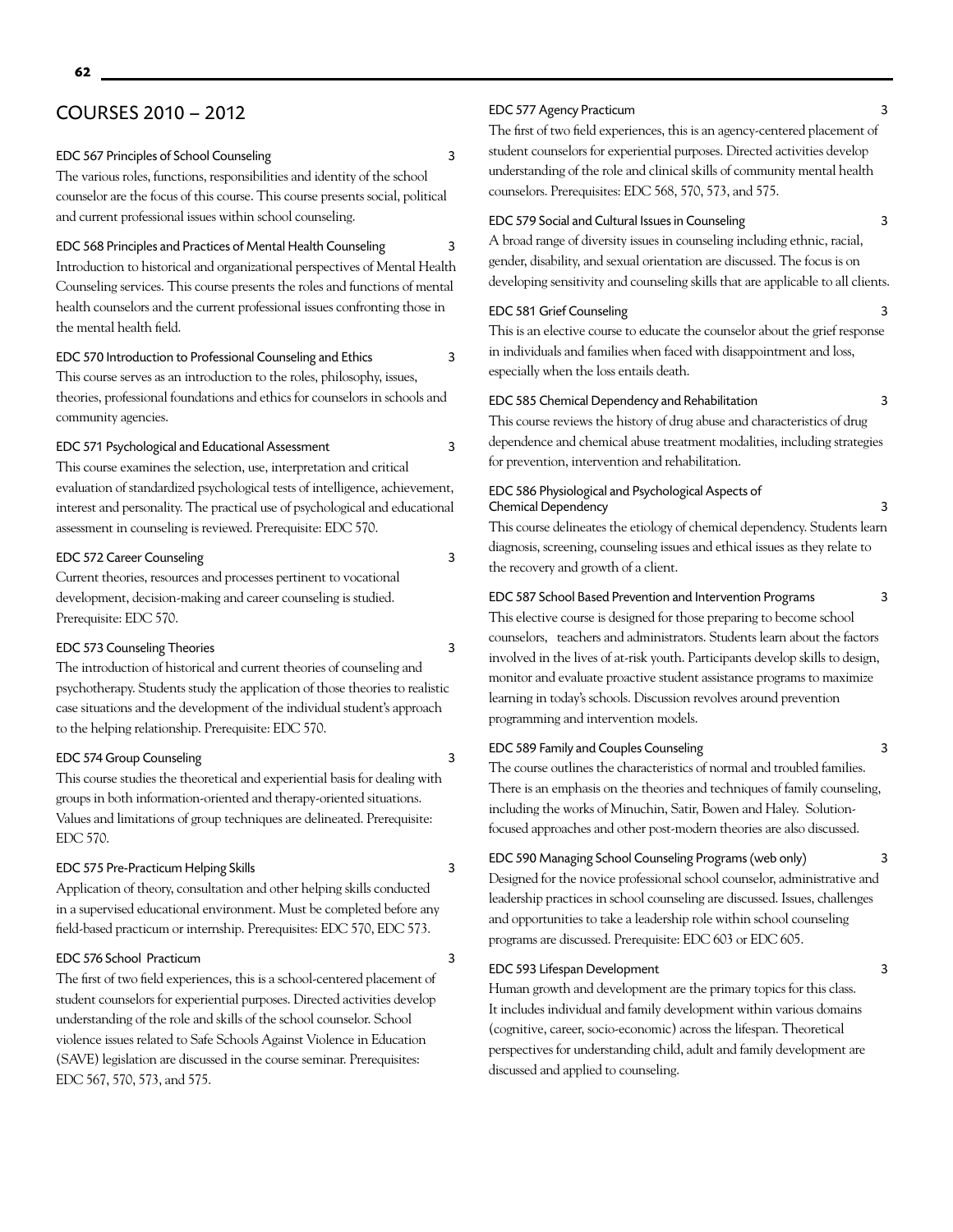#### EDC 597 Psychopathology 3

This course provides an in-depth investigation of human abnormality. Students learn the current DSM categories of disorders, depression and considerations for dealing with crisis situations.

EDC 598 Case Formulation, Tx Planning, and Psychopharmacology 3

This course teaches students to integrate information from clinical interviews, behavioral observations, and test results to establish DSM-IV multiaxial diagnoses and to develop person-centered biopsychosocial counseling plans. Major categories of psychotropic medications will be discussed.

#### EDC 600 Internship FT 6

The second of two field experiences, this is a full-time placement within a community mental health facility. The student has to an opportunity to engage in diagnosis, treatment planning and intervention. Prerequisite: EDC 577.

#### EDC 601 Internship PT 3

The second of two field experiences, this is the first of a two semester placement within a community mental health facility. The student has an opportunity to engage in diagnosis, treatment planning and intervention. Must be followed by EDC 602. Prerequisite: EDC 577.

#### EDC 602 Internship PT 3

This is the continuation of EDC 601 and is an in-depth experience with the functions of a mental health counselor through placement in a community mental health agency. Prerequisite: EDC 601.

#### EDC 603 Internship FT 6

The second of two field experiences, this a full-time placement within a school counseling office. The student has an opportunity to engage in counseling, guidance and other functions of a school counselor. Prerequisite: EDC 576.

#### EDC 604 Internship PT 3

The second of two field experiences, this the first of a two semester placement within a school counseling office. The student has an opportunity to engage in counseling, guidance and other functions of a school counselor. Prerequisite: EDC 576. Must be followed by EDC 605. Prerequisite: EDC 577.

#### EDC 605 Internship PT 3

This is a continuation of EDC 604, and is an in-depth experience with the functions of a school counselor through placement in a K-12 educational setting. Prerequisite: EDC 604.

#### EDC 615 Research Techniques 3

Students learn qualitative and quantitative research methods. The course reviews realistic experiences in carrying out research and evaluation experi ments, including inferential statistical methods. Prerequisite: EDC 571.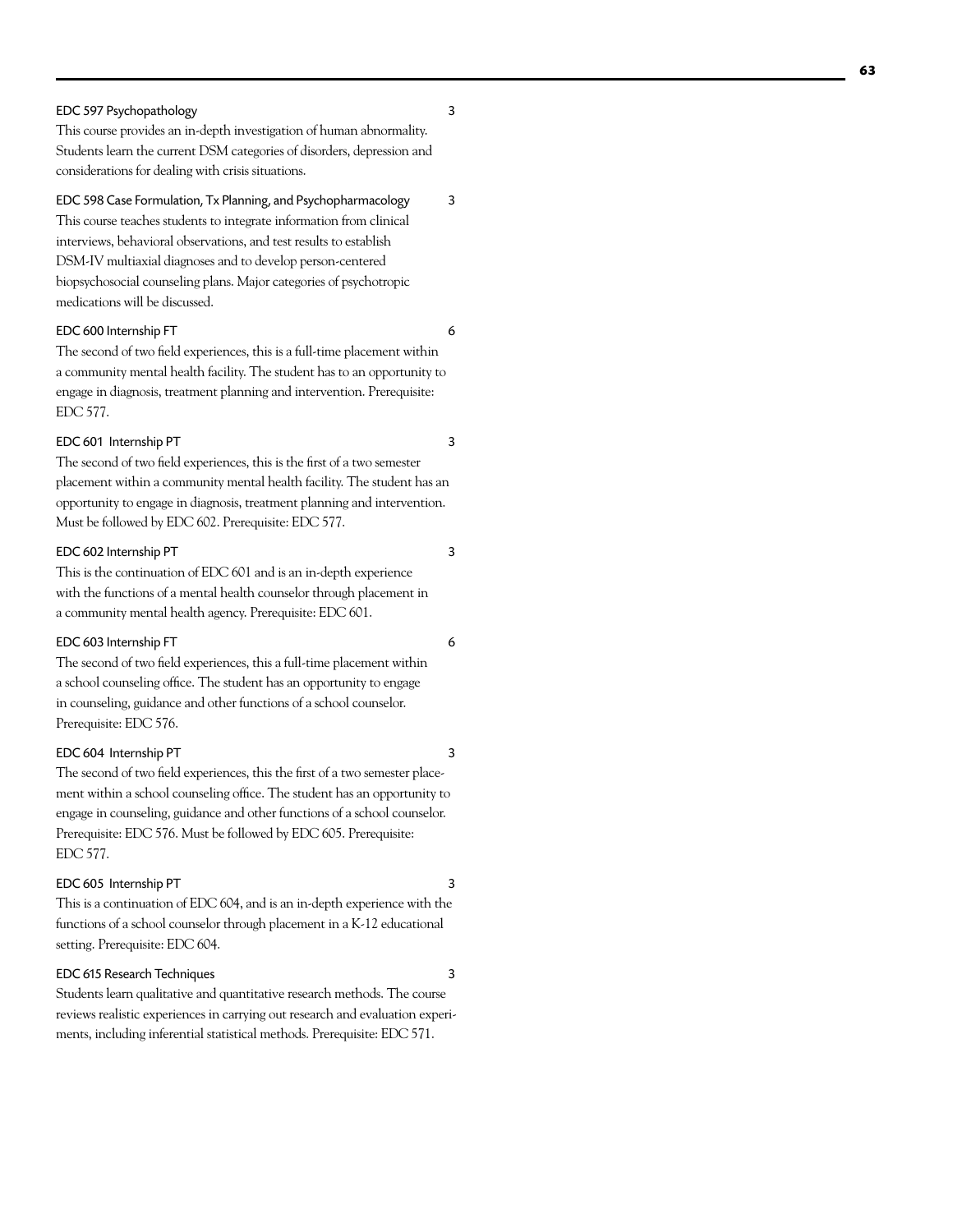# Differentiated Instruction

Kara M. Schwabel, *Director;* Barbara Broomell, *Program Coordinator;* Julia Bermingham, Virginia Campos, Michele Clarke, Julie Henry, William Markarian, Denise O'Malley, Katelyn Mazurkiewicz, Patrick Wirth

This program is designed for teachers who already possess teaching certification and want to specialize in meeting the diverse needs of learners in mixed-ability classrooms. Teachers will gain expertise in differentiating instruction in order to challenge all students from special education to gifted students.

The degree in Differentiated Instruction meets the master's degree requirement for permanent or professional teacher certification in New York State. The degree also meets the requirements for a certification extension in Gifted Education.

|                     | The following core courses are required of all candidates: |                |
|---------------------|------------------------------------------------------------|----------------|
| <b>COURSE</b>       | <b>TITLE</b>                                               | <b>CREDITS</b> |
| EDDI 500            | Dimensions of Learning I                                   | 3              |
| <b>EDDI 505</b>     | Introduction to Differentiated Instruction                 | 3              |
| <b>EDDI 510</b>     | Introduction to Gifted Education and Collaboration         | 3              |
| <b>EDDI 515</b>     | Identification and Assessment of Students in               | 3              |
|                     | Gifted Education                                           |                |
| <b>EDDI 520</b>     | Curriculum Development for Gifted Students                 | 3              |
| EDDI <sub>600</sub> | Practicum and Seminar in Gifted Education                  | 3              |
| <b>EDDI 615</b>     | Action Research for a Differentiated Classroom             | 3              |
|                     | TOTAL                                                      | 21             |

#### Elective courses

Three of the following courses are required or approval from the program director to transfer in non-program electives.

| <b>COURSE</b>   | <b>TITLE</b>                                                                    | <b>CREDITS</b> |
|-----------------|---------------------------------------------------------------------------------|----------------|
| <b>EDR 509</b>  | Teaching Literacy with Diverse Populations                                      | 3              |
| <b>EDDI 530</b> | Differentiating Instruction in Mathematics K-12                                 | 3              |
| <b>EDDI 550</b> | Dimensions of Learning II<br>Prerequisite: Dimensions of Learning I-EDDI 500    | 3              |
| <b>EDDI 555</b> | Gifted Representation in Contemporary Society                                   | 3              |
| <b>EDDI 556</b> | Art Integration in the Differentiated Classroom                                 | 3              |
| <b>EDDI 560</b> | Experience & Adventure:<br>A Model for Differentiation                          | 3              |
| <b>EDDI 570</b> | Social and Emotional Implications of Differentiation                            | 3              |
| <b>EDDI 575</b> | Enhancing the Differentiated Classroom<br>through Creativity                    | 3              |
| <b>EDDI 585</b> | Integrating Technology in the<br>Differentiated Classroom                       | 3              |
| EDDI 590        | Using Primary Sources as an Inquiry-Based Tool<br>for Differentiation (ON-LINE) | 3              |
|                 | <b>TOTAL</b>                                                                    | 9              |

# COURSES 2010-2012

#### EDDI 500 Dimensions of Learning [325]

Participants will explore and understand a learning-centered framework for instructional planning. This course translates the latest research on cognition and learning into practical classroom strategies. Participants learn how to help students develop positive attitudes and perceptions about learning, develop habits of mind for critical, creative and self-regulated behaviors, construct meaning for declarative and procedural knowledge and extend and refine knowledge.

#### EDDI 505 Introduction to Differentiated Instruction 3

Provides an introduction to the philosophy of differentiation. This course will examine ways that classrooms can effectively support differentiating instruction and assessment to address the complex challenges of meeting the diverse learning needs of all students. Participants will gain an understanding of the reasons and assumptions underlying differentiation and acquire the ability to identify key indicators in a classroom. Knowledge of the characteristics of students who learn at different paces and levels will be developed. Students will study a variety of curriculum options such as those of content and implementation of differentiated lessons that optimize learning for all students, including gifted students and other high-ability learners.

EDDI 510 Introduction to Gifted Education and Collaboration 3 Participants will explore the history, research, laws and varied philosophies of gifted education. The class will also focus on developing skills in communication and collaboration to individualize instruction for gifted students. Participants will learn how to develop a support system and manage open communication among classroom teachers, special area teachers, administrators, parents and outside agencies.

EDDI 515 Identification and Assessment of Students in Gifted Education 3 This course will provide an overview of tools and methods for identifying and assessing students who learn at a pace and level that is significantly different from that of their classmates. Assessment tools will be examined, utilized and evaluated. Implications for instruction will be discussed.

EDDI 520 Curriculum Development for Gifted Students 3 Focuses on methods of instruction for gifted students. Participants will develop knowledge and skills for planning, providing, coordinating and evaluating differentiated teaching and learning environments to challenge and assist gifted students in learning to their highest levels of achievement. Participants will learn how to develop a layered curriculum in order to maximize each student's growth and individual success. Instructional strategies for differentiating the key elements of content, process and products will be addressed.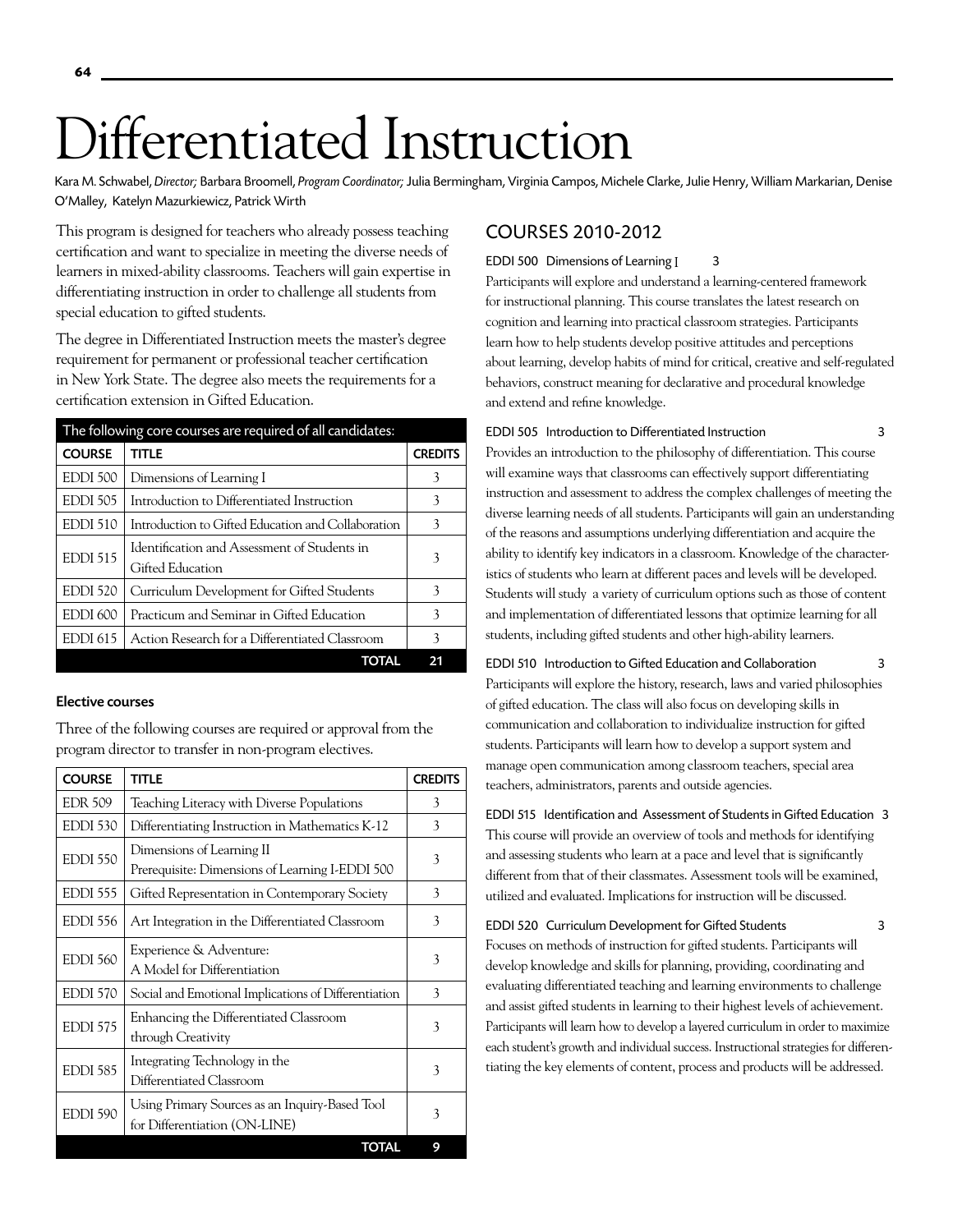#### EDDI 530 Differentiated Instruction in Mathematics K-12 3

Differentiating instruction means providing students with options for learning new information, helping them to make sense of ideas and to express what they learn. This course will focus on helping the teacher learn approaches for differentiating mathematics instruction in the classroom. Participants will discuss and apply the principles of differentiated instruction to math instruction, learn effective strategies for managing flexible groups, acquire ideas for providing students with a variety of options that successfully target math standards and understand how to plan strategically in order to reach the needs of diverse learners in the classroom.

#### EDDI 550 Dimensions of Learning II 3

Participants will continue to explore and understand the learning-centered framework for instructional planning. This course translates the latest research on cognition and learning into practical classroom strategies. Participants learn how to help students use knowledge meaningfully. A focus will be on integrating dimensions strategies into lesson and unit planning for differentiated curriculum in order to optimize learning for all students, including those with exceptionalities.

EDDI 555 Gifted Representation in Contemporary Society 3 This course will examine the various representations of giftedness in American literature, film and television. From John Nash to Jimmy Neutron, the gifted have been romanticized, criticized and stereotyped. We will examine to what extent these representations of giftedness are accurate or off-base, and part of a uniquely American culture. Ultimately, this course will investigate what impact these representations of giftedness have on our gifted students and what can be done to frame giftedness in a positive light in a society that often portrays it as a negative.

#### EDDI 556 Art Integration in the Differentiated Classroom 3

Participants will develop skills and strategies in adapting differentiated lessons utilizing the visual arts. Integration of art history, creative process and production will result in meaningful and connected experiences for K-12 students. Participants will explore and extend themes and content relative to their own disciplines while modeling and assessing their own creative outcomes.

EDDI 560 Experience and Adventure: A Model for Differentiation 3 Through direct experience, fieldwork and investigative research, students in this course will learn about the ways in which experiential learning can create opportunities for differentiation both in and out of the classroom. Students will participate in several learning models that lend themselves to managing the needs of a diverse student population. Students should be prepared for active learning in the outdoors and the local community, as well as in the classroom. Finally, students will carry out independent research to explore their own application of experiential and adventure education in their classrooms.

EDDI 570 Social and Emotional Implications of Differentiation 3 Focuses on social and emotional issues in a differentiated classroom. This course will address issues such as fairness and grading, taking charge of individual learning, developing organization and study skills, procrastination and perfectionism, fear of failure, struggling with appropriately challenging activities, and underachievement behaviors. The role the parent plays in supporting a child in a differentiated classroom will also be explored.

EDDI 575 Enhancing the Differentiated Classroom through Creativity 3 This course will offer students the opportunity to learn about the field of creativity and current research supporting its value in enhancing the learning environment. Participants will discuss and experience ways to nurture teacher creativity to better prepare them to recognize and support creativity in students. Activities and resources to develop creativity will be explored and evaluated.

EDDI 585 Integrating Technology in the Differentiated Classroom 3 This course introduces educators to technology that can be used to support, supplement and deliver differentiated content and assessment in the mixed ability classroom. The benefits and challenges of incorporating technology will be considered while participants learn how to integrate technology into their curriculum. Participants will gain hands-on experience using technological strategies for differentiation that will engage learners of all styles, ranging from new uses for basic software applications and online collaboration to the production of multimedia.

#### EDDI 590 Using Primary Sources as an Inquiry-Based Tool for Differentiation 3

This course focuses on inquiry-based instruction utilizing primary sources for gifted students. Participants will develop knowledge and skills relating to primary sources and inquiry-based learning that will enable planning, providing, coordinating and evaluating differentiated teaching and learning environments to challenge and assist gifted students in learning to their highest levels of achievement. Participants will learn how to implement a layered curriculum, which will differentiate instruction in order to maximize each student's growth and individual success. Instructional strategies incorporating primary sources for differentiating the key elements of content, process and products will be addressed. ON-LINE COURSE

EDDI 600 Practicum and Seminar in Gifted Education 3

This course involves completing a college supervised practicum experience of 50 hours teaching gifted students. The practicum is individualized and takes place during the regular school hours near the end of the program. Students will have the opportunity to discuss and reflect on the practicum experiences in on-campus seminars.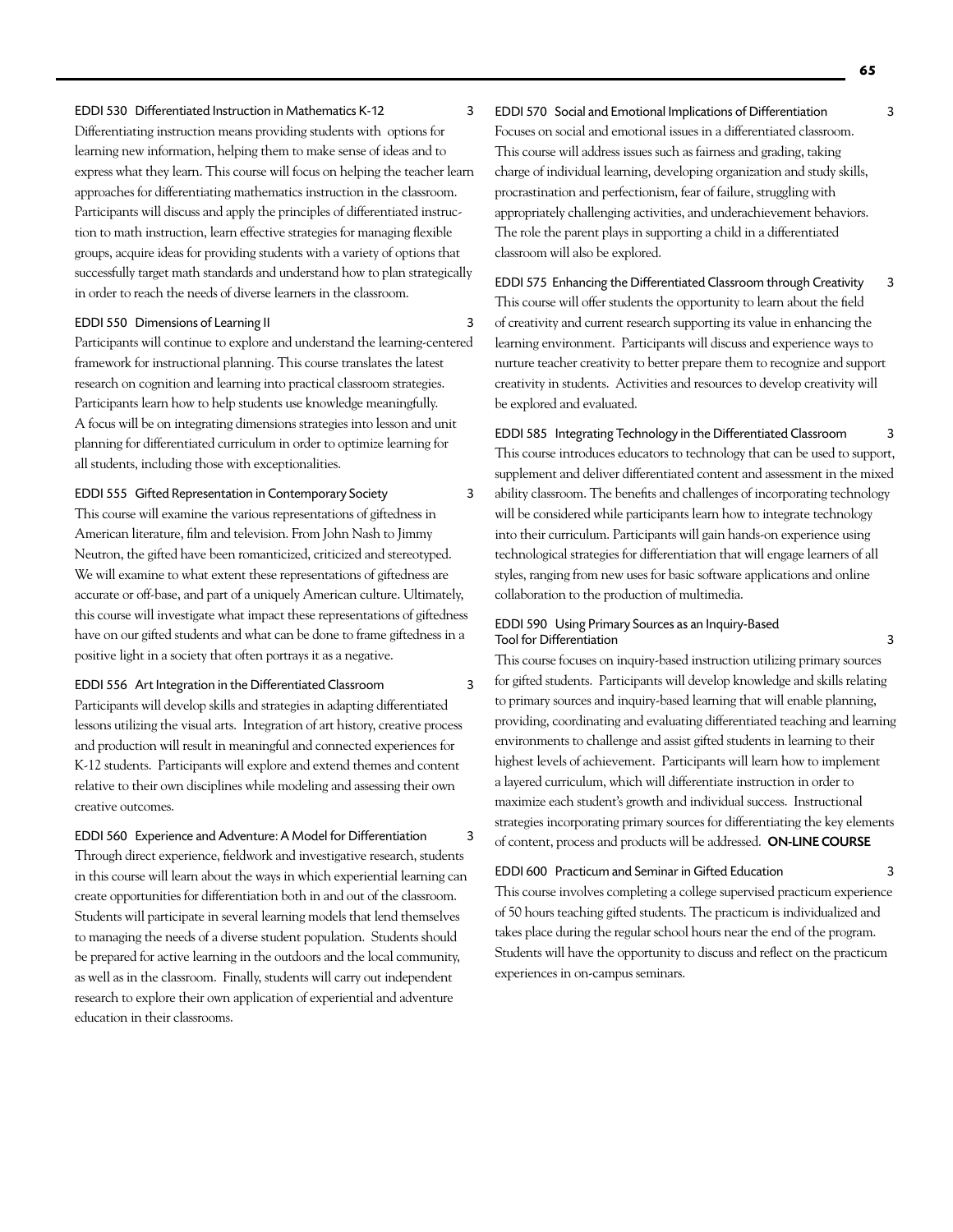EDDI 615 Action Research for a Differentiated Classroom 3

Focuses on the study of the background of educational research, understanding research methodologies and designs, tools and techniques of educational research, and the collection, treatment, analysis and interpretation of research data. The student will develop an action research project that will be implemented during their practicum.

#### EDR 509 Teaching Literacy with Diverse Populations 3

Strategies for effective literacy instruction with diverse populations will be examined. These include researched-based approaches for special education students, ESL/LEP students and gifted and talented students. Candidates will examine how to match instruction to students' needs and how to incorporate differentiated instruction in a classroom. Multicultural literature and literature that deals with specific disabilities will be examined.

#### SPE 590 Effective Family Collaboration 3

Addresses issues central to successful work between schools and parents, legal issues, effective communication, family systems theory, facilitation of parent meetings and solution-focused models of intervention. Multicultural issues, sibling issues, community resources and general education involvement are emphasized.

**66**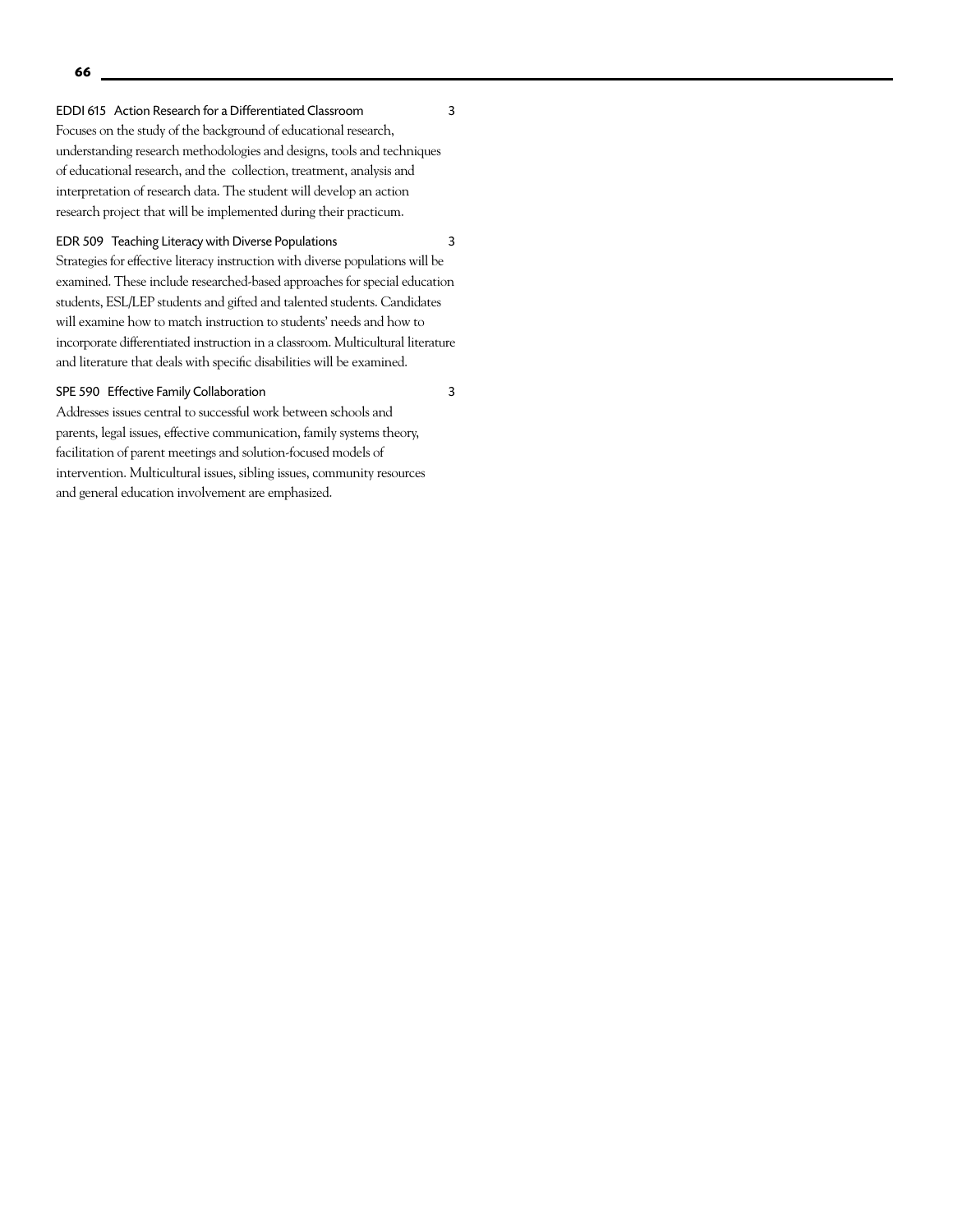# Educational Administration

Rosemary Murray, *Chair;* Douglas David, *Director,* Nancy Wellenzohn, *Assistant Director*

Leading a school organization is one of the most demanding and rewarding careers. A school leader has the opportunity to shape the lives of learners of all ages. Students in the Canisius College Educational Administration Program are expected to enroll with not only the desire to be a leader, but also with an experience of excellence as an educator.

The Canisius College Educational Administration Program is designed to assist candidates in acquiring the knowledge, skills and dispositions essential for a successful career as a school leader. This competency-based program leads to a New York State School Building Leader license (SBL), a New York State School District Leader license (SDL), and/or a master's degree in educational administration, depending upon the amount of graduate work a student completes.

Possession of the SBL certificate is necessary for employment in the public schools of New York State in leadership roles such as building principal, assistant building principal, supervisor, coordinator, or any position in which a person is serving more than 25% of an assignment in an administrative or supervisory position. An appointment to positions such as superintendent of schools, deputy superintendent, associate superintendent, assistant superintendent, or any position with district-wide administrative responsibilities requires an SDL.

#### Course Offerings

All of the required courses and some of the electives for the SBL and the SDL are taught in both on-campus and on-line formats. All courses are offered at least once during the fall or spring semesters with all required courses offered in the summer semester, which consists of four sessions. Internship placements are coordinated with the candidate and take place at a site in the candidate's local geographic area.

#### Admission requirements

In addition to meeting the general requirements for admission to graduate work in the Canisius College School of Education and Human Services, the applicant must submit the following:

- Evidence (an official and final transcript) of an earned master's degree from an accredited institution of higher education.
- Evidence of a minimum of three (3) years of successful, full-time teaching and/or pupil personnel service experience in K-12 schools.\*
- Written recommendations from three (3) professional educators, one of whom must be a certified school administrator familiar with the applicant's work as a professional educator.\*
- A writing sample.
- An applicant may be required to meet with the program director or designee.

*\*These forms are available in the Office of the School of Education and Human Services and on the program Web site.*

| Required courses for New York State License as a School Building |                                                                            |                |
|------------------------------------------------------------------|----------------------------------------------------------------------------|----------------|
| Course                                                           | Leader (SBL) (18 credit hours of course work plus an internship):<br>Title | <b>Credits</b> |
| EDA 600                                                          | Theory in School Administration                                            | 3              |
| EDA 610                                                          | School Law                                                                 | 3              |
| EDA 620                                                          | Supervision for the Improvement of Instruction                             | 3              |
| EDA 625                                                          | <b>Instructional Program Design</b>                                        | 3              |
| EDA 630                                                          | School Personnel Administration                                            | 3              |
| EDA 650                                                          | The Principalship                                                          | 3              |
| EDA 675 &                                                        |                                                                            |                |
| EDA 680                                                          | Educational Administration Internships                                     | 8              |
| OR.                                                              |                                                                            |                |
| EDA 690                                                          |                                                                            |                |

#### Required courses for New York State License as a School District Leader (SDL). All the above SBL courses, plus:

|        | $100 - 100 - 100 - 100 = 000 - 000 - 000 - 0000 - 0000 - 0000 - 0000 - 0000 - 0000 - 0000 - 0000 - 0000 - 0000 - 0000 - 0000 - 0000 - 0000 - 0000 - 0000 - 0000 - 0000 - 0000 - 0000 - 0000 - 0000 - 0000 - 0000 - 0000 - 0000 - 0000 - 0000 - 0000 - 0000 - 0000 -$ |                |
|--------|----------------------------------------------------------------------------------------------------------------------------------------------------------------------------------------------------------------------------------------------------------------------|----------------|
| Course | Title                                                                                                                                                                                                                                                                | <b>Credits</b> |
|        | EDA 640   School Business Administration                                                                                                                                                                                                                             |                |
|        | EDA 660   The Administrator and Pupil Personnel Services                                                                                                                                                                                                             |                |

Required courses for Master of Science degree in Educational Administration.All of the coursework required for the SBL and SDL Licenses, plus 3 electives.

| Course  | Title                                            | Credits |
|---------|--------------------------------------------------|---------|
|         | Educational Administration Electives:            |         |
| EDA 632 | Negotiating and Administering Employee Contracts |         |
| EDA 655 | School Leaders and Community Relations           |         |
| EDA 656 | Technology Tools for the Administrator           |         |
| EDA 661 | Emerging Issues in School Leadership             |         |

The master's degree in Educational Administration may not be used to meet New York State requirements for professional certification in teaching. School District Leader (SDL) certification requires at least 60 semester hours of graduate credit.

**67**

• A program preference form.\*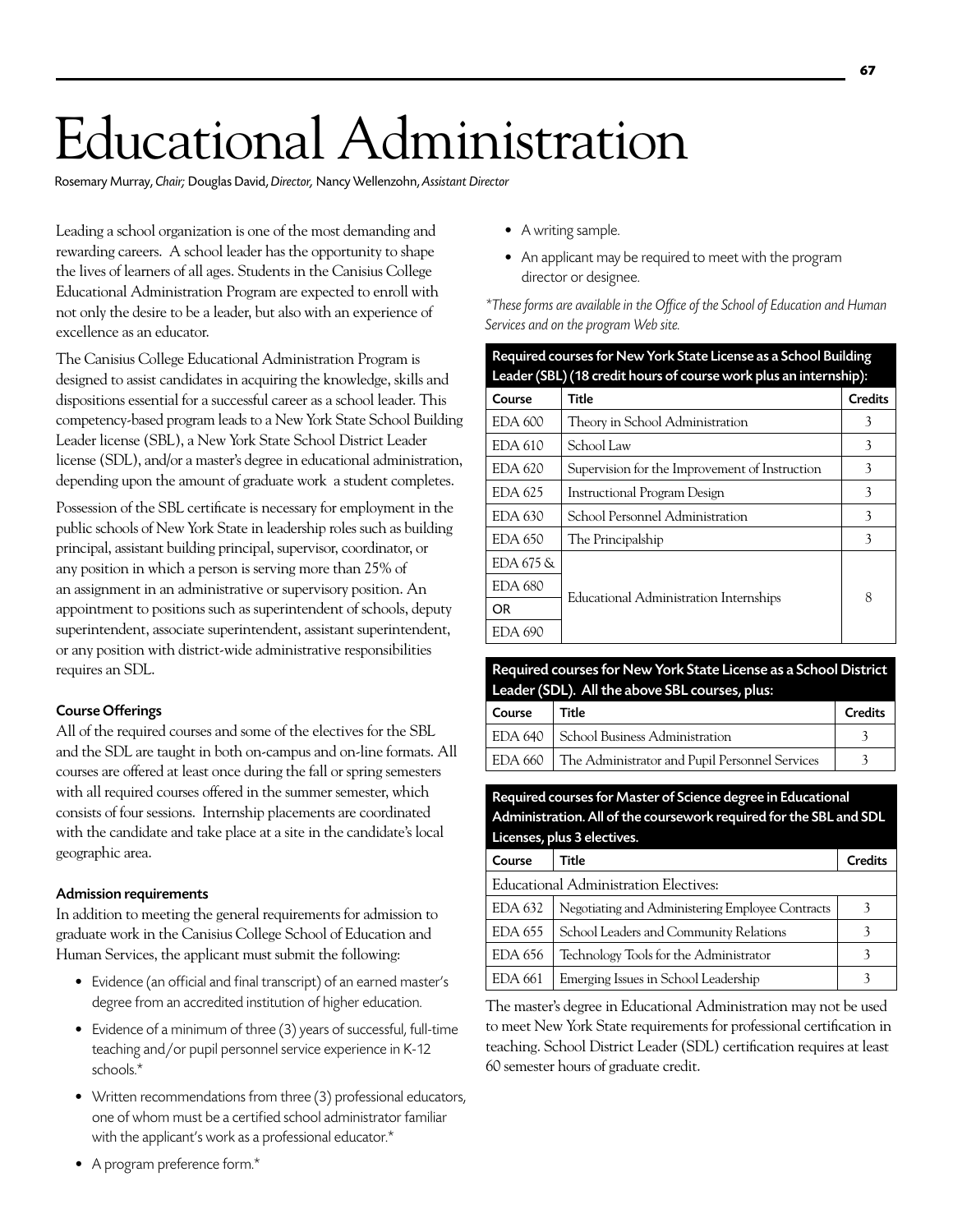# COURSES 2010-2012

#### EDA 600 Theory in School Administration 3

Theories as they may relate to the forces reshaping our schools. Topics such as the following may be investigated: organizational models, characteristics of leadership, change systems, vision development and school design.

#### EDA 610 School Law 3

Principles of public school law with a focus on New York State Education Law and select federal and state cases affecting the administration of our educational system. Topics include student residency, attendance and discipline, freedom of speech, search and seizure, The Family Educational Rights and Privacy Act (FERPA), The Individuals With Disabilities Education Act (IDEA), least restrictive environment (LRE), and employee rights.

#### EDA 620 Supervision for the Improvement of Instruction 3

Examination of the structure and significance of school reform, teaching and learning theories, Standards Theory, the change process, and instructional improvement and its reliance on leadership and resourcefulness. Other topics include clinical supervision, teacher mentoring and peer coaching.

#### EDA 625 Instructional Program Design 3

Comprehensive overview of the concepts, strategies and resources associated with planning, implementing and evaluating school curricula. Attention will be focused on contemporary research regarding constructivist principles, invitational learning, cooperative learning, outcome-based education, multiculturalism, learning styles, multiple intelligences and techniques that support curricular change. The course combines theory with practical strategies.

#### EDA 630 School Personnel Administration 3

Broad overview of matters relating to leadership and organization of school personnel. The following topics will be explored: staff recruitment and selection, employee induction, professional development, supervision and evaluation, discipline and dismissal, the work environment, compensation and benefits, administering employee contracts and legal issues in personnel management.

#### EDA 632 Negotiating and Administering Employee Contracts 3

History, language, trends, preparation activities and effective practices of contract negotiations. Additional discussion topics include impasse and mediation, work stoppage activities (i.e., work-to-rule and striking), contract grievances, arbitration and the importance of proper administration of an employee contract. Students will engage in mock contract negotiations.

### EDA 640 School Business Administration 3

Overview of the major areas of responsibility of the school business administrator. Emphasis on a planning approach to educational leadership, the role of the position as a key member of the district's leadership team and the school business administrator's positive effect on student learning by facilitating decision-making.

#### EDA 650 The Principalship 3

Study of the wide range of responsibilities of the building administrator as building manager and educational leader. Topics include establishing and maintaining positive relationships with all parties (students, teachers, staff, unions, parents, community, etc.), school climate, school safety, collaboration, change, employee supervision and improvement of instruction.

#### EDA 655 School Leaders and Community Relations 3

Principles and practices involved in establishing and maintaining desirable relationships with all members of the community — parents, non-parents, business, police and fire, community agencies, etc.

#### EDA 656 Technology Tools in Educational Administration 3

Introduction to the hardware and software that assist today's school administrators in performing their responsibilities more effectively and efficiently, data storage and retrieval and performance gap analysis.

### EDA 660 The Administrator and Pupil Personnel Services 3

Survey course providing necessary background and understanding of the quantitative and qualitative dimensions of pupil personnel services (PPS) found in schools and districts. Topics include the role of the administrator, mandated delivery mechanisms and the language of PPS as it relates to special education, compensatory education, testing and assessment, school counseling, etc.

#### EDA 661 Emerging Issues in School Leadership 3

Exploration of contemporary educational issues, their impact on current administrative practices and methods to maximize positive results when confronting such issues. Areas of skill development include efficient and effective communications, management of school climate to minimize the stress of change and creative problem solving.

#### EDA 670 Independent Study in Educational Leadership 3

May be used only when a class is needed for graduation or certification and is not otherwise available. This course may not be used when regular course offerings are available and suitable or because the time of a regularly scheduled class is inconvenient for a student. Prerequisite: Program director's signature.

#### EDA 675 Administrative Internship I 4

This internship may be taken by only those students who have successfully completed 1 credit hour in Administration. Program director's signature required. Co-requisite: EDA 690L. (Please see course description for EDA 690 and EDA 690L).

#### EDA 680 Administrative Internship II 4

This internship may be taken by only those students who successfully completed EDA 675. (Please see course description for EDA 690 and EDA 690L).

#### EDA 690 Educational Administration Internship 8

The application of theoretical learning to practice. The intern performs responsibilities of an educational administrator under direct supervision of an on-site mentor and indirect supervision of a college supervisor. Students must find their own setting at the building and/or central office level. Prerequisites: 1-18 EDA credits and program director's signature. Co-requisite: EDA 690L.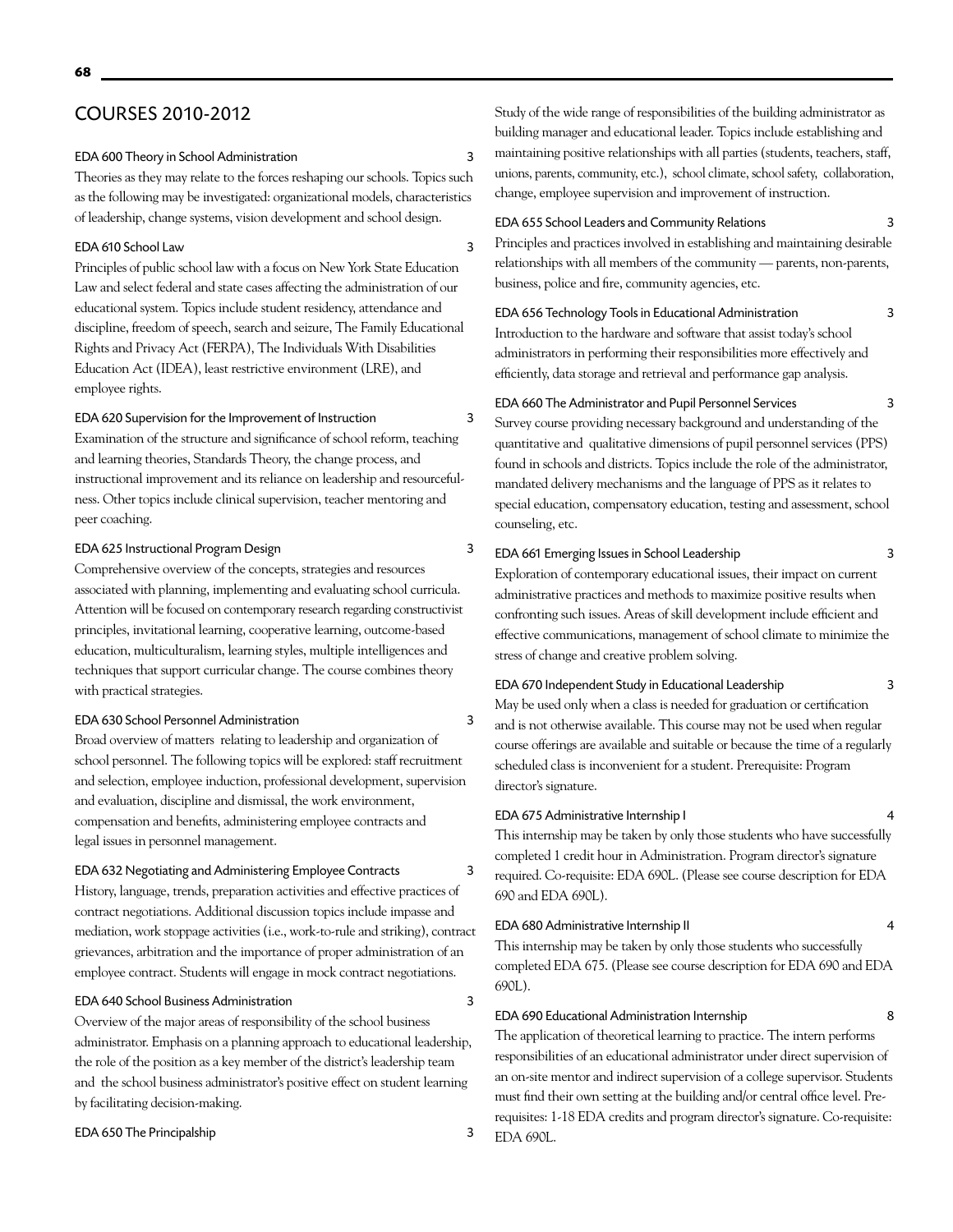# Educators of Deaf/ Hard of Hearing Students

Marjorie L. Harrington, *Director;* Douglas K. Hinton, *Director of Professional Experiences.*

At Canisius College students are challenged to become teachers of the deaf and hard of hearing in a rigorous two-year graduate program that prepares them to teach children in a wide variety of settings: residential schools, public day schools, resource rooms, inclusion settings and itinerant situations. The program is an accredited comprehensive course of study and students experience that thoroughness as they take classes and interact with children who are deaf or hard of hearing. The program develops teaching professionals who are able to interrelate the effects of hearing loss on language, learning, cognition, and speech; to develop competency in presenting academic content to children who have hearing losses; and to collaborate with families, as well as with professionals and non-professionals in related fields.

The Canisius College Deaf Education program is a collaborative program with St. Mary's School of the Deaf. Canisius has had this special arrangement with St. Mary's for more than 40 years and is located less than one mile from the St. Mary's campus. Graduate interns can choose to live at St. Mary's while they attend the graduate program. This arrangement with St. Mary's gives interns a unique opportunity to interact on a more continuous basis with the resident students attending the school.

The Canisius College program enables graduate students to earn a master of science degree to teach students who are deaf or hard of hearing from birth through age 21 anywhere in the United States. Certification is received from New York State and from the Council on the Education of the Deaf (CED), the only national organization that grants teacher certification to deaf education colleges and universities.

#### Admission

In addition to meeting the general requirements for admission to graduate work in education, program applicants must also submit three letters of recommendation and a letter of intent describing their interest in teaching the deaf, and they must complete a personal interview. Admission is competitive and students only begin in the fall semester.

A candidate must hold a public school teaching certificate prior to admission or must complete all requirements for such certification before the candidate receives the master of science degree in Education of Deaf/Hard of Hearing Students.

NOTE: Candidates who do not possess an unexpired New York State provisional certificate (or a certificate of qualification) under New York State regulations prior to 2004 must pass the required

examinations in order to obtain an initial teaching certificate in elementary or secondary education and also the certificate as an educator of deaf/hard of hearing students. The student must complete all the coursework required of the master's degree in order to qualify for certification in New York State.

Applicants must pass the Liberal Arts and Sciences Test (LAST) and the Assessment of Teaching Skills-Written (ATS-W), prior to starting instructional practicum experiences and must demonstrate completion of New York State approved workshops in child abuse and in school violence issues.

Other electives, when needed for New York State certification, will be selected from elementary, secondary or special education upon advisement by the program director.

| <b>Core Courses</b> |                                                                                      |                |
|---------------------|--------------------------------------------------------------------------------------|----------------|
| Course              | <b>Title</b>                                                                         | <b>Credits</b> |
| $EDD$ 536           | Language Theories and Strategies I                                                   | 3              |
| <b>EDD</b> 537      | Language Theories and Strategies II                                                  | 3              |
| <b>EDD 545</b>      | Methods of Teaching Literacy for Deaf and Hard<br>of Hearing Persons                 | 3              |
| EDD 533             | Introduction to Speech and Hearing Science                                           | 3              |
| $EDD$ 535           | Introduction to Audiology and Assistive Devices                                      | 3              |
| <b>EDD</b> 542      | Oral/Aural Development Skills and<br>Methods of Teaching Speech with Practicum       | 4              |
| <b>EDD</b> 534      | Introduction to Deaf and Hard of Hearing Persons                                     | 3              |
| $EDD$ 550           | Theory, Research and Assessment<br>of Deaf Learners                                  | 3              |
| $EDD$ 555           | Psychology/Counseling of Deaf and Hard of<br><b>Hearing Persons</b>                  | 3              |
| <b>EDD</b> 548      | The Deaf or Hard of Hearing Child 0-8 Years:<br>Methods and Partnerships             | 3              |
| EDD 532             | Curriculum/Methods of Teaching Subject Areas to<br>Deaf and Hard of Hearing Learners | 3              |
| $EDD$ 551           | Sign Communication I                                                                 | 1              |
| <b>EDD 600</b>      | American Sign Language I                                                             | 3              |
| <b>EDD 601</b>      | American Sign Language II                                                            | 3              |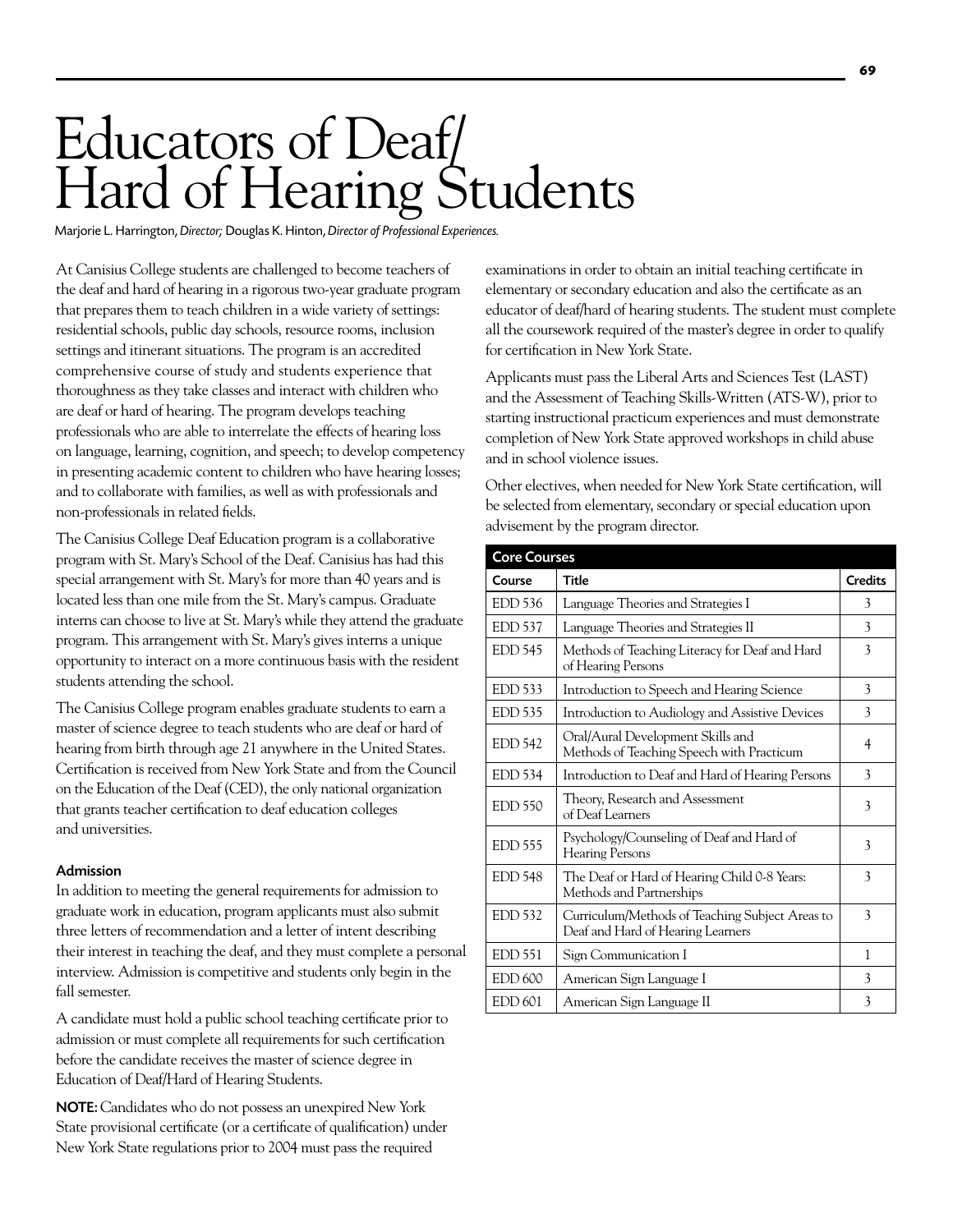| <b>Capstone Courses</b> |                                                                        |                |
|-------------------------|------------------------------------------------------------------------|----------------|
| Course                  | Title                                                                  | <b>Credits</b> |
| <b>EDD</b> 539          | <b>Instructional Practicum</b>                                         |                |
| $EDD$ 556               | Student Teaching                                                       |                |
| <b>EDD</b> 557          | Student Teaching II                                                    |                |
| EDD 603                 | Professional Seminar/Portfolio To Deaf and<br>Hard of Hearing Learners |                |

| <b>Electives</b> |                                                 |                |
|------------------|-------------------------------------------------|----------------|
| Course           | Title                                           | <b>Credits</b> |
| EDD 602          | Characteristics of Deafblind Children and Youth | 3              |
| <b>EDD 604</b>   | Braille I                                       | 3              |
| EDD 605          | Braille II                                      | 3              |
| EDD 606          | Cued Speech                                     | 3              |
| <b>EDD 607</b>   | Current Topics for Deaf Education Professionals | 3              |
| <b>EDD 608</b>   | Instructional Methods for Deafblind Children    |                |
| EDD 609          | ASL III                                         |                |

# COURSES 2010 - 2012

NOTE: All required courses and most optional electives in this program are taught at St. Mary's School for the Deaf, 2253 Main Street, Buffalo, New York. All program courses are limited to program majors.

#### EDD 532 Curriculum/Methods of Teaching Subject Areas to Deaf and Hard of Hearing Learners 3

Comparative curriculum theory: planning and design based upon the work of Wiggins & McTigue 2000. Major influences on curriculum development; integrating technology in the self-contained classroom, preK-12th grade; teaching in the public school in the inclusionary setting, in the resource room, in the self-contained room, or in settings as an itinerant teacher with particular consideration of the New York State Learning Standards as they are used to plan curriculum/methods for teaching subject areas. This course covers the Individual Education Plan (IEP), the Individual Transition Plan (ITP, the multidisciplinary team, the law, classroom and behavior management, collaborative partnerships, educational services, vocational issues, curriculum adaptations, differentiated instruction and children who are deaf or hard of hearing with additional disabilities.

#### EDD 533 Introduction to Speech and Hearing Science 3

Anatomy and physiology of the speech and hearing mechanisms; acoustic and neurological correlates of signal representations; etiologies of hearing loss, communication theory and application in education of students who are deaf or hard of hearing.

EDD 534 Introduction to Deaf and Hard of Hearing Persons 3 Students study deaf culture and history, etiologies, methodologies, educational placement options, school law, communication modes, parent issues, socio-cultural issues, ethical issues and learn about students who are deaf or hard of hearing with additional disabilities.

#### EDD 535 Introduction to Audiology and Assistive Devices 3

Students study the identification and assessment of hearing loss from infancy to adulthood. Individual and group amplification systems, assistive listening devices and medical rehabilitative correlates of typical audiological profiles are presented. Interpretation and application of audiological data and understanding the cochlear implant are part of the course.

#### EDD 536 Language Theories and Strategies I 3

Students receive an overview of language and theories in teaching students who are deaf or hard of hearing. Review of the function and structure of language, the grammar of English, theories of language acquisition, issues in language learning and deafness and research on cognition and language learning are presented. Language learning issues for students who are deaf or hard of hearing with multiple disabilities are discussed.

#### EDD 537 Language Theories and Strategies II 3

Applications of language theories in teaching deaf and hard of hearing students are presented. Review of language curricula, assessment of language acquisition and development of language strategies in teaching academic subjects to students who are deaf or hard of hearing and students who are deaf or hard of hearing with multiple disabilities are discussed. Students discuss the differences in educational systems in the United States and other countries of the world.

#### EDD 539 Instructional Practicum 3

A minimum of 150 hours of observations and teaching in self-contained classrooms, resource rooms, and inclusionary settings are included in the practicum prior to student teaching. Observations include a professional field trip to three exemplary schools for the deaf and professional meetings in major agencies in Western New York. Weekly seminars.

#### EDD 542 Oral/Aural Developmental Skills and Methods of Teaching Speech with Practicum 4

Development of speech perception and language production strategies using the oral philosophy and methodology are presented. Instructional possibilities for students who are deaf or hard of hearing in residential schools or public schools are explored. Survey of assistive technology for classroom communication and understanding students' use of the cochlear implant are part of the course. A minimum 65 hours of a practicum assignment is attached to the course so each intern will practice the theories and methods presented in the course.

#### EDD 545 Methods of Teaching Literacy for Deaf and Hard of Hearing Persons 3

This course presents the theories and pedagogy related to teaching reading and writing to students who are deaf or hard of hearing. Discussion of research on teaching English as a second language is included. The study of language diversity, deafness and language development as it pertains to reading and writing is part of the course. New York State Learning Standards are emphasized.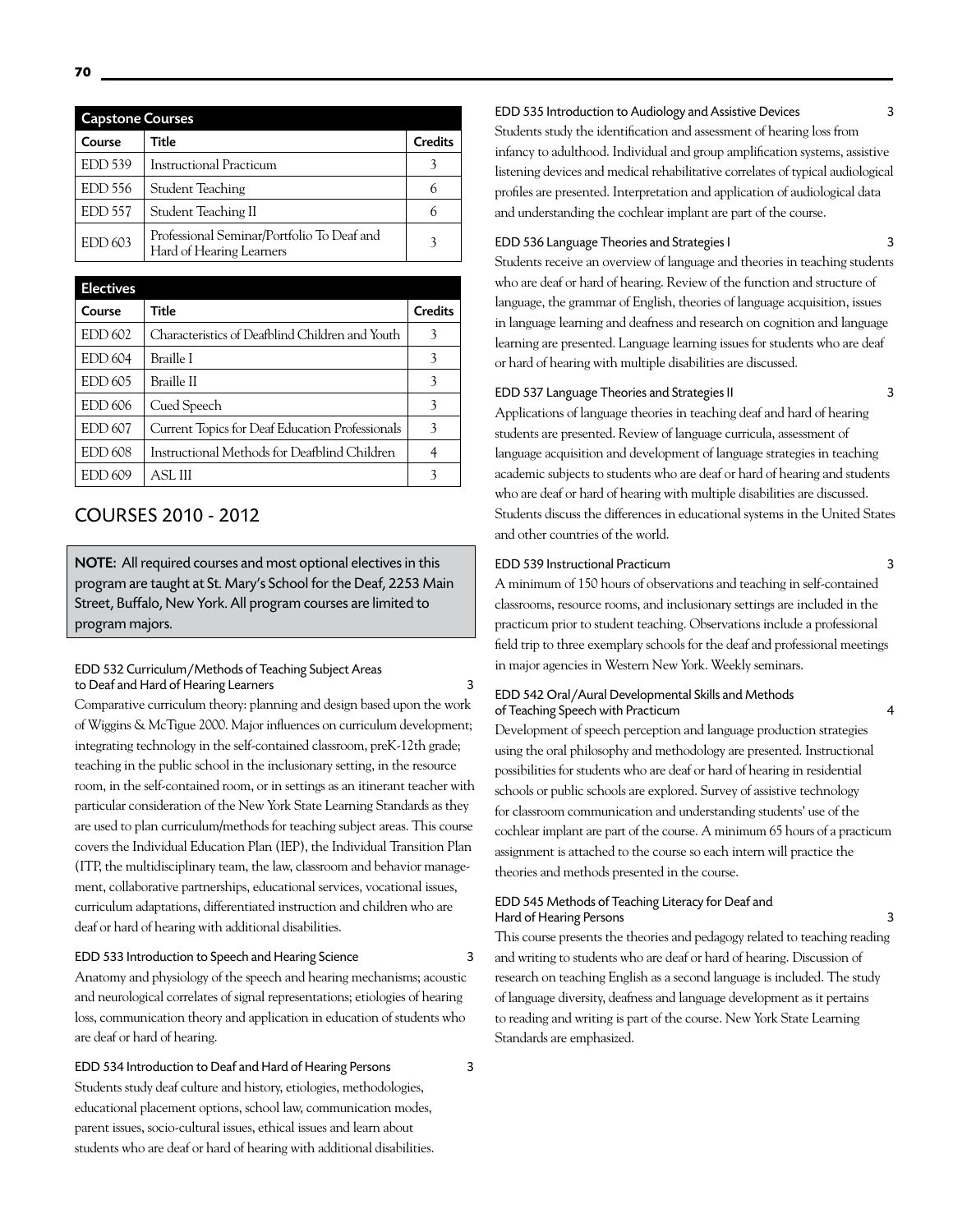#### EDD 548 The Deaf or Hard of Hearing Child-0-8 Years: Methods and Partnerships 3

A study of the critical time period of infancy to age 8 of the child who is deaf or hard of hearing for the development of cognition, language, psychological and socio-cultural skills. The Individualized Family Service Plan (IFSP), parents and family issues, school education issues and children who are deaf or hard of hearing who have multiple disabilities are presented.

#### EDD 550 Theory, Research and Assessment of Deaf Learners 3

Students discuss assessment methods and materials applicable to the student who is deaf or hard of hearing and the student who is deaf or hard of hearing who has multiple disabilities. The role of the teacher, psychologist, counselor and social worker are discussed. Research theories, the application of a variety of research methods and statistics are presented. Assessment instruments used for the 0-21 year old population are discussed. Assessments mandated by New York State and federal laws are discussed.

#### EDD 551 Sign Communication I 1

Implication of deafness in communication in language and the introduction of Signing Exact English vocabulary and syntax are presented in both the receptive and expressive formats. An introduction to deaf culture and the use of English-based sign language systems are discussed. Assigned activities using Signing Exact English are shared in the class.

EDD 555 Psychology/Counseling of Deaf and Hard of Hearing Persons 3 Issues and trends in the field of psychology and counseling as they affect the field of deafness are presented. Psychological assessment of the student who is deaf or hard of hearing and the student who is deaf or hard of hearing who has multiple disabilities is discussed. Counseling methods and materials used by counselors and psychologists for persons who are deaf or hard of hearing are also discussed. Issues of the individual, the family, the community and society as they impact the person who is deaf or hard of hearing are presented. Psychosocial implications of deafness and the cognitive-emotional development of the individual who is deaf or hard of hearing are discussed.

#### EDD 556 Student Teaching I 6

Eight weeks of student teaching in a residential setting for students who are deaf. Several residential schools in New York State are available for placements.

#### EDD 557 Student Teaching II 6

Eight weeks of student teaching in a public school program serving students who are deaf or hard of hearing in Western New York.

#### EDD 600 American Sign Language I 3

This course is an introduction to American Sign Language (ASL): its structures, grammatical features, language functions and vocabulary acquisition. Deaf culture and sociolinguistic implications are discussed. An emphasis is given to developing interaction/interpersonal skills with deaf persons.

#### EDD 601 American Sign Language II 3

This course is the second course in American Sign Language (ASL) and emphasizes the development of receptive and expressive skills. Emphasis is on learning the nuances of ASL: the syntax, semantics and pragmatics of the language. Students must take the Sign Communication Proficiency Interview (SCPI) test the last semester before graduation.

#### EDD 603 Professional Seminar/Portfolio 3

Students complete an electronic portfolio based on reflections in the areas of knowledge, service and leadership, which include professionalism, technology use and dispositions, while completing the two-year deaf education program. A formal presentation of the portfolio is required.

#### Electives

#### EDD 602 Characteristics of Deafblind Children and Youth 3

Comparative course based upon understandings of deafness and vision loss. Identification of deafblind children, characteristics and commonly seen etiologies and instructional implications are part of the course. Professional resources, local and national agencies will be discussed.

#### EDD 604 Braille I 3

An introduction to Braille. Development and skill in Braille reading. Implications for teaching children with vision problems.

#### EDD 605 Braille II 3

Intermediate skills in Braille reading. Development of instructional lessons for children with vision problems. Prerequisite: EDD 604.

#### EDD 606 Cued Speech 3

Complete skill development in Cued Speech, an oral communicative method for deaf persons.

#### EDD 607 Current Topics for Deaf Education Professionals 1-3

Professional development course for teachers of children who are deaf or hard of hearing. Distance learning and summer options.

#### EDD 608 Instructional Methods for Deafblind Children 3

Specific methods for the instruction of children who are deafblind. Instructional environments such as one-on-one, the resource room, the self-contained classroom with children who are deaf or hard of hearing and inclusive strategies are discussed.

#### EDD 609 ASL III 3

Advanced ASL. Linguistic study, contrastive analysis and proficiency. Prerequisite: ASL II.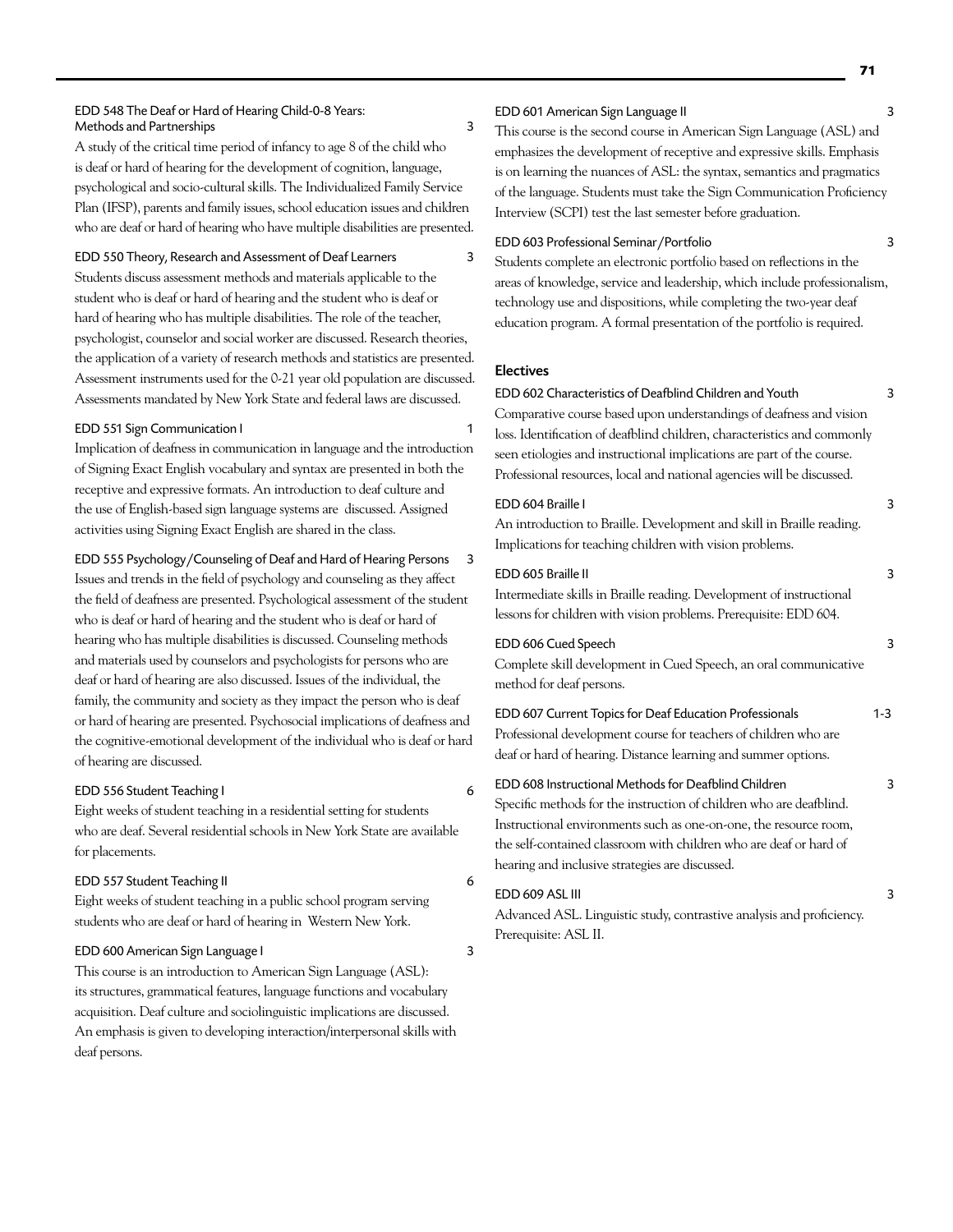# General Education

For permanent certification only

This is a 33-credit-hour master of science in education program, which is restricted to those students who already possess New York State provisional certification or to those who merely want to complete a master's degree without certification, such as business people, health-service workers or corporate trainers. This program does not lead to provisional teacher certification. It will expire in the year 2011. Students who come under the new regulations discussed earlier in this publication may not enroll in this program.

In the spirit of the new teacher certification regulations, students enrolled in General Education are encouraged to take up to 12 credit hours in an academic discipline to strengthen their content knowledge or to secure an extension to expand their grade levels upward or downward.

Students are encouraged to use their three electives and, under guidance of their program director or advisor, substitute other courses to meet the spirit of the new regulations.

| <b>General Education curriculum</b>     |                                                        |                |  |
|-----------------------------------------|--------------------------------------------------------|----------------|--|
| Course                                  | <b>Title</b>                                           | <b>Credits</b> |  |
| <b>EDCH 502/</b><br>EDAD <sub>502</sub> | Foundations of Literacy Instruction                    | 3              |  |
| <b>EDU 505</b>                          | Foundations of Education                               | 3              |  |
| <b>SPE 541</b>                          | <b>Inclusive Strategies</b>                            | 3              |  |
| <b>EDCH 540</b>                         | Childhood Learning and Development                     | 3              |  |
| <b>OR</b>                               |                                                        |                |  |
| EDAD <sub>535</sub>                     | Learning & Human Development:<br>Adolescence           | 3              |  |
| <b>EDCH 543/</b><br>545/546             | Elementary Instruction Math/Science/<br>Social Studies | 3              |  |
| OR.                                     | (choose one)                                           |                |  |
| EDAD 534                                | Teaching Strategies and Assessment:<br>Adolescence     | 3              |  |
| <b>EDU 509</b>                          | <b>Instructional Design</b>                            | 3              |  |
| OR                                      |                                                        |                |  |
| <b>EDC 570</b>                          | Foundations of Counseling<br>and Development           | 3              |  |
| <b>EDU 615</b>                          | Research Techniques                                    | 3              |  |
| Electives*                              |                                                        | 9              |  |
|                                         | <b>TOTAL</b>                                           | 33             |  |

*\* Three courses chosen under advisement from appropriate offerings in graduate education and/or from appropriate upper-level undergraduate course in the subject areas in which the student is certified or intends to become certified.*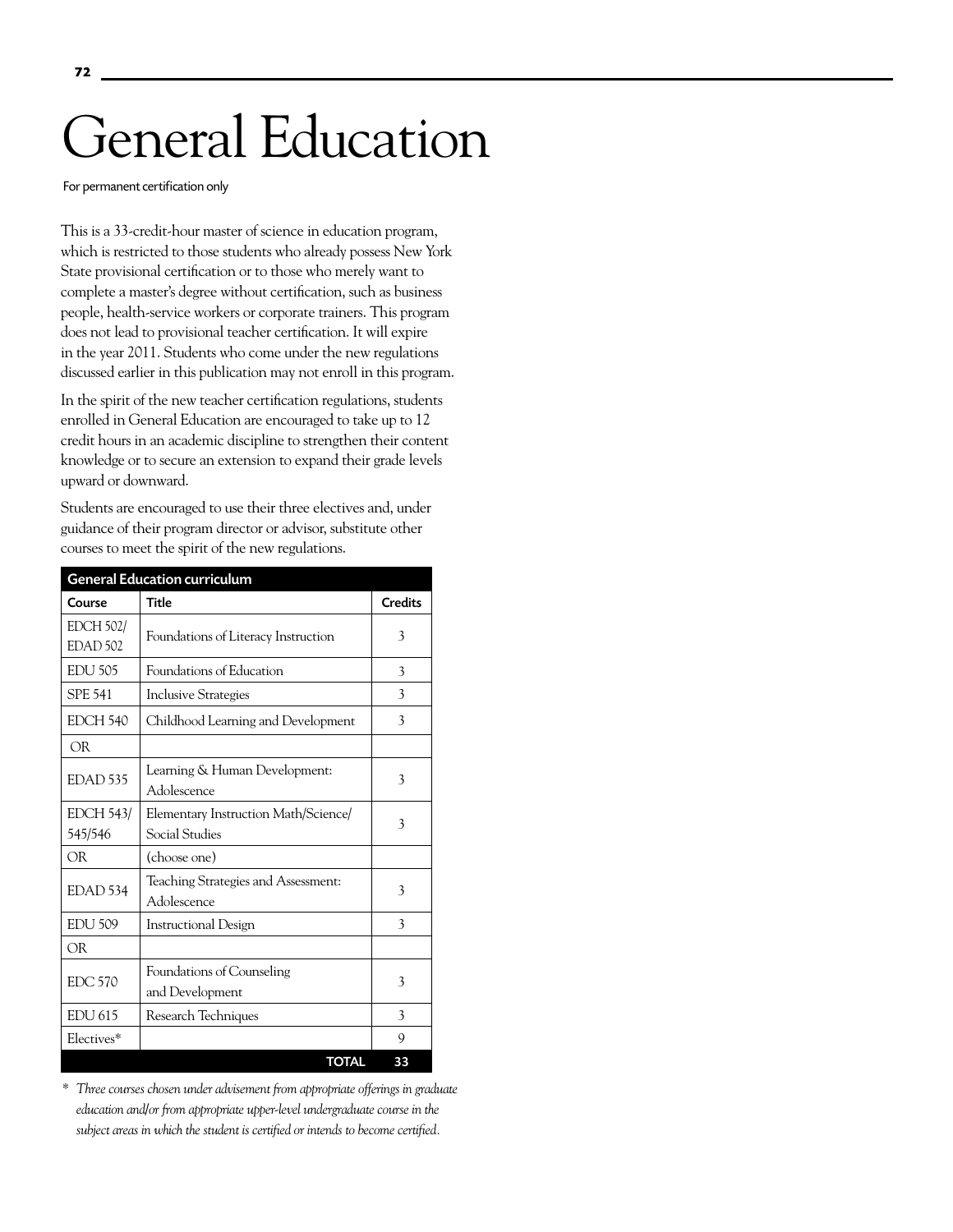# Health and Human Performance

Jeffrey R. Lindauer, *Chair;* Michael G. Dolan, *Associate Chair;* Dennis W. Koch, *Director.* 

The Health and Human Performance master of science degree program at Canisius College trains students in the areas of rehabilitative and preventive health, with special emphasis on cardiopulmonary rehabilitation and health promotion.

The 35 credit hour MS program offers students the choice between an internship and a research (thesis) experience, the latter a preparation for doctoral programs. The program prepares students to practice in clinical settings as part of a health-promotion program with apparently healthy or high-risk populations.

The curriculum will provide students with appropriate course work and field experiences to prepare for the American College of Sports Medicine (ACSM) Certified Personal TrainerSM (CPT), Health Fitness Instructor® (HFI), Exercise Specialist® (ES) and Registered Clinical Exercise Physiologist® (RCEP) exam.

| Core (29 credit hours) |                                                         |                |
|------------------------|---------------------------------------------------------|----------------|
| Course                 | <b>Title</b>                                            | <b>Credits</b> |
| <b>HHP 500</b>         | The Health Care System                                  | 3              |
| <b>HHP 501</b>         | Epidemiology/Health Promotion                           | $\mathfrak{D}$ |
| <b>HHP 502</b>         | Nutrition                                               | 3              |
| <b>HHP 520</b>         | Exercise Testing & Prescription                         | 3              |
| <b>HHP 531</b>         | Applied Statistics for the<br><b>Health Professions</b> | 3              |
| <b>HHP 582</b>         | <b>Functional Conditioning</b>                          | $\overline{c}$ |
| <b>HHP 601</b>         | Electrocardiography & Clinical<br><b>Stress Testing</b> | 4              |
| <b>HHP 602</b>         | Cardiopulmonary Pathophysiology                         | 3              |
| <b>HHP 621</b>         | Cardiovascular Pharmacodynamics                         | 3              |
| <b>HHP 631</b>         | Research Design & Methodology                           | 3              |
|                        | Specialization (6 credit hours)                         |                |
| HHP 603                | Internship I                                            | 3              |
| <b>HHP 604</b>         | Internship II                                           | 3              |
| OR                     |                                                         |                |
| <b>HHP 613</b>         | Thesis I                                                | 3              |
| <b>HHP 614</b>         | Thesis II                                               | 3              |
|                        | <b>TOTAL</b>                                            | 35             |

# COURSES 2010-2012

# HHP 500 The Health Care System 3

A survey of the American Health Care Systems that examines the elements related to the organization, delivery, financing and planning of health services. This course introduces an understanding of the forces shaping the present and future health care delivery system.

# HHP 501 Epidemiology/Health Promotion 3

The study of the distribution and determinants of health related states or events in a population and applications to control specific health problems. The literature regarding lifestyle choices that promote optimal health care and functioning will be reviewed and behaviors regarding self protection, self care and health promotion will be discussed.

## HHP 502 Nutrition 3

Study of nutrition principles, behavior and counseling, as well as clinical applications of nutrition as it relates to health, clinical exercise physiology and cardiac rehabilitation.

# HHP 520 Exercise Testing and Prescription 3

This course presents a comprehensive overview of the physical, physiological and metabolic responses of the human body to exercise testing and training in health and disease. An understanding of the processes involved in prescribing safe and effective therapeutic exercise for healthy individuals as well as for patients with heart and lung disease, diabetes and obesity will be reviewed along with environmental and legal considerations in the prescriptive process.

## HHP 531 Applied Statistics for the Health Professions 3

Selects appropriate statistical procedures, analyzes data, and interprets the results. Uses SPSS for Windows to cover descriptive statistics, tests of differences and to develop methods of presenting tables and graphs.

# HHP 582 Functional Conditioning 2

This course provides an overview of the physiological responses and adaptations to resistance training. Training theories and methodology for program design for different populations will also be discussed.

## HHP 601 Electrocardiography and Clinical Stress-Testing 4

This course is designed to present the theoretical principles of electrocardiography. Topics include a review of cardiac physiology including the normal sequence of cardiac muscle depolarization and repolarization, determination of heart rate and rhythm, electrical axis and the diagnosis of cardiac rhythm in 12-lead ECG. Special emphasis will be placed on myocardial ischemia, myocardial infarction, treatment and clinical evaluation. Pharmacological interventions and the impact of the ECG, as well as exercise will be discussed.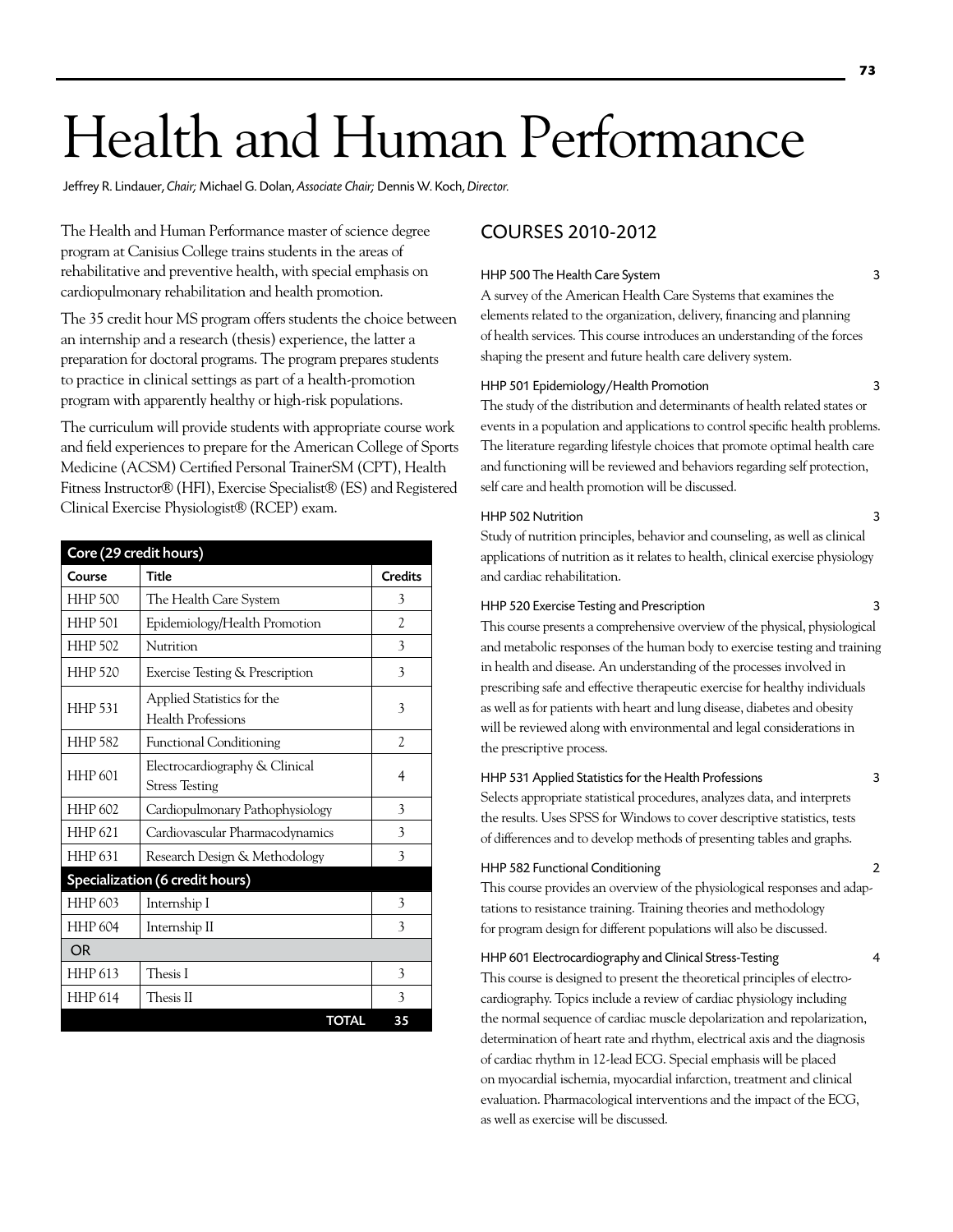# HHP 602 Cardiopulmonary Pathophysiology 3

Details the functions of the cardiovascular and respiratory systems emphasizing normal function, pathophysiology, initiation and progression of disease and current treatment. Special reference will be made to the role of exercise as a therapeutic modality.

# HHP 603 Internship I 3

A supervised part-time internship in clinical and non-clinical exercise programs or in clinical exercise testing laboratories. Includes clinical exercise testing, exercise prescription and/or exercise leadership experiences. Requires students to complete a minimum of 120 hours. Prerequisite: Permission of program director.

# HHP 604 Internship II 3

Continues HHP 603. Prerequisites: HHP 603 and permission of program director.

# HHP 613 Thesis I 3

Provides initiation to scholarly investigation. Requires students to submit a written research proposal for approval by a thesis/project committee and to present an oral proposal at a college seminar. Prerequisite: Permission of program director.

# HHP 614 Thesis II 3

Continues HHP 613 with an approved thesis proposal and culminates in an approved written thesis. Prerequisites: HHP 613 and permission of program director.

## HHP 621 Cardiopulmonary Pharmacodynamics 3

This course provides study of the current medications used in the treatment of congestive heart failure, coronary artery disease, arrhythmias, angina and hypertension, asthma and COPD. The effects of these medications during acute and chronic exercise and cardiac emergency medications will also be covered. Prerequisite: HHP 602.

## HHP 631 Research Design and Methodology 3

This course considers research methods and designs used in a variety of professional settings. The development of research techniques will be emphasized, including the ability to define research problems, develop hypotheses, review and interpret literature, apply research designs and draw relevant conclusions. The class culminates in the student writing and presenting a research proposal.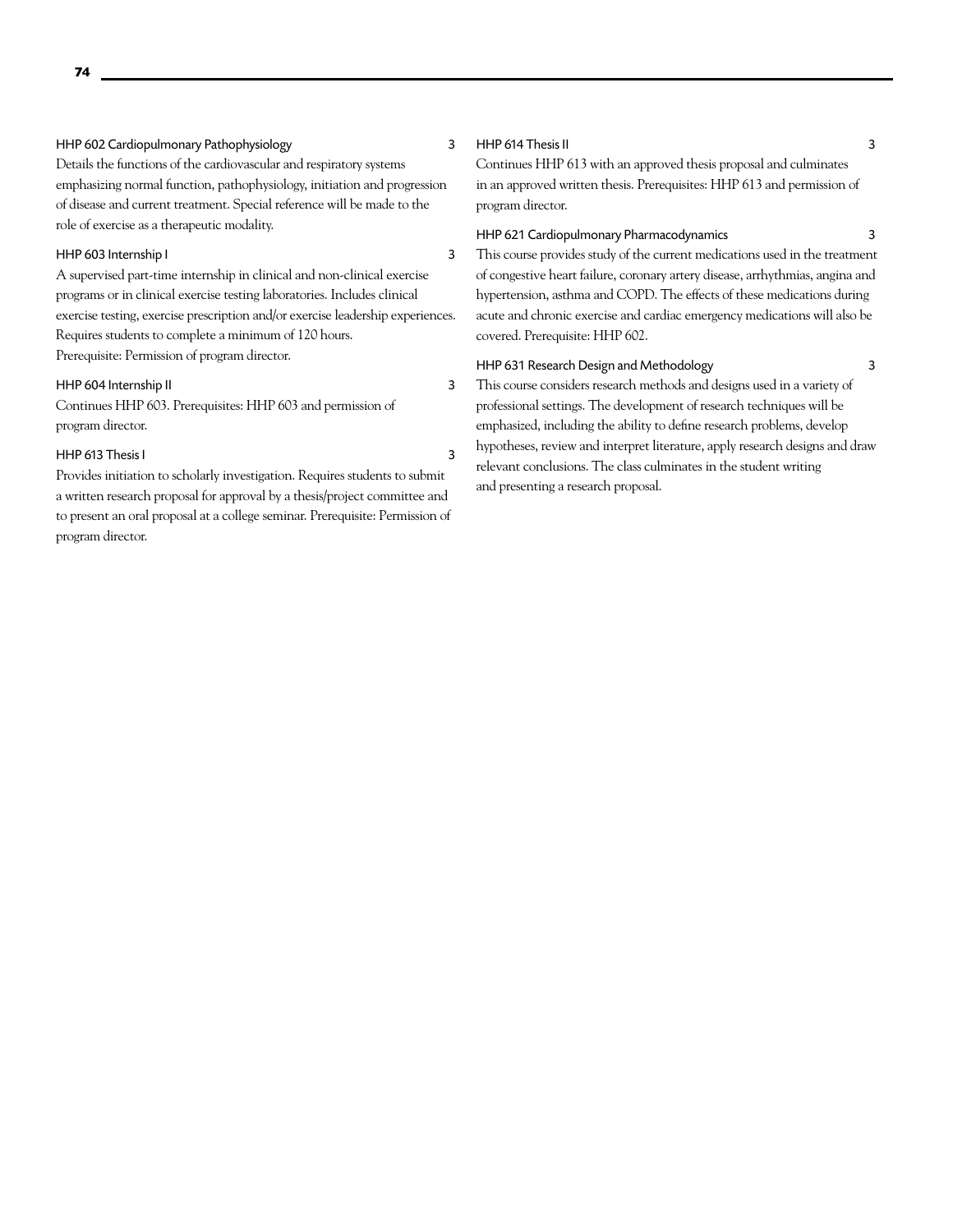# Literacy (Reading)

Rosemary Murray, *Chair;* Mary E. Shea, *Director of Graduate Literacy Programs;* Rosemary K. Murray, *Director of Literacy Center;* Dennis Mike, *Associate Professor*

# General Information

The Canisius College graduate literacy program prepares students to meet New York State requirements for certification as a literacy specialist. It also leads to a master's degree. There are course sequences in the program that involve 33 hours of study for Birth-Grade 6 or Grade 5 – 12 certification. Additional coursework (9 hours) qualifies candidates for certification in both areas. Each program has a component that involves working with children in a clinical setting, specifically testing and tutoring in literacy skills- reading and writing.

# Required Core Courses for Professional Certification in Literacy, Birth – Grade 6:

| The following courses are required of all candidates: |                                                                     |                |
|-------------------------------------------------------|---------------------------------------------------------------------|----------------|
| Course                                                | Title                                                               | <b>Credits</b> |
| <b>EDR 502</b>                                        | Foundations of Literacy Instruction                                 | 3              |
| <b>EDR 509</b>                                        | Teaching Literacy with Diverse Populations                          | 3              |
| <b>EDR 510</b>                                        | Creating a Literate Environment:<br>Teaching the Language Processes | 3              |
| <b>EDR 600</b>                                        | Literacy Curriculum and the Role of the<br>Reading Specialist       | 3              |
| <b>EDR 515</b>                                        | Introduction to Statistics, Measurement<br>& Assessment             | 3              |
| <b>EDR 616</b>                                        | Research Methods in Reading                                         | 3              |
|                                                       |                                                                     | 18             |

| Additional Courses for Birth-Grade 6 Professional Certification: |                                                                         |                |
|------------------------------------------------------------------|-------------------------------------------------------------------------|----------------|
| Course                                                           | Title                                                                   | <b>Credits</b> |
| <b>EDR 501</b>                                                   | Reading and Writing in the Content Areas                                |                |
| <b>EDR 508</b>                                                   | <b>Emergent Literacy</b>                                                |                |
| <b>EDR 601</b>                                                   | Diagnosis and Diagnostic Teaching<br>Clinical Practicum: Birth- Grade 6 |                |
| EDR 603                                                          | Advanced Practicum: Birth - Grade 6                                     |                |
|                                                                  |                                                                         |                |

## Required Certification Exams for Initial Certification:

New York State Teachers Certification Exams (NYSTCE)

• CST: Content Specialty Test *(Literacy)*

## Completion of Graduation Portfolio requirement:

Candidates will use Task Stream to complete graduate portfolio requirements. Course instructors will also designate that certain assignments be included in the portfolio.

| Optional: To Add Grade 5-12 Certification |                                                                                         |                |
|-------------------------------------------|-----------------------------------------------------------------------------------------|----------------|
| Course                                    | Title                                                                                   | <b>Credits</b> |
| EDR 606                                   | Internship Practicum: Grades 5-12                                                       | 6              |
| <b>EDR 504</b>                            | Adolescent Literacy                                                                     | 3              |
|                                           | <b>TOTAL</b>                                                                            | 42             |
|                                           | Required Core Courses for Professional Certification<br>in Literacy, Grade 5 - Grade 12 |                |
| Course                                    | Title                                                                                   | <b>Credits</b> |
| <b>EDR 502</b>                            | Foundations of Literacy Instruction                                                     | 3              |
| <b>EDR 509</b>                            | Teaching Literacy with<br>Diverse Populations                                           | 3              |
| <b>EDR 510</b>                            | Creating a Literate Environment                                                         | 3              |
| <b>EDR 600</b>                            | Literacy Curriculum and the Role of the<br>Reading Specialist                           | 3              |
| <b>EDR 515</b>                            | Introduction to Statistics, Measurement<br>& Assessment                                 | 3              |
| EDR 616                                   | Research Methods in Reading                                                             | 3              |
|                                           |                                                                                         | 18             |

| Additional Courses for Grades 5-12 Professional Certification |                                                                       |                |  |
|---------------------------------------------------------------|-----------------------------------------------------------------------|----------------|--|
| Course                                                        | Title                                                                 | <b>Credits</b> |  |
| <b>EDR 503</b>                                                | Reading in the Secondary Schools                                      | 3              |  |
| <b>EDR 504</b>                                                | <b>Adolescent Literacy</b>                                            | 3              |  |
| <b>EDR 602</b>                                                | Grade 5-12: Diagnosis & Diagnostic<br>Teaching and Clinical Practicum | 6              |  |
| EDR 604                                                       | Advanced Practicum: Grades 5-12                                       | 3              |  |
|                                                               |                                                                       |                |  |

## Required Certification Exams for Initial Certification:

New York State Teachers Certification Exams (NYSTCE) • CST: Content Specialty Test *(Literacy)*

## Completion of Graduation Portfolio requirement.

Candidates will use Task Stream to complete graduate portfolio requirements. Course instructors will also designate that certain assignments be included in the portfolio.

| Optional: To Add Birth-Grade 6 certification |                                                |                |  |
|----------------------------------------------|------------------------------------------------|----------------|--|
| Course                                       | Title                                          | <b>Credits</b> |  |
| <b>EDR 605</b>                               | Internship Practicum: Grades Birth-<br>Grade 6 | 6              |  |
| <b>EDR 508</b>                               | Emergent Literacy                              |                |  |
|                                              |                                                |                |  |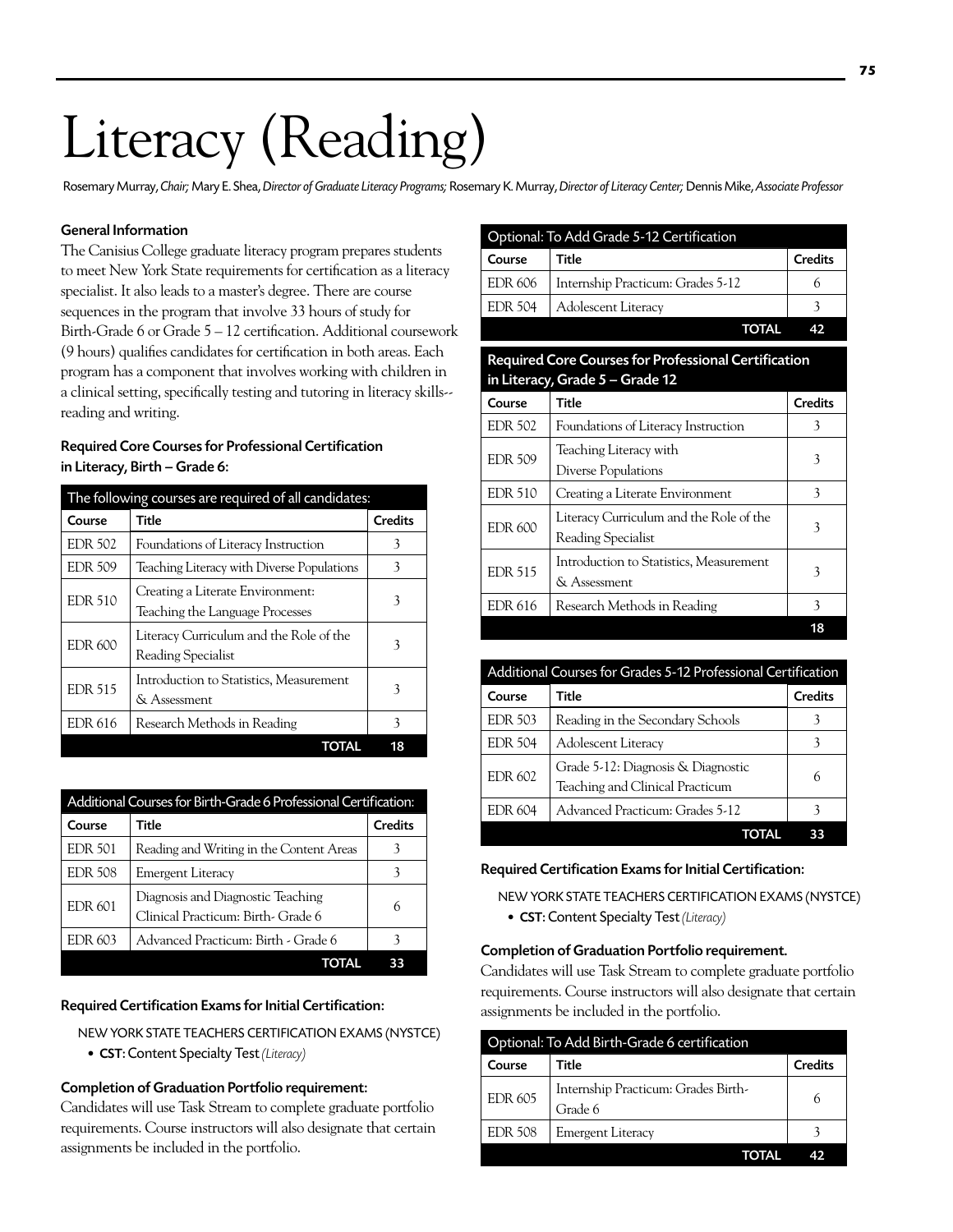# COURSES 2010-2012

## EDR 501 Reading and Writing in the Content Areas 3

Strategies for teaching and developing young children's skills in effectively applying literacy skills as tools for learning in content areas will be examined. Candidates will develop materials and procedures that enhance comprehension, vocabulary acquisition and study skills of diverse populations of learners. Various measures for assessing children's performance in subject areas will be studied. Children's literature that supplements textbooks across the content areas will be examined.

# EDR 502 Foundations of Literacy Instruction 3

Research-based foundational principles for effective instruction in each of the language areas will be explored. Candidates will study strategies for literacy instruction with diverse populations of learners, create lesson plans that apply instructional techniques, select materials based on children's literacy level and interests and examine various assessment measures. Multiple genres of children's literature along with applications in literacy instruction will be explored.

# EDR 503 Reading in the Secondary School 3

The effective application of literacy skills as tools for teaching secondary level content areas to diverse populations will be examined. Candidates will develop materials and procedures that enhance comprehension. Integration of content and skills across subjects will be emphasized as well as methods to meet specific needs of students using multiple measures of assessment, diverse genres of literature and various applications in literacy instruction.

# EDR 504 Adolescent Literacy: A Critical Pedagogy for a Diverse Urban Population 3

Candidates will address the literacy needs of an increasingly diverse middle childhood and adolescent school population. Candidates will explore the factors influencing literacy education in the secondary school and become familiar with effective diagnostic teaching strategies appropriate for this diverse population. Field experience will be provided.

# EDR 508 Emergent Literacy 3

Research on the emergence of young children's literacy knowledge and structures that enhance this development will be studied. Implementation of the emergent literacy paradigm through lessons and programs for a diverse population of young children will be a focus. Multiple measures of assessment, effective early intervention models and multiple genres of literature with applications in literacy instruction will be explored.

# EDR 509 Teaching Literacy with Diverse Population 3

Strategies for effective literacy instruction with diverse populations will be examined. These include research-based approaches for special education students, ESL/LEP students and gifted and talented students. Candidates will examine how to match instruction to students' needs and how to incorporate differentiated instruction in a classroom. Multicultural literature and literature that deals with specific disabilities will be examined.

# EDR 510 Creating a Literate Environment: Teaching the Language Processes 3

Instructional techniques for concurrently developing skills in speaking, listening, reading and writing as well as specific models for instruction that meet diverse needs and interests at all levels will be examined. Organizational components of an effective reading and writing classroom will be explored along with methods for providing a print-rich environment that spans a broad spectrum of reading levels, genres and interests.

# EDR 600 Literacy Curriculum and the Role of the Reading Specialist 3

Procedures for planning, evaluating and implementing curriculum at the school district level that address state and local mandates will be explored. Multiple resources that can be used in the implementation of curriculum will be examined. The role that the reading specialist plays in coordinating this process, guiding the selection of instructional materials and determining appropriate in-service will be examined.

# EDR 601 Birth-Grade 6: Diagnosis and Diagnostic Teaching Clinical Practicum 6

Candidates will explore theories and conduct in-depth literacy assessments, using both formal and informal age-appropriate measures. Candidates will examine administrative procedures and the interpretation of results for multiple assessment instruments, including diagnostic and achievement tests, reading inventories, observations and anecdotal records. The diagnostic teaching model will be introduced and traditional remediation and intervention theories will be explored as candidates work with struggling readers during scheduled tutorial sessions.

# EDR 602 Grade 5-12: Diagnosis and Diagnostic Teaching Clinical Practicum 6

Candidates will explore theories and conduct in-depth literacy assessments using both formal and informal age-appropriate measures. Candidates will examine procedures and the interpretation of results for multiple assessment instruments, including diagnostic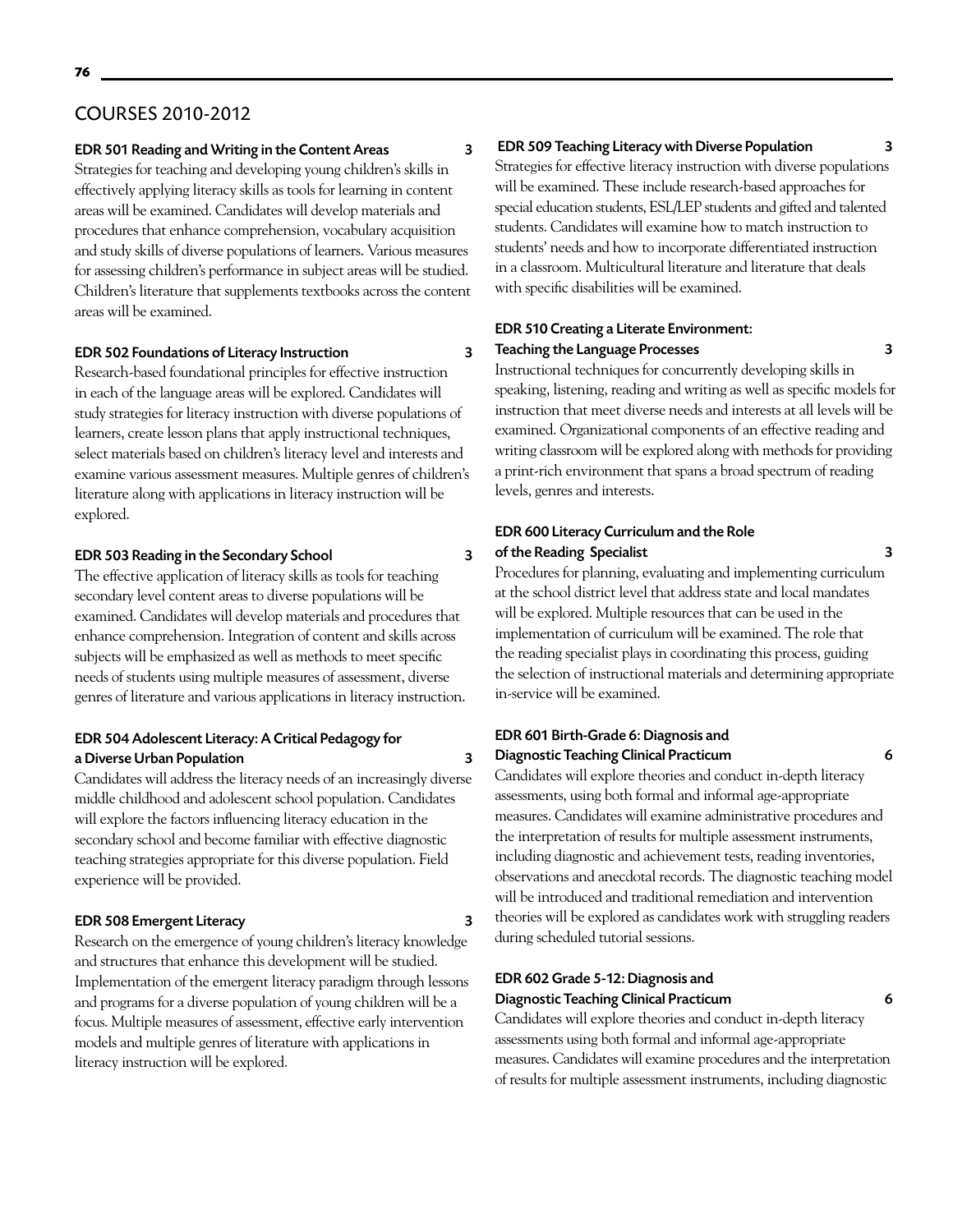# EDR 603 Advanced Practicum: Birth-Grade 6 3

Candidates observe and participate in reading clinics, schools, or public and voluntary agencies serving children who are experiencing literacy problems. Candidates will refine proficiencies in instruction and assessment, organization, and enhancement of a literacy curriculum, working with a professional team, serving as a resource in literacy education, and acting as mentors to pre-service and in-service literacy professionals. Prerequisite: EDR 601.

# EDR 604 Advanced Practicum: Grades 5-12 3

Candidates observe and participate in reading clinics, schools, or public and voluntary agencies serving children who are experiencing literacy problems. Candidates will refine proficiencies in instruction and assessment, organization, and enhancement of a literacy curriculum, working with a professional team, serving as a resource in literacy education, and acting as mentors to pre-service and in-service literacy professionals. Prerequisite: EDR 602.

# EDR 605 Internship Practicum: Birth-Grade 6 6 6 6 6 6 6 6 6 6 6 6 7 7 8 7 7 8 7 7 8 7 7 8 7 7 8 7 7 8 7 7 8 7 8 7 7 8 7 7 8 7 7 8 7 7 8 7 7 8 7 7 8 7 7 8 7 7 8 7 7 8 7 7 8 7 7 8 7 7 8 7 7 8 7 7 8 7 7 8 7 7 8 7 7 8 7 7 8 7

During this semester-long practicum experience in literacy instruction, candidates will observe and participate in reading clinics, schools, or public and voluntary agencies serving children who are experiencing literacy problems. Candidates will work with clients at the emergent and childhood level.

# EDR 606 Internship Practicum: Grades 5-12 6

During this semester-long practicum experience in literacy instruction, candidates will observe and participate in reading clinics, schools or public and voluntary agencies serving children who are experiencing literacy problems. Candidates will work with clients at the middle childhood through adolescent level.

# EDR 616 Research Methods in Reading 3

The course will include an examination of research on teaching in general and teaching literacy in particular. It will explore perspectives and questions on contrasting paradigms, implications of this research for curriculum, instruction, policy and practice, and teacher education and professional development. Each candidate will plan a research project consistent with his/her interests and with the course goals. Prerequisite: EDR 515.

# EDR 515 Introduction to Statistics, Measurement & Assessment 3

Descriptive and inferential statistical methods, quantitative and qualitative methods, research models, procedures for designing research studies and ethical principles will be studied.

**77**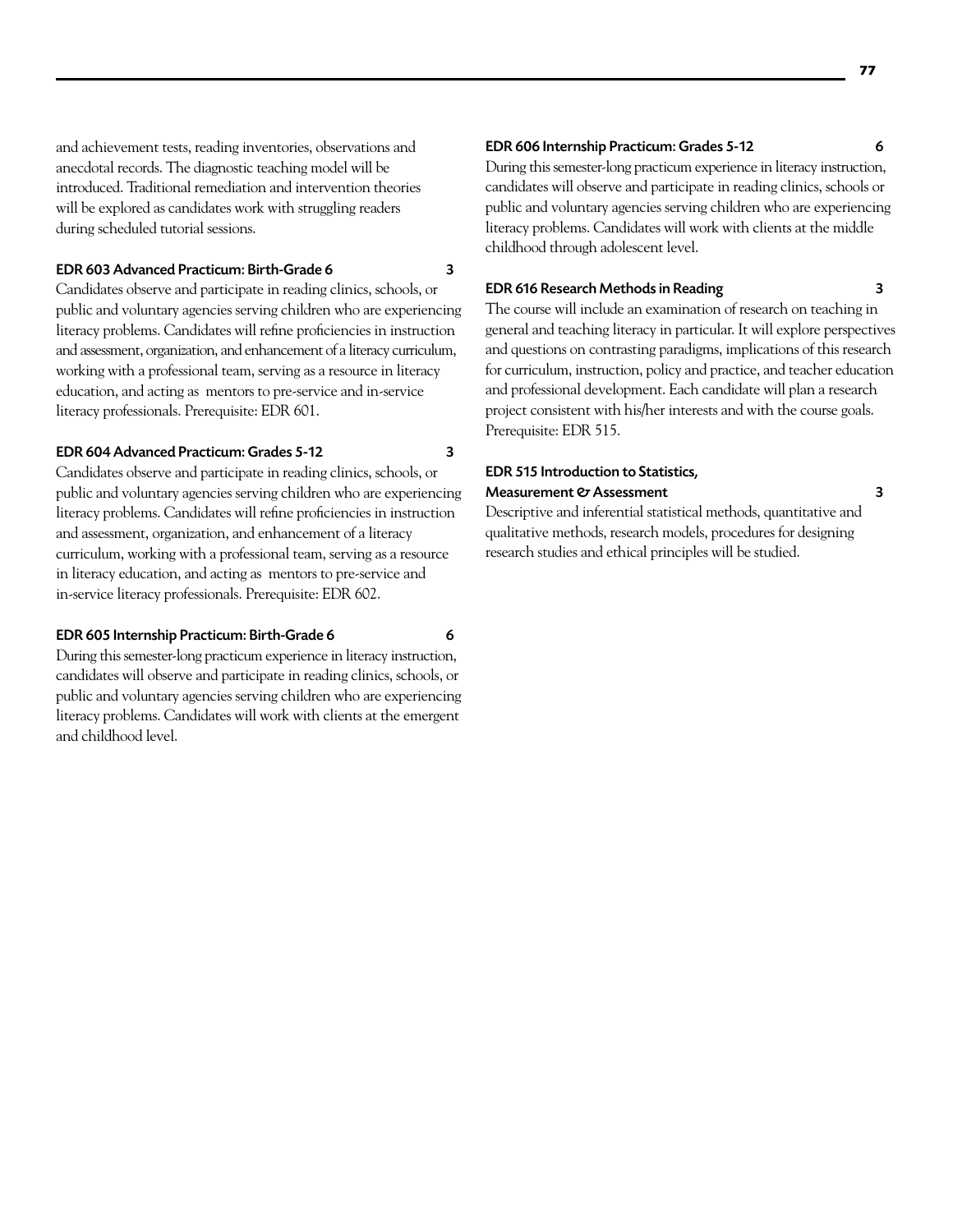# Middle Childhood

Students enrolled or certified in childhood education or adolescence education may obtain an extension to teach in the middle childhood grades 5-9. Students in secondary education must complete the two courses listed below to extend their 7-12 certification to include grades 5-6. Students in childhood education who also hold a bachelor's degree, or the equivalent study of 30 credit hours in one of the secondary teaching areas available at Canisius, may obtain an extension to teach grades 7-9 by taking the two courses below. Candidates seeking the upward extension for grades 7-9 will be required to pass the same CST Exam required of adolescence education candidates, in addition to the CST for childhood education.

# COURSES 2010-2012

# EMC 552 Human Growth and Development: Middle Childhood 3

The understanding of major concepts, principles, theories and research related to the intellectual emotional, physical, social and moral development of young adolescents will be stressed. Candidates will observe and participate in positive, productive learning environments where developmental differences are respected and supported and individual potential is encouraged.

# EMC 553 Cognition, Learning, Assessment and Diagnostic Teaching: Middle Childhood 3

Presents concepts, standards and research related to middle level curriculum development, stressing the importance of a curriculum that is relevant, challenging, integrative and exploratory. Interdisciplinary middle level curriculum standards, models and assessment strategies will be introduced. Assessment strategies that promote the continuous intellectual, social and physical development of all young adolescents will be presented.

# Note to Canadian Students:

The Ontario College of Teachers will not be granting additional qualifications to graduates of a pre-service teacher education program.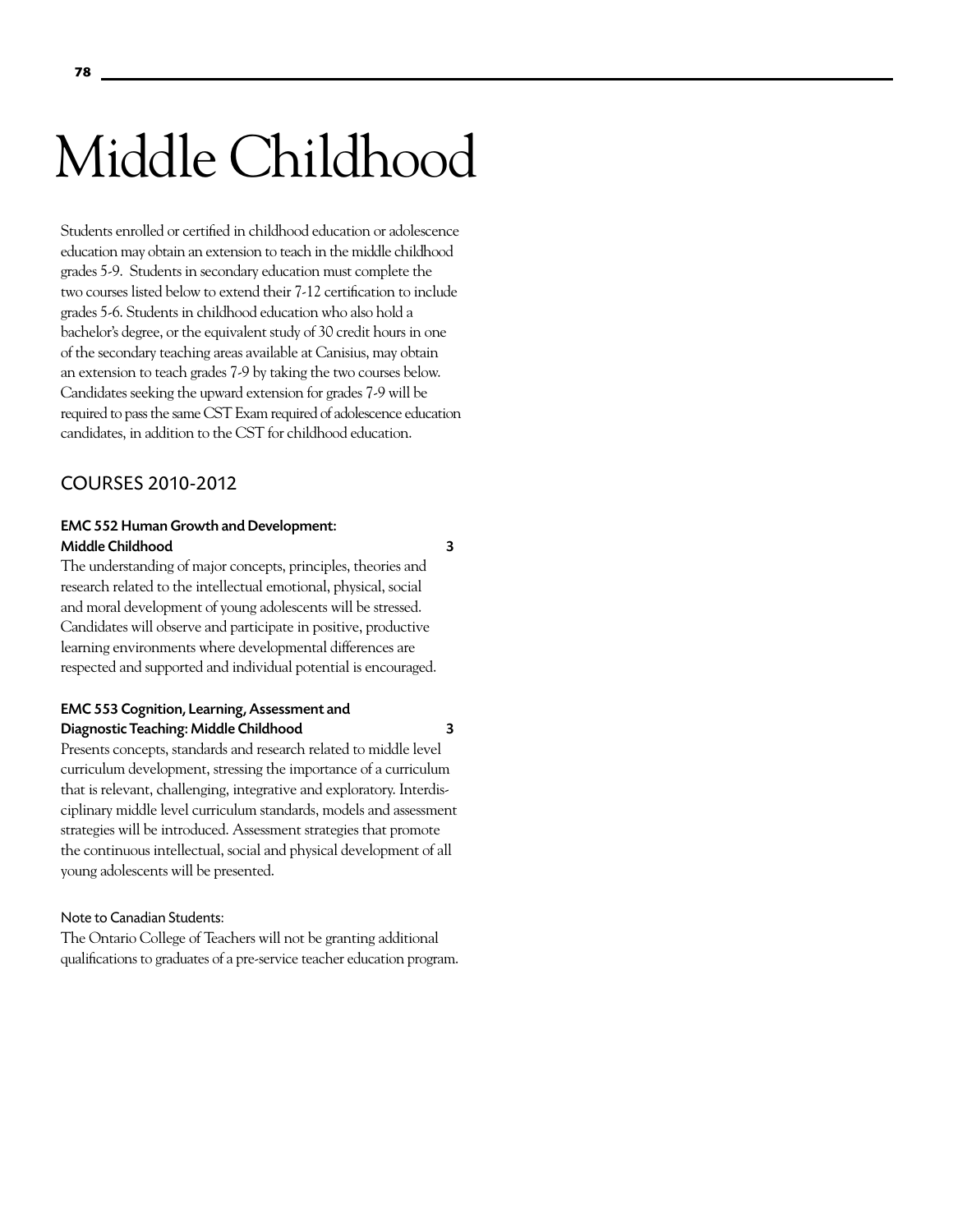# Online Literacy Master's Degree Program

# Two Strands for certification:

Master's with certification in literacy Birth–Grade 6 or Master's with certification in literacy Grades 5-12

Sequence of courses differs based on fall, spring, or summer start. Each is outlined on degree summary sheets.

|                | <b>Birth-Grade 6 Strand</b>                          |                |
|----------------|------------------------------------------------------|----------------|
| Course         | Title                                                | <b>Credits</b> |
| ONL 501        | Reading and Writing in the Content Areas             | 3              |
| <b>ONL 508</b> | Emergent Literacy                                    | 3              |
| ONL 502        | Foundations of Literacy Instruction                  | 3              |
| ONL 509        | Teaching Literacy with Diverse Populations           | 3              |
| ONL 610        | Diagnosis — Birth- Grade 6                           | 3              |
| ONL 612        | Practicum I — Birth – Grade 6                        | 3              |
| ONL 603        | Advanced Practicum: Birth - Grade 6                  | 3              |
| ONL 510        | Creating a Literate Environment: Teaching the        | 3              |
|                | Language Processes                                   |                |
| ONL 515        | Introduction to Statistics, Measurement & Assessment | 3              |
| ONL 600        | Literacy Curriculum and the Role of the              | 3              |
|                | Reading Specialist                                   |                |
| ONL 616        | Research Methods                                     | 3              |
|                | TOTAL                                                | 33             |

Grades 5-12 Strand Course Title Credits ONL 503 Reading in the Secondary Schools 3 ONL 504 | Adolescent Literacy 3 ONL 502 Foundations of Literacy Instruction 3 ONL 509 Teaching Literacy with Diverse Populations 3 ONL 611 | Diagnosis — Grades 5-12  $\vert$  3 ONL 613 | Practicum I — Grades 5-12  $\vert$  3 ONL 604 | Advanced Practicum — Grades 5-12 3 ONL 510 Creating a Literate Environment: Teaching the Language Processes 3 ONL 515 | Introduction to Statistics, Measurement & Assessment | 3 ONL 600 Literacy Curriculum and the Role of the Reading Specialist 3 ONL 616 Research Methods 3 TOTAL 33

Course descriptions remain the same as for EDR versions. New versions of Diagnosis and Practicum I are described below.

# EDR 610 Diagnosis for Birth-6

Candidates will explore theories and conduct in-depth literacy assessments, using both formal and informal age-appropriate measures. Candidates will examine administrative procedures and the interpretation of results for multiple assessment instruments, including diagnostic and achievement tests, reading inventories, observations and anecdotal records. A case report will be completed.

# EDR 611 Diagnosis for Grades 5-12

Candidates will explore theories and conduct in-depth literacy assessments, using both formal and informal age-appropriate measures. Candidates will examine administrative procedures and the interpretation of results for multiple assessment instruments, including diagnostic and achievement tests, reading inventories, observations and anecdotal records. A case report will be completed.

# EDR 612 Practicum I for Birth-Grade 6

The diagnostic teaching model, traditional remediation and intervention theories will be explored as candidates work with struggling readers during scheduled tutorial sessions. In another venue, they will work with students to provide enrichment in literacy skills.

# EDR 613 Practicum for Grades 5-12

The diagnostic teaching model, traditional remediation and intervention theories will be explored as candidates work with struggling readers during scheduled tutorial sessions. In another venue, they will work with students to provide enrichment in literacy skills.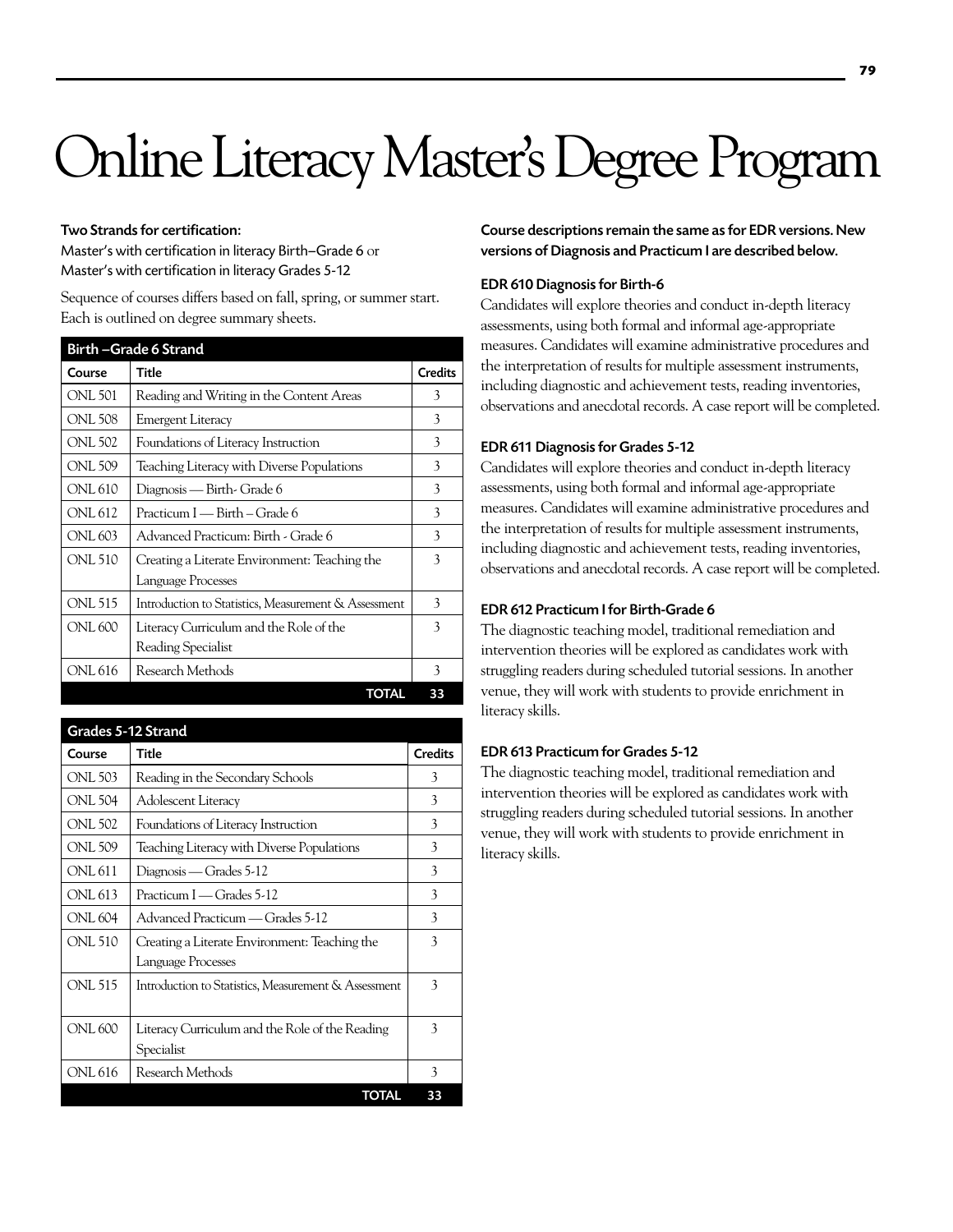# Physical Education, Health & Sport Studies

Jeffrey Lindauer, *Director;* Charles J. Pelitera, Gregory K. Reeds, Timothy Sawicki, Clancy Seymour, James Sylvis, Jong-Hoon Yu.

These programs offer graduate study leading to the Master of Science degree. They are designed to develop job-related competencies with the goal of producing physical education professionals, sports scientists and health educators who are knowledgeable and skilled in the administration of physical activity programs.

The Department of Physical Education, Health and Sport Studies offers a Master of Science degree program which meets the New York State requirements for professional certification for in-service teachers. This on-line degree program provides students with an opportunity for coursework in the areas of school athletic administration, adapted physical education, coaching, sport psychology, health education, teaching physical education and sport studies. It is designed for physical education professionals who already possess initial teaching certification in physical education.

Another distinct program of study leads to either the New York State initial teaching certificate issued by the New York State Education Department (SED) or the Interim Certification of Qualification from the Ontario College of Teachers. This predominantly on-campus program is designed for pre-service teachers and culminates with the student teaching experience.

Candidates seeking the New York State initial certificate (or the certification of qualification) must pass the required examination(s) in order to obtain initial certification in physical education. The required standardized test will be the New York State Teacher's Exam (LAST, ATS-W, CST in health and physical education) for anyone desiring New York State certification. For any student desiring to gain certification in another state, the National Teacher's Exam (NTE) may also be required.

NOTE: *One semester of a foreign language is required for teaching certification in New York State.* 

# Admission/graduation

Applicants must meet the general requirements for admission to graduate work in the School of Education and Human Services. Student performance and progress toward program completion will be assessed regularly in terms of established competencies. A GPA of 3.0 (B) on a four point scale is required for graduation. A grade of D earns 0 credits.

## On-line Physical Education curriculum:

Master of science degree/professional certification

Designed for physical education professionals who already possess initial or provisional teaching certification in physical education,

this program is ideal for coaches and others with demanding schedules who need to balance work and family while continuing their education.

The master of science/education degree in physical education meets the master's degree requirement for professional certification in New York State. The student will complete the nine credit research core sequence, twelve credit teaching sequence, and twelve credits of electives.

| 1. Core Research |                                   |                |
|------------------|-----------------------------------|----------------|
| Course           | Title                             | <b>Credits</b> |
|                  | PEG 615   Statistics in PE/Health |                |
|                  | PEG 680   Research Methods        |                |
| <b>PEG 684</b>   | Capstone in Teaching PE/Health    |                |
|                  | TOTAL                             | q              |

| 2. Teaching Sequence |                                                 |                |
|----------------------|-------------------------------------------------|----------------|
| Course               | Title                                           | <b>Credits</b> |
| PEG 560              | Motor Development                               | 3              |
| <b>PEG 650</b>       | Analysis of Curriculum and Teaching             |                |
| <b>PEG 670</b>       | Advanced Teaching Methods in Physical Education | 3              |
| PEG 671              | Authentic Assessment in Physical Education      |                |
|                      |                                                 | 12             |

| 3. Electives (Choose 4 of the following) |                                                               |                |
|------------------------------------------|---------------------------------------------------------------|----------------|
| Course                                   | Title                                                         | <b>Credits</b> |
| PEG 609                                  | Health and Cultural Awareness                                 | 3              |
| PEG 612                                  | Principles and Foundations of Holistic Health                 | 3              |
| PEG 613                                  | Dimensions in Women's Health                                  | 3              |
| PEG 614                                  | Alternative Medicine                                          | 3              |
| PEG 616                                  | International Health Perspectives                             | 3              |
| PEG 618                                  | Controversial Issues in Health Education                      | 3              |
| PEG 621                                  | Leadership in Physical Education & Athletics                  | 3              |
| PEG 630                                  | Physical Education for the Exceptional Individual             | 3              |
| <b>PEG 632</b>                           | Recreational Activities for Individuals with<br>Special Needs | 3              |
| PEG 640                                  | Social Psychology of Sport and Physical Activity              | 3              |
| PEG 645                                  | Sport Psychology Interventions                                | 3              |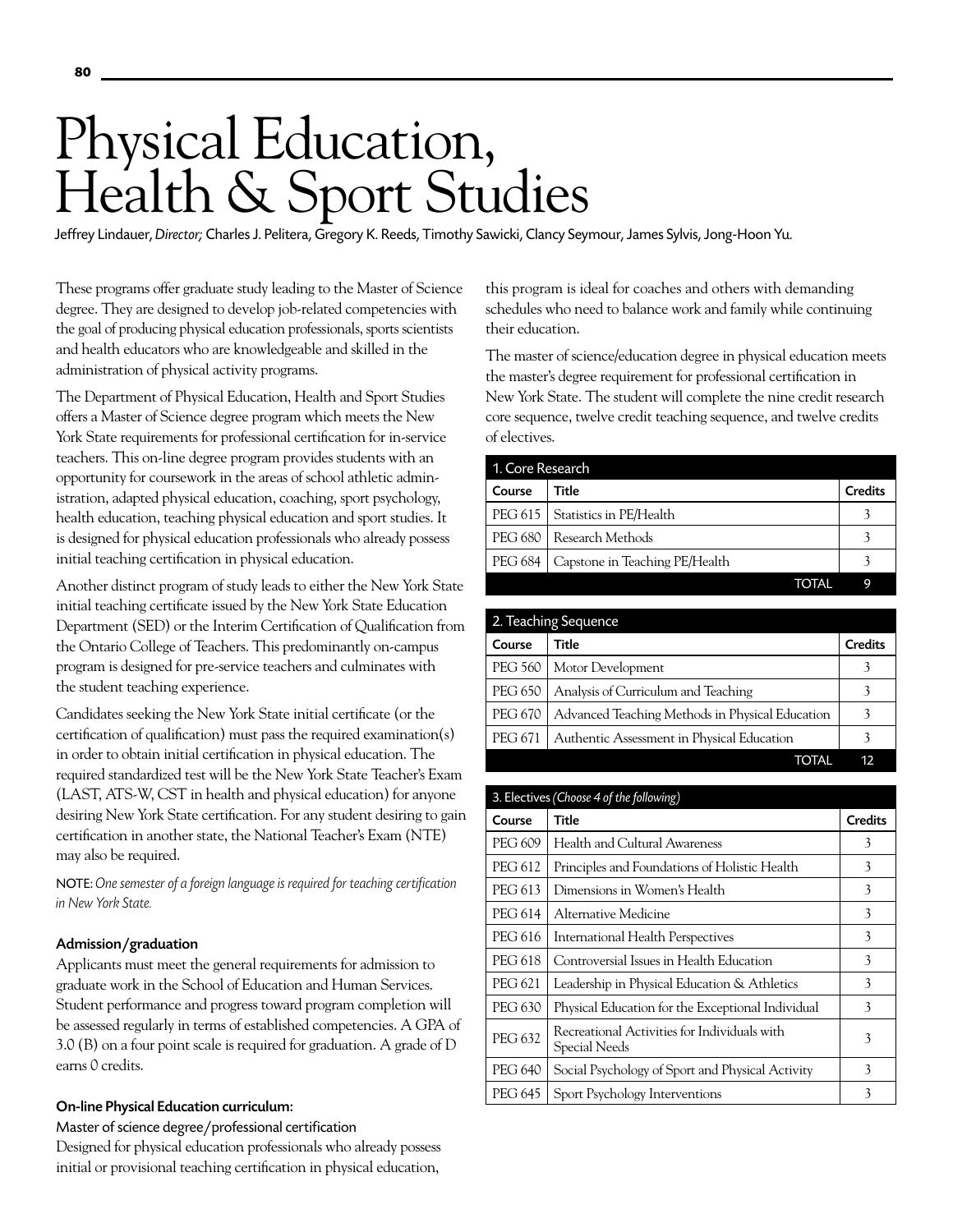|         | PEG 646   Sport in Society                        |    |
|---------|---------------------------------------------------|----|
|         |                                                   |    |
|         | PEG 651   Coaching Theory and Techniques          |    |
| PEG 681 | Legal Aspects in Physical Education and Athletics |    |
| PEG 687 | Contemporary Issues in Physical Education         |    |
|         | TOTAL                                             | 12 |

\*Graduate Education or other PEG electives may be substituted with approval from the Department Chair or Program Director. The total requirements for the master's of science degree is eleven courses (33 credits).

# Physical Education Curriculum

# Master of Science Degree/initial certification

Master of science degree with student teaching certification for New York State and Ontario students whose bachelor's degree is not in physical education or whose physical education degree does not contain initial teaching certification.

Candidates for this program of study must meet all the Department of Physical Education, Health and Sport Studies requirements prior to receiving a student teaching placement. This includes an activity skills sequence, the bio-scientific basis of exercise, and Lifeguarding or Health.

The theory courses can be taken at the graduate level. Students should meet with the program director for individual advisement, but must take at least thirty hours of course work at Canisius College in addition to the student teaching placement (12 credits). Total credits required will vary from student to student.

| Prerequisites for Physical Education |                                                                     |                |
|--------------------------------------|---------------------------------------------------------------------|----------------|
| Course                               | Title                                                               | <b>Credits</b> |
|                                      | Two 3 credit courses from the following:                            | 6              |
|                                      | Individual Games, Team Games, Dance, or Gymnastics                  |                |
| <b>HED 337</b>                       | <b>Exercise Principles</b>                                          | 3              |
| <b>HHP 235</b>                       | Kinesiology                                                         | 3              |
| <b>BIO 107/L</b>                     | Human Anatomy and Physiology and Lab                                |                |
| <b>HED321</b>                        | Lifeguard, CPR, First Aid, WSI (US) OR<br>Health Elective (Ontario) | 3              |
|                                      | TOTAL                                                               | 19             |

Other courses may satisfy the above requirements at the director's discretion.

|                 | Required courses for Initial Certification in K-12 Physical Education |                |
|-----------------|-----------------------------------------------------------------------|----------------|
| Course          | <b>Title</b>                                                          | <b>Credits</b> |
| <b>PEG 503</b>  | Net, Target and Fitness Activities                                    | 3              |
| <b>OR</b>       |                                                                       |                |
| <b>PEG 504</b>  | Invasion Games                                                        | 3              |
| <b>PEG 505</b>  | Team Building                                                         | 3              |
| <b>PEG 511</b>  | Movement Activities for the Elementary Child                          | 3              |
| <b>PEG 554</b>  | Adapted Physical Education                                            | 3              |
| PEG 560         | Motor Development (US)                                                | 3              |
| <b>OR</b>       |                                                                       |                |
| <b>PEG 572</b>  | Seminar in Teaching and Assessment (Canadian)                         | 3              |
| <b>PEG 541B</b> | Teaching Methods in Physical Education                                | 3              |
| <b>PEG 571</b>  | Assessment in Physical Education                                      | 3              |
| <b>PEG 580</b>  | Human Learning, Growth and Development                                | 3              |
|                 | <b>TOTAL</b>                                                          | 24             |
| PEG 593         | <b>Student Teaching</b>                                               | 12             |
| <b>PEG 594</b>  | Student Teaching Seminar                                              | 0              |
| <b>EDU 495</b>  | Child Abuse Seminar                                                   | 0              |
| <b>EDU 496</b>  | Prevention of School Violence Workshop                                | 0              |
|                 | <b>TOTAL</b>                                                          | 36             |

# Required Certification Exams for Initial Certification:

New York State Teachers Certification Exams (NYSTCE)

- • LAST: Liberal Arts and Science Test *(must be taken prior to student teaching)*
- • ATS-W: Assessment of Teaching Skills-Written *(Elementary)*
- • CST: Content Specialty Test *(Multi-Subject)*

# Other Certification Requirements:

Fingerprinting

At this point candidates are eligible for initial certification in Physical Education.

| Additional Courses for the MS Degree: |                                                   |                |
|---------------------------------------|---------------------------------------------------|----------------|
| Title<br>Course                       |                                                   | <b>Credits</b> |
| <b>PEG 680</b>                        | Research Methods in Physical Education/Health   3 |                |
| <b>PEG 584</b>                        | Capstone in Teaching Physical Education/Health    |                |
|                                       | Any Education or PEG Elective                     |                |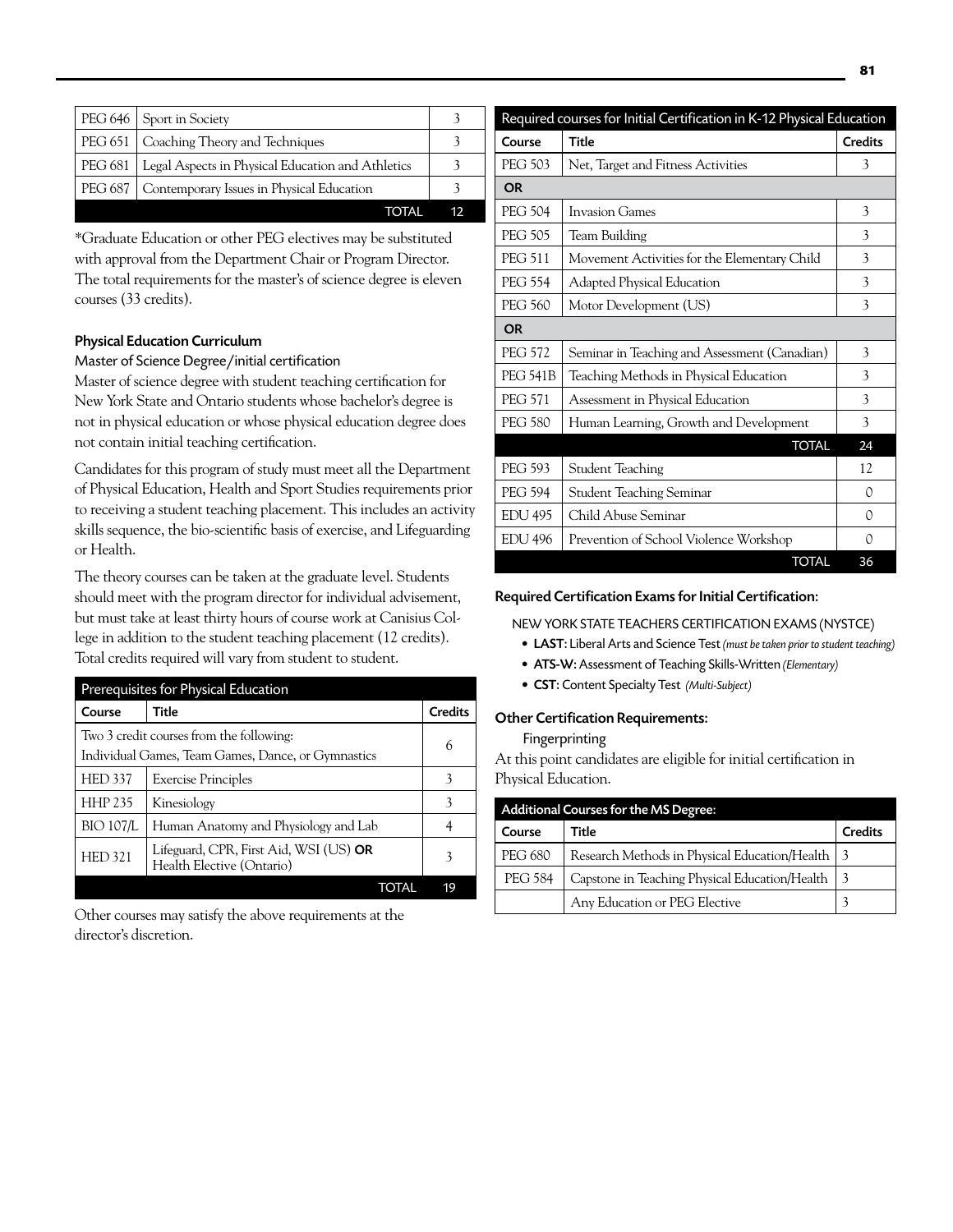# COURSES 2010-2012

# PEG 503 Net, Target and Fitness Activities 3

Participation in selected net, target, and fitness activities. Students will develop a sub-skill analysis of the major skills within each sport, teaching progressions, lead-up games, and informal/formal assessments of selected activities.

# PEG 504 Invasion Games 3

Participation in selected games which invade a territory. Students will develop a sub-skill analysis of the major skills within each sport, teaching progressions, lead-up games, and informal/formal assessments of selected activities.

## PEG 505 Team Building 3

The adventure education experience produces a number of team building outcomes that emerge from the challenge by choice philosophy. This course provides an on-hands experience in the psychological processes of team formation, cohesion and group productivity that can emerge from an outdoor education experience.

# PED 511 Movement Activities for the Elementary Child 3

Conceptual bases, perceptual-motor development and practical applications of movement education. Development, implementation and integration of a physical education program; teaching strategies geared to the elementary level classroom with emphasis on New York and national learning standards in Physical Education. 50 hour field experience required.

# PEG 541B Teaching Methods in PE 3

Development, implementation and integration of a physical education program; teaching strategies for K-12 physical education with an emphasis on New York State and national learning standards in Physical Education. 50 hour field experience required.

## PEG 554 Adapted Physical Education 3

Designed to provide students with an exposure to education, physical education, sport and recreational programming for children with disabilities. Content focuses on variety of disabilities eligible for service under the Individuals with Disabilities Act (IDEA) and the ability to design, conduct, and assess a physical education program that is appropriate for this population.

# PEG 560 Motor Development 3

Examination of principles of growth and developmental theory with an emphasis on factors affecting changes in movement potential of individuals. (On-line for distance learning).

# PEG 571 Assessment in Physical Education 3

Lectures, laboratory, and field experience in the Physical Best Fitness program, Fitnessgram, and integrating the New York State Profile. Focus on the evaluation of the State standards and authentic assessments and the National Association for Sport and Physical Education (NASPE) guidelines. Certification fee required for this course. 10 hour field experience required.

# PEG 572 Seminar in Teaching and Assessment 3

The course is designed to meet the needs of pre-student teachers in Physical and Health Education who intend to become certified and seek employment in Ontario. This course will focus on those areas of curriculum, policies and current educational issues which are more specific to Ontario schools. By becoming familiar with the contents of this course, the candidate will be better prepared for student teaching in Ontario, for job interviews, and eventually for a successful teaching career in this province. For initial certification Canadian candidates only.

# PEG 580 Human Learning Growth and Development 3

Normal developmental patterns of motor skills. How the human organism acquires movement proficiency in those skills. Includes non-credit lab in teaching sport skills.

## PEG 584 Capstone in Teaching Physical Education 3

Analysis and evaluation of issues, directed readings, and comprehensive exam of content and theory identified in the program and student teaching.

# PEG 593 Student Teaching 12

Culminating experience includes fourteen (14) weeks of student teaching in the schools.

## PEG 594 Student Teaching Seminar 0

In conjunction with the student teaching experience, students must attend a series of seminars. Topics include school violence, child abuse, drug and alcohol awareness and multiculturalism. Resume, job search and interview techniques will be reviewed.

# PEG 609 Health and Cultural Awareness 3

A multicultural perspective of health, wellness and healing. Focus on health issues and concerns that ethnic minority populations face in the United States. Promotes awareness of the diversity of attitudes, values and beliefs from various cultural backgrounds. Explores traditional healing theories and practices of cultures across the world and their use among our ethnic populations today.

# PEG 612 Principles and Foundations of Holistic Health 3

An alternative and complimentary perspective on health and well-being. Focus on the most effective holistic approaches to illness and today's prevention and treatment opportunities. A comparison of holistic modalities to conventional medical practices.

# PEG 613 Dimensions in Women's Health 3

The uniqueness of women's health issues is examined. Focus on the female population, which has special health needs and concerns that are different from men. Examination of the various dimensions of women's health and exploration of the contributing epidemiological, historical, psychosocial, cultural/ethnic, legal, political and economic influences. Highlights a woman's lifespan and the factors that affect overall health and well-being.

# PEG 614 Alternative Medicine 3

Theory and content related to various topics in the field. May include topics such as reflexology, acupuncture, aromatherapy, meditation, massage, and herbal remedies.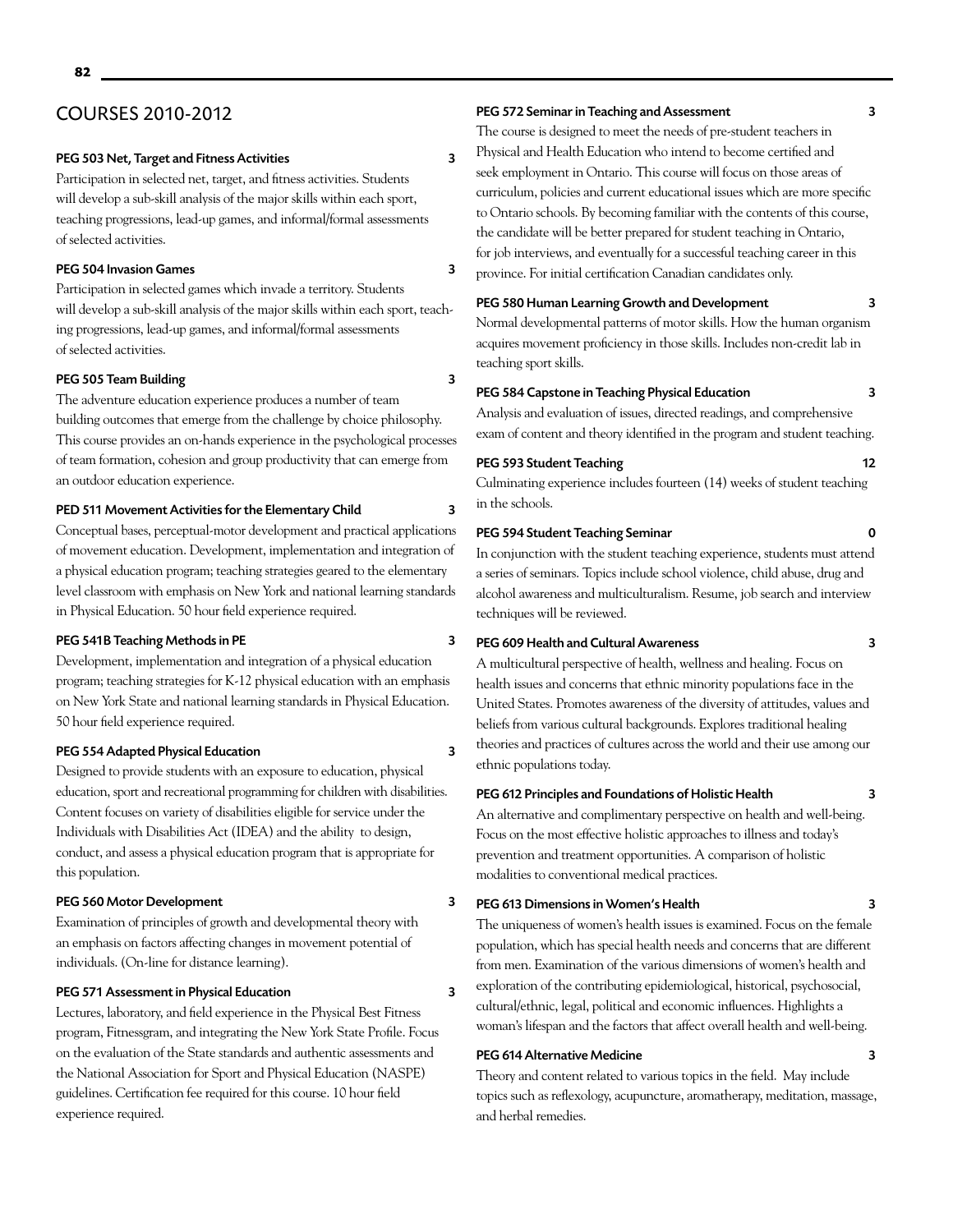## PEG 615 Statistics in Physical Education/Health 3

Descriptive statistical methods including central tendencies, dispersion standard scores, correlation, base on probability theory will be addressed. The elements of test construction: table of specifications, reliability, validity and item analysis will be considered. Candidates will become familiar with norm referenced, criterion referenced and performance instruments and will study the diagnostic teaching model of instruction. Technology will be used to simulate evaluation and statistical analysis.

# PEG 616 International Health Perspectives 3

Examines the constantly evolving global health issues of the 21st century. Focus on international health problems and solutions to reduce human pain and suffering. Topics include globalization of international health, changing environmental conditions, nutritional challenges of developing countries and industrialized nations, epidemics of non-communicable and infectious disease, maternal and child health, comparison of health care systems and the future of world health.

# PEG 618 Controversial Issues in Health and Society 3

Encourages critical thought on important health issues and provides a context for controversy. Explores dimensions and approaches to the study of health and society. Examines a variety of opposing viewpoints related to health science and personal health using a debate framework. Topics include euthanasia, sexuality and gender issues, human cloning, stem cell research, organ trafficking, gun control, substance abuse, etc.

## PEG 621 Leadership in Physical Education and Athletics 3

Appropriate concepts relating to efficient management and leadership for sport or exercise settings. Management principles and techniques relating to programs, personnel, facilities, and special events.

# PEG 630 Physical Education for the Exceptional Individual 3

Principles and objectives of programming for exceptional individuals in physical activity. Diagnostic techniques, activity modifications, contraindicated activities and causes of disabilities.

## PEG 632 Recreational Activities for Individuals with Special Needs 3

Development of community recreational facilities and equipment for the handicapped from childhood through old age. Emphasis on promotion, organization and administration.

## PEG 640 Social Psychology of Sport and Physical Activity 3

Psycho-social development, psychological factors in competitive sport and social behavior in sport contexts. Includes emotions, the coach /athlete relationship, motivation, personality and mental training techniques.

## PEG 645 Sport Psychology Interventions 3

Educates professionals in learning theoretical constructs and implementing related counseling interventions with athletes. Investigates the application of sport psychology/counseling strategies across many different fields and domains, such as physical education, counseling and sport administration.

# PEG 646 Sport in Society 3

A sociological inquiry into North American Sport as a social institution. Sport is examined as a microcosm of the larger society and how it reflects the dominant ideology of the time. Institutional interconnections between family, politics, economics and religion bring the role of sport in society into focus. Topics such as social stratification, prejudice, discrimination and collective behavior are discussed.

## PEG 651 Coaching Theory and Techniques 3

Principles of effective coaching, including the role of the coach, practice planning, leadership theory, sport psychology and teaching motor skills.

# PEG 670 Advanced Teaching Methods in Physical Education 3

Examination of Mosston's Spectrum of Teaching Styles in Physical Education. Focus will be on applying the teaching styles to various units in physical education.

## PEG 671 Authentic Assessment in Physical Education 3

Content and theory related to authentic and alternative assessment in physical education. Development, implementation and assessment of authentic assessments in physical education included.

# PEG 680 Research Methods in Physical & Health Education 3

Identification and delineation of research problems, survey of related literature and detailed examination of various research methods. Attention given to the presentation of research in both written and oral form. Prerequisite: EDU 511 or graduate equivalent.

## PEG 681 Legal Aspects in Physical Education and Athletics 3

Provides educational personnel the knowledge and understanding of laws pertinent to sport and education. Emphasis on practical situations where litigation most frequently arises.

# PEG 684 Capstone in Teaching Physical Education and Health 3

Analysis and evaluation of issues, directed readings, and comprehensive exam of content and theory identified in the program. Professional portfolio developed.

# PEG 687 Contemporary Issues in PE/Athletics 3

Focuses on current issues which help define the field of Physical and Health and high school athletics. Students examine the resolution of issues for topics such as meeting the New York State Learning Standards, zero tolerance for substance abuse on athletic teams, sportsmanship, winning and losing, and the state of childhood obesity.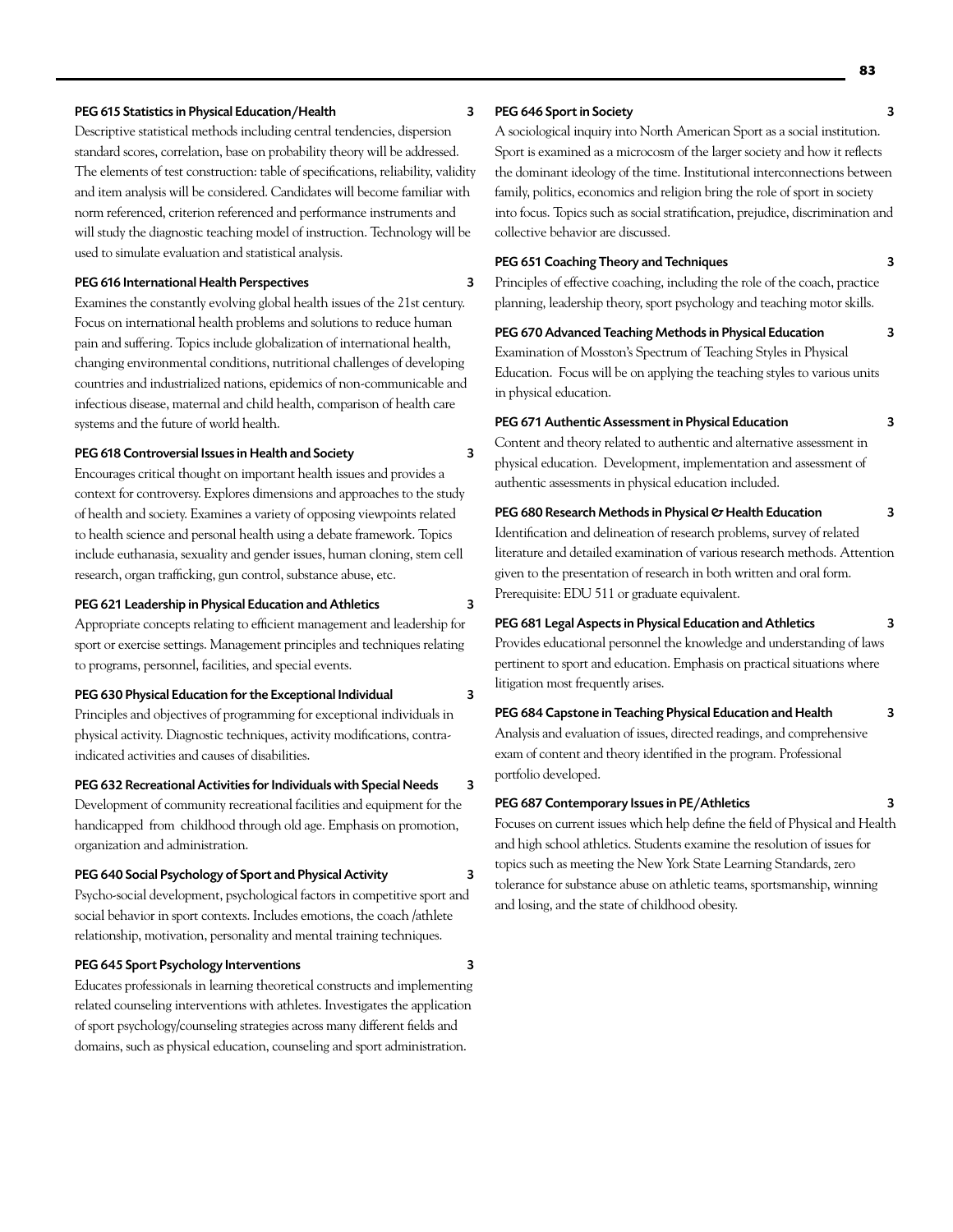# pecial Education

Marya Grande, Ellen Hamm, Corinne Kindzierski, Kimberly Leavitt-Noble, Christopher Lopata, Michele Marable, Marcus Thomeer

The Graduate Special Education programs place a strong emphasis on research, content and applied practice as a means to produce highly qualified educational professionals. Courses in the graduate program provide a thorough analysis of research-based interventions and their application in the classroom. The program is designed to meet the needs of those seeking in-depth study of the needs of students with disabilities. There are four distinct tracts in the program that result in a Master of Science Degree in Special Education and New York State Certification for Students with Disabilities (SWD) at the Childhood (1-6) or Adolescence Level (9-12):

# SPE1:

For those who are new to teaching and are seeking Certification in Childhood Education and Special Education (1-6 and SWD 1-6) SPE7:

For those who are new to teaching and are seeking Certification in Adolescence Education and Special Education (7-12 and SWD 9-12)

# SPM1:

For those who possess Certification in Childhood Education and are seeking Certification in Special Education (SWD 1-6)

# SPM7:

For those who possess Certification in Adolescence Education and are seeking Certification in Special Education (SWD 9-12)

# SPEA:

 For those who possess Certification in Childhood Special Education and seek a Master of Science Degree in Special Education (MSED)

**NOTE:** *All programs listed below include revisions that are pending New York State Education Department Approval.*

# SPE 1

Prerequisites: SPE1– Initial Certification-Childhood/ Special Education 48 credit hours

This program prepares candidates to gain Certification in both Childhood Education (Grades 1-6) and Special Education (SWD 1-6). Candidates must provide evidence of successful completion of six hours of college-level credit in each of the following:

| English                          | Mathematics |
|----------------------------------|-------------|
| Natural Science   Social Science |             |

All candidates will also need as a prerequisite, one semester of study of a language other than English at the college or university level or its equivalent.

# Course Requirements:

# SPE 1:

 Initial Program in Childhood/Special Education (no prior certifications) The following courses are required of all candidates:

| <b>EDCH 502</b><br>3<br>Foundations of Literacy Instruction<br>EDCH 509<br>Teaching Literacy with Diverse Populations<br>3<br>EDCH 540<br>Childhood Learning & Development<br>3<br>EDCH 546<br>Multicultural Social Studies<br>3<br><b>SPE 541</b><br>3<br><b>Inclusive Strategies</b><br><b>SPE 570</b><br>3<br>Standards Based Assessment<br>$\overline{\mathbf{3}}$<br><b>SPE 580</b><br>Classroom Management<br><b>SPE 585</b><br>Differentiated Instruction Across the Standards<br>3<br>Learning and Behavioral Disorders: Etiology<br><b>SPE 640</b><br>3<br>and Research Based Interventions<br>Adapting the Math, Science and Technology<br><b>SPE 622</b><br>3<br>Curriculum in the Childhood Classroom<br>Autism Spectrum and Severe<br>SPE 650<br>3<br>Developmental Disorders<br>Writing Across the Content Areas for Students<br>SPE 631<br>3<br>with LBD (25 hours field experience)<br>OR<br>Functional Curriculum and Assistive Technology<br><b>SPE 652</b><br>for Students with Severe Developmental<br>3<br>Disabilities and ASD (25 hours field experience)<br><b>SPE 565</b><br>Research Methods in Special Education<br>3<br><b>OR</b><br><b>SPE 615</b><br>Research Methods<br>3<br>Professional Seminar and Practicum (50 hours<br><b>SPE 698</b><br>3<br>field experience)<br>Student Teaching: Special Education/<br><b>SPE 593</b><br>6<br>Childhood SPE1 | Course | <b>Title</b>                              | <b>Credits</b> |
|---------------------------------------------------------------------------------------------------------------------------------------------------------------------------------------------------------------------------------------------------------------------------------------------------------------------------------------------------------------------------------------------------------------------------------------------------------------------------------------------------------------------------------------------------------------------------------------------------------------------------------------------------------------------------------------------------------------------------------------------------------------------------------------------------------------------------------------------------------------------------------------------------------------------------------------------------------------------------------------------------------------------------------------------------------------------------------------------------------------------------------------------------------------------------------------------------------------------------------------------------------------------------------------------------------------------------------------------------------------------------------------|--------|-------------------------------------------|----------------|
|                                                                                                                                                                                                                                                                                                                                                                                                                                                                                                                                                                                                                                                                                                                                                                                                                                                                                                                                                                                                                                                                                                                                                                                                                                                                                                                                                                                       |        |                                           |                |
|                                                                                                                                                                                                                                                                                                                                                                                                                                                                                                                                                                                                                                                                                                                                                                                                                                                                                                                                                                                                                                                                                                                                                                                                                                                                                                                                                                                       |        |                                           |                |
|                                                                                                                                                                                                                                                                                                                                                                                                                                                                                                                                                                                                                                                                                                                                                                                                                                                                                                                                                                                                                                                                                                                                                                                                                                                                                                                                                                                       |        |                                           |                |
|                                                                                                                                                                                                                                                                                                                                                                                                                                                                                                                                                                                                                                                                                                                                                                                                                                                                                                                                                                                                                                                                                                                                                                                                                                                                                                                                                                                       |        |                                           |                |
|                                                                                                                                                                                                                                                                                                                                                                                                                                                                                                                                                                                                                                                                                                                                                                                                                                                                                                                                                                                                                                                                                                                                                                                                                                                                                                                                                                                       |        |                                           |                |
|                                                                                                                                                                                                                                                                                                                                                                                                                                                                                                                                                                                                                                                                                                                                                                                                                                                                                                                                                                                                                                                                                                                                                                                                                                                                                                                                                                                       |        |                                           |                |
|                                                                                                                                                                                                                                                                                                                                                                                                                                                                                                                                                                                                                                                                                                                                                                                                                                                                                                                                                                                                                                                                                                                                                                                                                                                                                                                                                                                       |        |                                           |                |
|                                                                                                                                                                                                                                                                                                                                                                                                                                                                                                                                                                                                                                                                                                                                                                                                                                                                                                                                                                                                                                                                                                                                                                                                                                                                                                                                                                                       |        |                                           |                |
|                                                                                                                                                                                                                                                                                                                                                                                                                                                                                                                                                                                                                                                                                                                                                                                                                                                                                                                                                                                                                                                                                                                                                                                                                                                                                                                                                                                       |        |                                           |                |
|                                                                                                                                                                                                                                                                                                                                                                                                                                                                                                                                                                                                                                                                                                                                                                                                                                                                                                                                                                                                                                                                                                                                                                                                                                                                                                                                                                                       |        |                                           |                |
|                                                                                                                                                                                                                                                                                                                                                                                                                                                                                                                                                                                                                                                                                                                                                                                                                                                                                                                                                                                                                                                                                                                                                                                                                                                                                                                                                                                       |        |                                           |                |
|                                                                                                                                                                                                                                                                                                                                                                                                                                                                                                                                                                                                                                                                                                                                                                                                                                                                                                                                                                                                                                                                                                                                                                                                                                                                                                                                                                                       |        |                                           |                |
|                                                                                                                                                                                                                                                                                                                                                                                                                                                                                                                                                                                                                                                                                                                                                                                                                                                                                                                                                                                                                                                                                                                                                                                                                                                                                                                                                                                       |        |                                           |                |
|                                                                                                                                                                                                                                                                                                                                                                                                                                                                                                                                                                                                                                                                                                                                                                                                                                                                                                                                                                                                                                                                                                                                                                                                                                                                                                                                                                                       |        |                                           |                |
|                                                                                                                                                                                                                                                                                                                                                                                                                                                                                                                                                                                                                                                                                                                                                                                                                                                                                                                                                                                                                                                                                                                                                                                                                                                                                                                                                                                       |        |                                           |                |
|                                                                                                                                                                                                                                                                                                                                                                                                                                                                                                                                                                                                                                                                                                                                                                                                                                                                                                                                                                                                                                                                                                                                                                                                                                                                                                                                                                                       |        |                                           |                |
|                                                                                                                                                                                                                                                                                                                                                                                                                                                                                                                                                                                                                                                                                                                                                                                                                                                                                                                                                                                                                                                                                                                                                                                                                                                                                                                                                                                       |        |                                           |                |
|                                                                                                                                                                                                                                                                                                                                                                                                                                                                                                                                                                                                                                                                                                                                                                                                                                                                                                                                                                                                                                                                                                                                                                                                                                                                                                                                                                                       |        |                                           |                |
|                                                                                                                                                                                                                                                                                                                                                                                                                                                                                                                                                                                                                                                                                                                                                                                                                                                                                                                                                                                                                                                                                                                                                                                                                                                                                                                                                                                       |        |                                           |                |
| <b>Special Education</b>                                                                                                                                                                                                                                                                                                                                                                                                                                                                                                                                                                                                                                                                                                                                                                                                                                                                                                                                                                                                                                                                                                                                                                                                                                                                                                                                                              |        | One Placement Childhood and One Placement |                |
| <b>SPE 594</b><br>Student Teaching Seminar<br>0                                                                                                                                                                                                                                                                                                                                                                                                                                                                                                                                                                                                                                                                                                                                                                                                                                                                                                                                                                                                                                                                                                                                                                                                                                                                                                                                       |        |                                           |                |
| <b>EDU 595</b><br>Child Abuse Seminar<br>0                                                                                                                                                                                                                                                                                                                                                                                                                                                                                                                                                                                                                                                                                                                                                                                                                                                                                                                                                                                                                                                                                                                                                                                                                                                                                                                                            |        |                                           |                |
| <b>EDU 596</b><br>Prevention of School Violence Seminar<br>0                                                                                                                                                                                                                                                                                                                                                                                                                                                                                                                                                                                                                                                                                                                                                                                                                                                                                                                                                                                                                                                                                                                                                                                                                                                                                                                          |        |                                           |                |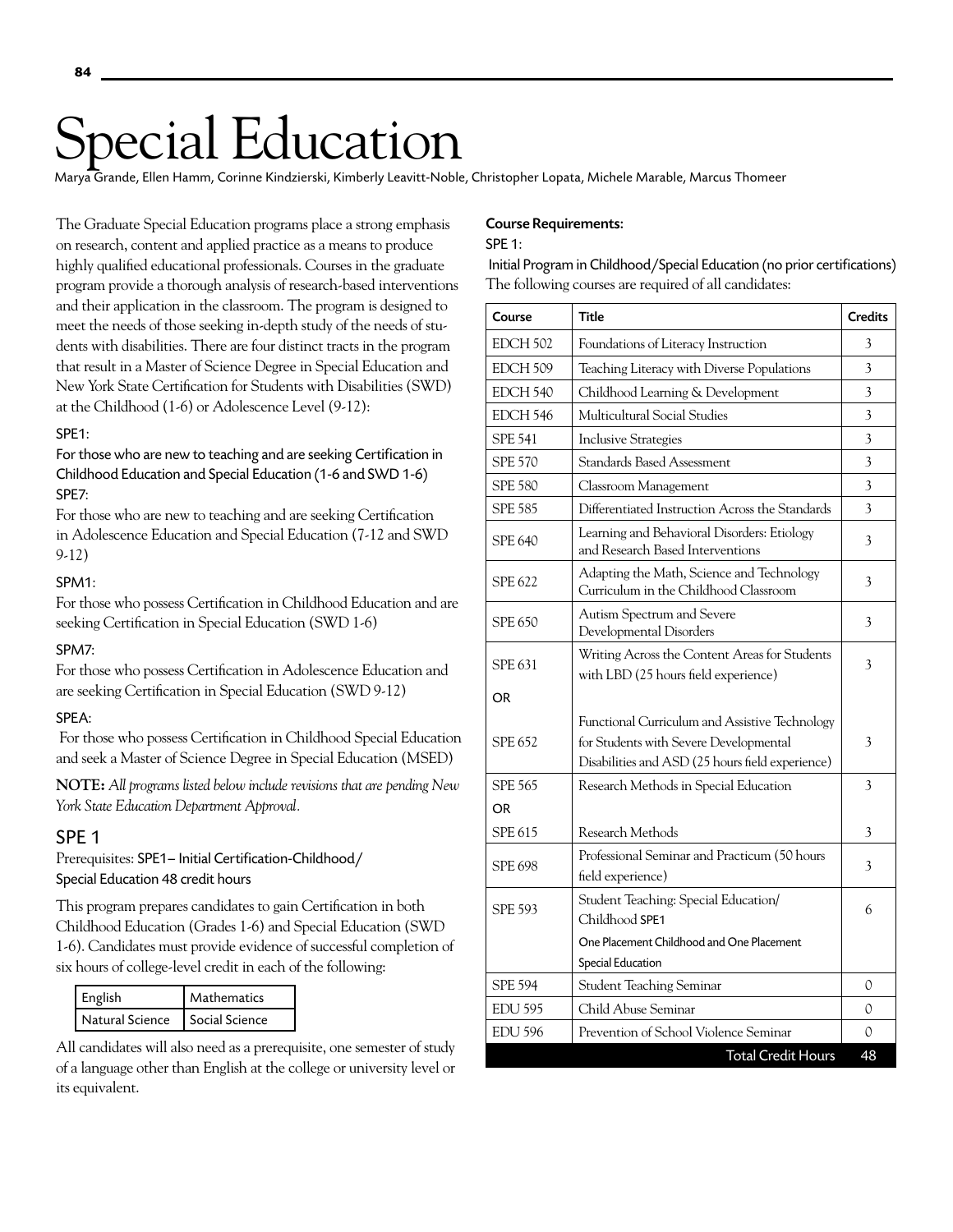# SPE 7

# Prerequisites**:** SPE7– Initial Certification-Adolescence/ Special Education 48 credit hours

This program prepares candidates to gain Certification in both Adolescence Education (Grades 7-12) and Special Education (7-12). Candidates should possess a bachelor's degree with a major, or its equivalent of a minimum of 36 credit hours in one of the following academic disciplines: English, mathematics, social studies, business, chemistry, biology, physics, French, Spanish or German.

All candidates will also need as a prerequisite, one semester of study of a language other than English at the college or university level or its equivalent.

# Course Requirements

# SPE7:

Initial Program in Adolescence/Special Education (no prior certifications)

|                     | The following courses are required of all candidates:         |                |
|---------------------|---------------------------------------------------------------|----------------|
| Course              | Title                                                         | <b>Credits</b> |
| EDAD 502            | Foundations of Literacy                                       | 3              |
| EDAD 503            | Literacy in the Secondary School                              | 3              |
|                     | (25 hours field experience)                                   |                |
| EDAD <sub>555</sub> | Human Growth and Development: Adolescence                     | 3              |
| <b>EDAD</b>         | EDAD 561, 562, 563, 564, 565 OR 566                           | 3              |
| 561-566             | Methods of Teaching Business, English, Mathemat-              |                |
|                     | ics, Modern Languages, Science or Social Studies              |                |
| EDAD 536            | Differentiated Instruction for Diverse Learning               | 3              |
| <b>SPE 570</b>      | <b>Standards Based Assessment</b>                             | 3              |
| <b>SPE 580</b>      | Classroom Management                                          | 3              |
| <b>SPE 585</b>      | Differentiated Instruction Across the Standards               | 3              |
| <b>SPE 651</b>      | Autism Spectrum and Severe Developmental Disorders            | 3              |
| <b>SPE 631</b>      | Writing Across the Standards for Students with                | 3              |
|                     | LBD (25 hours field experience)                               |                |
| <b>OR</b>           |                                                               |                |
| <b>SPE 652</b>      | Functional Curriculum and Assistive Technology                | 3              |
|                     | for Students with Severe Developmental Disabili-              |                |
|                     | ties and ASD (25 hours field experience)                      |                |
| <b>SPE 649</b>      | Transition Issues for Adolescents with Disabilities           | 3              |
| <b>SPE 565</b>      | Research Methods in Special Education                         | 3              |
| <b>OR</b>           |                                                               |                |
| SPE 615             | Research Methods                                              | 3              |
| <b>SPE 698</b>      | Professional Seminar and Practicum                            | 3              |
|                     | (50 hours field experience)                                   |                |
| <b>SPE 593</b>      | Student Teaching: Special Education/Adolescence SPE7          | 6              |
|                     | One placement Adolescence and one placement Special Education |                |
| <b>SPE 594</b>      | <b>Student Teaching Seminar</b>                               | 0              |
| <b>EDU 595</b>      | Child Abuse Seminar                                           | 0              |
| <b>EDU 596</b>      | Prevention of School Violence Seminar                         | 0              |
|                     | <b>Total Credit Hours</b>                                     | 48             |

# SPM 1

Prerequisites: SPM1–Special Education -Childhood 33 credit hours

This program prepares candidates already holding a Childhood Certificate (Grades 1-6) to gain Certification in Special Education (SWD 1-6).

# Course Requirements

# SPM1:

Special Education Certification for those holding Childhood Certification

|                        | The following courses are required of all candidates:                                                                                        |                |
|------------------------|----------------------------------------------------------------------------------------------------------------------------------------------|----------------|
| Course                 | <b>Title</b>                                                                                                                                 | <b>Credits</b> |
| <b>SPE 570</b>         | Standards Based Assessment                                                                                                                   | 3              |
| <b>SPE 580</b>         | Classroom Management                                                                                                                         | 3              |
| <b>SPE 585</b>         | Differentiated Instruction Across the Standards                                                                                              | 3              |
| <b>SPE 644</b>         | Collaborative Practices on a Transdisciplinary Team                                                                                          | 3              |
| <b>SPE 640</b>         | Learning and Behavioral Disorders: Etiology and<br>Research Based Interventions                                                              | 3              |
| SPE 631                | Writing Across the Content Areas for Students<br>with LBD (25 hours field experience)                                                        | 3              |
| SPE 650                | Autism Spectrum and Severe Developmental Disorders                                                                                           | 3              |
| SPE 652                | Functional Curriculum and Assistive Technology<br>for Students with Severe Developmental Disabilities<br>and ASD (25 hours field experience) | 3              |
| <b>SPE 565</b>         | Research Methods in Special Education                                                                                                        | 3              |
| OR                     |                                                                                                                                              |                |
| SPE 615                | Research Methods                                                                                                                             | 3              |
| <b>SPE</b><br>Elective | Under Advisement                                                                                                                             | 3              |
| <b>SPE 593</b>         | Advanced Practicum: Special Education/<br>Childhood SPM1                                                                                     | 3              |
|                        | One placement in Childhood Special Education                                                                                                 |                |
|                        | <b>Total Credit Hours</b>                                                                                                                    | 33             |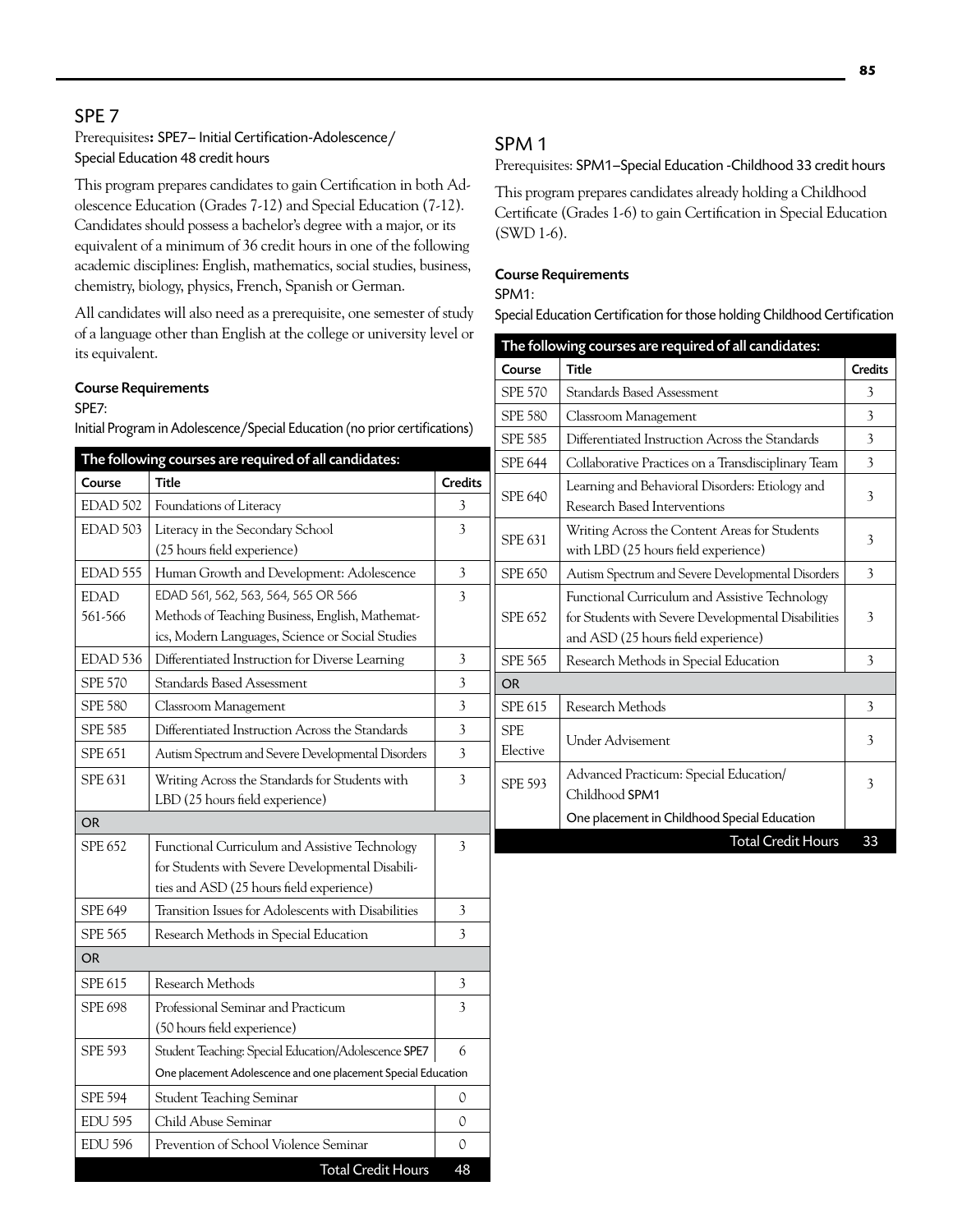# SPM 7

Prerequisites: SPM7– Special Education - Adolescence 33 credit hours

This program prepares candidates already holding an Adolescence Certificate (Grades 7-12) to gain Certification in Special Education (SWD 7-12).

# Course Requirements

# SPM1:

Special Education Certification for those holding Adolescence Certification

| The following courses are required of all candidates: |                                                                                                                                                |                |
|-------------------------------------------------------|------------------------------------------------------------------------------------------------------------------------------------------------|----------------|
| Course                                                | <b>Title</b>                                                                                                                                   | <b>Credits</b> |
| <b>SPE 570</b>                                        | Standards Based Assessment                                                                                                                     | 3              |
| <b>SPE 580</b>                                        | Classroom Management                                                                                                                           | 3              |
| <b>SPE 585</b>                                        | Differentiated Instruction Across the Standards                                                                                                | 3              |
| <b>SPE 644</b>                                        | Collaborative Practices on a Transdisciplinary Team                                                                                            | 3              |
| SPE 631                                               | Writing Across the Standards for Students with<br>LBD (25 hours field experience)                                                              | 3              |
| <b>SPE 651</b>                                        | Autism Spectrum and Severe Developmental Disorders                                                                                             | 3              |
| <b>SPE 652</b>                                        | Functional Curriculum and Assistive Technology<br>for Students with Severe Developmental Disabili-<br>ties and ASD (25 hours field experience) | 3              |
| <b>SPE 565</b>                                        | Research Methods in Special Education                                                                                                          | 3              |
| <b>OR</b>                                             |                                                                                                                                                |                |
| SPE 615                                               | Research Methods                                                                                                                               |                |
| <b>SPE</b><br>Elective                                | Under Advisement                                                                                                                               | 3              |
| <b>SPE 593</b>                                        | Advanced Practicum: Special Education<br>Adolescence SPM7                                                                                      | 3              |
|                                                       | One placement in Childhood Special Education                                                                                                   |                |
|                                                       | <b>Total Credit Hours</b>                                                                                                                      | 33             |

# SPE A

Prerequisites: SPMA– The Advanced Special Education Program 30 credit hours

This program is available for those who already certified in both Childhood and Special Education and provides in-depth study in research based techniques for students with disabilities.

# Course Requirements

SPEA: Advanced Program in Childhood Special Education for those already holding Childhood and Special Education Certification

| The following courses are required of all candidates: |                                                                      |                |
|-------------------------------------------------------|----------------------------------------------------------------------|----------------|
| Course                                                | <b>Title</b>                                                         | <b>Credits</b> |
| <b>SPE 570</b>                                        | Standards Based Assessment                                           | 3              |
| <b>SPE 585</b>                                        | Differentiated Instruction Across the Standards                      | 3              |
| <b>SPE 644</b>                                        | Collaborative Practices on a Transdisciplinary<br>Team               | 3              |
| <b>SPE 565</b>                                        | Research Methods in Special Education                                | 3              |
| <b>OR</b>                                             |                                                                      |                |
| SPE 615                                               | Research Methods                                                     | 3              |
| SPE 639                                               | Therapeutic Approaches for Disruptive Behavior                       | 3              |
| SPE 653                                               | Behavior Management and Principles of Applied<br>Behavioral Analysis | 3              |
| SPE 649                                               | Transition Issues for Students with Disabilities                     | 3              |
| SPE 650                                               | Autism Spectrum and Severe Developmental Disorders                   | 3              |
| Elective                                              | Under advisement                                                     | 3              |
| Elective                                              | Under advisement                                                     | 3              |
|                                                       | <b>Total Credit Hours</b>                                            | 30             |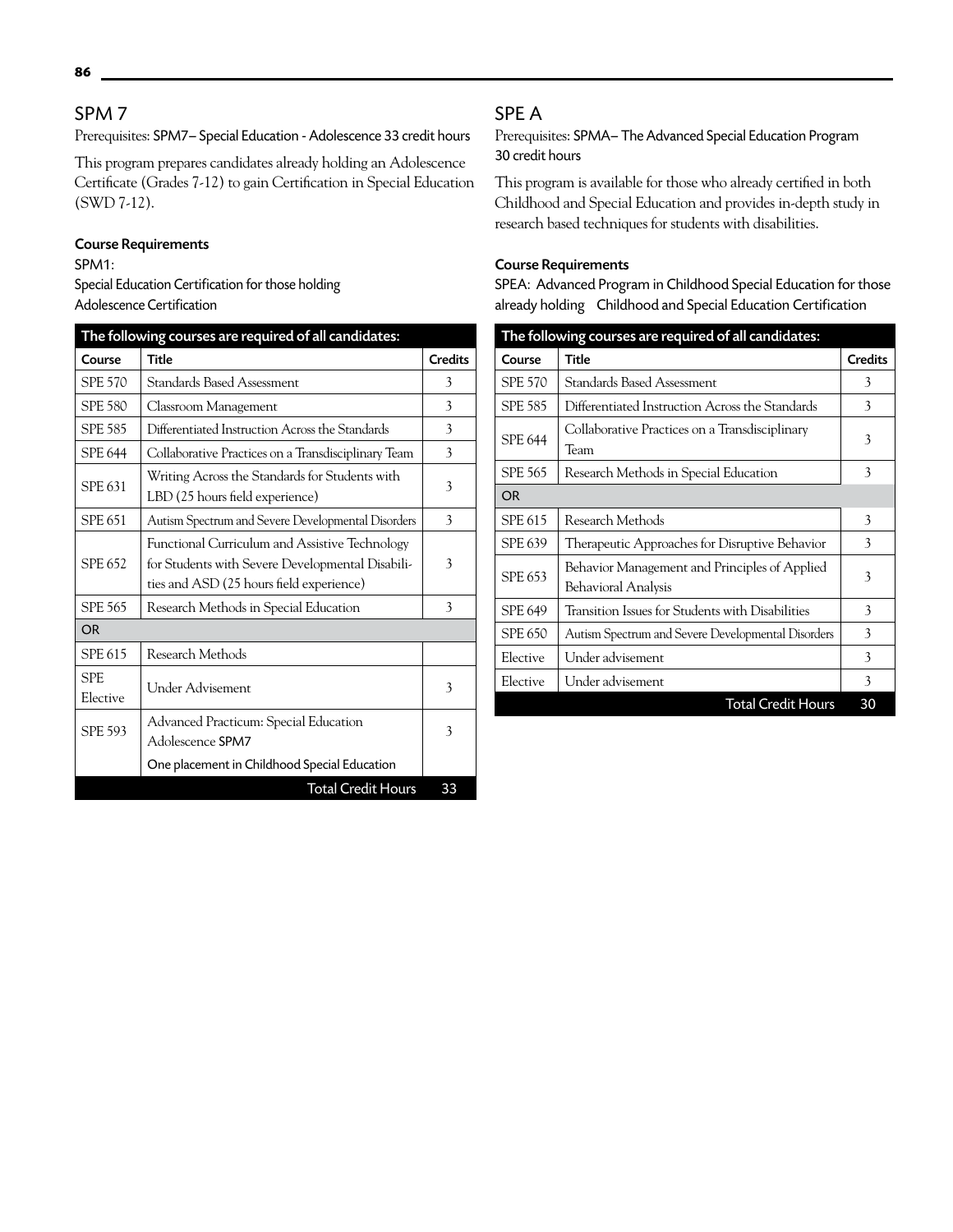# SPECIAL EDUCATION COURSES 2010-2012

#### SPE 541 Inclusive Strategies 3

Provides an overview of inclusive education including foundations, seminal legislation and current trends. Addresses successful strategies to support students with disabilities in the general education classroom. Examines the empirical basis of methods utilized to meet the New York Learning Standards and emphasizes collaboration with families and professionals to meet the diverse needs of all learners.

## SPE 565 Research Methods in Special Education 3

Addresses research designs including qualitative and quantitative methodologies. Emphasizes issues of sampling, measurement, reliability, validity and the ethics of human subjects. Provides a critical analysis of research addressing the implications of disabilities. Development of a scholarly research proposal is a course requirement.

## SPE 570 Standards Based Assessment 3

Addresses the empirical basis of test construction and assessment including standardized tests, curriculum based assessment, criterion-referenced assessment and alternative methods of evaluation. Monitoring student performance as it relates to New York State standards including academic, management, social and physical abilities. Test modifications, IEP development and multicultural issues are highlighted.

# SPE 580 Classroom Management 3

Provides an overview of classroom interventions supported by research. Managing group and individual behavior and promoting positive social skills are addressed. The importance of a multidisciplinary team approach to school-home collaboration, functional behavioral assessments and behavioral intervention plans is highlighted. Systematic data collection procedures to determine intervention effectiveness are emphasized.

## SPE 585 Differentiated Instruction Across the Standards 3

Focuses on methods of instruction appropriate for students of differing abilities. Curricular adaptations are highlighted along with methods of instructional enrichment and remediation. Examines techniques that maximize student performance across content areas as addressed by the New York State Standards. Models of differentiated instruction are examined for research support and best-practice standards.

## SPE 640 Learning and Behavioral Disorders (LBD): Etiology and Research Based Interventions 3

Provides an in-depth analysis of the causes of LBD and the assessment procedures and interventions proven effective for students with LBD. Addresses the referral process, IEP development, assistive technology, the continuum of services and collaboration. A comprehensive review of the literature on current trends and controversial issues facing students with LBD is emphasized.

## SPE 622 Adapting the Math, Science and Technology Curriculum in the Childhood Classroom 3

Utilizes the MST Standards as a framework to provide remedial and adaptive strategies to insure success for students with mild disabilities. Features curricular adaptations, test modifications and models of support in the inclusive classroom. Emphasizes research supported strategies and methods to facilitate maximum student achievement.

## SPE 631 Writing Process Across the Content Areas for Students with LBD 3

Addresses literacy development across the content areas. Emphasizes research based interventions and best practices to meet the NYSED Standards. An integrated approach analyzes assessment techniques, instructional models and scoring techniques for all levels of readers and writers. Includes a thorough analysis of research to identify methods that maximize student achievement. Requirements include 25 hours practicum experience.

# SPE 639 Therapeutic Approaches for Disruptive Behavior 3 Addresses the complex issues surrounding troublesome behavior and provides a variety of techniques grounded in research. Examines models and management strategies integrating the array of methodologies to illustrate best practice standards. A comparison of theoretical models and a detailed analysis of the research promotes best practices and collaboration with families.

# SPE 644 Collaborative Practices on a Transdisciplinary Team 3

Investigates systems of collaboration supported by empirical evidence. Investigates the referral process, IEP development, behavioral intervention plans, and support in general education. Best practices for general and special educators, counseling, occupational and physical therapy, speech pathology, and hearing and vision services are synthesized to promote the successful team approach. Promoting parent involvement is emphasized.

## SPE 650 Autism Spectrum and Severe Developmental Disorders: Analysis of Causes and Research Based Interventions 3

Provides an overview of the comprehensive needs of students with Autism Spectrum and Severe Developmental Disabilities. Addresses etiology, myths, assessment, treatment, research-based interventions, program models and legal issues. Focuses on clinical implications for classroom and home environments, including family collaboration and the use of assistive technology.

## SPE 652 Functional Curriculum for Students with Severe Disabilities and ASD 3

Provides an overview of New York State learning standards for students with severe disabilities. Emphasizes differentiated instruction, accommodations and modifications, assistive technology and assessment utilizing alternative performance indicators. Emphasizes research-based approaches to functional academics, adaptive behavior and life skills, social development, communication, leisure/recreation, employment, community-based instruction and classroom management. Requirements include 25 hours practicum experience.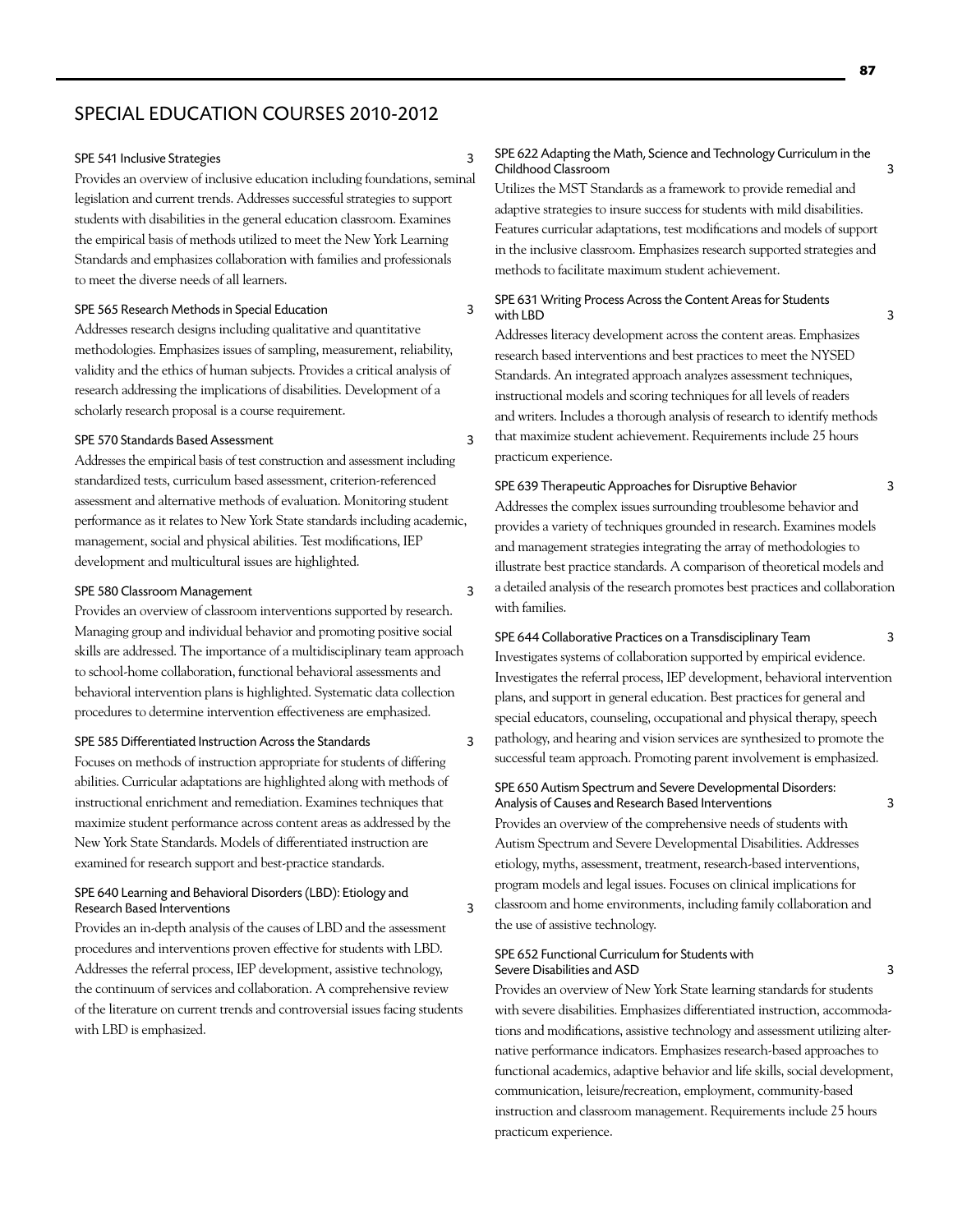## SPE 653 Behavior Management and Principles of Applied Behavioral Analysis 3

Provides an overview of behaviorism including classical and operant conditioning. Focuses on the principles of ABA and their application in classroom and home environments. Addresses functional behavioral assessments, behavioral intervention, skill acquisition, and data management. Examines existing research on ABA principles and effective interventions for students with behavioral challenges.

## SPE 649 Transition Issues for Adolescents with Disabilities 3

Highlights research based interventions that incorporate New York State Part 200 Regulations on transition. Addresses level-one assessment, transition IEP, family and community involvement and outcome-based instruction. Fostering self-advocacy among students with disabilities and person-centered planning are emphasized. Service options available in education, employment, community and adult living are explored.

# SPE 698 Professional Seminar and Practicum 3

Discusses current issues in Special Education and highlights research findings. Emphasizes application of research-based strategies in classrooms serving students with disabilities across the continuum of services. Requirements include 50 hours practicum experience.

## SPE 593 Student Teaching: Special Education 3-6

Includes one placement in classrooms serving students with disabilities and one placement in classrooms serving students without disabilities, if appropriate. Placements are appropriate with the level of certification and include high-needs schools or schools serving socio-economically disadvantaged students.

## SPE 594 Student Teaching Seminar 0

Student Teaching Seminar enhances the student teaching experience through opportunities to foster professional growth and guided reflection on teaching as a profession. The course assists student teachers in transition to careers in teaching and focuses on topics such as building relationships with children, the art of teaching, classroom management, interviewing skills and professional ethics.

# EDU 595 Child Abuse Seminar 0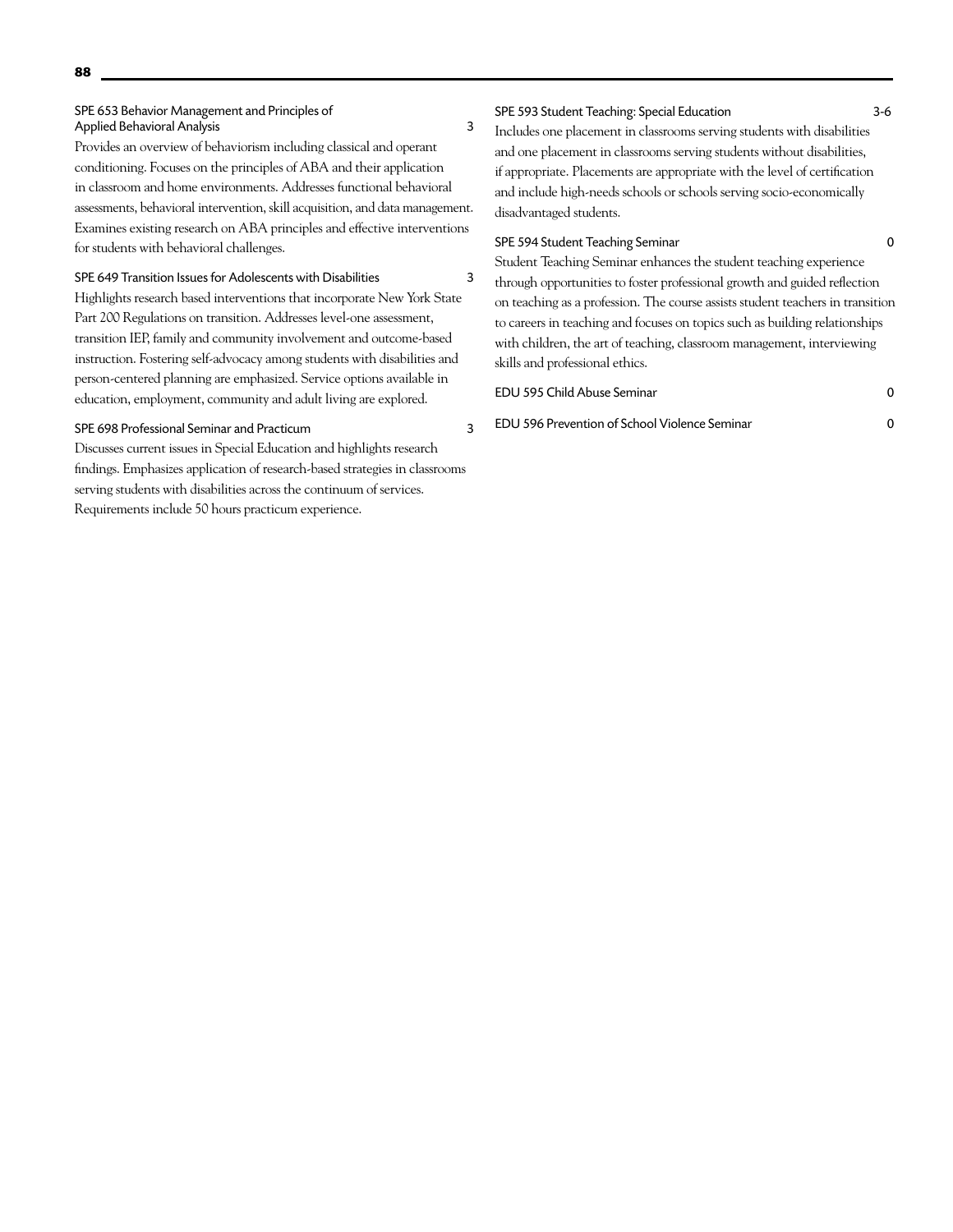# **89**

# Sports Administration

Shawn O'Rourke, *Director;* Nicolas Lorgnier, Matt Reitnour, Rachelle Held, Traci Murphy, Pat Mathews, Kevin Smith

The master's degree program in sport administration provides graduate candidates with the skills needed to effectively manage a wide range of sport-related enterprises including intercollegiate athletics, amateur and professional sports, sport-marketing firms, special-event management, and facility management. It is designed for students who are currently in or plan to enter professional staff and management positions in the public and private sectors.

The sport administration program is one of the few master's programs that has received full approval from the North American Society of Sport Management (NASSM). The sport administration program also includes a business management core of courses in accounting, economics, statistics and management offered in the AACSB-accredited M.B.A. program of the Richard J. Wehle School of Business.

# Admission

Applicants must meet the general requirements for admission to graduate work in education. In addition, applicants must submit two letters of reference, a resume and a written essay describing their background in sport activities and career goals.

# Sport Administration curriculum:

| <b>Sport Administration Core:</b> |                                                    |                |
|-----------------------------------|----------------------------------------------------|----------------|
| Course                            | Title                                              | <b>Credits</b> |
| <b>MSA 520</b>                    | Leadership in Sport Administration                 | 3              |
| <b>MSA 550</b>                    | <b>Sport Marketing</b>                             | 3              |
| <b>MSA 560</b>                    | Philosophy & Ethics in Sport                       | 3              |
| MSA 611                           | Risk Management and<br><b>Contract Negotiation</b> | 3              |
| MSA 660                           | Financial Aspects of Sport                         | 3              |
| <b>MSA 799</b>                    | Internship in Sport Administration                 | 6              |
| MSA 899                           | Practica for International Students                | 0              |
|                                   |                                                    |                |

| <b>Business Management Core:</b> |                             |                |  |
|----------------------------------|-----------------------------|----------------|--|
| Course                           | Title                       | <b>Credits</b> |  |
| MBA 502                          | Organizational Behavior     |                |  |
| MBA 503                          | <b>Statistics</b>           |                |  |
| <b>MBA 504</b>                   | Economics                   |                |  |
| <b>MBA 505</b>                   | <b>Financial Accounting</b> |                |  |
|                                  | TOTAL                       | 12             |  |

| Specialization/Concentration Area: |                                          |                |
|------------------------------------|------------------------------------------|----------------|
| Select any three electives         |                                          |                |
| Course                             | Title                                    | <b>Credits</b> |
| MSA 540                            | Contemporary Issues in Sport             | 3              |
| MSA 565                            | Media Relations in Sport                 | 3              |
| <b>MSA 599</b>                     | Independent Study in Sport               | 3              |
| MSA 621                            | Facility Planning, Design and Management | 3              |
| <b>MSA 631</b>                     | Intercollegiate Athletics                | 3              |
| MSA 641                            | Professional Sport                       | 3              |
| MSA 650                            | Special Events                           | 3              |
| <b>MSA 690</b>                     | Research Methods in Sport Administration | 3              |
|                                    | <b>TOTAL</b>                             | 9              |
|                                    | <b>PROGRAM TOTAL</b>                     | 42             |

| <b>On-line Sport Administration Curriculum</b> |                                                    |                |  |  |
|------------------------------------------------|----------------------------------------------------|----------------|--|--|
| Course                                         | Title                                              | <b>Credits</b> |  |  |
| <b>MSA 520</b>                                 | Leadership in Sport Administration                 | 3              |  |  |
| MSA 540                                        | Contemporary Issues in Sport                       | 3              |  |  |
| MSA 550                                        | <b>Sport Marketing</b>                             | 3              |  |  |
| MSA 560                                        | Philosophy and Ethics of Sport                     | 3              |  |  |
| <b>MSA 565</b>                                 | Media Relations in Sport                           | 3              |  |  |
| <b>MSA 611</b>                                 | Risk Management and<br><b>Contract Negotiation</b> | 3              |  |  |
| <b>MSA 631</b>                                 | Intercollegiate Athletics                          | 3              |  |  |
| MSA 641                                        | Professional Sport                                 | 3              |  |  |
| MSA 660                                        | Financial Aspects of Sport                         | 3              |  |  |
| <b>MSA 799</b>                                 | Internship in Sport Administration                 | 6              |  |  |
|                                                | <b>PROGRAM TOTAL</b>                               | 33             |  |  |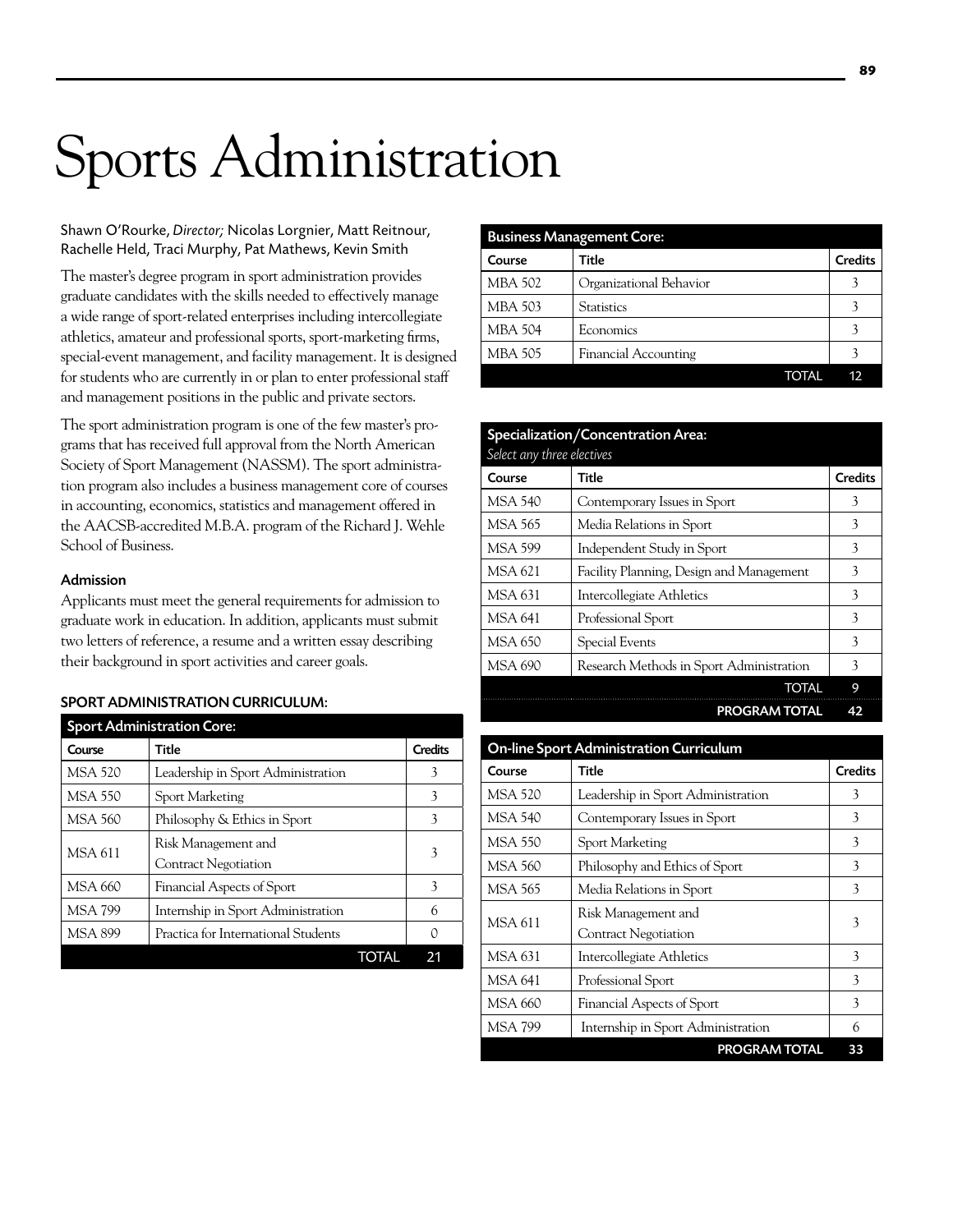# COURSES 2010-2012

# MSA 520 Leadership in Sport Administration 3

This course will examine the concepts relating to efficient management and leadership of the sport industry. Emphasis will be placed on principles and techniques of management relating to programs, facilities, special events and personnel.

# MSA 540 Contemporary Issues in Sport 3

The purpose of this course is to create an awareness and understanding of the issues prevalent in the sport business industry while providing alternative perspectives and developing possible solutions.

# MSA 550 Sport Marketing 3

A study of marketing concepts with application to sport organizations. Topics include promotions and public relations, sport consumer behavior, strategic market planning, marketing information management, marketing communications, branding and sponsorship sales.

# MSA 560 Philosophy and Ethics in Sport 3

This course helps students establish a fundamental philosophy for sport in their personal and professional life. The course addresses the decision to be involved in sports in a professional capacity, the decisions that drive actions and decision-making in professional life and the formulation of a personal ethical code.

# MSA 565 Media Relations in Sport 3

A study of basic knowledge and understanding of media relations in sport. Emphasis on building and managing an effective media relations program at the intercollegiate and professional levels. Examines news releases, home town features, contest management, press conferences, statistics and publications.

# MSA 599 Independent Study 3

This course entails specialized reading, conferences with the instructor and detailed research.

# MSA 611 Risk Management and Contract Negotiation 3

This course is directed at understanding basic legal concepts in the sport setting. As a practical matter, the course will aid the student in recognizing how these legal concepts can be applied in the administration and management of sport programs, facilities and personnel.

# MSA 621 Facility Planning, Design, and Management 3

This course is designed to provide learning experiences in the administrative tasks of planning, managing, and operating various types of athletic facilities. Financial, legal, and safety issues relevant to operating facilities will be examined. In addition, management

principles and concepts as they affect program selection and scheduling of sport and fitness facilities will also be examined.

## MSA 631 Intercollegiate Athletics 3

An introduction to the management of intercollegiate athletics and a review of the organizational structure of the intercollegiate athletic department, conferences and the NCAA. Analysis of prevailing issues in college athletics including financial trends, academic recruiting, legislation, conference realignment, reform and Title IX/gender equity.

# MSA 641 Professional Sport 3

This course is aimed at providing an overview of professional sports and their leagues, including organizational structure and the associated job market. The emphasis will be placed on sports outside of the four major leagues, such as the PGA, WNBA, LPGA, and NASCAR.

# MSA 650 Special Events 3

Overview of all elements involved in sport event management. Key components of the course include practical application at actual events and interaction with industry experts, as well as creation and implementation of a major class event to benefit a local charity. A strong emphasis is placed on coursework outside of the classroom environment.

# MSA 660 Financial Aspects of Sport 3

An overview of general business economics and financial principles. Topics include private and public sector funding, economic impact analysis, sponsorship, partnerships and fundraising related to sport and sport organizations.

# MSA 690 Research Methods in Sport Administration 3

Provides insights into the critical elements of research and enables the student to formulate an original hypothesis culminating in the master's project or thesis.

# MSA 799 Internship in Sport Administration 3

Individually structured work-related independent research guided by a faculty/staff member. The goal is to integrate student's academic experience with that of the work place. Research report required. Prerequisites: Completion of all other required courses and the signature and approval of program director.

# MSA 899 Practica for International Students 0

Allows the international student to learn and gain experience in the workings of a sport and/or entertainment organization in the United States. Prerequisite: All international students must register each semester.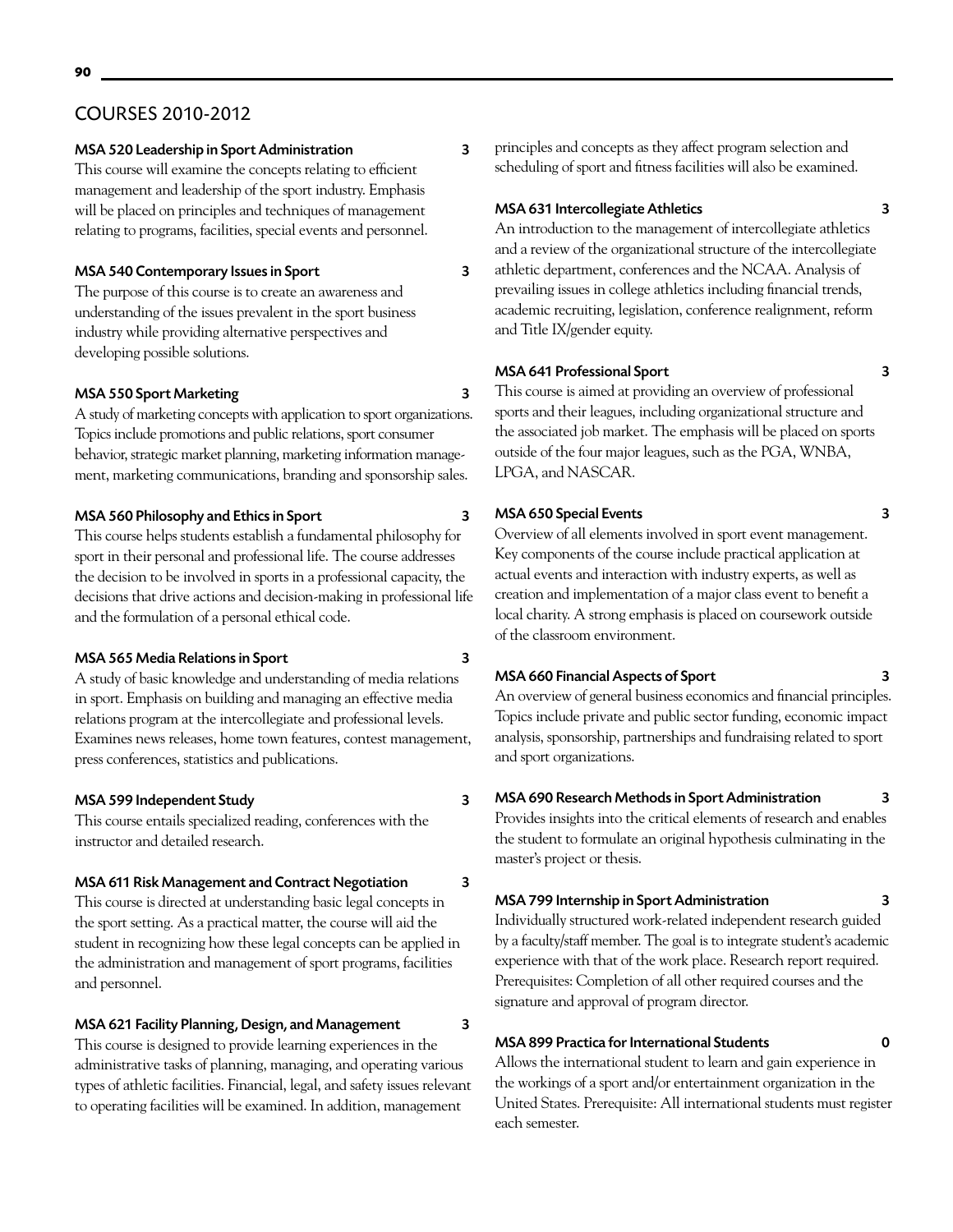# Administration Directory

### Board of Trustees 2010-2011

Catherine M. Burzik '72 Chair R. Carlos Carballada '56, HON '81 Vice Chair Patrick E. Richey, Treasurer Erica C. Sammarco '00, Secretary John J. Hurley '78, *ex officio* Larry Aiello, Jr. '71 Edward Burke Carey '69 Joseph J. Castiglia, *Emeritus*, '55, HON '94 Ann E. Celani '74 Nelson D. Civello '67 Anthony J. Colucci, Jr. Esq. '55 John R. Connolly '72 Rev. Joseph S. Costantino, S.J. Calvin Darden '72, HON '08 Hon. Mary Grace Diehl '74 Rev. Albert J. DiUlio, S.J. David A. Dooley, Ph.D., CHP Thomas P. Dowd '71 Rev. Brain B. Frain, S.J. Joseph M. Hassett, Ph.D. '64 LeRoi C. Johnson, Esq. '71 Rev. Aloysius P. Kelley, S.J. Elizabeth N. Kolber Ms.Ed. '72 Rev. John F. Libens, S.J. Christine M. Licata-Culhane '67, MS '71, Ed.D. John F. Langer '76, *ex officio* Alfred F. Luhr, III '68 Donald T. Lynch '70, M.B.A. '74 Joseph G. Marina, S.J. Anthony M. Masiello '69, HON '96 Rev. Joseph M. McShane, S.J. Acea M. Mosey, Esq. '92 Kenneth F. Myszka '70 Mary Kathryn Schneider '74 Rev. Michael F. Tunney, S.J. Nancy W. Ware '78, M.B.A. '85 Ben K. Wells, M.B.A. '82

## Board of Regents 2010-2011

Ronald A. Raccuia '90, Chair Mary J. Bartels '80, M.B.A. '85 John P. Belbas, DDS '82 Martin J. Berardi '79 Jeffrey J. Calabrese '92 Peter A. Cannito '71 James F. Dentinger '83, M.B.A. '94 Deborah A. DiMatteo, M.B.A. '88 Kathleen Doucet '95

Nora E. Eberl Plizga '92 Thomas R. Emmerling '75 Michael A. Ervolina, Jr. '79 Michael P. Hughes '94 Jodi Johnston Quatroche '95, M.S.Ed. '99 Christopher M. Kelly '83 Stephen T. LoVullo '74 Rocco Lucente, II '80 William J. Maggio '84, M.B.A. '92 Vincent J. Mancuso, Sr., '68, M.B.A. '77 William J. McDermott Lawrence T. McGowan '70, M.B.A. '85 James B. Nonnengard '82 Norma Nowak '79, Ph.D. Cindy L. Odom '90 Peter S. O'Keefe '78 Rebecca R. Reeder Michael J. Ryan '64 James J. Rzad '70, M.B.A. '75 Richard C. Suchan '82 Frank E. Swiatek '65 Wm. Dennis Toole '72 Hon. Mary Grace Trimboli '75 Mary L. Turkiewicz MD '80 Lee C. Wortham '79 Catherine M. Burzik, '72, Chair of the Board of Trustees, *ex-officio* Scott A. Chadwick, Ph.D., *ex-officio* Craig T. Chindemi, *ex-officio* Dianna Civello, Secretary to the Board of Regents, *ex-officio* Ellen O. Conley, Ph.D., *ex-officio* Katelyn Eldredge '11, President, USA, *ex-officio* John J. Hurley '78, *ex-officio* Patrick E. Richey, *ex-officio* James P. Schofield M.S. '73, 1st VP of Alumni Assoc, *ex-officio*

#### Administration

John J. Hurley, JD, President

#### Campus Ministry

Rev. John Bucki, S.J. M. Div. *Director of Campus Ministry*

Rev. Thomas A. Colgan, S.J. M. Div./M.A. *Associate Campus Minister*

Susan A. Fischer, B.S. *Associate Campus Minister*

Sarah E. Signorino, M.S. *Associate Campus Minister*

Luanne Tunmore, M.A. *Associate Campus Minister* J. Joseph Van Volkenburg, M.A. *Assistant to the Director of Campus Ministry*

### Academic Affairs

Scott A. Chadwick, Ph.D. *Vice President for Academic Affairs*

Jerome L. Neuner,\*Ph.D. *Associate Vice President for Academic Affairs*

Donna L. Shaffner, B.A. *Dean of Admissions*

Theresa W. Casey, B.A. *Director, Admissions Processing*

James D. Bagwell, M.Ed. *Director, Graduate Admissions*

Michael R. George, M.S. *Director, Graduate Enrollment, Communication & Technology*

Stephanie Q. Cattarin, M.S. *Assistant Director, Graduate Business Programs*

Mark R. Bunting, M.A. *Associate Director, Admissions*

Mollie A. Strasser, M.S. *Associate Director, Admissions*

Noelle K. Hilliard, B.S. *Assistant Director, Admissions*

Valerie R. Nugent, M.S. *Assistant Director, Admissions* 

Kevin J. Heffernan, B.A. *Admissions Counselor, Admissions*

Amanda M. Snider, B.S. *Admissions Counselor, Admissions*

Jennifer Mazorkiewicz, J.D. *Admissions Counselor, Admissions*

Bridget M. Licata, M.S. *Associate Director, Admissions Marketing*

Nancy A. Wellenzohn, Ed.D. *Graduate Admissions Representative* 

Julie A. Zulewski, M.Ed. *Graduate Admissions Representative* 

Curtis C. Gaume,\* M.Ed. *Director, Financial Aid*

Mary A. Koehneke,\* B.S. *Associate Director, Financial Aid*

Sean A. Hudson, M.S. *Assistant Director, Financial Aid*

Michele A. Rizzo, B.A. *Assistant Director, Financial Aid*

Blair W. Foster,\* B.S. *Dean of Academic Records and Registrar*

David C. Fischer,\*B.A. *Associate Dean of Academic Records*

Deborah W. Whiting-Prohn, B.A. *Assistant Registrar*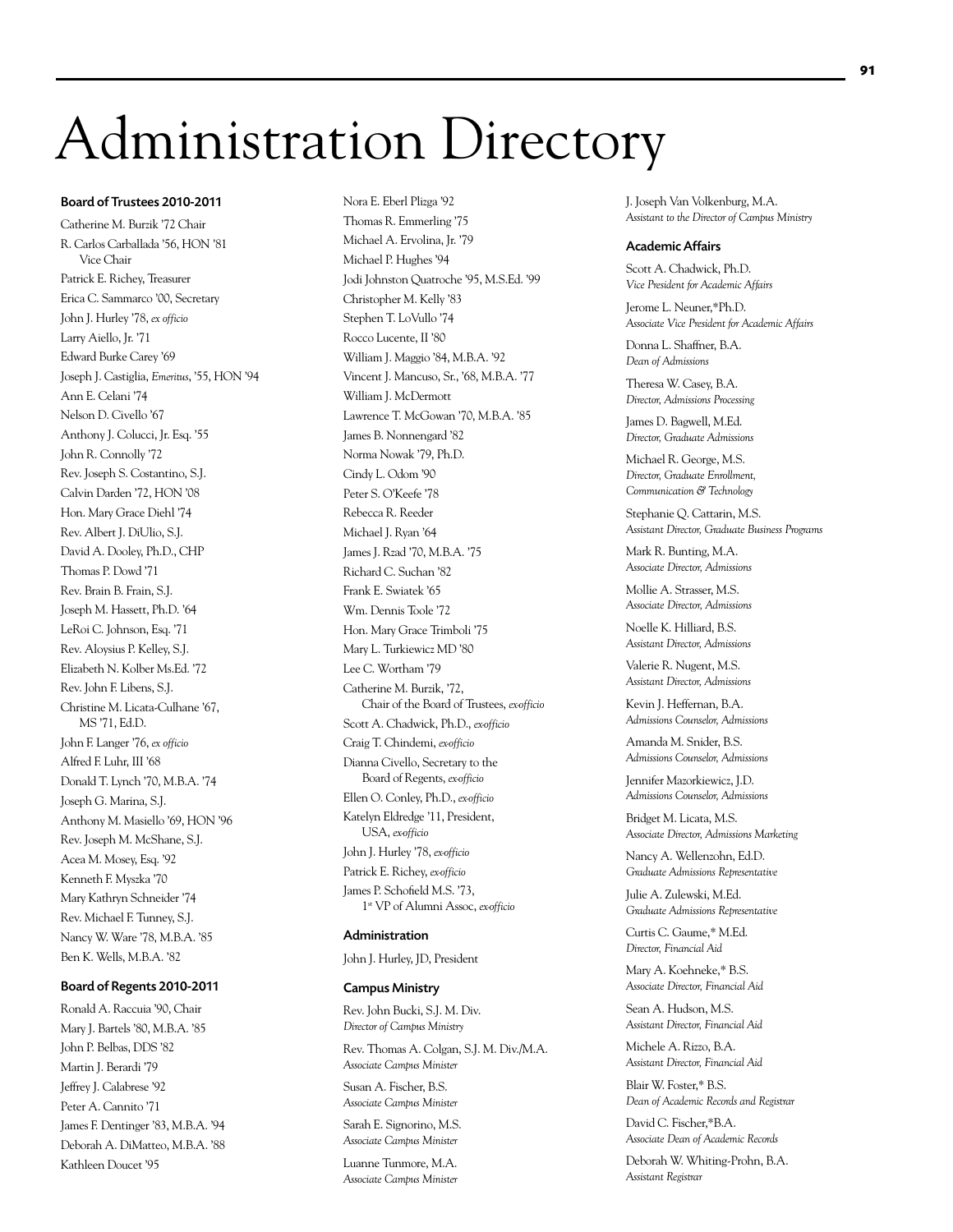Danielle D. LaMarre, M.S. *Coordinator of Student Success and Retention*

James V. Jones, M.S. *Director of Career Center*

Eileen Abbatoy, M.S. *Assistant Director of Career Center*

Roslyn Joy Colón, M.S. *Director of Internships/Career Center*

Christine Dulski Ryan, Ph.D. *Associate Dean, Undergraduate Academic Advising*

Nicole M. Scaccia, M.S. *Assistant Director of Student Advising*

Sr. Patricia Brady, S.S.M.N. *Director of Office for Community-Based Learning*

Patricia A. Coward, Ph.D. *Director of Center for Teaching Excellence*

J. Patrick Mizak, Ph.D. *Director of Institutional Research*

Michael W. Tampio, M.B.A. *Institutional Research Senior Analyst*

Mary Ann Langlois, M.B.A. *Director of Sponsored Programs*

Esther A. Northman, M.A. *Director of International Programs and Partnerships*

## College of Arts and Sciences

David W. Ewing, Ph.D. *Dean*

Barbara J. Porter, Ph.D. *Associate Dean, Study Abroad, International Students and Faculty Development*

Debra Instone, Ph.D. *Associate Dean of Assessment and Curriculum Development*

Lilly Adams Dudley, M.S. *Associate Dean, Director of COPE*

Rosanne L. Hartman, Ph.D. *Director of Communication and Leadership Program*

### School of Education and Human Services

Michael J. Pardales, Ph.D. *Dean*

Shawn O'Rourke, Ph.D. *Associate Dean, Undergraduate/Graduate and Canadian Programs Interim Director, Sports Administration Program*

Elizabeth C. Brandjes, M.Ed. *Director of Educational Partnerships and Field Experiences*

Douglas David, Ed.D. *Director of Educational Administration Program*

Nancy Wellenzohn, Ed.D. *Assistant Director of Educational Administration Program*

Kara M. Schwabel, M.S. *Director of Differentiated Instruction Program*

Suzanne Borowicz, Ph.D. *Director of Western New York Writing Project* Marjorie Harrington, Ph.D. *Director of Education of Deaf and Hard of Hearing*

Sandra Estanek, Ph.D. *Director of College Student Personnel Administration Program*

Mary Shea, Ph.D. *Director of Literacy Program*

Timothy Sawicki, Ed.D. *Director of Online Physical Education Program*

Rosemary Murray, Ph.D. *Director of Literacy Center*

### Richard J. Wehle School of Business

Antone F. Alber, Ph.D. *Dean*

James S. Valone,\*\* Ph.D. *Associate Dean*

Laura A. McEwen, M.B.A. *Director of Graduate Business Programs*

Maureen Millane, M.B.A. *Associate Dean/External Business Programs*

Melinda Rath Sanderson, B.S. *Executive Director of Women's Business Center*

#### Library

Joel A. Cohen, M.S., M.B.A, M.L.S., Ph.D. *Associate Vice President for Library & Information Services*

Barbara Boehnke, M.L.S., Ph.D. *Associate Director of the Library/Collection Services/Librarian IV*

George J. Emery, M.L.S. *Library Digital Services and Project Manager*

Kristine E. Kasbohm, M.A., M.L.S. *Associate Director of the Library/Access Services*

Jessica M. Blum, M.L.S. *Reference Librarian II*

Elizabeth Bradley, M.A., M.L.S. *Digital Services Librarian*

Kathleen M. DeLaney, M.A., M.L.S. *Archivist/Reference Librarian III*

Theresa Dombrowski, M.L.S. *Catalog Librarian III*

Thomas W. Evans, M.L.S. *Serials Librarian III*

Lisa M. Sullivan, M.S., M.L.S. *Reference Librarian III*

# Information Technology Services

Joel A. Cohen, M.S., M.B.A., M.L.S., Ph.D. *Associate Vice President for Library & Information Services*

Lawrence J. Deni, M.A. *Director of Network Services/Database Administrator*

Walter J. Drabek, M.B.A. *Director of Administrative Computing*

Daniel J. Drew, M.A. *Director of Media Center* Frank W. Kirstein, M.B.A. *Director of Computer Infrastructure & Operations*

Estelle M. Siener, M.S. *Director of Academic Computing* 

Michael E. Szymendera *Associate Director of Network Services*

Roseann G. Cancilla, M.A. *Programmer/Analyst III*

Andrew R. Chaplin, B.S. Systems Administrator III

Scott D. Clark, M.S. *Computer Support Specialist III*

Pamela M. Dart, B.S. *Programmer/Analyst III*

Christopher M. Filkins, M.S. *Academic Technology Specialist II*

Michele L. Folsom, M.S. *Programmer/Analyst III*

Matthew D. Gracie, B.A. *Computer Security Administrator I*

Mark E. Hammersmith, A.A.S. *Computer Support Specialist II*

David J. Koenig, B.A. *Computer Support Specialist III*

Marie Larcara *Instructional Designer/ITS*

Leah MacVie, M.S. *Instructional Designer/ITS*

Lisa M. Mastropaolo, B.A. *Computer Support Specialist III*

Rev. Michael R. Pastizzo, S.J., S.T.D. *User Services Specialist*

Thomas M. Prince, B.A. *Computer Support Specialist III*

Joseph R. Rizzo, M.S., M.T. (A.S.C.P.) *Academic Technology Specialist III*

Robert E. Schaedel, B.A. *Programmer/Analyst III*

Marc J. Schnirel, B.A. *Systems Administrator III*

Kelly M. Showard, M.S. *Special Projects Analyst/ITS*

Stephen S. Warszawski, M.S. *Academic Technology Specialist II*

Tracy A. Wass, M.S. *Programmer/Analyst III*

Alan D. Weitzsacker, B.S. *System Administrator III*

### Business and Finance

Patrick E. Richey, M.P.A. *Vice President for Business and Finance; Treasurer* Michael J. Eadie,\* M.B.A.

*Controller*

Ronald J. Haberer, M.B.A. *Associate Controller*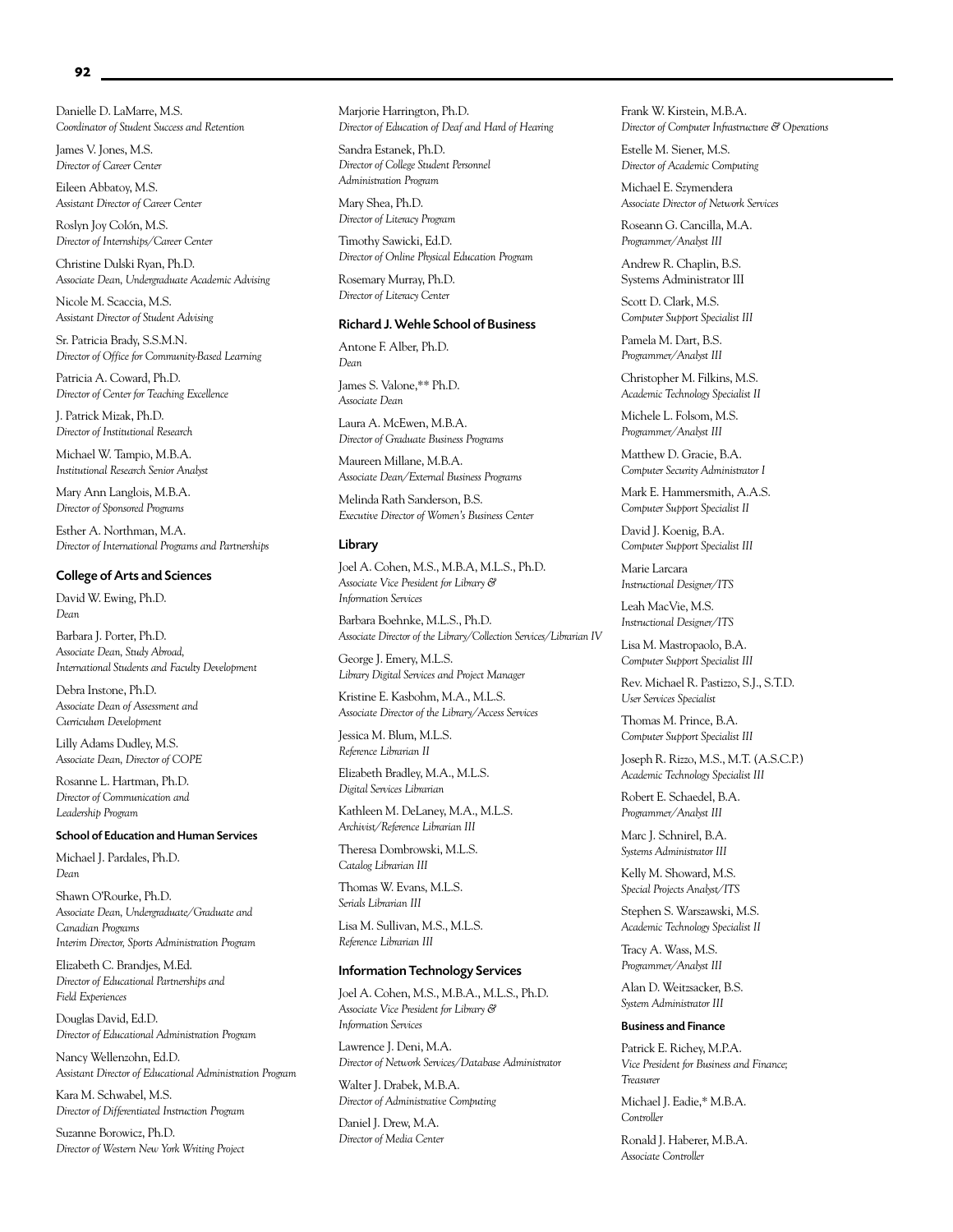Kevin M. Smith, M.B.A. *Assistant Controller for Student Accounts*

Judith Russo Casserta, B.S. *Athletic Business Manager*

Gary B. Lew, M.B.A. *Senior Facilities Operations Manager*

Margaret M. Kraatz *Coordinator, Print Shop*

Michael E. Boyd *Property Manager /Technical Trades Manager*

Edward P. Cogan *Director of Facilities*

Thomas E. Ciminelli *Construction Manager*

Kevin Kwitzer *Building Services Supervisor*

Deborah J. Siegrist, M.S. *Director of Human Resources*

Constance W. Trowbridge, B.S. *Assistant Director/Human Resources*

David W. Teloh, M.S. *Safety Director*

## Institutional Advancement

Craig T. Chindemi *Vice President for Institutional Advancement*

Dianna Civello, M.A. *Associate Vice President for Institutional Advancement*

Dennis L. Misko, B.A. *Senior Development Officer*

J. Patrick Greenwald, B.A. *Director of Principal Gifts*

Erin E. Hartnett, B.A. *Development Officer*

Kirsten L. Reppert, B.A. *Director of Annual Fund*

Mark D. Weber *Assistant Director of Annual Fund*

Eileen L. Hudson, B.A. *Director of Alumni Relations*

Rachel L. Flammer, B.A. *Assistant Director of Alumni Relations*

Marion A. Mittler, M.S. *Director of Donor Relations and Special Events*

Francine R. Mergl, B.A. *Director of Development Services*

Elizabeth M. Bohen, M.S. *Director of Prospect Research*

Laura B. Marek, B.A. *Research Analyst in Prospect Research*

#### Public Relations

Debra S. Park, B.A., M.S. *Associate VP for Public Relations*

Eileen C. Herbert, B.S. *Director of Public Relations* Audrey R. Browka, B.A. *Assistant Director of Public Relations*

Kristen E. Etu, B.A. *Public Relations Specialist*

Andalyn M. Courtney, B.F.A. *Director of Creative Services*

Rose M. Twardowski, B.F.A. *Associate Director of Creative Services*

Shaun M. Maciejewski *Graphic Designer*

Charles E. Pustelnik, M.S. *Director of Web Services*

Kenneth C. Kruly, M.A. *Director of Government Relations*

#### Student Affairs

Ellen O. Conley,\* Ph.D. *Vice President for Student Affairs and Director of Community Relations*

Terri L. Mangione, Ph.D. *Dean of Students*

Connie M. Pileri, M.S. *Director of Campus Programming/Orientation*

Kathleen Martoche, M.S. *Assistant Director of Campus Programming*

Matthew H. Mulville,\* M.S. *Associate Dean of Students /Director of Residence Life*

Albert F. Pilato, M.S. *Associate Director of Residence Life*

Kathleen M. Farley, B.A. *Assistant Director of Residence Life*

Mark J. Piatkowski, M.S. *Assistant Director of Residence Life*

Gary M. Everett,\* B.S. *Director of Public Safety*

Brian P. Smith, M.Ed. *Director of Leadership Development*

Michael J. Odojewski, M.S. *Event Management Coordinator*

Mark D. Dzielski, B.S. *Assistant Event Coordinator*

Sababu C. Norris, M.A. *Director of Multicultural Programs*

Patricia H. Creahan, M.S., A.N.P.C. *Director of Student Health*

Eileen A. Niland, M.S., LMHC, N.C.C. *Director of Counseling Center*

Michael Cammarata, M.S., LMHC, N.C.C. *Associate Director of Counseling Center*

Alison Smith, MSW *Counselor*

Charita Price, M.S., LMHC-P *Counselor*

Anne-Marie Dobies, M.S. *Associate Dean of Students, Director of Student Academic Support Services*

Jennifer Herrmann, M.S. *Associate Director, Disability Support Services* William J. Maher, M.S. Ed. *Director of Athletics*

Traci Murphy, M.E. *Associate Athletic Director, Senior Women's Administrator*

Rachelle Held, M.S. *Director of Compliance*

John L. Maddock,\*M.S. *Associate Director of Athletics for External Relations*

Matthew Reitnour, M.S. *Director of Athletic Communications*

Matt Lozar, B.A. *Assistant Director of Athletic Communications*

Jason Veniskey *Assistant Director of Athletic Communications*

Gordon F. Anthony, M.S. *Director of Athletic Facilities*

Jonathan Lyons, B.A., M.S. *Assistant Facilities Director, KAC*

Andrew N. Smith, B.S. *Head Athletic Trainer*

Tom Parrotta, B.A. *Head Men's Basketball Coach*

Terrence E. Zeh, M.Ed. *Head Women's Basketball Coach*

Michael McRae, M.Ed. *Head Baseball Coach*

Peter Osmond, M.S. *Head Men's and Women's Cross Country Coach*

Todd Hummel, B.S. *Head Golf Coach*

Dave A. Smith, B.A. *Head Hockey Coach*

Randolph Mearns, M.S.A. *Head Men's Lacrosse Coach*

Scott Teeter, M.S. *Head Women's Lacrosse Coach*

Jim Hesch, B.A. *Head Men's Soccer Coach*

James Wendling, B.S. *Head Women's Soccer Coach*

Michael R. Rappl., M.S. *Head Women's Softball Coach*

Scott Vanderzel, B.A. *Head Men's and Women's Swimming and Diving Coach*

Jill Wright *Head Synchronized Swimming Coach*

Cathy Hummel, B.A. *Head Volleyball Coach*

Rev. Paul J. Dugan, S.J.,\* M.A. *Moderator of Athletics*

**\* Bene Merenti —** *awarded for 20 years of service to Canisius College.*

**\*\* Special Bene Merenti —** *awarded for 40 years of service to Canisius College.*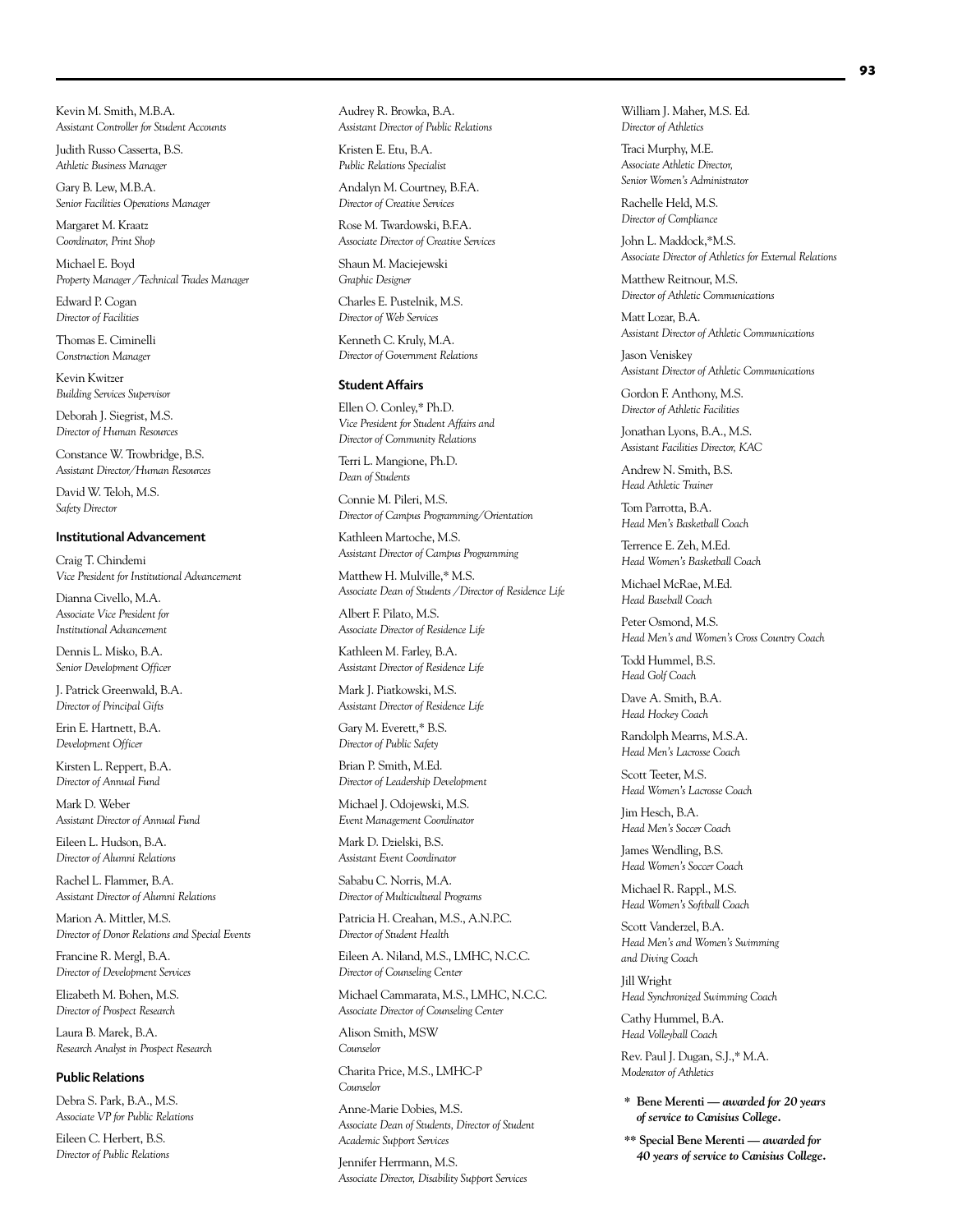# Faculty Directories

# College of Arts and Sciences Full Time Faculty

JOHN S. DAHLBERG *Professor of Communication Studies* B.A., M.A., State University College at Fredonia; Ph.D., State University of New York at Buffalo.

S. CATHERINE FOSTER Assistant Professor of Communication Studies B.S., M.S., University of Tennessee at Knoxville; M.B.A., Lewis University.

## ROSANNE L. HARTMAN

Professor of Communication Studies B.A., M.A., Ph.D., State University of New York at Buffalo.

MELISSA B. WANZER

Professor of Communication Studies B.A., West Chester University of Pennsylvania; M.A., Syracuse University; Ed.D., West Virginia University.

# Adjunct Faculty

NANCY M. BLASCHAK Adjunct Professor Communication & Leadership M.B.A., Canisius College.

NEIL M. MELBROD Adjunct Professor Communication & Leadership M.B.A., Canisius College.

School of Education and Human Services Full Time Faculty

ALI AIT SI MHAMED Assistant Professor Teacher Education-Adolescence B.A., Ibnou Zohr University; M.S., D'Youville College; Ph.D., State University of New York at Buffalo.

M. FERNANDA ASTIZ Associate Professor Teacher Education-Adolescence B.A., University of Buenos Aires, Argentina; M.A., Ph.D., Pennsylvania State University.

## NANCY M. BAILEY

Assistant Professor Teacher Education-Adolescence B.A., William Smith; M.A. University of Illinois Champaign-Urbana M.S.Ed., Nazareth College; Ph.D., State University of New York at Buffalo.

BARBARA A. BURNS Associate Professor Teacher Education-Adolescence B.A., Molloy College; M.Ed., Ph.D., State University of New York at Buffalo.

NICKI M. CALABRESE Associate Professor Teacher Education-Early Childhood B.S., State University College at Buffalo; Ph.D., State University of New York at Buffalo.

BETSY M. DELLEBOVI\* Associate Professor Teacher Education-Adolescence B.A., M.A., Ph.D., State University of New York at Buffalo.

LORREINE DICAMILLO Assistant Professor Teacher Education-Adolescence B.A., University of Notre Dame; M.A., Ed.D., University of San Francisco.

MICHAEL G. DOLAN Professor Sports Medicine, Health & Human Performance B.S., Canisius College; M.A., University of North Carolina; A.T.C., National Athletic Trainers Association.

KAREN M. DUTT-DONER Professor Teacher Education-Childhood B.S., State University of New York at Geneseo; M.S., Fordham University; Ph.D., Syracuse University.

SANDRA M. ESTANEK

Associate Professor and Program Director College Student Personnel Administration Graduate Education and Leadership. B.A., Ohio Dominican College; M.A., Ohio University; Ph.D., Union Institute and University.

# DAVID L. FARRUGIA\* Professor Counseling & Human Services B.A., M.S., Canisius College; Ed.D., Northern Illinois University.

JANET M. FERGUSON ProfessorTeacher Education-Adolescence B.A., M.Ed., Salem State College; Ed.D., Boston University.

## HOLLY FETTER

Associate Professor Counseling & Human Services B.S., Washington State University; M.S., Portland State University; Ph.D., University of New Orleans.

KRISTEN V. FINN Associate Professor Teacher Education-Adolescence B.A., Canisius College; M.A., Ph.D., State University of New York at Buffalo.

MARYA GRANDE Associate Professor Teacher Education-Special Education B.S., State University of New York at Geneseo; M.S. Ed, Canisius College; Ph.D., State University of New York at Buffalo.

ROBERTO Ma. GREGORIUS Associate Professor Teacher Education-Adolescence B.S., Ateneo de Manila University; Ph.D., University of Massachusetts at Amherst.

ELLEN M. HAMM Associate Professor Teacher Education-Special Education B.S., M.S., D'Youville College; Ph.D., State University of New York at Buffalo.

KELLY A. HARPER Assistant Professor Teacher Education-Childhood B.S., St. Bonaventure University; M.Ed., University of Hartford; Ph.D., Boston College.

MARJORIE L. HARRINGTON Associate Professor and Program Director Deaf Education B.A., Hillsdale College; M.Ed., Smith College; Ph.D., University of Pittsburgh.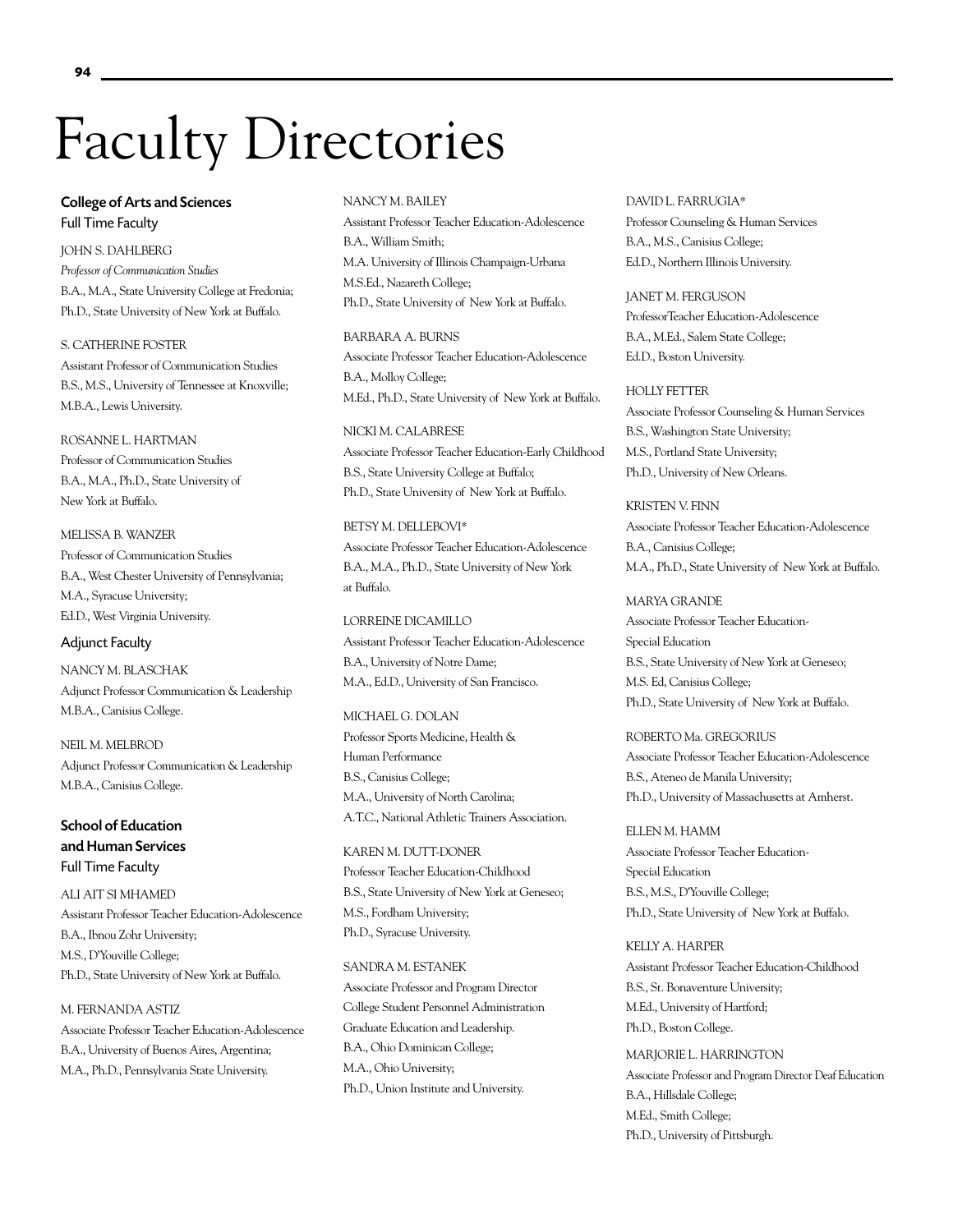JULIE J. HENRY Professor Teacher Education-Childhood B.A., Cornell University; M.Ed., Ph.D., State University of New York at Buffalo.

CORRINE M. KINDZIERSKI Assistant Professor Teacher Education-Special Education B.S., Daemen College; M.S., State University College of New York at Buffalo; Ph.D., State University of New York at Buffalo.

DENNIS W. KOCH Assistant Professor Sports Medicine, Health & Human Performance B.S., Canisius College; Ph.D., Pennsylvania State University.

PETER M. KOEHNEKE\* Professor Sports Medicine, Health & Human Performance B.S., M.S., Indiana State University; A.T.C., National Athletic Trainers Association.

ANN MARIE C. LENHARDT Professor Counseling and Human Services B.F.A., M.Ed., State University of New York at Buffalo; Ph.D., University of Pittsburgh.

JEFFERY R. LINDAUER Associate Professor Physical Education, Health and Sport Studies B.A., Wartburg College; M.A., University of Wisconsin-LaCrosse; Ph.D., University of New Mexico.

CHRISTOPHER LOPATA, Associate Professor Teacher Education-Special Education B.A., State University of New York at Buffalo ; M.A. San Diego State University ; M.S. State University of New York at Albany; Psy.D., State University of New York at Albany.

NICOLAS LORGNIER

Assistant Professor Sport Management Program Graduate Education and Leadership B.S. Universite du Littoral Cote d'Opale, Calais, France; M.S. Universite Grand Nord, Calais and Lille, France; M.B.A. University du Littoral Cote d'Opale, Boulogne, France; Doctorate of Management in Sport Tourism

University du Littoral Cote D'Opale, Calais, France.

MICHELE A. MARABLE

Professor Teacher Education-Special Education B.S., M.S., Ph.D., State University of New York at Buffalo.

Associate Professor Educational Administration Program Graduate Education and Leadership B.A., State University College at Buffalo; M.S., Canisius College; Ph.D., State University of New York at Buffalo. DENNIS G. MIKE, Associate Professor Literacy Program Graduate Education and Leadership B.S., State University of New York at Brockport; M.S., C.A.S., Ph.D., State University of New York at Albany. E. CHRISTINE MOLL\* Associate Professor Counseling & Human Services B.A., Barry College; M.S., Canisius College; Ph.D., Barry University. ROSEMARY K. MURRAY Associate Professor Literacy Program Graduate Education and Leadership B.S., State University of New York College at Buffalo;

MARGARET C. McCARTHY\*

M.S., Ed.D., State University of New York at Buffalo. ROBERT E. NIDA

Associate Professor Teacher Education-Childhood B.A., M.A., Wheaton College; Ph.D., University of North Carolina at Greensboro.

KIMBERLY A. NOBLE Assistant Professor Teacher Education-Special Education B.S., M.S., State University College of New York at Buffalo; Ph.D., State University of New York at Buffalo. REV. PAUL NOCHELSKI, S.J.

 Associate Professor Teacher Education-Adolescence A.B., M.A., Fordham University; B.D., Woodstock College; Ph.D., State University of New York at Buffalo.

JAMES N. OIGARA Assistant Professor Teacher Education-Childhood B.S., Moi University (Kenya); M.A., Ph.D. State University of New York at Binghamton.

CHARLES PELITER A Assistant Professor Physical Education, Health and Sports Studies B.S., M.S., Canisius College; C.S.C.S., National Strength & Conditioning Association. GREGORY K. REEDS Associate Professor Physical Education, Health and Sport Studies B.P.E., McMaster University; B.Ed., University of Toronto; M.H.K., University of Windsor; Ed.D., State University of New York at Buffalo.

MICHAEL E. RUTTER Associate Professor Counseling & Human Services B.A., (Psychology) Cornell University; Ph.D., State University of New York at Buffalo.

## TIMOTHY M. SAWICKI

Associate Professor Physical Education, Health and Sport Studies B.Ed., Brock University; Ed.D., University of Toronto.

CLANCY M. SEYMOUR Clinical Faculty Member B.S., M.S., Canisius College.

MARY E. SHEA Professor Literacy Program Graduate Education and Leadership B.S., Westfield State College (Mass.); M.S., Canisius College;

M.S. State University College of New York at Buffalo; Ph.D., State University of New York at Buffalo.

JAMES SYLVIS\* Associate Professor Physical Education, Health & Sport Studies B.S., M.Ed., University of Pittsburgh; Ed.D., State University of New York at Buffalo.

MARCUS THOMFFR Assistant Professor Teacher Education-Special Education B.A. University of Texas at Austin; Ph.D. University of Texas at Austin.

ANNE MARIE TRYJANKOWSKI Assistant Professor Educational Administration Graduate Education and Leadership B.A., M.S., Canisius College; Ed.D., State University of New York at Buffalo.

NANCY V. WALLACE Associate Professor Teacher Education- Early Childhood B.S., State University of New York at Cortland; M.A., Ed.D., State University of New York at Buffalo.

### GEORGE WENNER

Associate Professor Teacher Education-Childhood B.S., State University of New York at Buffalo; Ed.M., Temple University; C.A.S., State University College of New York at Buffalo ; Ph.D., State University of New York at Buffalo.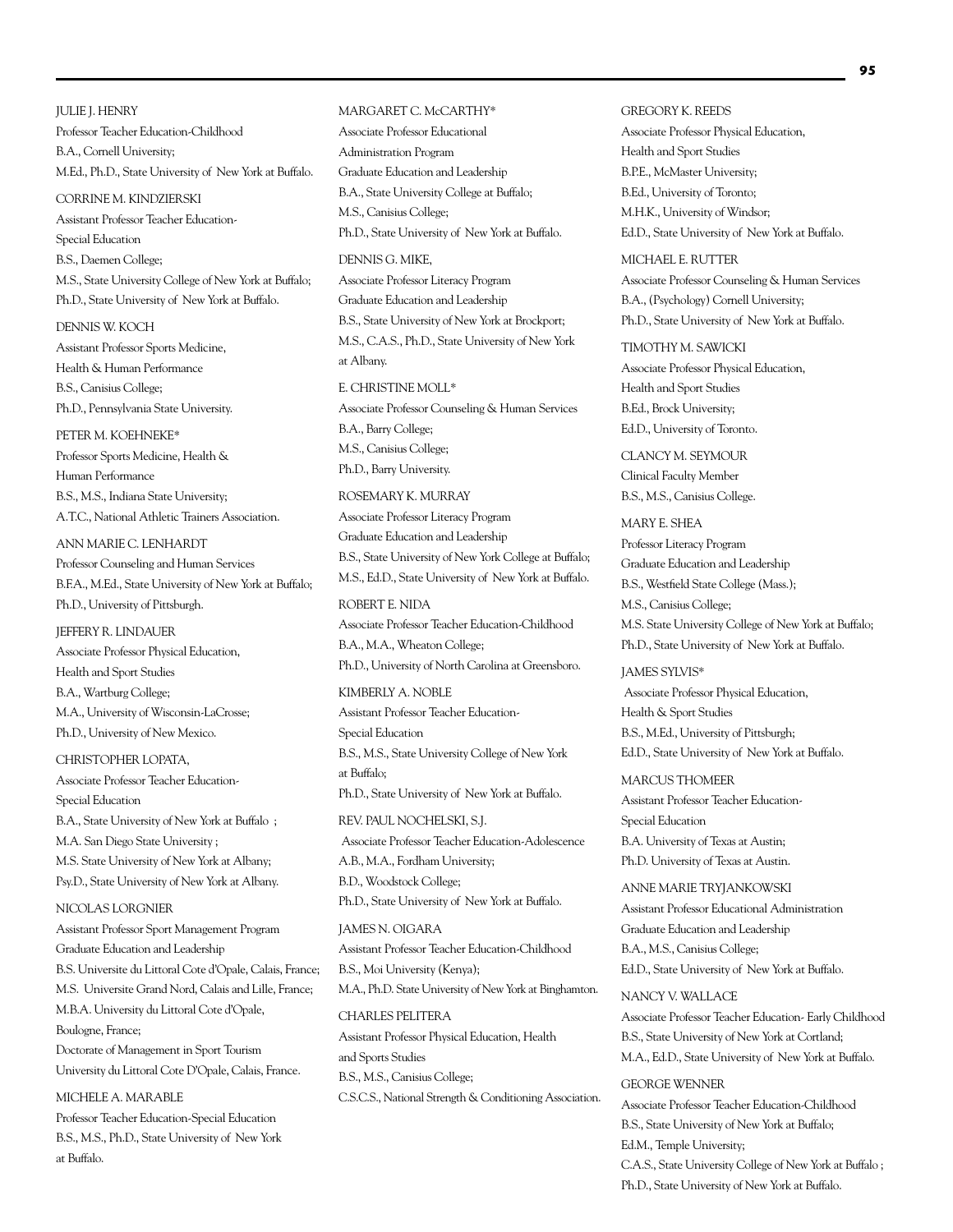### H. JEANETTE WILLERT

Associate Professor Teacher Education-Adolescence B.A., West Virginia Institute of Technology; M.Ed., Ph.D., State University of New York at Buffalo.

### PAUL A. YOUNG\*

Professor Emeritus Teacher Education-Childhood B.S., State University College at Buffalo; M.S., Canisius College; Ed.D., University of Georgia.

JONG-HOON YU Assistant Professor Physical Education, Health and Sport Studies B.A., Kyunghee University (Korea); M.S., Indiana University; Ed.D., Boston University.

Adjunct Faculty LARRY ANDERSON *Adjunct Professor, Teacher Education-Adolescence*

B.Ed., M.Ed., University of Toronto. JENNIFER ANDERSON

*Adjunct Professor, Counseling Education and Human Services* B.A. State University of New York at Buffalo; M.S., Canisius College.

MELINDA ANDOLINA

*Adjunct Professor, Graduate Education and Leadership-Literacy*  B.S. State University College of New York at Buffalo; M.S. Canisius College.

LISA AUGUST  *Adjunct Professor, Counseling Education and Human Services* B.A., M.S., Canisius College.

MARY JOAN BARNES-COPPOLA *Adjunct Professor, Teacher Education-Childhood*  B.S. State University College of New York at Buffalo; M.S., Canisius College.

DEBORAH BEIS  *Adjunct Professor, Teacher Education-Childhood* B.S., M.S., State University College at Buffalo.

JULIA BERMINGHAM *Adjunct Professor, Graduate Education and Leadership-Differentiated Instruction* B.A., M.S., Niagara University; M.S. Ed., Canisius College.

ROBERT BENNETT *Distinguished Professor of Educational Leadership-Educational Administration* B.A. University of Notre Dame; M.S. State University of New York at Buffalo.

KERRIE BERENDS *Adjunct Professor, Online Physical Education* B.S. Grand Valley State University; M.A. Western Michigan University; Ph.D., Texas Woman's University.

PAUL BIERON *Adjunct Professor, Physical Education, Health and Sport Studies* B.S., M.S., Ithaca College; Ed.D., University of Sarasota.

THOMAS BRAUN *Adjunct Professor, Physical Education, Health and Sport Studies* M.Ed., State University of New York at Buffalo.

JOSEPH BURKE, S.J. *Adjunct Professor, Counseling Education and Human Services* B.A., M.A., Fordham University; M.Div., Loyola University-Chicago; M.A., Kean College; M.S. Ed., Fordham University.

VIRGINIA CAMPOS *Adjunct Professor, Graduate Education and Leadership-Differentiated Instruction* B.A. D'Youville College;

M.S. State University College of New York at Buffalo. GRANT CARDON *Adjunct Professor, Sports Medicine, Health* 

*and Human Performance* B.Sc. University of Toronto; M.D., University of Western Ontario.

DEBORAH CARLSON *Adjunct Professor, Teacher Education-Adolescence* B.A., Bucknell University; M.Ed, State University of New York at Buffalo.

JEAN CASSETTA *Adjunct Professor, Teacher Education-Special Education* B.S., M.S. Ed., State University College of New York at Buffalo.

JANET CERRA *Adjunct Professor, Counseling Education and Human Services* B.A. St. Xavier College; M.S. Ed., Canisius College.

STEVE CHAFFEE *Adjunct Professor, Physical Education, Health and S port Studies* B.S. State University College of New York at Brockport; M.S. Ed., Canisius College.

ELLEN CHRISTENSEN *Adjunct Professor, Counseling Education and Human Services* B.A. Rosary Hill College.

MICHELE CLARKE *Adjunct Professor, Graduate Education and Leadership-Differentiated Instruction* B.S., M.S. Ed., State University College of New York at Buffalo.

PAUL COLEMAN *Adjunct Professor, Counseling Education and Human Services* B.S State University of New York at Albany; M.S. Ed., Canisius College.

LINDA CROGLIA *Adjunct Professor, Graduate Education and Leadership-Educational Administration* B.S., D'Youville College; M.S. Ed., State University College of New York at Buffalo; M.A., Ed.D., State University of New York at Buffalo.

KRISTY D'ANGELO *Adjunct Professor, Counseling Education and Human Services* B.A. Daemen College; M.S. Ed., Canisius College.

KERI DAVIS *Adjunct Professor, Teacher Education-Adolescence* B.S., M.S., State University College of New York at Buffalo.

JEAN DESJARDIN *Adjunct Professor, Graduate Education and Leadership-Deaf Education* B.S. State University College of New York at Buffalo; M.S. Canisius College; Ph.D., (Joint Doctoral Prog) University of California-Los Angeles, California State University.

MICHAEL DOWLING *Adjunct Professor, Graduate Education and Leadership-Deaf Education* B.S. State University of New York at Buffalo; M.S. Canisius College.

SANDRA DROZDOWSKI *Adjunct Professor, Physical Education, Health and Sport Studies* B.A., State University College of New York at Brockport; M.S. Ed., State University College of New York at Buffalo.

LAURA DUDLEY *Adjunct Professor, Graduate Education and Leadership-Educational Administration* B.S. Cornell University; J.D., State University of New York at Buffalo.

MARGARET DUNWOODIE *Adjunct Professor, Teacher Education-Special Education* B.S., M.S., State University College of New York at Buffalo.

MAUREEN ENGLAND *Adjunct Professor, Teacher Education –Special Education* B.S. State University College of New York at Buffalo; M.S. Canisius College.

ALAN ERZKUS *Adjunct Professor, Teacher Education – Special Education* B.S., M.S., State University College of New York at Buffalo.

WILFRED FARQUHARSON, IV *Adjunct Professor, Counseling Education and Human Services* B.A. State University of New York at Binghamton; Ph.D., State University of New York at Buffalo.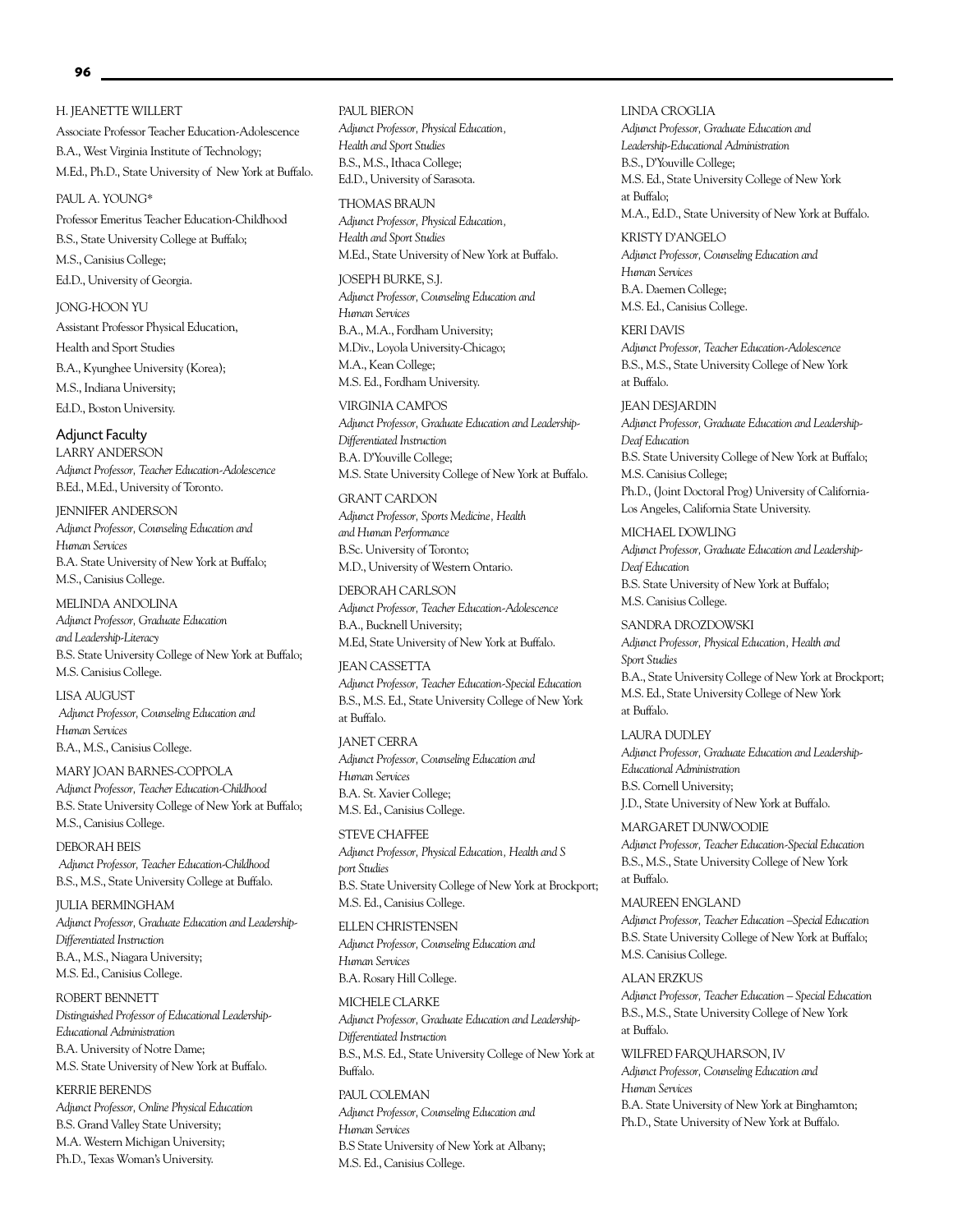CAROL FELTZ *Adjunct Professor, Graduate Education and Leadership-Literacy* B.A. State University of New York at Buffalo; M.S., State University College of New York at Brockport.

SHEILA FLAVIN *Adjunct Professor, Sports Medicine, Health and Human Performance* B.S. State University College of New York at Oneonta; M.S. Columbia University-Teacher's College.

JOSEPH FRANJOINE *Adjunct Professor, Teacher Education-Special Education* B.S., M.S., State University College of New York at Buffalo.

ANDREW FREEDMAN *Adjunct Professor, Graduate Education and Leadership-Educational Administration* B.A., J.D.,State University of New York at Buffalo.

PATRICK GANNON *Adjunct Professor, Sports Medicine, Health and Human Performance* B.A., Canisius College; B.S., M.S., State University of New York at Buffalo.

GEORGE GARDNER *Adjunct Professor, Counseling Education and Human Services* B.S., M.S. Ed., Canisius College.

JOSEPH GENTILE *Adjunct Professor, Graduate Education and Leadership-Educational Administration* B.A., M.A. State University of New York at Buffalo.

PATRICIA GEORGE *Adjunct Professor, Graduate Education and Leadership-Literacy*  B.A. Canisius College; M.S. Ed., State University of New York at Buffalo.

RONALD GEORGE *Adjunct Professor, Counseling Education and Human Services* B.S. Gannon University; M.S. Ed., Niagara University.

LAWRENCE J. GOLDSMITH *Adjunct Professor, Physical Education. Health and Sport Studies* B.S., Canisius College.

*LISA HAESELER Adjunct Professor, Teacher Education- Childhood* B.A., Concordia University; M.S., State University College of New York at Buffalo.

MATTHEW HAMILTON *Adjunct Professor, Sport Medicine, Health and Human Performance* B.S., State University of New York at Cortland.

MICHAEL HARDING *Adjunct Professor, Teacher Education – Childhood* B.A., Waterloo Lutheran University; M.S. Ed., Brock University.

### ARVELA HEIDER

*Adjunct Professor, Sports Medicine, Health and Human Performance* B.S., Ph.D., State University of New York at Buffalo.

CURTIS HINSON *Adjunct Professor, Online Physical Education*  B.S. West Virginia Wesleyan College; M.S. Ed., Widener University.

KURT W. HOLME *Adjunct Professor, Physical Education, Health and Sport Studies* M. Ed., Canisius College.

PAULINE HRYCIK *Adjunct Professor, Teacher Education-Childhood* B.A., Niagara University.

PATRICIA JOHNSTON *Adjunct Professor, Graduate Education and Leadership-Literacy* B.S., State University of New York at Buffalo; M.S. Canisius College.

RENE A. JONES *Adjunct Professor, Teacher Education-Adolescence* B.A., State University of New York at Oswego; M.S., University of Pennsylvania; M.S., Purdue University-Calumet.

CLARANN JOSEF *Adjunct Professor,Teacher Education-Childhood* B.A. D'Youville College; M.S.Ed., Canisius College.

COURTNEY KELLY *Adjunct Professor, Physical Education, Health and Sport Studies* B.S., State University College of New York at Brockport; M.S., Canisius College.

CATHIE KERSTEN *Adjunct Professor, Graduate Education and Leadership-Deaf Education* B.S., Nazareth College; M.S., Canisius College.

DOUGLAS KING *Adjunct Professor, Teacher Education-Special Education*  B.A., M.S.Ed., Edinboro University of Pennsylvania.

REBECCA KING *Adjunct Professor, Teacher Education-Special Education* B.S., M.S. Ed., State University College of New York at Buffalo.

MELANIE KOCH *Adjunct Professor, Teacher Education-Special Education* B.A., M.S., Canisius College.

KATHLEEN KREIS *Adjunct Professor, Teacher Education-Adolescence* B.A. D'Youville College; M. Ed, Ph.D., State University of New York at Buffalo. LISA KRUEGER *Adjunct Professor, Graduate Education and Leadership-Educational Administration* M.S. Ed., State University College of New York at Buffalo; M.S., Canisius College.

DEBORAH KRYSTOFIK *Adjunct Professor, Teacher Education-Special Education* B.S., M.S., D'Youville College.

DAVID LANZ *Adjunct Professor, Teacher Education-Adolescence* B.S., M.S., State University College of New York at Buffalo.

TERESA LAWRENCE *Adjunct Professor, Graduate Education and Leadership-Educational Administration* A.A., University of Maryland-Munich, Munich Germany;

B.A. M.S. Ed., Ed.D., State University of New York at Buffalo.

EDWARD J. LEAK *Adjunct Professor,Physical Education, Health and Sport Studies* B.S., St. Bonaventure University; M. S. Ed., State University of New York at Cortland.

MELISSA LEOPARD *Adjunct Professor, Teacher Education-Early Childhood* B.A., Empire State College; M.S. Medaille College.

JAMES LIPUMA *Adjunct Professor, Counseling Education and Human Services* B.A., M.S, Canisius College.

RICARDO MARABLE *Adjunct Professor, Teacher Education-Special Education* B.A., Syracuse University; B.S., M.S.,Old Dominion University.

WILLIAM MARKARIAN *Adjunct Professor, Graduate Education and Leadership-Differentiated Instruction* B.A., Colgate University; M.A. State University of New York at Buffalo.

GLENN MATTHEWS *Adjunct Professor, Graduate Education and Leadership-Sport Administration* B.S., State University of New York Institute of Technology; M.S., Canisius College.

DAVID MELLERSKI *Adjunct Professor, Teacher Education-Adolescence* B.S.,State University of New York at Buffalo; M.S., State University College of New York at Buffalo.

TODD MIKLAS *Adjunct Professor,Teacher Education-Childhood* B.A., State University of New York at Buffalo; M.S., Canisius College; M.S. Niagara University.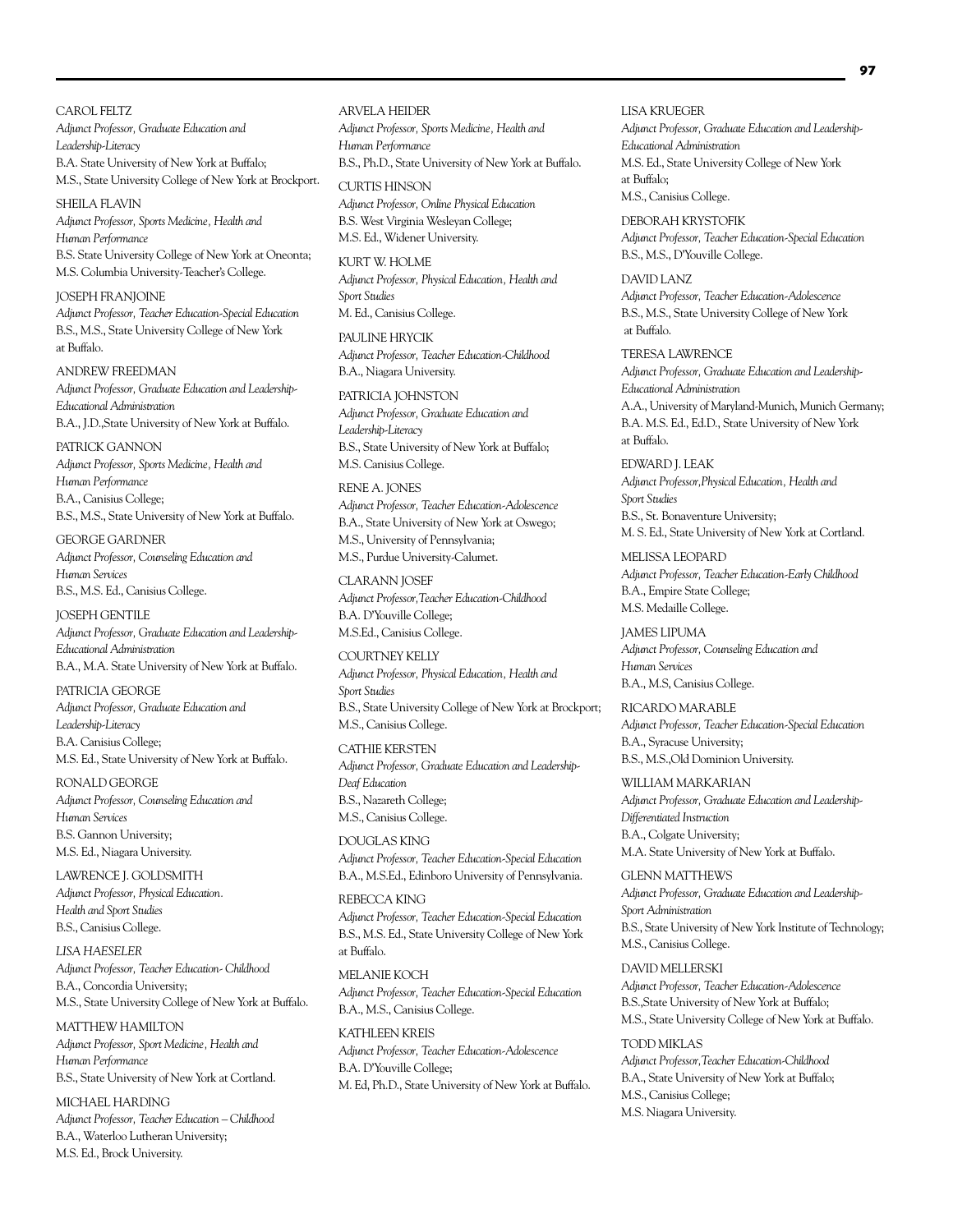BRUCE MITCHELL *Adjunct Professor, Counseling Education and Human Services* A.B. Colgate University; M.S., Canisius College.

JAMES MOHAN *Adjunct Professor, Physical Education, Health and Sport Studies* B.S., M.S., State University of New York at Buffalo.

KATHLEEN MONTESANTI *Adjunct Professor,Graduate Education and Leadership- Literacy* B.S., Baylor University; M.S., Queens College.

DAVINA MOSS-KING *Adjunct Professor, Counseling Education and Human Services* B.S. State University of New York at Buffalo; M.S., New York University; Ph.D., State University of New York at Buffalo.

CANDISE MYE *Adjunct Professor, Teacher Education-Childhood* B.S. Rosary Hill College; M.S. Ed. State University College of New York at Buffalo.

DAVID MYROW *Adjunct Professor, Counseling Education and Human Services* B.S., M.S., Ph.D., University of Illinois-Urbana.

CHERYL NICOSIA *Adjunct Professor, Teacher Education-Childhood* B.S., M.S., State University College of New York at Buffalo.

AMY NOVAK *Adjunct Professor, Teacher Education-Special Education* A.A., Erie community College; B.S. State University of New York at Fredonia; M.A. Western New Mexico University.

KEVIN O'CONNOR *Adjunct Professor, Teacher Education-Childhood* B.A. York University; B.Ed., University of Toronto; M.S. Ed., Ontario Institute for Studies in Education University of Toronto.

THOMAS F. O'MALLEY *Adjunct Professor, Teacher Education-Adolescence*  B.A., M.A., Canisius College.

SHAWN O'ROURKE *Adjunct Professor, Graduate Education and Leadership-Sport Administration Program* B.A., Wilfred Laurier University; M.S.M., University of Richmond; Ph.D., The Ohio State University.

TERRY O'SULLIVAN *Adjunct Professor, Teacher Education-Childhood* B.A., McMaster University; M.S. Niagara University.

#### BERNIE J. OZOLINS

*Adjunct Professor, Physical Education, Health and Sport Studies* B.S. St. Vincent College; M.S. Ed., State University College of New York at Buffalo.

VICTORIA PALMISANO *Adjunct Professor, Counseling Education and Human Services* B.S., State University of New York at Buffalo; M.S., Canisius College; Ph.D., State University of New York at Buffalo.

MARY JO PARKER *Adjunct Professor, Sports Medicine, Health and Human Performance* B.S., Cornell University; M.S., State University College of New York at Buffalo.

DINA PARROTTA *Adjunct Professor, Teacher Education-Adolescence* B.S., New York University; M.S., Niagara University.

PAULA PENDOLINO *Adjunct Professor, Graduate Education and Leadership- Literacy* B.S. Canisius College; M.S.Ed, State University of New York at Buffalo.

THOMAS PIERINO *Adjunct Professor, Graduate Education and Leadership-Deaf Education* B.S., M.S.Ed., State University College of New York at Buffalo; M.S, M.A.,Ed.D., State University of New York at Buffalo.

JOHN PILATO *Adjunct Professor, Teacher Education-Childhood* A.A., Niagara Community College; B.A., Niagara University; C.A.S., State University of New York at Cortland.

DEVORAH PLEWINSKI *Adjunct Professor, Online Physical Education* B.S. California Polytechnic State University; M.S. California State University.

ANTHONY R. PRIDGEON *Adjunct Professor, Teacher Education-Childhood* B.A. Canisius College; M.S. Ed.,Ph. D., State University of New York at Buffalo.

BETH RICHTER *Adjunct Professor, Graduate Education and Leadership-Literacy* B.A. John Carroll University; M.S. State University College of New York at Buffalo.

JOSEPH F. RIZZO *Adjunct Professor,Education and Information Systems* B.S., D'Youville College; M.S., State University of New York at Buffalo.

#### ROBERT ROBERTS

*Adjunct Professor, Counseling Education and Human Services* B.A., Niagara University; M.S.Ed., St. John's University; M. Divinity, Mary Immaculate Seminary; M.A., West Virginia University; M.S., Ohio University.

NANCY ROBERTS *Adjunct Professor, Graduate Education and Leadership-Literacy* B.S., State University College of New York at Buffalo; M.S., Canisius College.

RUTH ROBSON *Adjunct Professor, Teacher Education-Adolescence* B.A. State University of New York at Buffalo; M.S. State University College of New York at Buffalo.

JONATHAN RODGERS *Adjunct Professor, Teacher Education-Special Education* B.A. Cornell University; Ph.D. (ABD 6/'11) State University of New York at Buffalo.

KRISTIE ROSS *Adjunct Professor, Graduate Education and Leadership-Sport Administration* B.S., M.S., Canisius College.

JONATHAN ROWAN *Adjunct Professor, Physical Education, Health and Sport Studies* B.A. West Virginia Wesleyan College;

M.S., Canisius College. HELEN ROY

 *Adjunct Professor, Teacher Education-Childhood* B.A., M.S.Ed., Bridgewater State University; Ed. D., Boston University.

ANDREW RUDD *Adjunct Professor, Online Physical Education* B.S., Lewis-Clark State College; M.S., Ph.D., University of Idaho.

MAURA RUSTOWICZ *Adjunct Professor,Teacher Education-Childhood* B.S., M.S., State University College of New York at Buffalo.

DENNIS SCHEITINGER *Adjunct Professor, Teacher Education -Special Education* B.A., M.S.Ed., Ph.D., State University of New York at Buffalo.

### ELIZABETH SCHOELKOPF

*Adjunct Professor, Teacher Education-Childhood* B.S. State University of New York/Syracuse University; College of Environmental Science and Forestry; M.S., Canisius College.

## LYNN SHEA

*Adjunct Professor, Graduate Education and Leadership-Deaf Education* B.A., State University of New York at Buffalo; M.A., State University of New York at Geneseo.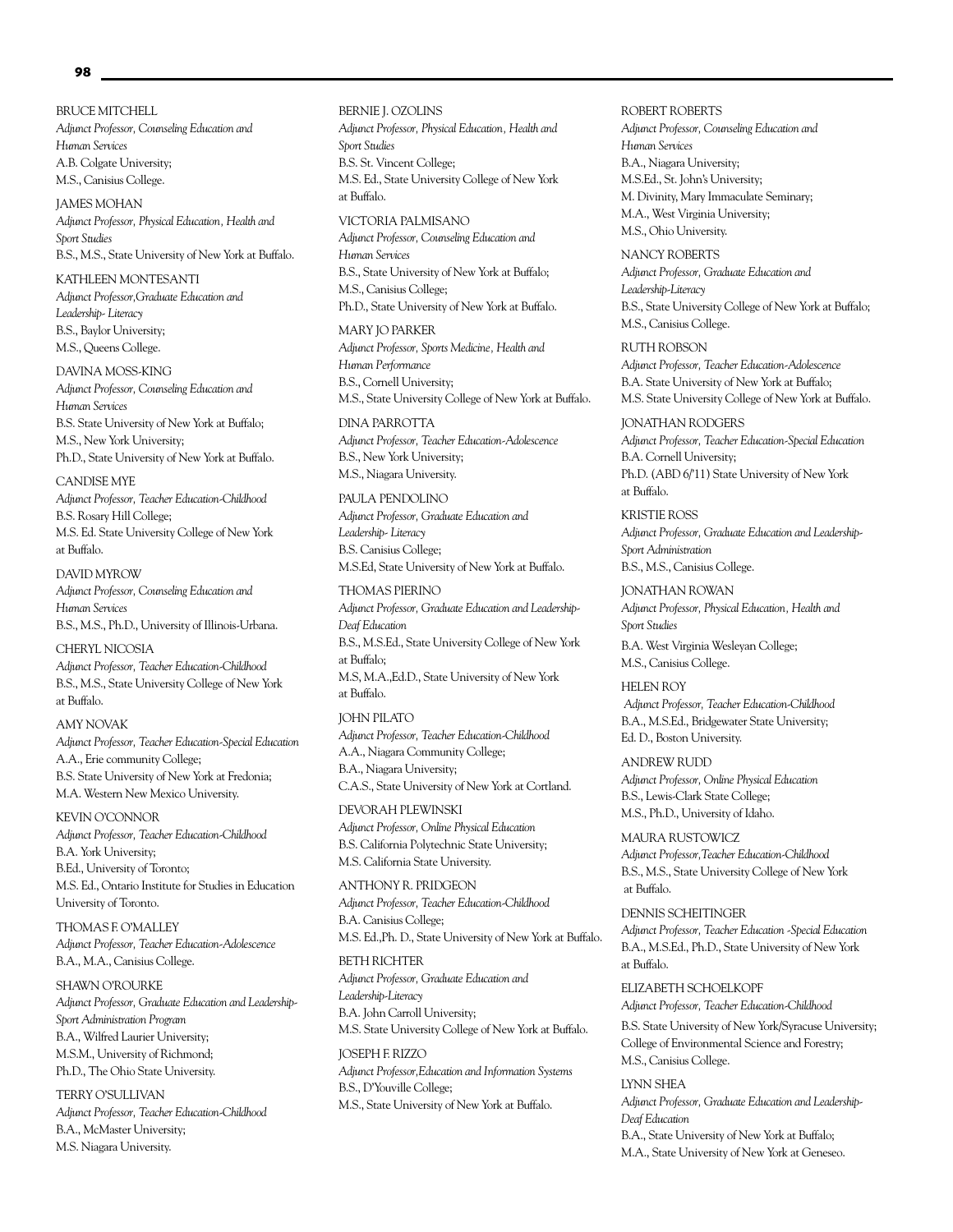BRIAN D. SHEA *Adjunct Professor, Graduate Education and Leadership-Literacy* M. S.Ed., Canisius College.

DONALD SHELDON *Adjunct Professor, Graduate Education and Leadership-Sport Administration* B.S., Daniel Webster College; M.B.A., M.S.A., Canisius College.

MICHAEL SHERIDAN *Adjunct Professor, Online Physical Education* B.A. The College of Wooster; M.A., The Ohio State University; Ph.D., Capella University.

 JANE SINDEN *Adjunct Professor, Online Physical Education* B.A. Queens University; Bachelor of Physical Ed/Sport Psychology Brock University; M.Ed. Brock University.

AMY SIDWELL *Adjunct Professor, Online Physical Education* B.S. Edinboro University of Pennsylvania; M.S. West Virginia University.

ESTELLE M. SIENER *Adjunct Professor, Education* B.S., Ohio University; M.Sc., University of Southampton (England).

KAREN SIPES *Adjunct Professor, Teacher Education-Special Education* B.S. State University College of New York at Buffalo; M.S.Ed., State University of New York at Buffalo.

SUSAN SIUTA *Adjunct Professor, Teacher Education-Adolescence* B.S., Canisius College; M.S., State University College of New York at Buffalo.

DANIEL SMITH *Adjunct Professor, Sport Medicine, Health and Human Performance* B.A., M.S., Ph.D., State University of New York at Buffalo.

JOAN M. SPENCER *Adjunct Professor, Teacher Education-Adolescence* B.A. D'Youville College; M. S.Ed., State University of New York at Buffalo.

GREGORY STANISZEWSKI *Adjunct Professor, Teacher Education-Adolescence* B.A., M.S., Canisius College.

JASON L. STEINITZ *Adjunct Professor, Teacher Education-Childhood* B.A., M.A., Bowling Green State University; Ph.D., State University of New York at Buffalo.

CHRISTOPHER STERCULA *Adjunct Professor, Sport Medicine, Health and Human Performance* B.S. California College for Health Science; M.S. Canisius College.

#### MARY JANE SZYDLOWSKI

*Adjunct Professor, Counseling Education and Human Services* B.A. State University College of New York at Buffalo; M.S. Canisius College.

SCOTT N. TEETER *Adjunct Professor, Physical Education, Health and Sport Studies* M.S. Ed., Canisius College.

SUSAN TEMPERATO *Adjunct Professor,Counseling Education and Human Services* B.A. M.S., Canisius College.

JOAN THOMAS *Adjunct Professor, Graduate Education and Leadership-Educational Administration* B.A. Elmira College; M.A. State University of New York at Buffalo.

SANDRA TICEN *Adjunct Professor, Counseling Education and Human Services* B.S. Rosary Hill College; C.A.S., American Academy of Health Care Providers in Addictive Disorders; A.T.R., American Art Therapy Association; M.S. State University College of New York at Buffalo.

PETER TONSOLINE *Adjunct Professor, Teacher Education-Childhood* B.A., M.S., Canisius College.

JOHN VALVASORI *Adjunct Professor, Teacher Education-Adolescence* B.A., McMaster University; Bachelor of Education, University of Toronto.

SARAH WARHUS *Adjunct Professor, Graduate Education and Leadership-Deaf Education* B.S. The College of St. Rose; M.S. Canisius College.

MARK A. WARNER *Adjunct Professor, Physical Education, Health and Sport Studies* B.S.,M.S., Canisius College.

SHERRI MARIE WEBER *Adjunct Professor, Teacher Education-Childhood* B.S., State University College of New York at Buffalo; M.S. Ed., Canisius College.

C. DOUGLAS WHELAN *Adjunct Professor, Graduate Education and Leadership-Educational Administration* B.S., M.S.Ed., Ed.D., State University of New York at Buffalo.

JOHN WHITE *Adjunct Professor, Graduate Education and Leadership-College Student Personnel Administration* B.A. University of Tennessee; M.S.Ed., Ph.D.,University of Georgia.

LORENDA WILLIAMS *Adjunct Professor, Counseling Education and Human Services* B.A, M.S., Canisius College.

VIRGINIA YOUNG *Adjunct Professor, Graduate Education and Leadership-Deaf Education*  B.A. Mount Saint Joseph College; M.A. Northwestern University.

## Richard J. Wehle School of Business

Full Time Faculty ANTONE F. ALBER Professor of Information Systems B.A., Lehigh University; M.B.A., University of Pittsburgh; Ph.D., The Pennsylvania State University.

STANLEY ARBEIT\* Professor Emeritus B.S., Syracuse University; M.B.A., Ph.D., State University of New York at Buffalo.

EMMA D. BOJINOVA Assistant Professor of Economics B.S.; M.S. University of National and World Economy in Sofia, Bulgaria; M.S. University of Kentucky; Ph.D., University of Kentucky.

DONALD I. BOSSHARDT Associate Professor of Economics/Finance B.B.A., Ph.D., University of Wisconsin.

MICHAEL J. BRAUNSCHEIDEL Assistant Professor of Management/Marketing B.S. University of Detroit; M.B.A. Canisius College; Ph.D. State University of New York at Buffalo.

ROBERT R. DAVIS\* Associate Professor of Accounting B.S., Canisius College;

A.M., Ohio State University;

C.P.A., State of New York;

Ph.D., State University of New York at Buffalo.

ALAN I. DUCHAN\*

Professor Emeritus B.S., Carnegie-Mellon University; M.B.A., Case-Western Reserve University; M.A., Ph.D., University of Wisconsin.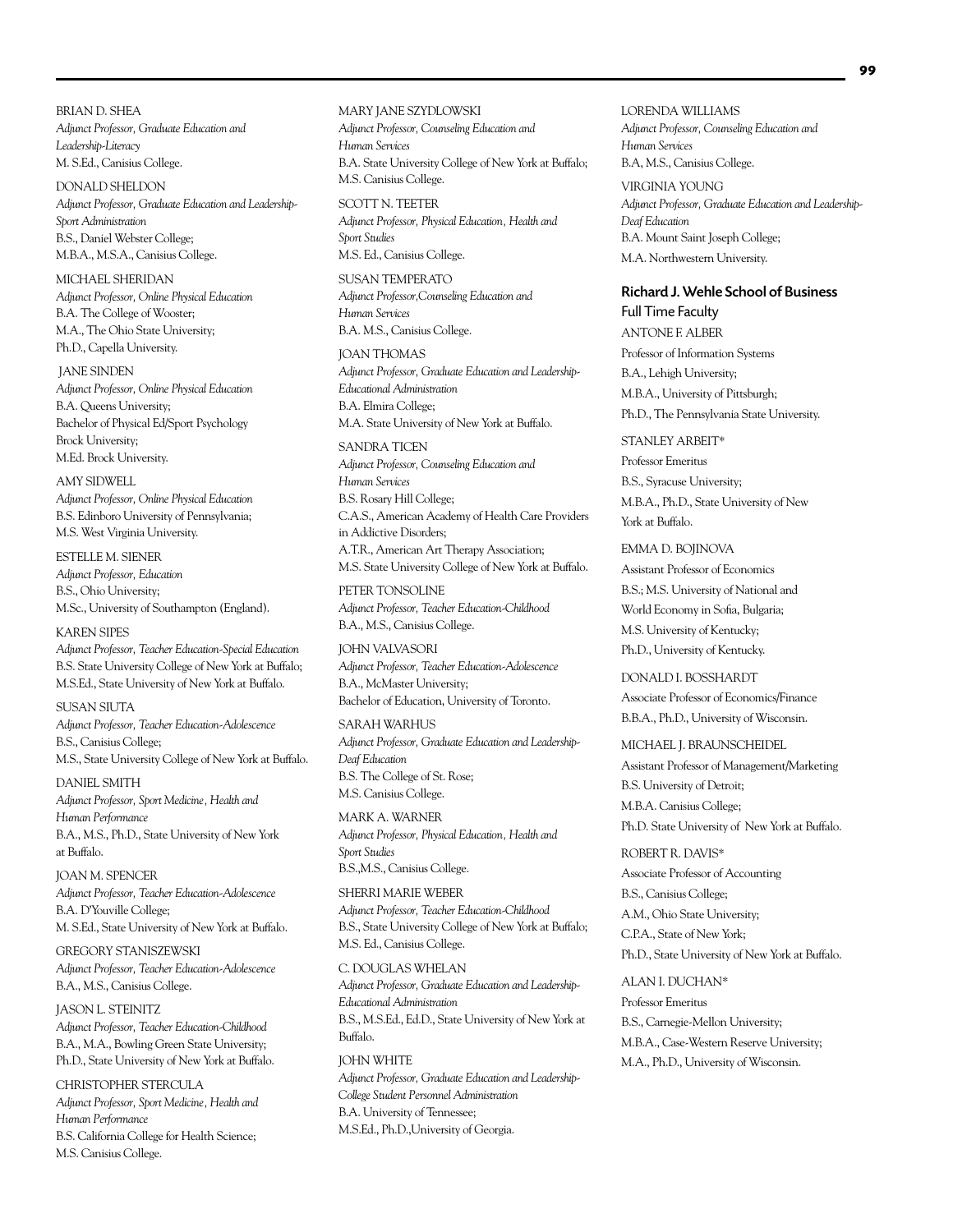#### **100**

ALEXANDER FARKASH\* Professor Emeritus B.S., St. Louis University; M.S., Columbia University; Ph.D., University of Minnesota.

LYNN A. FISH Associate Professor of Management/Marketing B.S., M.A., M.B.A., Ph.D., State University of New York at Buffalo.

LAURENCE W. FRANZ\*\* Professor Emeritus B.S., A.M., Ph.D., State University of New York at Buffalo.

#### EDWARD J. GARRITY

Professor of Information Systems B.A., State University College at Plattsburgh; M.B.A., Ph.D., State University of New York at Buffalo.

MICHAEL J. GENT\*

Professor of Management/Marketing A.B., St. Mary's University (Texas); M.S., Ph.D., Texas Christian University.

GUY H. GESSNER\* Associate Professor of Management/Marketing B.S., M.B.A., Ph.D., State University of New York at Buffalo.

JOSEPH G. GLYNN\* Professor Emeritus A.B., M.B.A., University of Rhode Island; Ph.D., Ohio State University.

## JAMES C. GOLDSTEIN, JR.

Assistant Professor of Accounting B.S., Binghamton University; M.B.A., New York University; Ph.D., Syracuse University.

EDWARD J. GRESS\* Professor of Accounting B.B.A., M.B.A., American University of Beirut; Ph.D., University of Arizona.

SCOTT W. HEGERTY Assistant Professor of Economics/Finance B.S., M.A., Ph.D. University of Wisconsin.

PATRICIA A. HUTTON\* Professor of Economics/Finance B.S.A., University of Manitoba; Ph.D., University of Wisconsin.

#### PATRICIA A. JOHNSON

Assistant Professor of Accounting B.B.A., St. Bonaventure; M.B.A., State University of New York at Buffalo; C.P.A., State of New York.

GEORGE F. KERMIS, III\*

Associate Professor of Accounting B.S., Canisius College; M.B.A., Ph.D., Syracuse University; C.P.A., State of New York.

JI-HEE KIM,

Associate Professor of Management/Marketing B.A., M.A., Ph.D., Ewha Women's University Seoul (Korea).

FRANK LAROCCA Assistant Professor of Management/Marketing B.A., University of Pennsylvania; M.A., Fordham University; M. Div., Jesuit School of Theology; M.B.A., Georgetown University; J.D., Boston College.

LARRY LICHTENSTEIN Associate Professor of Economics/Finance B.A., Brooklyn College; M.A., Ph.D., State University of New York at Binghamton.

ERIN E. MAKARIUS Assistant Professor of Management/Marketing B.S., John Carroll University; M.B.A., John Carroll University; Ph.D., Ohio State University.

GORDON W. MEYER Associate Professor of Management/Marketing B.A., University of Delaware; M.O.B., Brigham Young University; Ph.D., Cornell University.

STEPHEN C. MOLLOY Associate Professor of Management/Marketing H.B.A., Wilfrid Laurier University (Ontario); M.B.A., York University (Ontario); Ph.D., Indiana University.

JOSEPH B. O'DONNELL

Associate Professor of Accounting B.A., University of Notre Dame; M.B.A., Ph.D., State University of New York at Buffalo.

EUGENE P. O'CONNOR\* Professor Emeritus B.S., University of Notre Dame; J.D., State University of New York at Buffalo.

GEORGE M. PALUMBO\* Professor of Economics/Finance A.B., Hobart College; A.M., Ph.D., Syracuse University.

PHILIP PFAFF\* Professor of Economics/Finance B.Mgt.E., Rensselaer Polytechnic Institute; M.A., Fordham University; Ph.D., Michigan State University.

MICHAEL PIEMONTE Assistant Professor of Finance B.A., Pennsylvania State University; M.B.A., Cornell University.

IAN J. REDPATH\* Associate Professor of Accounting B.L.S., Hillsdale College; J.D., University of Detroit; L.L.M., University of Wisconsin.

RONALD R. REIBER\* Associate Professor of Economics/Finance B.S., A.M., State University of NewYork at Buffalo;

Ph.D., University of Arizona.

RONALD M. RIVAS Assistant Professor of Management/Marketing

B.Sc., Universidad Nacional de Ingenieria, Lima; M.A., Escuela de Administracion de Negocios, Lima; Ph.D., University of California, Los Angeles.

CRAIG D. ROGERS Associate Professor of Economics/Finance B.S., State University College at Brockport; M.A., M.B.A., Ph.D., State University of New York at Buffalo.

PAUL L. SAUER Associate Professor of Management/Marketing B.S.M.E., University of Notre Dame; M.B.A., Ph.D., Ohio State University.

GIRISH SHAMBU Associate Professor of Management/Marketing B.Tech., Indian Institute of Technology (Kharagpur); Ph.D., State University of New York at Buffalo.

RICHARD A. SHICK\* Professor of Economics/Finance B.S., M.B.A., Ph.D., State University of New York at Buffalo.

CORAL R. SNODGRASS\* Professor of Management/Marketing B.A., Duquesne University; M.B.A., Ph.D., University of Pittsburgh.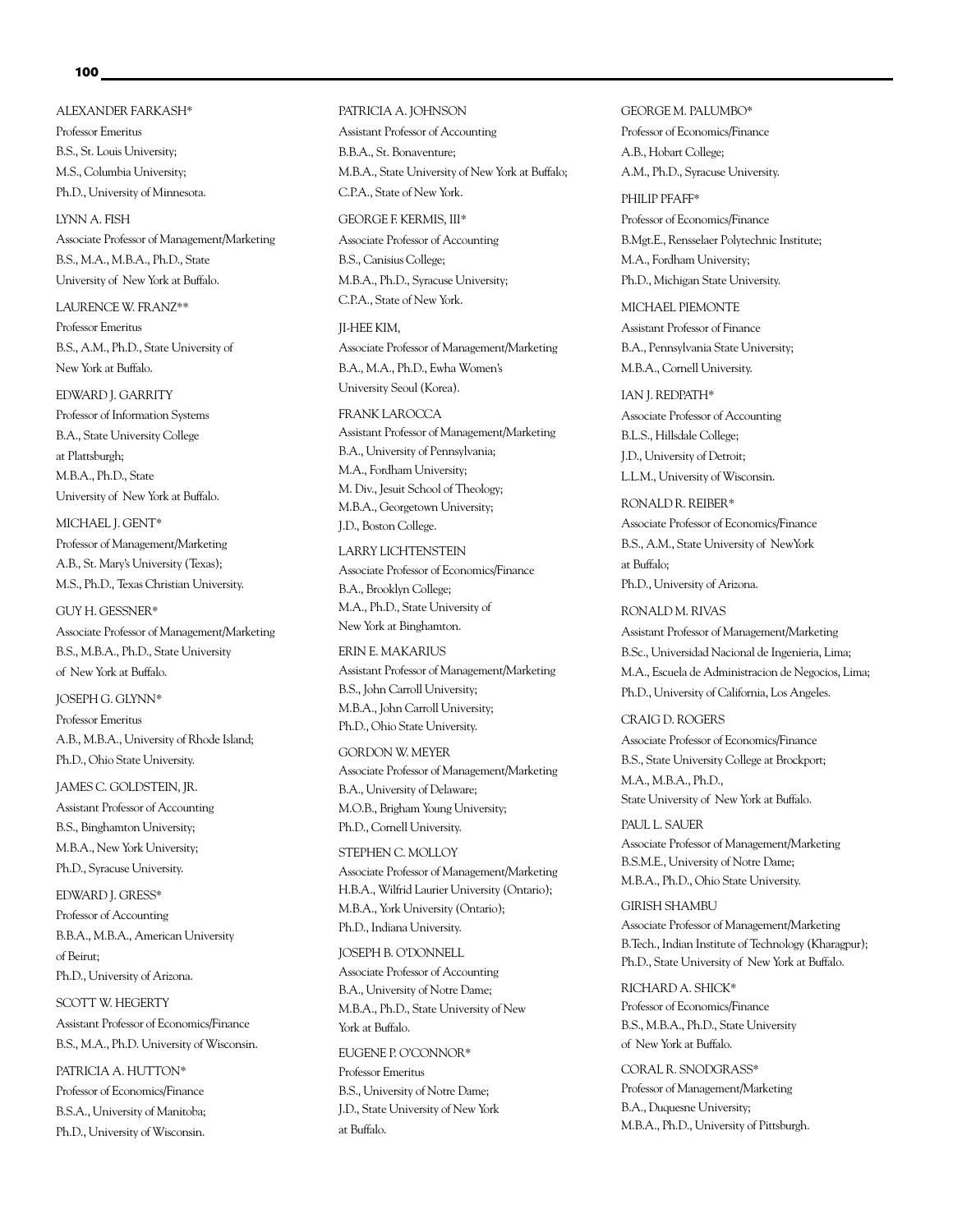DAVID J. SNYDER Associate Professor of Management/Marketing B.A., Davidson College; M.B.A., St. Bonaventure University; Ph.D., University of South Carolina.

HOWARD STANGER Professor of Management/Marketing B.A., Queens College; M.A., Rutgers University; Ph.D., Ohio State University.

EDWARD J. SZEWCZAK Professor of Information Systems B.A., Haverford College; M.A.,Temple University; M.S.B.A., Boston University; Ph.D., University of Pittsburgh.

KEVIN TRAINOR Assistant Professor of Marketing B.S., University of Arizona; M.B.A., Arizona State University; Ph.D., Kent State University.

JAMES S. VALONE\*\* Associate Professor of History A.B., A.M., Pennsylvania State University; Ph.D., University of Michigan.

RAYMOND W. VEGSO\* Associate Professor of Management/Marketing B.S.I.E., General Motors Institute; M.B.A., Miami University; Ph.D., University of Cincinnati.

THOMAS J. VOGEL Associate Professor of Accounting B.S., Canisius College; Ph.D., Pennsylvania State University.

LINDA A. VOLONINO Professor of Information Systems B.S., Mercy College; M.B.A., Ph.D., State University of New York.

RICHARD A. WALL\* Professor of Economics/Finance B.S., Canisius College; M.A., Ph.D., State University of New York at Buffalo.

ALAN G. WEINSTEIN\* Professor Emeritus A.B., A.M., University of New Hampshire; Ph.D., Wayne State University.

GREGORY R. WOOD\* Associate Professor of Management/Marketing B.A., Oakland University; Ph.D., State University of New York at Albany.

#### MARK P. ZAPOROWSKI\*

Professor of Economics/Finance B.S., State University College of New York at Oswego; M.A., Ph.D., State University of New York at Albany.

Adjunct Faculty EILEEN P. GRIFFIN Adjunct Professor of Information Systems B.S., Eastern New Mexico University; M.S., Canisius College.

PETER M. HALL Adjunct Professor of Business B.A., Columbia College; M.B.A., State University of New York at Buffalo.

GREGORY T. IVANCIC Adjunct Professor of Accounting B.B.A., University of Notre Dame; J.D., State University of New York at Buffalo.

JILL JOYCE Adjunct Professor of Accounting B.S.M.E., Union College; M.B.A., Ph.D., State University of New York at Buffalo.

DIETRICH KUHLMANN Adjunct Professor of Economics B.S., Illinois College; M.S., University of Missouri; Ph.D., University of Missouri.

CATHERINE F. LABERTA Adjunct Professor of Information Systems B.S., State University College of New York at Buffalo; M.S., State University College of New York at Buffalo.

NANCY LYNCH Adjunct Professor of Management B.A., State University of New York at Buffalo; M.B.A., State University of New York at Buffalo.

LORENA MATHIEN Adjunct Professor of Management B.S., Syracuse University; M.B.A., State University of New York at Buffalo. PATRICK MIZAK Adjunct Professor of Business B.A., Cornell University; M.A., Cleveland State University; M.S., Georgia Institute of Technology; Ph.D., State University of New York at Buffalo. JAMES MOORE Adjunct Professor of Information Systems B.S., Hobart College; M.B.A., Canisius College.

KEVIN M. MURPHY Adjunct Professor of Accounting B.S., American University; J.D., Catholic University.

MICHAEL NEFF Adjunct Professor of Accounting B.A., M.B.A., M.B.A.P.A., Canisius College.

JAMEL PERKINS Adjunct Professor of Management Information Systems B.S., Canisius College; M.B.A., Canisius College; M.S., Canisius College.

KARINA E. PINCH Adjunct Professor of Accounting A.A.S., Erie Community College; B.S., Canisius College; M.B.A.A., Canisius College.

ROY PIPITONE Adjunct Professor of Management A.A.S., State University Ag. & Tech.

JOSEPH F. RIZZO Adjunct Professor of Education and Information Systems B.S., D'Youville College; M.S., State University of New York at Buffalo.

ALISON E. ROMANOWSKI Adjunct Professor of Accounting B.S., Canisius College; M.B.A., State University of New York at Buffalo.

ESTELLE M. SIENER Adjunct Professor of Education and Business B.S., Ohio University; M.Sc. University of Southampton (England).

GARY P. SMITH Adjunct Professor of Economics B.S., State University of New York at Binghamton; M.A., State University of New York at Buffalo.

SUDHIR D. SUCHAK\* Adjunct Professor of Business B.S., State University of New York at Buffalo; M.B.A., Canisius College.

JUDITH SPEAR Adjunct Professor of Management B.A., Brock University; M.S., Canisius College (OCD).

\* Bene Merenti — awarded for 20 years of of service to Canisius College.

\*\* Special Bene Merenti — awarded for 40 years of service to Canisius College.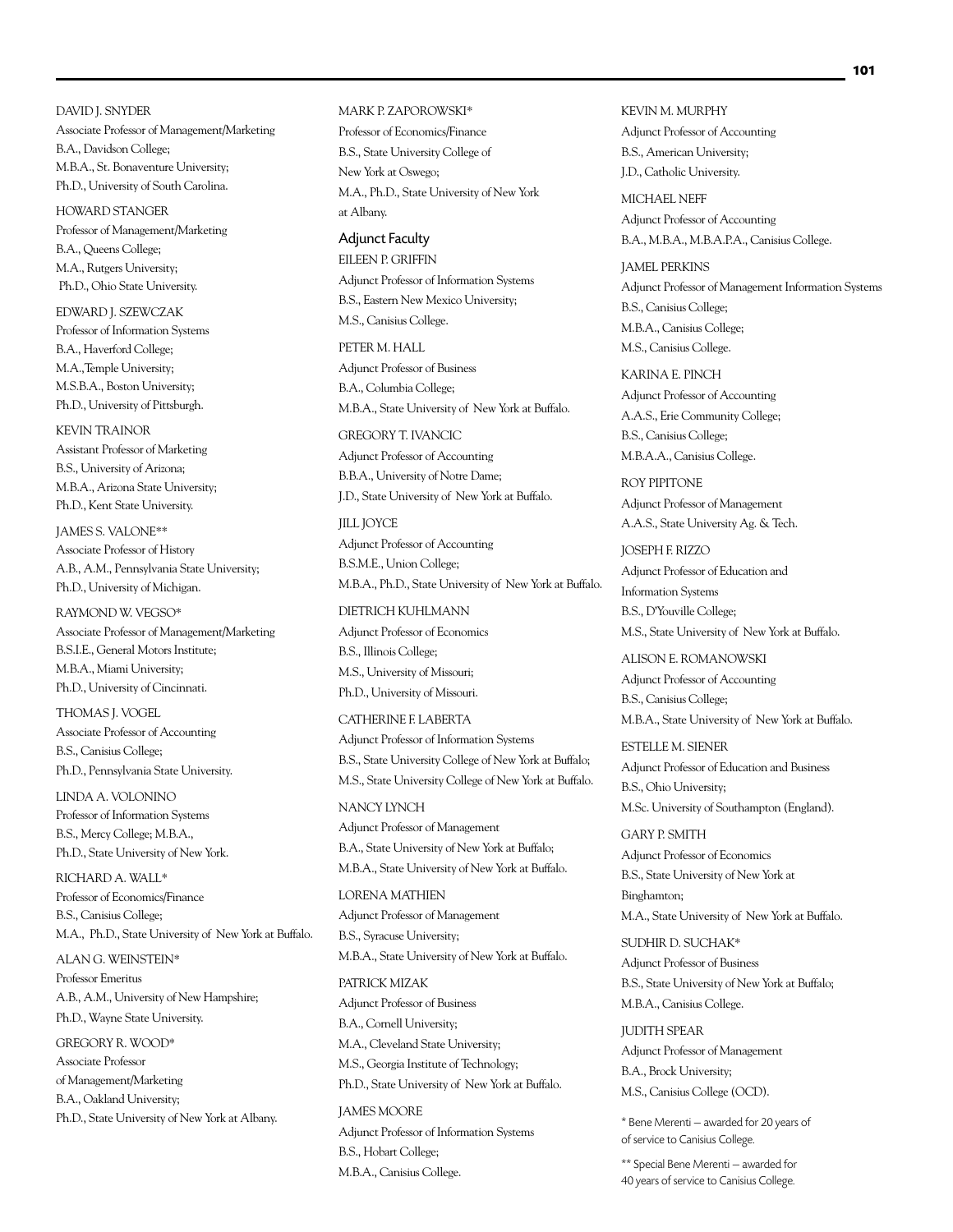# Index

| Academic Misconduct  16             |  |
|-------------------------------------|--|
| Academic Policies 14-20             |  |
| Academic Procedures 15-18           |  |
| Academic Standing,                  |  |
|                                     |  |
| Communication & Leadership 29       |  |
| Accident Insurance,                 |  |
|                                     |  |
|                                     |  |
| Accounting,                         |  |
| Program in Professional  34, 35, 39 |  |
|                                     |  |
|                                     |  |
|                                     |  |
| Communication & Leadership 28-32    |  |
|                                     |  |
| Adolescence education,              |  |
|                                     |  |
|                                     |  |
| Athletics and Recreation 12         |  |
| Attendance, Class 15                |  |
|                                     |  |
| Business,                           |  |
| Graduate Programs in                |  |
| Business Administration 34-40       |  |
|                                     |  |
|                                     |  |
|                                     |  |
|                                     |  |
| Canadian Students 14                |  |
|                                     |  |
| Certification, Teacher  51          |  |
| Change of name                      |  |
|                                     |  |
| Child Abuse,                        |  |
|                                     |  |
| Childhood Education,                |  |
|                                     |  |
| College of Arts & Sciences 28-32    |  |
| College Student Personnel           |  |
| Administration, Program in 58-59    |  |
| Communication & Leadership,         |  |
|                                     |  |
| Comprehensive exam  20              |  |
|                                     |  |
| Counseling Center 13                |  |
| Counseling and Human Services,      |  |
|                                     |  |
| Courses of Instruction 15           |  |
| Credit by Examination  51           |  |
| Deaf/Hard of Hearing Students,      |  |
| Program for Educators of 69-71      |  |
| Deferred Tuition Payments 22        |  |
| Degrees, Academic 27                |  |
| Deposits, Tuition & Room 21-23      |  |
| Differentiated Instruction,         |  |
|                                     |  |
|                                     |  |

| Disabilities, Services for              |   |
|-----------------------------------------|---|
|                                         |   |
| Dismissal: Business Programs 35         |   |
| Disqualification:                       |   |
|                                         |   |
| Education,                              |   |
| Conceptual Framework 49                 |   |
| Graduate Programs in  49-51             |   |
| Portfolio Development  50               |   |
| Summary Assessment System 50            |   |
|                                         |   |
| Educational Administration,             |   |
|                                         |   |
| Entrance Examinations 14                |   |
| Evening MBA Curriculum  34              |   |
|                                         |   |
|                                         |   |
| Federal PLUS Loans  25                  |   |
| Federal Direct Student Loans 24         |   |
| Federal Programs 24-25                  |   |
|                                         |   |
| Financial Aid  24-26                    |   |
| Financial Aid Checklist 25              |   |
| General Education,                      |   |
|                                         |   |
| General Goals,                          |   |
|                                         |   |
|                                         |   |
| Governmental Programs 22                |   |
|                                         |   |
|                                         |   |
| Grievance Procedure, Grade  17-18       |   |
| Handbook, Student 13                    |   |
| Health and Accident Insurance  12       |   |
| Health and Human Performance,           |   |
|                                         |   |
|                                         |   |
| Immunization Requirement 12             |   |
|                                         |   |
| Institutional Learning Goals 7          |   |
| Insurance,                              |   |
| Health and Accident  12                 |   |
| International Student Programs 13       |   |
| International Students 14               |   |
| International Programs & Partnerships10 |   |
|                                         | 9 |
| Literacy, Program in 75-77              |   |
| Literacy, Online Program 79             |   |
| Living Accommodations 13                |   |
| Loans, Education 24-25                  |   |
|                                         |   |
| M.B.A. Program Courses,                 |   |
|                                         |   |
| M.B.A.A. Program 34, 40                 |   |
| M.B.A.P.A. Program  34, 39              |   |
|                                         |   |
| Mental Health Counseling,  60-63        |   |
| Meningitis Requirement 13               |   |
|                                         |   |

| M.I.B. Program34,38-39, 46-47<br>M.S.F. Program34, 39-40, 47-48<br>Middle Childhood, |
|--------------------------------------------------------------------------------------|
|                                                                                      |
| Misconduct, Academic  16                                                             |
|                                                                                      |
|                                                                                      |
| Mission Statement,                                                                   |
| Communication & Leadership  28                                                       |
|                                                                                      |
| School of Education and                                                              |
|                                                                                      |
| New York State Programs  26                                                          |
|                                                                                      |
| Non-Matriculated Students 14                                                         |
| Office of Professional Studies 10                                                    |
| One-Year MBA Program 34                                                              |
| Online Programs  9, 67, 79, 80, 89                                                   |
| Outstanding Financial                                                                |
|                                                                                      |
| Physical Education, Health & Sport                                                   |
| Studies, Program in 80-83                                                            |
| Probation/Disqualification 18                                                        |
|                                                                                      |
| Business Administration 34                                                           |
| Communication & Leadership 28-32                                                     |
|                                                                                      |
| Program Pursuit/Waivers  26                                                          |
|                                                                                      |
|                                                                                      |
|                                                                                      |
|                                                                                      |
|                                                                                      |
| Satisfactory Academic                                                                |
|                                                                                      |
| Separation from college  20                                                          |
| School of Education 49-51                                                            |
| School and General Agency                                                            |
|                                                                                      |
| Special Education, Program in  84-88                                                 |
| Sport Administration,                                                                |
|                                                                                      |
|                                                                                      |
|                                                                                      |
| Student Affairs 12-13                                                                |
| Student Handbook 13                                                                  |
| Student Health Center 12                                                             |
| Student Records, Policy on 18                                                        |
| Teacher Certification  51                                                            |
|                                                                                      |
|                                                                                      |
|                                                                                      |
| Transfer Credits,                                                                    |
| Business Administration 35                                                           |
| Communication & Leadership 29                                                        |
|                                                                                      |
|                                                                                      |
| Tuition and Fees 21-23                                                               |
| Wehle School of Business,                                                            |
|                                                                                      |
|                                                                                      |
|                                                                                      |
| Withdrawal, Cancellation,                                                            |
| and Refund Policies  15                                                              |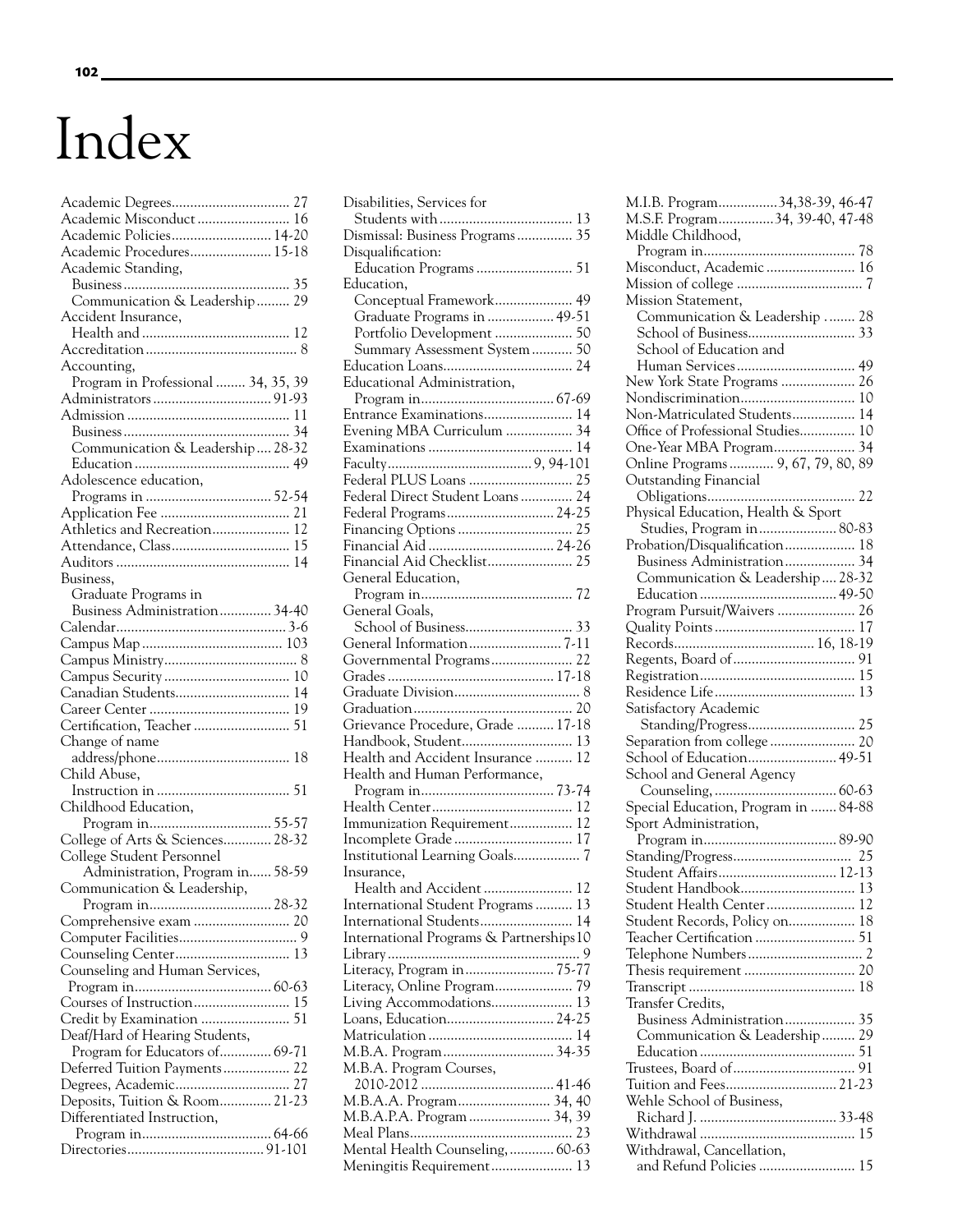